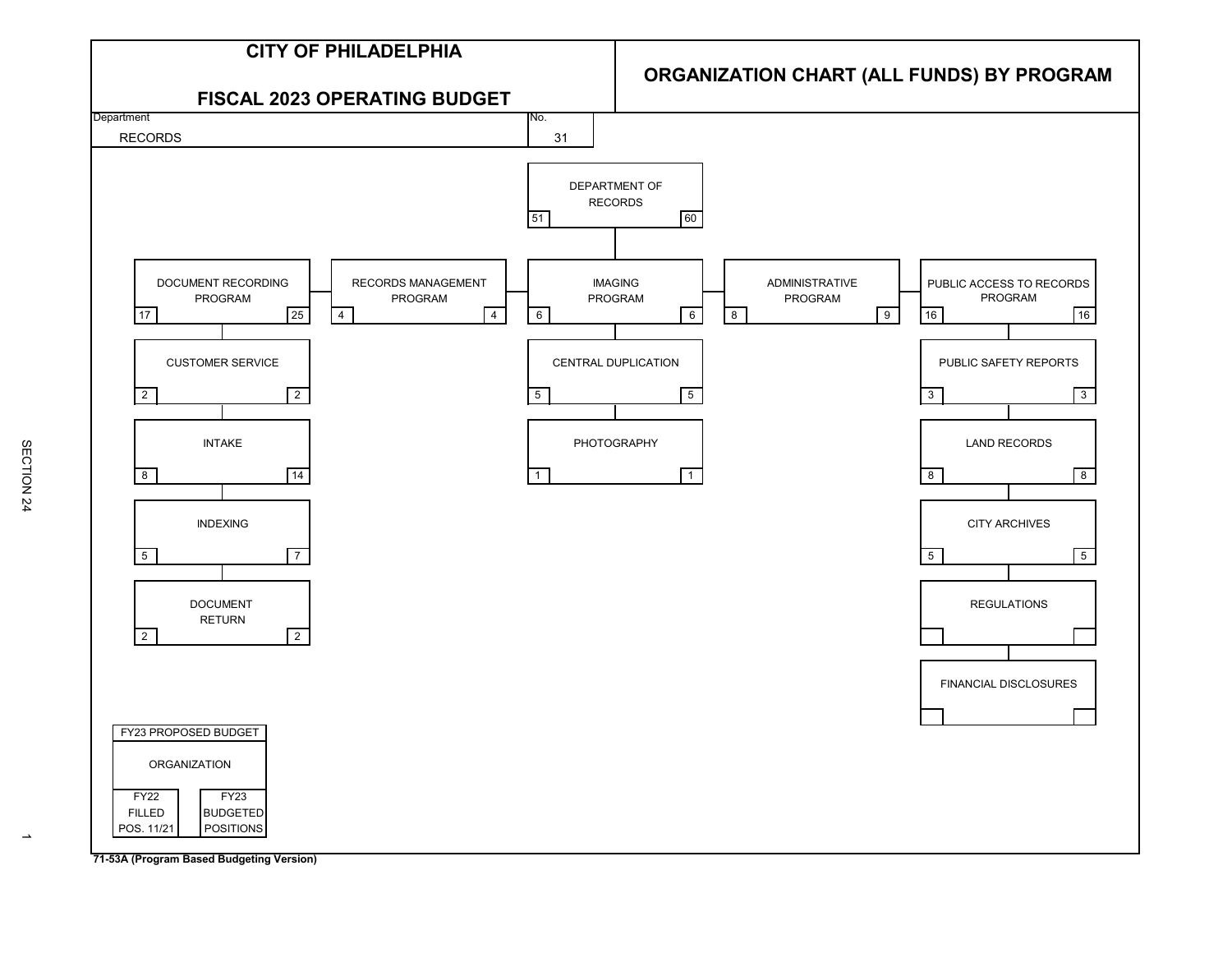## **CITY OF PHILADELPHIA**

## **DEPARTMENTAL SUMMARY BY FUND**

## **FISCAL 2023 OPERATING BUDGET**

| Department     |       |                                  |             |               |             |               | No.        |
|----------------|-------|----------------------------------|-------------|---------------|-------------|---------------|------------|
| <b>RECORDS</b> |       |                                  |             |               |             |               | 31         |
|                |       |                                  | Fiscal 2021 | Fiscal 2022   | Fiscal 2022 | Fiscal 2023   | Increase   |
|                |       |                                  | Actual      | Original      | Estimated   | Proposed      |            |
|                |       |                                  |             |               |             |               | or         |
| Fund<br>No.    | Class | Description                      | Obligations | Appropriation | Obligations | <b>Budget</b> | (Decrease) |
| (2)<br>(1)     | (3)   | (4)                              | (5)         | (6)           | (7)         | (8)           | (9)        |
| 01             | 100   | <b>Employee Compensation</b>     |             |               |             |               |            |
| General        | a)    | <b>Personal Services</b>         | 2,823,021   | 3,009,970     | 3,259,750   | 3,364,422     | 104,672    |
|                | b)    | <b>Employee Benefits</b>         |             |               |             |               |            |
|                | 200   | Purchase of Services             | 705,437     | 758,985       | 758,985     | 758,985       |            |
|                | 300   | <b>Materials and Supplies</b>    | 46,441      | 95,032        | 95,032      | 95,032        |            |
|                | 400   | Equipment                        | 96,930      | 48,726        | 48,726      | 48,726        |            |
|                | 500   | Contributions, etc.              |             |               |             |               |            |
|                | 800   | Payments to Other Funds          |             |               |             |               |            |
|                |       | Total                            | 3,671,829   | 3,912,713     | 4,162,493   | 4,267,165     | 104,672    |
|                | 100   | <b>Employee Compensation</b>     |             |               |             |               |            |
|                | a)    | <b>Personal Services</b>         |             |               |             |               |            |
|                | b)    | <b>Employee Benefits</b>         |             |               |             |               |            |
|                | 200   | <b>Purchase of Services</b>      |             |               |             |               |            |
|                | 300   | <b>Materials and Supplies</b>    |             |               |             |               |            |
|                | 400   | Equipment                        |             |               |             |               |            |
|                | 500   | Contributions, etc.              |             |               |             |               |            |
|                | 800   | Payments to Other Funds          |             |               |             |               |            |
|                |       | Total                            |             |               |             |               |            |
|                | 100   | <b>Employee Compensation</b>     |             |               |             |               |            |
|                | a)    | <b>Personal Services</b>         |             |               |             |               |            |
|                | b)    | <b>Employee Benefits</b>         |             |               |             |               |            |
|                | 200   | Purchase of Services             |             |               |             |               |            |
|                | 300   | <b>Materials and Supplies</b>    |             |               |             |               |            |
|                | 400   | Equipment                        |             |               |             |               |            |
|                | 500   | Contributions, etc.              |             |               |             |               |            |
|                | 800   | Payments to Other Funds          |             |               |             |               |            |
|                |       | Total                            |             |               |             |               |            |
|                | 100   | <b>Employee Compensation</b>     |             |               |             |               |            |
|                | a)    | <b>Personal Services</b>         |             |               |             |               |            |
|                | b)    | <b>Employee Benefits</b>         |             |               |             |               |            |
|                | 200   | <b>Purchase of Services</b>      |             |               |             |               |            |
|                | 300   | <b>Materials and Supplies</b>    |             |               |             |               |            |
|                | 400   | Equipment                        |             |               |             |               |            |
|                | 500   | Contributions, etc.              |             |               |             |               |            |
|                | 800   | Payments to Other Funds          |             |               |             |               |            |
|                |       | Total                            |             |               |             |               |            |
|                | 100   | <b>Employee Compensation</b>     |             |               |             |               |            |
|                | a)    | <b>Personal Services</b>         |             |               |             |               |            |
|                | b)    | <b>Employee Benefits</b>         |             |               |             |               |            |
|                | 200   | Purchase of Services             |             |               |             |               |            |
|                | 300   | <b>Materials and Supplies</b>    |             |               |             |               |            |
|                | 400   | Equipment                        |             |               |             |               |            |
|                | 500   | Contributions, etc.              |             |               |             |               |            |
|                | 800   | Payments to Other Funds<br>Total |             |               |             |               |            |
|                |       |                                  |             |               |             |               |            |
|                | 100   | <b>Employee Compensation</b>     |             |               |             |               |            |
|                | a)    | <b>Personal Services</b>         | 2,823,021   | 3,009,970     | 3,259,750   | 3,364,422     | 104,672    |
|                | b)    | <b>Employee Benefits</b>         |             |               |             |               |            |
| Departmental   | 200   | Purchase of Services             | 705,437     | 758,985       | 758,985     | 758,985       |            |
| Total          | 300   | <b>Materials and Supplies</b>    | 46,441      | 95,032        | 95,032      | 95,032        |            |
| All Funds      | 400   | Equipment                        | 96,930      | 48,726        | 48,726      | 48,726        |            |
|                | 500   | Contributions, etc.              |             |               |             |               |            |
|                | 800   | Payments to Other Funds          | 3,671,829   | 3,912,713     |             | 4,267,165     | 104,672    |
|                |       | Total                            |             |               | 4,162,493   |               |            |

**71-53B (Program Based Budgeting Version)**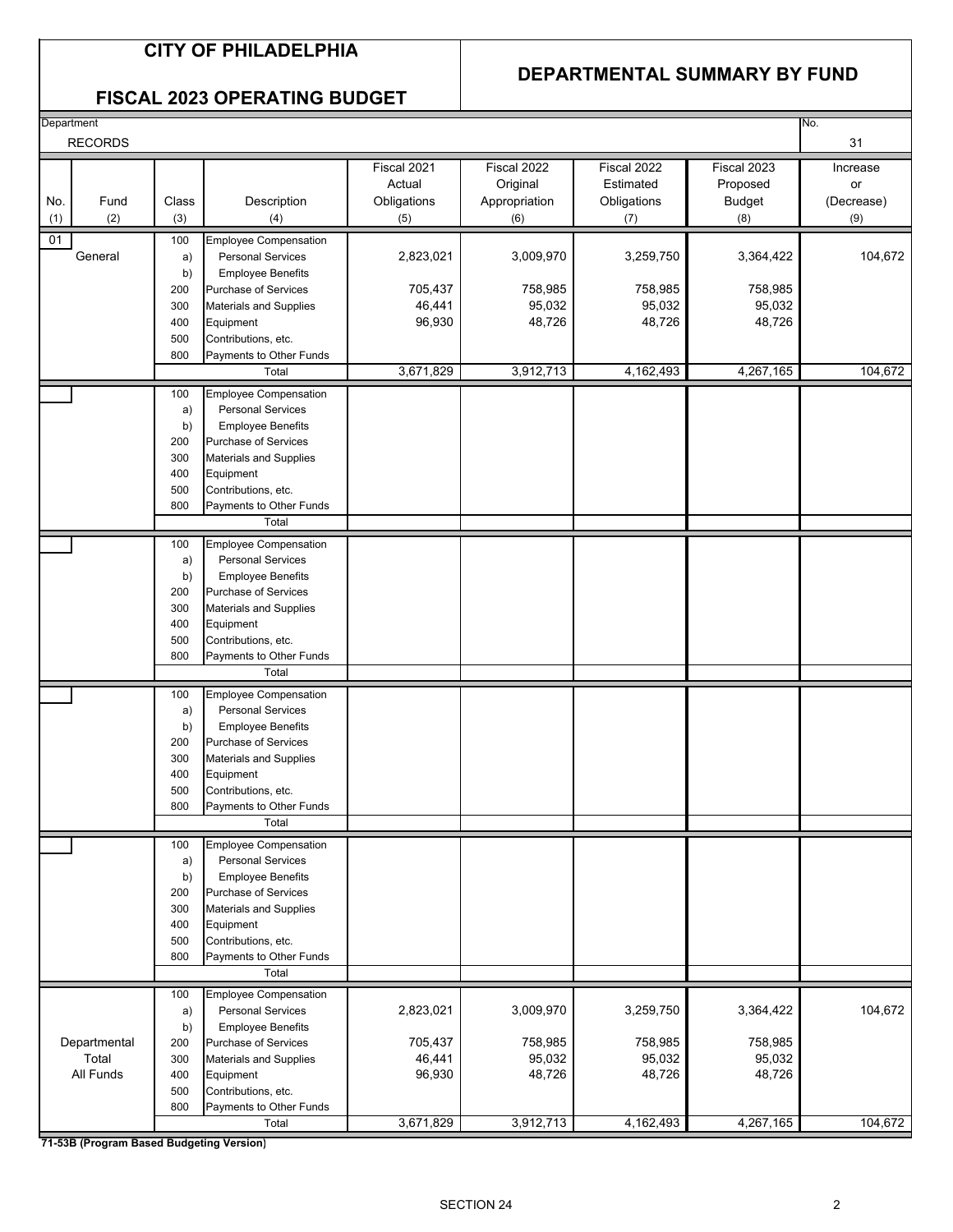## **FISCAL 2023 OPERATING BUDGET ALL FUNDS**

## **CITY OF PHILADELPHIA DEPARTMENTAL SUMMARY INCREASES AND DECREASES**

| Department                                                                |                   |       |         |       |         | No.               |
|---------------------------------------------------------------------------|-------------------|-------|---------|-------|---------|-------------------|
| <b>RECORDS</b>                                                            |                   |       |         |       |         | 31                |
|                                                                           | Class             | Class | Class   | Class | Other   |                   |
| <b>Budget Comments</b>                                                    | 100               | 200   | 300/400 | 500   | Classes | Total             |
| (1)                                                                       | (2)               | (3)   | (4)     | (5)   | (6)     | (7)               |
| <b>GENERAL FUND</b>                                                       |                   |       |         |       |         |                   |
| DOCUMENT RECORDING PROGRAM                                                |                   |       |         |       |         |                   |
| 1. Contract pay increases less bonuses from FY22                          | 8,635             |       |         |       |         | 8,635             |
| 2. Filling vacancies                                                      | 138,861           |       |         |       |         | 138,861           |
| 3. Support for document processing                                        | 80,000            |       |         |       |         | 80,000            |
| 4. Overtime reduction                                                     | (80, 168)         |       |         |       |         | (80, 168)         |
| 5. Lump Sum pay from FY22                                                 | (16,000)          |       |         |       |         | (16,000)          |
| <b>SUBTOTAL</b>                                                           | 131,328           |       |         |       |         | 131,328           |
|                                                                           |                   |       |         |       |         |                   |
| RECORDS MANAGEMENT PROGRAM                                                |                   |       |         |       |         |                   |
| 1. Contract pay increases less bonuses from FY22                          | 1,234             |       |         |       |         | 1,234             |
| <b>SUBTOTAL</b>                                                           | 1,234             |       |         |       |         | 1,234             |
| <b>IMAGING PROGRAM</b>                                                    |                   |       |         |       |         |                   |
|                                                                           |                   |       |         |       |         |                   |
| 1. Contract pay increases less bonuses from FY22<br>2. Overtime reduction | 2,220             |       |         |       |         | 2,220             |
| <b>SUBTOTAL</b>                                                           | (1, 146)<br>1,074 |       |         |       |         | (1, 146)<br>1,074 |
|                                                                           |                   |       |         |       |         |                   |
| <b>ADMINISTRATIVE PROGRAM</b>                                             |                   |       |         |       |         |                   |
| 1. Contract pay increases less bonuses from FY22                          | 17,642            |       |         |       |         | 17,642            |
| 2. Adjustments from FY22                                                  | 1,305             |       |         |       |         | 1,305             |
| 3. Overtime reduction                                                     | (1, 207)          |       |         |       |         | (1, 207)          |
| <b>SUBTOTAL</b>                                                           | 17,740            |       |         |       |         | 17,740            |
|                                                                           |                   |       |         |       |         |                   |
| PUBLIC ACCESS TO RECORDS PROGRAM                                          |                   |       |         |       |         |                   |
| 1. Contract pay increases less bonuses from FY22                          | 6,908             |       |         |       |         | 6,908             |
| 2. Overtime reduction                                                     | (43, 612)         |       |         |       |         | (43, 612)         |
| 3. Lump Sum pay from FY22                                                 | (10,000)          |       |         |       |         | (10,000)          |
| <b>SUBTOTAL</b>                                                           | (46, 704)         |       |         |       |         | (46, 704)         |
|                                                                           |                   |       |         |       |         |                   |
| <b>TOTAL GENERAL FUND</b>                                                 | 104,672           |       |         |       |         | 104,672           |
|                                                                           |                   |       |         |       |         |                   |
|                                                                           |                   |       |         |       |         |                   |
|                                                                           |                   |       |         |       |         |                   |
|                                                                           |                   |       |         |       |         |                   |
|                                                                           |                   |       |         |       |         |                   |
|                                                                           |                   |       |         |       |         |                   |
|                                                                           |                   |       |         |       |         |                   |
|                                                                           |                   |       |         |       |         |                   |
|                                                                           |                   |       |         |       |         |                   |
|                                                                           |                   |       |         |       |         |                   |
|                                                                           |                   |       |         |       |         |                   |
|                                                                           |                   |       |         |       |         |                   |
|                                                                           |                   |       |         |       |         |                   |
|                                                                           |                   |       |         |       |         |                   |
| <b>TOTAL</b>                                                              | 104,672           |       |         |       |         | 104,672           |
|                                                                           |                   |       |         |       |         |                   |

**71-53C (Program Based Budgeting Version)**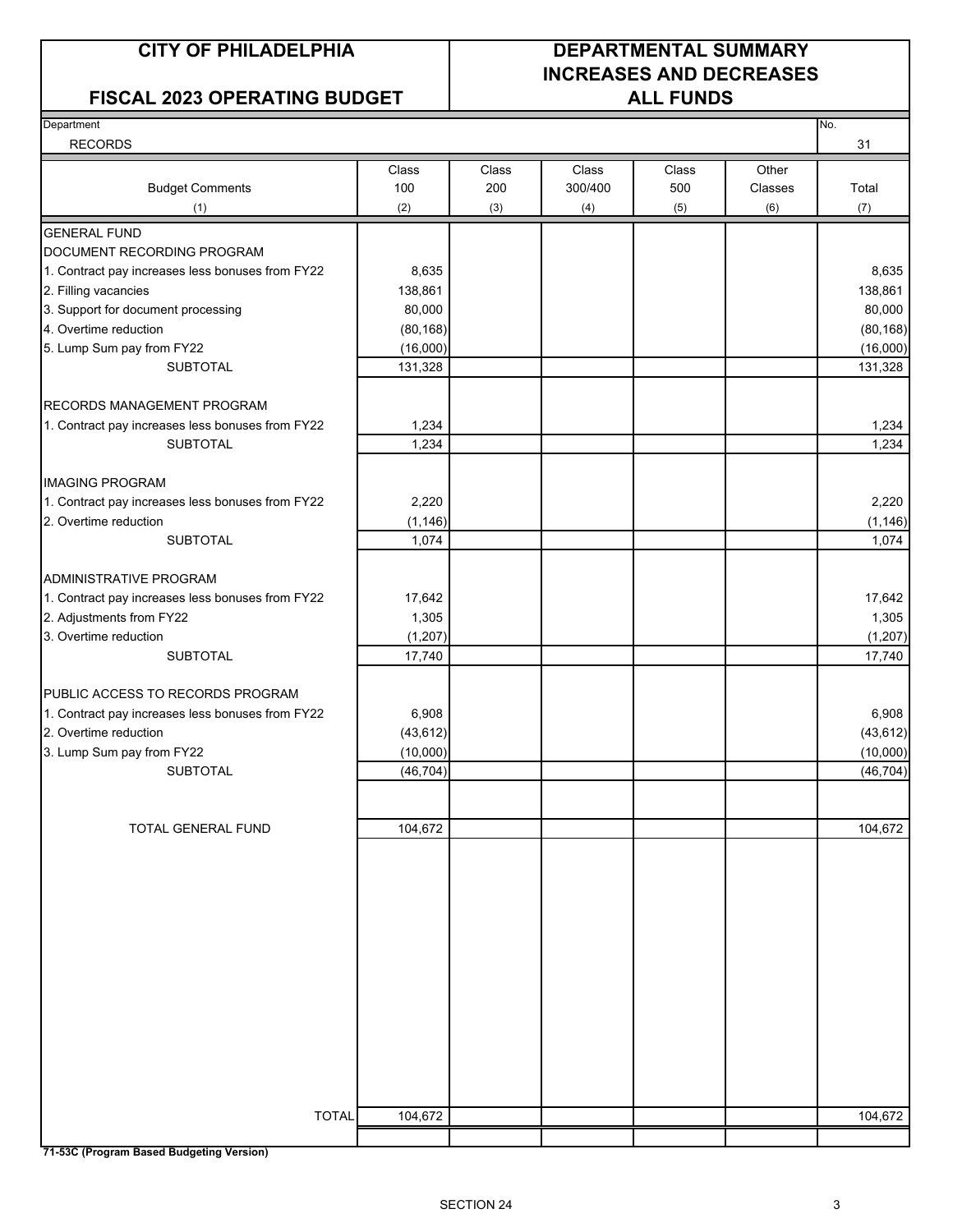## **CITY OF PHILADELPHIA DEPARTMENTAL SUMMARY PERSONAL SERVICES**

## **FISCAL 2023 OPERATING BUDGET**

|                | Department                                                         |           |             |           |             | No.       |           |             |                 |                 |
|----------------|--------------------------------------------------------------------|-----------|-------------|-----------|-------------|-----------|-----------|-------------|-----------------|-----------------|
|                | <b>RECORDS</b>                                                     |           |             |           |             |           |           | 31          |                 |                 |
|                |                                                                    |           | Fiscal 2021 |           | Fiscal 2022 |           |           | Fiscal 2023 | Increase        | Increase        |
| Line           |                                                                    | Actual    | Actual      | Budgeted  | Estimated   | Increment | Budgeted  | Department  | (Decrease)      | (Decrease)      |
| No.            | Category                                                           | Positions | Obligations | Positions | Obligations | Run-PPE   | Positions | Request     | in Pos.         | in Requirements |
|                |                                                                    | 6/30/21   |             |           |             | 11/28/21  |           |             | (Col. 8 less 5) | (Col. 9 less 6) |
| (1)            | (2)                                                                | (3)       | (4)         | (5)       | (6)         | (7)       | (8)       | (9)         | (10)            | (11)            |
|                | A. Summary by Object Classification - All Funds                    |           |             |           |             |           |           |             |                 |                 |
| $\mathbf{1}$   | Lump Sum                                                           |           | 292         |           | 26,000      |           |           |             |                 | (26,000)        |
| $\overline{2}$ | <b>Full Time</b>                                                   | 51        | 2,727,760   | 54        | 3,101,399   | 51        | 60        | 3,356,899   | 6               | 255,500         |
| 3              | Bonus, Gross Adj.                                                  |           | (415)       |           | (1, 305)    |           |           |             |                 | 1,305           |
| $\overline{4}$ | PT, Temp/Seas, Bd, SCG                                             |           | 29,720      |           |             |           |           |             |                 |                 |
| 5              | Overtime                                                           |           | 65,664      |           | 133,656     |           |           | 7,523       |                 | (126, 133)      |
| 6              | <b>Holiday Overtime</b>                                            |           |             |           |             |           |           |             |                 |                 |
| $\overline{7}$ | Shift/Stress                                                       |           |             |           |             |           |           |             |                 |                 |
| 8              | H&L, IOD, LT-Sick                                                  |           |             |           |             |           |           |             |                 |                 |
| 9              |                                                                    |           |             |           |             |           |           |             |                 |                 |
|                | Total                                                              | 51        | 2,823,021   | 54        | 3,259,750   | 51        | 60        | 3,364,422   | 6               | 104,672         |
|                | B. Summary of Uniformed Personnel Included in Above - All Funds    |           |             |           |             |           |           |             |                 |                 |
| $\mathbf{1}$   | Lump Sum                                                           |           |             |           |             |           |           |             |                 |                 |
| $\overline{2}$ | Full Time - Uniform                                                |           |             |           |             |           |           |             |                 |                 |
| 3              | Bonus, Gross Adj.                                                  |           |             |           |             |           |           |             |                 |                 |
| 4              | PT, Temp/Seas, Bd, SCG                                             |           |             |           |             |           |           |             |                 |                 |
| 5              | Overtime - Uniform                                                 |           |             |           |             |           |           |             |                 |                 |
| 6              | <b>Unused Uniform Leave</b>                                        |           |             |           |             |           |           |             |                 |                 |
| 7              | Shift/Stress                                                       |           |             |           |             |           |           |             |                 |                 |
| 8              | H&L, IOD, LT-Sick                                                  |           |             |           |             |           |           |             |                 |                 |
| 9              |                                                                    |           |             |           |             |           |           |             |                 |                 |
|                | Total                                                              |           |             |           |             |           |           |             |                 |                 |
|                | C. Summary by Object Classification - General Fund                 |           |             |           |             |           |           |             |                 |                 |
| $\mathbf{1}$   | Lump Sum                                                           |           | 292         |           | 26.000      |           |           |             |                 | (26,000)        |
| $\overline{2}$ | <b>Full Time</b>                                                   | 51        | 2,727,760   | 54        | 3,101,399   | 51        | 60        | 3,356,899   | 6               | 255,500         |
| 3              | Bonus, Gross Adj.                                                  |           | (415)       |           | (1, 305)    |           |           |             |                 | 1,305           |
| 4              | PT, Temp/Seas, Bd, SCG                                             |           | 29,720      |           |             |           |           |             |                 |                 |
| 5              | Overtime                                                           |           | 65,664      |           | 133,656     |           |           | 7,523       |                 | (126, 133)      |
| 6              | <b>Holiday Overtime</b>                                            |           |             |           |             |           |           |             |                 |                 |
| $\overline{7}$ | Shift/Stress                                                       |           |             |           |             |           |           |             |                 |                 |
| 8              | H&L, IOD, LT-Sick                                                  |           |             |           |             |           |           |             |                 |                 |
| 9              |                                                                    |           |             |           |             |           |           |             |                 |                 |
|                | Total                                                              | 51        | 2,823,021   | 54        | 3,259,750   | 51        | 60        | 3,364,422   | 6               | 104,672         |
|                | D. Summary of Uniformed Personnel Included in Above - General Fund |           |             |           |             |           |           |             |                 |                 |
| $\mathbf{1}$   | Lump Sum                                                           |           |             |           |             |           |           |             |                 |                 |
| $\overline{2}$ | Full Time - Uniform                                                |           |             |           |             |           |           |             |                 |                 |
| 3              | Bonus, Gross Adj.                                                  |           |             |           |             |           |           |             |                 |                 |
| $\overline{4}$ | PT, Temp/Seas, Bd, SCG                                             |           |             |           |             |           |           |             |                 |                 |
| 5              | Overtime - Uniform                                                 |           |             |           |             |           |           |             |                 |                 |
| 6              | <b>Unused Uniform Leave</b>                                        |           |             |           |             |           |           |             |                 |                 |
| $\overline{7}$ | Shift/Stress                                                       |           |             |           |             |           |           |             |                 |                 |
| 8              | H&L, IOD, LT-Sick                                                  |           |             |           |             |           |           |             |                 |                 |
| 9              |                                                                    |           |             |           |             |           |           |             |                 |                 |
|                | Total                                                              |           |             |           |             |           |           |             |                 |                 |
|                | 71-53D (Program Based Budgeting Version)                           |           |             |           |             |           |           |             |                 |                 |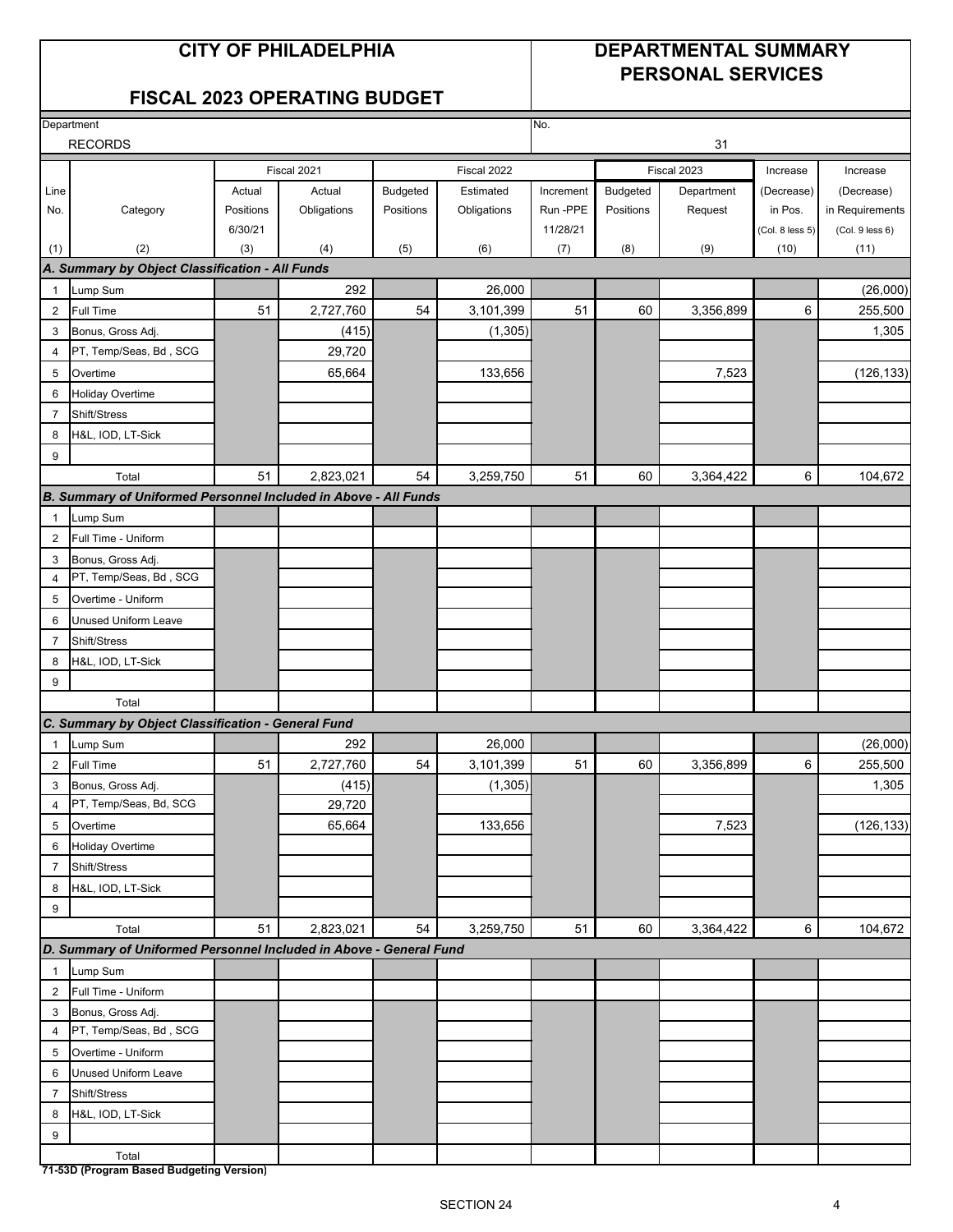| <b>CITY OF PHILADELPHIA</b>                                                                                                                                                                                                                                                                                                                                                                                                                                                                                                                                                                                                                                                                                                                                                                                      |     |                             |                  |             |             |  |  |
|------------------------------------------------------------------------------------------------------------------------------------------------------------------------------------------------------------------------------------------------------------------------------------------------------------------------------------------------------------------------------------------------------------------------------------------------------------------------------------------------------------------------------------------------------------------------------------------------------------------------------------------------------------------------------------------------------------------------------------------------------------------------------------------------------------------|-----|-----------------------------|------------------|-------------|-------------|--|--|
| <b>FISCAL 2023 OPERATING BUDGET</b>                                                                                                                                                                                                                                                                                                                                                                                                                                                                                                                                                                                                                                                                                                                                                                              |     | <b>PERFORMANCE MEASURES</b> |                  |             |             |  |  |
| Department                                                                                                                                                                                                                                                                                                                                                                                                                                                                                                                                                                                                                                                                                                                                                                                                       | No. | Program                     |                  |             | No.         |  |  |
| Records                                                                                                                                                                                                                                                                                                                                                                                                                                                                                                                                                                                                                                                                                                                                                                                                          |     | 31 Document Recording       |                  |             | 01          |  |  |
|                                                                                                                                                                                                                                                                                                                                                                                                                                                                                                                                                                                                                                                                                                                                                                                                                  |     | <b>Program Description</b>  |                  |             |             |  |  |
| This program consists of the examination, recording, indexing, and mapping of all land title documents in the City of Philadelphia, the<br>collection of local and state realty transfer taxes, and the collection of recording fees.                                                                                                                                                                                                                                                                                                                                                                                                                                                                                                                                                                            |     |                             |                  |             |             |  |  |
|                                                                                                                                                                                                                                                                                                                                                                                                                                                                                                                                                                                                                                                                                                                                                                                                                  |     | <b>Program Objectives</b>   |                  |             |             |  |  |
| - In FY23, DOR will expand its free Deed Fraud Guard service to allow notaries to receive email notices when a document is recorded with<br>their name listed as a notary. This service is critical to combating deed fraud, because notaries will learn in close to real time whether a<br>fraudster has forged their signature and notary stamp on a fraudulent deed.<br>-Roll out DOR's first ever citywide public outreach media campaign to educate the public about deed fraud, with a particular focus on<br>developing a culturally competent effort to reach those disproportionately victimized by this crime, including seniors and communities of color.<br>-Continue partnership with ROW to increase participation in ROW'S Probate Deferment Initiative to reduce the incidence of tangled title. |     |                             |                  |             |             |  |  |
|                                                                                                                                                                                                                                                                                                                                                                                                                                                                                                                                                                                                                                                                                                                                                                                                                  |     | <b>Performance Measures</b> |                  |             |             |  |  |
|                                                                                                                                                                                                                                                                                                                                                                                                                                                                                                                                                                                                                                                                                                                                                                                                                  |     | Fiscal 2021                 | Fiscal 2022      | Fiscal 2022 | Fiscal 2023 |  |  |
| Description                                                                                                                                                                                                                                                                                                                                                                                                                                                                                                                                                                                                                                                                                                                                                                                                      |     | Year-End                    | Year-to-Date     | Target      | Target      |  |  |
|                                                                                                                                                                                                                                                                                                                                                                                                                                                                                                                                                                                                                                                                                                                                                                                                                  |     |                             | $(Q1 + Q2)$      |             |             |  |  |
| (1)                                                                                                                                                                                                                                                                                                                                                                                                                                                                                                                                                                                                                                                                                                                                                                                                              |     | (2)                         | (3)              | (4)         | (5)         |  |  |
| Percentage of land records electronically filed (deeds, mortgages,                                                                                                                                                                                                                                                                                                                                                                                                                                                                                                                                                                                                                                                                                                                                               |     |                             |                  |             |             |  |  |
| etc.)<br>Comments:                                                                                                                                                                                                                                                                                                                                                                                                                                                                                                                                                                                                                                                                                                                                                                                               |     | 92.8%                       | 87.0%            | 90.0%       | 90.0%       |  |  |
| Documents to be recorded will be recorded within                                                                                                                                                                                                                                                                                                                                                                                                                                                                                                                                                                                                                                                                                                                                                                 |     |                             | <b>Tabulated</b> |             |             |  |  |
| 45 days by fiscal year end                                                                                                                                                                                                                                                                                                                                                                                                                                                                                                                                                                                                                                                                                                                                                                                       |     | N/A                         | Annually         | Yes         | Yes         |  |  |
| Comments: New measure for FY23 and therefore prior year data is not available.                                                                                                                                                                                                                                                                                                                                                                                                                                                                                                                                                                                                                                                                                                                                   |     |                             |                  |             |             |  |  |
|                                                                                                                                                                                                                                                                                                                                                                                                                                                                                                                                                                                                                                                                                                                                                                                                                  |     |                             |                  |             |             |  |  |
| Comments:                                                                                                                                                                                                                                                                                                                                                                                                                                                                                                                                                                                                                                                                                                                                                                                                        |     |                             |                  |             |             |  |  |
|                                                                                                                                                                                                                                                                                                                                                                                                                                                                                                                                                                                                                                                                                                                                                                                                                  |     |                             |                  |             |             |  |  |
| Comments:                                                                                                                                                                                                                                                                                                                                                                                                                                                                                                                                                                                                                                                                                                                                                                                                        |     |                             |                  |             |             |  |  |
|                                                                                                                                                                                                                                                                                                                                                                                                                                                                                                                                                                                                                                                                                                                                                                                                                  |     |                             |                  |             |             |  |  |
| Comments:                                                                                                                                                                                                                                                                                                                                                                                                                                                                                                                                                                                                                                                                                                                                                                                                        |     |                             |                  |             |             |  |  |
|                                                                                                                                                                                                                                                                                                                                                                                                                                                                                                                                                                                                                                                                                                                                                                                                                  |     |                             |                  |             |             |  |  |
| Comments:                                                                                                                                                                                                                                                                                                                                                                                                                                                                                                                                                                                                                                                                                                                                                                                                        |     |                             |                  |             |             |  |  |
| 71-53EZ (Program Based Budgeting Version)                                                                                                                                                                                                                                                                                                                                                                                                                                                                                                                                                                                                                                                                                                                                                                        |     |                             |                  |             |             |  |  |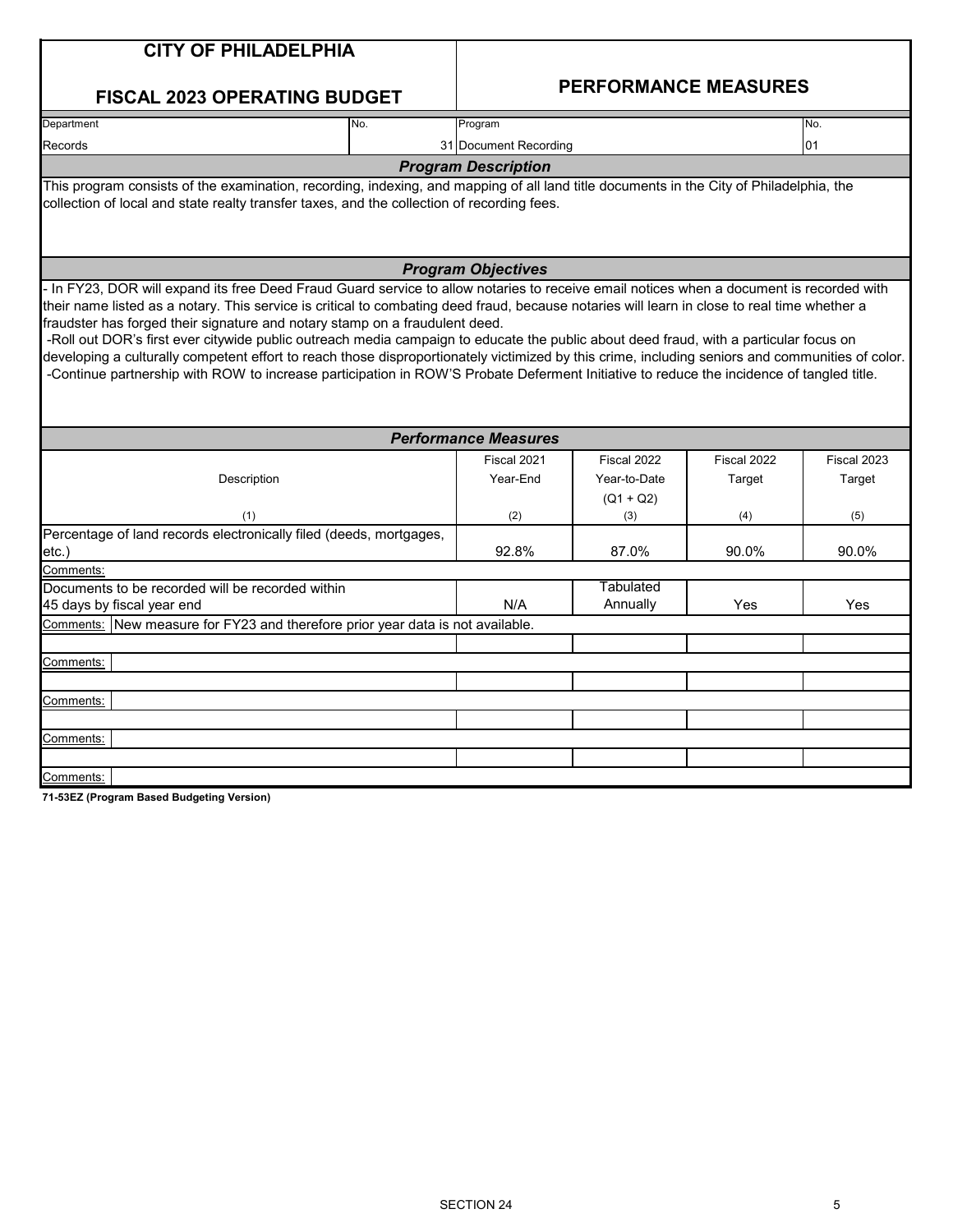## **CITY OF PHILADELPHIA**

## **PROGRAM SUMMARY - ALL FUNDS**

## **FISCAL 2023 OPERATING BUDGET**

| Department     |                              | No.                     | Program                                       |                     |                 | No.                 |
|----------------|------------------------------|-------------------------|-----------------------------------------------|---------------------|-----------------|---------------------|
|                |                              | 31                      |                                               |                     |                 | 01                  |
| <b>RECORDS</b> |                              |                         | DOCUMENT RECORDING<br><b>Summary by Fund</b>  |                     |                 |                     |
|                |                              |                         |                                               |                     |                 |                     |
|                |                              | Fiscal 2021             | Fiscal 2022                                   | Fiscal 2022         | Fiscal 2023     | Increase            |
| Fund           | Fund                         | Actual                  | Original                                      | Estimated           | Proposed        | or                  |
| No.            |                              | Obligations             | Appropriations                                | Obligations         | <b>Budget</b>   | (Decrease)          |
| (1)            | (2)                          | (3)                     | (4)                                           | (5)                 | (6)             | (7)                 |
| 010            | <b>GENERAL</b>               | 832,082                 | 1,109,903                                     | 1,296,748           | 1,428,076       | 131,328             |
|                |                              |                         |                                               |                     |                 |                     |
|                |                              |                         |                                               |                     |                 |                     |
|                |                              |                         |                                               |                     |                 |                     |
|                |                              |                         |                                               |                     |                 |                     |
|                | Total                        | 832,082                 | 1,109,903                                     | 1,296,748           | 1,428,076       | 131,328             |
|                |                              |                         | <b>Summary of Full Time Positions by Fund</b> |                     |                 |                     |
| Fund           |                              | <b>Actual Positions</b> | Fiscal 2022                                   | Fiscal 2022         | Fiscal 2023     | Inc. $/$ (Dec.)     |
| No.            | Fund                         | 6/30/21                 | <b>Budgeted</b>                               | PPE 11/28/21        | <b>Budgeted</b> | (Col. 6 less 4)     |
| (1)            | (2)                          | (3)                     | (4)                                           | (5)                 | (6)             | (7)                 |
| 010            | <b>GENERAL</b>               | 16                      | 18                                            | 17                  | 25              | $\overline{7}$      |
|                |                              |                         |                                               |                     |                 |                     |
|                |                              |                         |                                               |                     |                 |                     |
|                |                              |                         |                                               |                     |                 |                     |
|                |                              |                         |                                               |                     |                 |                     |
|                | <b>Total Full Time</b>       | 16                      | 18                                            | 17                  | 25              | $\overline{7}$      |
|                |                              |                         | <b>Summary of Non-Tax Revenues by Fund</b>    |                     |                 |                     |
|                |                              |                         |                                               |                     |                 |                     |
|                |                              | Fiscal 2021             | Fiscal 2022                                   | Fiscal 2022         | Fiscal 2023     | Increase            |
| Fund           | Fund                         | Actual                  | Original                                      | Estimated           | Proposed        | or                  |
| No.            |                              | Revenues                | <b>Budget</b>                                 | Obligations         | <b>Budget</b>   | (Decrease)          |
| (1)            | (2)                          | (3)                     | (4)                                           | (5)                 | (6)             | (7)                 |
| 010            | <b>GENERAL</b>               | 17,894,169              | 16,550,000                                    | 16,550,000          | 16,995,000      | 445,000             |
| 020            | <b>DEMOLITION FEE</b>        |                         |                                               |                     | 2,225,000       | 2,225,000           |
| 120            | <b>HOUSING TRUST</b>         | 15,615,792              | 16,234,000                                    | 16,234,000          | 16,234,000      |                     |
|                |                              |                         |                                               |                     |                 |                     |
|                |                              |                         |                                               |                     |                 |                     |
|                | Total                        | 33,509,961              | 32,784,000                                    | 32,784,000          | 35,454,000      | 2,670,000           |
|                |                              |                         | <b>Selected Associated Capital Projects</b>   |                     |                 |                     |
| Dept.          |                              | Carry                   | Fiscal 2022                                   | Fiscal 2022         | Fiscal 2023     | Fiscal 2023         |
| Where          | Description                  | Forward                 | Original Approp.                              | Original Approp.    | Proposed Budget | Proposed Bdgt       |
| Appropriated   |                              |                         | (GO Only)                                     | (All Other Sources) | (GO Only)       | (All Other Sources) |
| (1)            | (2)                          | (3)                     | (4)                                           | (5)                 | (6)             | (7)                 |
|                |                              |                         |                                               |                     |                 |                     |
|                |                              |                         |                                               |                     |                 |                     |
|                |                              |                         |                                               |                     |                 |                     |
|                |                              |                         |                                               |                     |                 |                     |
|                |                              |                         |                                               |                     |                 |                     |
|                | Total                        |                         |                                               |                     |                 |                     |
|                |                              |                         | <b>Selected Associated Operating Costs</b>    |                     |                 |                     |
|                |                              |                         | Fiscal 2022                                   |                     |                 |                     |
| Dept.          |                              | Fiscal 2021             |                                               | Fiscal 2022         | Fiscal 2023     | Increase            |
| Where          | Description                  | Calculated              | Calculated                                    | Calculated          | Calculated      | or                  |
| Appropriated   |                              | Obligations             | Appropriations                                | Obligations         | <b>Budget</b>   | (Decrease)          |
| (1)            | (2)                          | (3)                     | (4)                                           | (5)                 | (6)             | (7)                 |
| Finance        | Employee Benefits - Civilian | 267,184                 | 331,282                                       | 303,145             | 331,282         | 28,137              |
| Finance        | Employee Benefits - Uniform  |                         |                                               |                     |                 |                     |
|                | Total                        | 267,184                 | 331,282                                       | 303,145             | 331,282         |                     |

**71-53E (Program Based Budgeting Version)**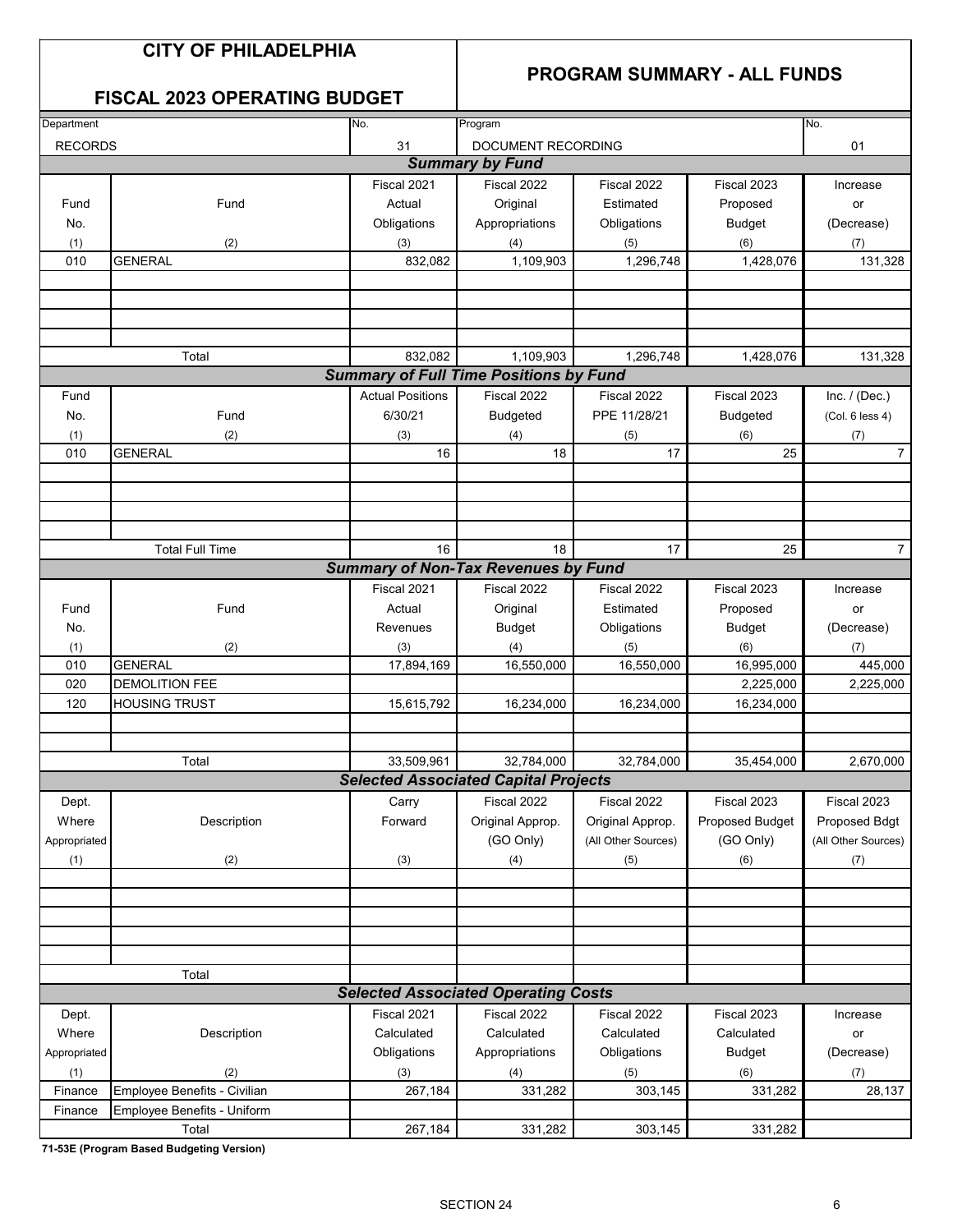| No.<br>Department<br>No.<br>Program<br><b>RECORDS</b><br>31<br>DOCUMENT RECORDING<br>01<br>Fund<br>No.<br><b>GENERAL</b><br>01<br><b>Summary by Class</b><br>Fiscal 2021<br>Fiscal 2022<br>Fiscal 2022<br>Fiscal 2023<br>Increase<br>Class<br>Description<br>Actual<br>Original<br>Estimated<br>Proposed<br>or<br>Obligations<br>Appropriations<br><b>Budget</b><br>Obligations<br>(Decrease)<br>(2)<br>(1)<br>(3)<br>(4)<br>(5)<br>(6)<br>(7)<br>100<br><b>Employee Compensation</b><br><b>Personal Services</b><br>718,085<br>858,901<br>1,045,746<br>1,177,074<br>a)<br>b)<br><b>Employee Benefits</b><br>Purchase of Services<br>83,250<br>192,543<br>192,543<br>192,543<br>200<br>21,289<br>21,289<br>17.905<br>21,289<br>300<br>Materials and Supplies<br>400<br>Equipment<br>12,842<br>37,170<br>37,170<br>37,170<br>500<br>Contributions. Indemnities and Taxes<br><b>Debt Service</b><br>700<br>800<br>Payments to Other Funds<br>900<br>Advances and Misc. Payments<br>Total<br>832,082<br>1,109,903<br>1,296,748<br>1,428,076<br><b>Summary of Positions</b><br>Actual<br>Fiscal 2022<br>Fiscal 2023<br>Increment<br>Increase<br><b>Positions</b><br>Run<br><b>Budgeted</b><br><b>Budgeted</b><br>or<br>6/30/21<br>PPE 11/28/21<br>Positions<br>Positions<br>(Decrease)<br>Code<br>Category<br>(1)<br>(2)<br>(3)<br>(4)<br>(5)<br>(6)<br>(7)<br>Full Time - Civilian<br>25<br>101<br>16<br>18<br>17<br>Full Time - Uniform<br>105<br>16<br>18<br>17<br>25<br>Total<br><b>Selected Associated Non-Tax Revenues by Type</b><br>Fiscal 2021<br>Fiscal 2022<br>Fiscal 2022<br>Fiscal 2023<br>Increase<br>Estimate<br>Description<br>Actual<br>Original<br>Proposed<br>or<br><b>Budget</b><br>Obligations<br><b>Budget</b><br>(Decrease)<br>Revenues<br>(2)<br>(3)<br>(1)<br>(5)<br>(6)<br>(4)<br>16,550,000<br>16,995,000<br>17,894,169<br>16,550,000<br>445,000<br>Local (Non-Governmental)<br>Federal<br>State<br><b>Other Governments</b><br>Other Funds of the City: Housing Trust/Demo<br>15,615,792<br>16,234,000<br>16,234,000<br>18,459,000<br>2,225,000 | <b>CITY OF PHILADELPHIA</b><br><b>FISCAL 2023 OPERATING BUDGET</b> |            |            |            | <b>PROGRAM SUMMARY</b> |                |
|-------------------------------------------------------------------------------------------------------------------------------------------------------------------------------------------------------------------------------------------------------------------------------------------------------------------------------------------------------------------------------------------------------------------------------------------------------------------------------------------------------------------------------------------------------------------------------------------------------------------------------------------------------------------------------------------------------------------------------------------------------------------------------------------------------------------------------------------------------------------------------------------------------------------------------------------------------------------------------------------------------------------------------------------------------------------------------------------------------------------------------------------------------------------------------------------------------------------------------------------------------------------------------------------------------------------------------------------------------------------------------------------------------------------------------------------------------------------------------------------------------------------------------------------------------------------------------------------------------------------------------------------------------------------------------------------------------------------------------------------------------------------------------------------------------------------------------------------------------------------------------------------------------------------------------------------------------------------------------------------------------------------------------------------------------------------------|--------------------------------------------------------------------|------------|------------|------------|------------------------|----------------|
|                                                                                                                                                                                                                                                                                                                                                                                                                                                                                                                                                                                                                                                                                                                                                                                                                                                                                                                                                                                                                                                                                                                                                                                                                                                                                                                                                                                                                                                                                                                                                                                                                                                                                                                                                                                                                                                                                                                                                                                                                                                                         |                                                                    |            |            |            |                        |                |
|                                                                                                                                                                                                                                                                                                                                                                                                                                                                                                                                                                                                                                                                                                                                                                                                                                                                                                                                                                                                                                                                                                                                                                                                                                                                                                                                                                                                                                                                                                                                                                                                                                                                                                                                                                                                                                                                                                                                                                                                                                                                         |                                                                    |            |            |            |                        |                |
|                                                                                                                                                                                                                                                                                                                                                                                                                                                                                                                                                                                                                                                                                                                                                                                                                                                                                                                                                                                                                                                                                                                                                                                                                                                                                                                                                                                                                                                                                                                                                                                                                                                                                                                                                                                                                                                                                                                                                                                                                                                                         |                                                                    |            |            |            |                        |                |
|                                                                                                                                                                                                                                                                                                                                                                                                                                                                                                                                                                                                                                                                                                                                                                                                                                                                                                                                                                                                                                                                                                                                                                                                                                                                                                                                                                                                                                                                                                                                                                                                                                                                                                                                                                                                                                                                                                                                                                                                                                                                         |                                                                    |            |            |            |                        |                |
|                                                                                                                                                                                                                                                                                                                                                                                                                                                                                                                                                                                                                                                                                                                                                                                                                                                                                                                                                                                                                                                                                                                                                                                                                                                                                                                                                                                                                                                                                                                                                                                                                                                                                                                                                                                                                                                                                                                                                                                                                                                                         |                                                                    |            |            |            |                        |                |
|                                                                                                                                                                                                                                                                                                                                                                                                                                                                                                                                                                                                                                                                                                                                                                                                                                                                                                                                                                                                                                                                                                                                                                                                                                                                                                                                                                                                                                                                                                                                                                                                                                                                                                                                                                                                                                                                                                                                                                                                                                                                         |                                                                    |            |            |            |                        |                |
|                                                                                                                                                                                                                                                                                                                                                                                                                                                                                                                                                                                                                                                                                                                                                                                                                                                                                                                                                                                                                                                                                                                                                                                                                                                                                                                                                                                                                                                                                                                                                                                                                                                                                                                                                                                                                                                                                                                                                                                                                                                                         |                                                                    |            |            |            |                        |                |
|                                                                                                                                                                                                                                                                                                                                                                                                                                                                                                                                                                                                                                                                                                                                                                                                                                                                                                                                                                                                                                                                                                                                                                                                                                                                                                                                                                                                                                                                                                                                                                                                                                                                                                                                                                                                                                                                                                                                                                                                                                                                         |                                                                    |            |            |            |                        |                |
|                                                                                                                                                                                                                                                                                                                                                                                                                                                                                                                                                                                                                                                                                                                                                                                                                                                                                                                                                                                                                                                                                                                                                                                                                                                                                                                                                                                                                                                                                                                                                                                                                                                                                                                                                                                                                                                                                                                                                                                                                                                                         |                                                                    |            |            |            |                        |                |
|                                                                                                                                                                                                                                                                                                                                                                                                                                                                                                                                                                                                                                                                                                                                                                                                                                                                                                                                                                                                                                                                                                                                                                                                                                                                                                                                                                                                                                                                                                                                                                                                                                                                                                                                                                                                                                                                                                                                                                                                                                                                         |                                                                    |            |            |            |                        |                |
|                                                                                                                                                                                                                                                                                                                                                                                                                                                                                                                                                                                                                                                                                                                                                                                                                                                                                                                                                                                                                                                                                                                                                                                                                                                                                                                                                                                                                                                                                                                                                                                                                                                                                                                                                                                                                                                                                                                                                                                                                                                                         |                                                                    |            |            |            |                        | 131,328        |
|                                                                                                                                                                                                                                                                                                                                                                                                                                                                                                                                                                                                                                                                                                                                                                                                                                                                                                                                                                                                                                                                                                                                                                                                                                                                                                                                                                                                                                                                                                                                                                                                                                                                                                                                                                                                                                                                                                                                                                                                                                                                         |                                                                    |            |            |            |                        |                |
|                                                                                                                                                                                                                                                                                                                                                                                                                                                                                                                                                                                                                                                                                                                                                                                                                                                                                                                                                                                                                                                                                                                                                                                                                                                                                                                                                                                                                                                                                                                                                                                                                                                                                                                                                                                                                                                                                                                                                                                                                                                                         |                                                                    |            |            |            |                        |                |
|                                                                                                                                                                                                                                                                                                                                                                                                                                                                                                                                                                                                                                                                                                                                                                                                                                                                                                                                                                                                                                                                                                                                                                                                                                                                                                                                                                                                                                                                                                                                                                                                                                                                                                                                                                                                                                                                                                                                                                                                                                                                         |                                                                    |            |            |            |                        |                |
|                                                                                                                                                                                                                                                                                                                                                                                                                                                                                                                                                                                                                                                                                                                                                                                                                                                                                                                                                                                                                                                                                                                                                                                                                                                                                                                                                                                                                                                                                                                                                                                                                                                                                                                                                                                                                                                                                                                                                                                                                                                                         |                                                                    |            |            |            |                        |                |
|                                                                                                                                                                                                                                                                                                                                                                                                                                                                                                                                                                                                                                                                                                                                                                                                                                                                                                                                                                                                                                                                                                                                                                                                                                                                                                                                                                                                                                                                                                                                                                                                                                                                                                                                                                                                                                                                                                                                                                                                                                                                         |                                                                    |            |            |            |                        |                |
|                                                                                                                                                                                                                                                                                                                                                                                                                                                                                                                                                                                                                                                                                                                                                                                                                                                                                                                                                                                                                                                                                                                                                                                                                                                                                                                                                                                                                                                                                                                                                                                                                                                                                                                                                                                                                                                                                                                                                                                                                                                                         |                                                                    |            |            |            |                        |                |
|                                                                                                                                                                                                                                                                                                                                                                                                                                                                                                                                                                                                                                                                                                                                                                                                                                                                                                                                                                                                                                                                                                                                                                                                                                                                                                                                                                                                                                                                                                                                                                                                                                                                                                                                                                                                                                                                                                                                                                                                                                                                         |                                                                    |            |            |            |                        |                |
|                                                                                                                                                                                                                                                                                                                                                                                                                                                                                                                                                                                                                                                                                                                                                                                                                                                                                                                                                                                                                                                                                                                                                                                                                                                                                                                                                                                                                                                                                                                                                                                                                                                                                                                                                                                                                                                                                                                                                                                                                                                                         |                                                                    |            |            |            |                        |                |
|                                                                                                                                                                                                                                                                                                                                                                                                                                                                                                                                                                                                                                                                                                                                                                                                                                                                                                                                                                                                                                                                                                                                                                                                                                                                                                                                                                                                                                                                                                                                                                                                                                                                                                                                                                                                                                                                                                                                                                                                                                                                         |                                                                    |            |            |            |                        | 131,328        |
|                                                                                                                                                                                                                                                                                                                                                                                                                                                                                                                                                                                                                                                                                                                                                                                                                                                                                                                                                                                                                                                                                                                                                                                                                                                                                                                                                                                                                                                                                                                                                                                                                                                                                                                                                                                                                                                                                                                                                                                                                                                                         |                                                                    |            |            |            |                        |                |
|                                                                                                                                                                                                                                                                                                                                                                                                                                                                                                                                                                                                                                                                                                                                                                                                                                                                                                                                                                                                                                                                                                                                                                                                                                                                                                                                                                                                                                                                                                                                                                                                                                                                                                                                                                                                                                                                                                                                                                                                                                                                         |                                                                    |            |            |            |                        |                |
|                                                                                                                                                                                                                                                                                                                                                                                                                                                                                                                                                                                                                                                                                                                                                                                                                                                                                                                                                                                                                                                                                                                                                                                                                                                                                                                                                                                                                                                                                                                                                                                                                                                                                                                                                                                                                                                                                                                                                                                                                                                                         |                                                                    |            |            |            |                        |                |
|                                                                                                                                                                                                                                                                                                                                                                                                                                                                                                                                                                                                                                                                                                                                                                                                                                                                                                                                                                                                                                                                                                                                                                                                                                                                                                                                                                                                                                                                                                                                                                                                                                                                                                                                                                                                                                                                                                                                                                                                                                                                         |                                                                    |            |            |            |                        |                |
|                                                                                                                                                                                                                                                                                                                                                                                                                                                                                                                                                                                                                                                                                                                                                                                                                                                                                                                                                                                                                                                                                                                                                                                                                                                                                                                                                                                                                                                                                                                                                                                                                                                                                                                                                                                                                                                                                                                                                                                                                                                                         |                                                                    |            |            |            |                        |                |
|                                                                                                                                                                                                                                                                                                                                                                                                                                                                                                                                                                                                                                                                                                                                                                                                                                                                                                                                                                                                                                                                                                                                                                                                                                                                                                                                                                                                                                                                                                                                                                                                                                                                                                                                                                                                                                                                                                                                                                                                                                                                         |                                                                    |            |            |            |                        | $\overline{7}$ |
|                                                                                                                                                                                                                                                                                                                                                                                                                                                                                                                                                                                                                                                                                                                                                                                                                                                                                                                                                                                                                                                                                                                                                                                                                                                                                                                                                                                                                                                                                                                                                                                                                                                                                                                                                                                                                                                                                                                                                                                                                                                                         |                                                                    |            |            |            |                        |                |
|                                                                                                                                                                                                                                                                                                                                                                                                                                                                                                                                                                                                                                                                                                                                                                                                                                                                                                                                                                                                                                                                                                                                                                                                                                                                                                                                                                                                                                                                                                                                                                                                                                                                                                                                                                                                                                                                                                                                                                                                                                                                         |                                                                    |            |            |            |                        | $\overline{7}$ |
|                                                                                                                                                                                                                                                                                                                                                                                                                                                                                                                                                                                                                                                                                                                                                                                                                                                                                                                                                                                                                                                                                                                                                                                                                                                                                                                                                                                                                                                                                                                                                                                                                                                                                                                                                                                                                                                                                                                                                                                                                                                                         |                                                                    |            |            |            |                        |                |
|                                                                                                                                                                                                                                                                                                                                                                                                                                                                                                                                                                                                                                                                                                                                                                                                                                                                                                                                                                                                                                                                                                                                                                                                                                                                                                                                                                                                                                                                                                                                                                                                                                                                                                                                                                                                                                                                                                                                                                                                                                                                         |                                                                    |            |            |            |                        |                |
|                                                                                                                                                                                                                                                                                                                                                                                                                                                                                                                                                                                                                                                                                                                                                                                                                                                                                                                                                                                                                                                                                                                                                                                                                                                                                                                                                                                                                                                                                                                                                                                                                                                                                                                                                                                                                                                                                                                                                                                                                                                                         |                                                                    |            |            |            |                        |                |
|                                                                                                                                                                                                                                                                                                                                                                                                                                                                                                                                                                                                                                                                                                                                                                                                                                                                                                                                                                                                                                                                                                                                                                                                                                                                                                                                                                                                                                                                                                                                                                                                                                                                                                                                                                                                                                                                                                                                                                                                                                                                         |                                                                    |            |            |            |                        |                |
|                                                                                                                                                                                                                                                                                                                                                                                                                                                                                                                                                                                                                                                                                                                                                                                                                                                                                                                                                                                                                                                                                                                                                                                                                                                                                                                                                                                                                                                                                                                                                                                                                                                                                                                                                                                                                                                                                                                                                                                                                                                                         |                                                                    |            |            |            |                        |                |
|                                                                                                                                                                                                                                                                                                                                                                                                                                                                                                                                                                                                                                                                                                                                                                                                                                                                                                                                                                                                                                                                                                                                                                                                                                                                                                                                                                                                                                                                                                                                                                                                                                                                                                                                                                                                                                                                                                                                                                                                                                                                         |                                                                    |            |            |            |                        |                |
|                                                                                                                                                                                                                                                                                                                                                                                                                                                                                                                                                                                                                                                                                                                                                                                                                                                                                                                                                                                                                                                                                                                                                                                                                                                                                                                                                                                                                                                                                                                                                                                                                                                                                                                                                                                                                                                                                                                                                                                                                                                                         |                                                                    |            |            |            |                        |                |
|                                                                                                                                                                                                                                                                                                                                                                                                                                                                                                                                                                                                                                                                                                                                                                                                                                                                                                                                                                                                                                                                                                                                                                                                                                                                                                                                                                                                                                                                                                                                                                                                                                                                                                                                                                                                                                                                                                                                                                                                                                                                         |                                                                    |            |            |            |                        |                |
|                                                                                                                                                                                                                                                                                                                                                                                                                                                                                                                                                                                                                                                                                                                                                                                                                                                                                                                                                                                                                                                                                                                                                                                                                                                                                                                                                                                                                                                                                                                                                                                                                                                                                                                                                                                                                                                                                                                                                                                                                                                                         |                                                                    |            |            |            |                        |                |
|                                                                                                                                                                                                                                                                                                                                                                                                                                                                                                                                                                                                                                                                                                                                                                                                                                                                                                                                                                                                                                                                                                                                                                                                                                                                                                                                                                                                                                                                                                                                                                                                                                                                                                                                                                                                                                                                                                                                                                                                                                                                         | Total                                                              | 33,509,961 | 32,784,000 | 32,784,000 | 35,454,000             | 2,670,000      |

**71-53F (Program Based Budgeting Version)**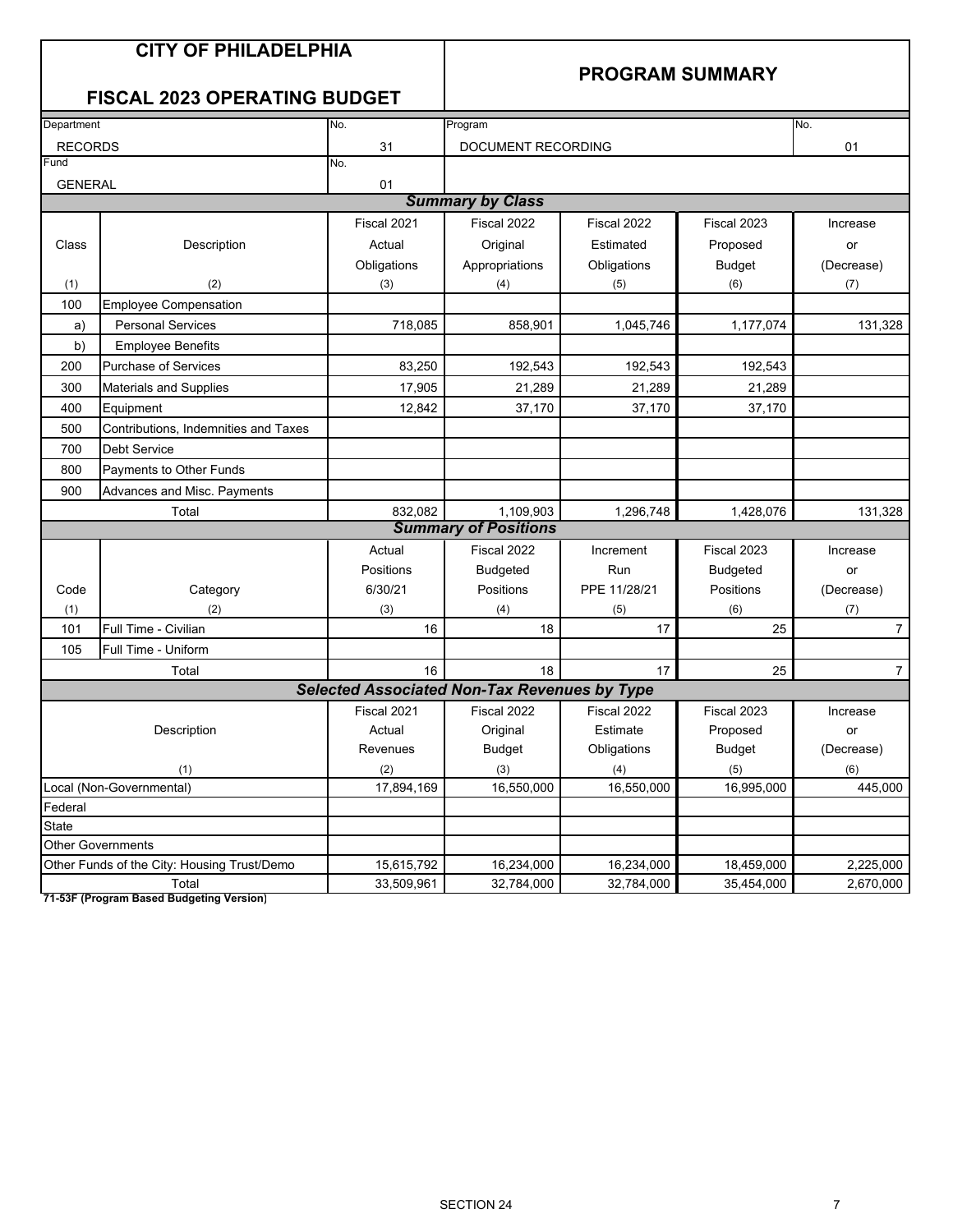# **LIST OF POSITIONS**

## FISCAL 2023 OPERATING BUDGET BY PROGRAM

| Department     |                |                                          |                   | No.            | Program                 |                    |                |           | No.            |
|----------------|----------------|------------------------------------------|-------------------|----------------|-------------------------|--------------------|----------------|-----------|----------------|
|                | <b>RECORDS</b> |                                          |                   | 31             |                         | DOCUMENT RECORDING |                |           | 01             |
| Fund           |                |                                          |                   | No.            |                         |                    |                |           |                |
|                | <b>GENERAL</b> |                                          |                   | 01             |                         |                    |                |           |                |
|                |                |                                          |                   | Fiscal         | Fiscal                  |                    | Fiscal         |           | Increase       |
|                |                |                                          | Salary            | 2021           | 2022                    | Increment          | 2023           | Annual    | (Decrease)     |
| Line           | Class          | Title                                    | Range             | Actual Pos.    | Budgeted                | Run -PPE           | Budgeted       | Salary    | (Col. 8        |
| No.            | Code           |                                          | (in dollars)      | 6/30/21        | Positions               | 11/28/21           | Positions      | 7/1/22    | less Col. 6)   |
| (1)            | (2)            | (3)                                      | (4)               | (5)            | (6)                     | (7)                | (8)            | (9)       | (10)           |
|                |                | <b>CUSTOMER SERVICE</b>                  |                   |                |                         |                    |                |           |                |
| $\mathbf{1}$   | 1A04           | Clerk 3                                  | 42,956 - 46,871   | 1              | 1                       | -1                 | 1              | 47,896    |                |
| $\overline{2}$ | 1A37           | Service Rep (Bilingual)                  | 39,229 - 42,637   | 1              | 1                       | $\mathbf{1}$       | 1              | 39,229    |                |
|                |                | <b>SUBTOTAL</b>                          |                   | $\overline{2}$ | $\overline{2}$          | $\overline{2}$     | $\overline{2}$ | 87,125    |                |
|                |                |                                          |                   |                |                         |                    |                |           |                |
|                |                | <b>DOCUMENT RETURN</b>                   |                   |                |                         |                    |                |           |                |
| 3              |                | 2D55 Title Registration Aide 1           | 40,396 - 43,963   | 1              | 1                       | 1                  | 1              | 44,588    |                |
| 4              |                | 2D56 Title Registration Aide 2           | 44,107 - 48,179   | 1              | 1                       |                    |                |           | (1)            |
| 5              | 2D57           | <b>Title Registration Technician</b>     | 48,609 - 53,412   |                |                         | $\mathbf{1}$       | 1              | 50,826    | $\mathbf{1}$   |
|                |                | <b>SUBTOTAL</b>                          |                   | $\overline{2}$ | $\overline{c}$          | $\overline{2}$     | $\sqrt{2}$     | 95,414    |                |
|                |                |                                          |                   |                |                         |                    |                |           |                |
|                |                | <b>INTAKE</b>                            |                   |                |                         |                    |                |           |                |
| 6              |                | 2D55 Title Registration Aide 1           | 40,396 - 43,963   | 1              | 1                       | 3                  | 8              | 324,349   | $\overline{7}$ |
| $\overline{7}$ | 2D56           | Title Registration Aide 2                | 44,107 - 48,179   | 4              | 4                       |                    |                |           | (4)            |
| 8              | 2D59           | <b>Title Registration Manager</b>        | 52,387 - 67,355   |                |                         |                    | 1              | 52,387    | $\mathbf{1}$   |
| 9              | 2D58           | <b>Title Registration Supervisor</b>     | 48,894 - 62,867   | 1              | 1                       | 1                  | 1              | 56,709    |                |
| 10             | 2D57           | <b>Title Registration Technician</b>     | 48,609 - 53,412   |                | $\overline{\mathbf{c}}$ | 4                  | 4              | 202,712   | $\overline{2}$ |
|                |                | <b>SUBTOTAL</b>                          |                   | 6              | 8                       | 8                  | 14             | 636,157   | 6              |
|                |                |                                          |                   |                |                         |                    |                |           |                |
|                |                | <b>INDEXING</b>                          |                   |                |                         |                    |                |           |                |
| 11             | 1D41           | Data Services Support Clerk              | 37,067 - 40,288   |                | 1                       |                    | 1              | 37,067    |                |
| 12             | 1A03           | Office Clerk 2                           | 34, 342 - 37, 130 |                | 1                       |                    |                |           | (1)            |
| 13             |                | 2D55 Title Registration Aide 1           | 40,396 - 43,963   | 1              |                         | 1                  | 1              | 40,396    |                |
| 14             | 2D56           | Title Registration Aide 2                | 44,107 - 48,179   |                |                         | 1                  | 1              | 49,604    |                |
| 15             | 2D58           | <b>Title Registration Supervisor</b>     | 48,894 - 62,867   | 1              | 1                       | 1                  | 1              | 64,692    |                |
| 16             | 2D57           | Title Registration Technician            | 48,609 - 53,412   | 3              | 3                       | $\overline{2}$     | 3              | 158,083   |                |
|                |                | <b>SUBTOTAL</b>                          |                   | 6              | 6                       | 5                  | $\overline{7}$ | 349,842   | $\mathbf{1}$   |
|                |                |                                          |                   |                |                         |                    |                |           |                |
|                |                |                                          |                   |                |                         |                    |                |           |                |
|                |                |                                          |                   |                |                         |                    |                |           |                |
|                |                |                                          |                   |                |                         |                    |                |           |                |
|                |                |                                          |                   |                |                         |                    |                |           |                |
|                |                |                                          |                   |                |                         |                    |                |           |                |
|                |                |                                          |                   |                |                         |                    |                |           |                |
|                |                |                                          |                   |                |                         |                    |                |           |                |
|                |                |                                          |                   |                |                         |                    |                |           |                |
|                |                |                                          |                   |                |                         |                    |                |           |                |
|                |                |                                          |                   |                |                         |                    |                |           |                |
|                |                |                                          |                   |                |                         |                    |                |           |                |
|                |                |                                          |                   |                |                         |                    |                |           |                |
|                |                |                                          |                   |                |                         |                    |                |           |                |
|                |                |                                          |                   |                |                         |                    |                |           |                |
|                |                |                                          |                   |                |                         |                    |                |           |                |
|                |                | <b>TOTAL</b>                             |                   | 16             | 18                      | 17                 | 25             | 1,168,538 | $\overline{7}$ |
|                |                |                                          |                   |                |                         |                    |                |           |                |
|                |                | 71-531 (Program Based Budgeting Version) |                   |                |                         |                    |                |           |                |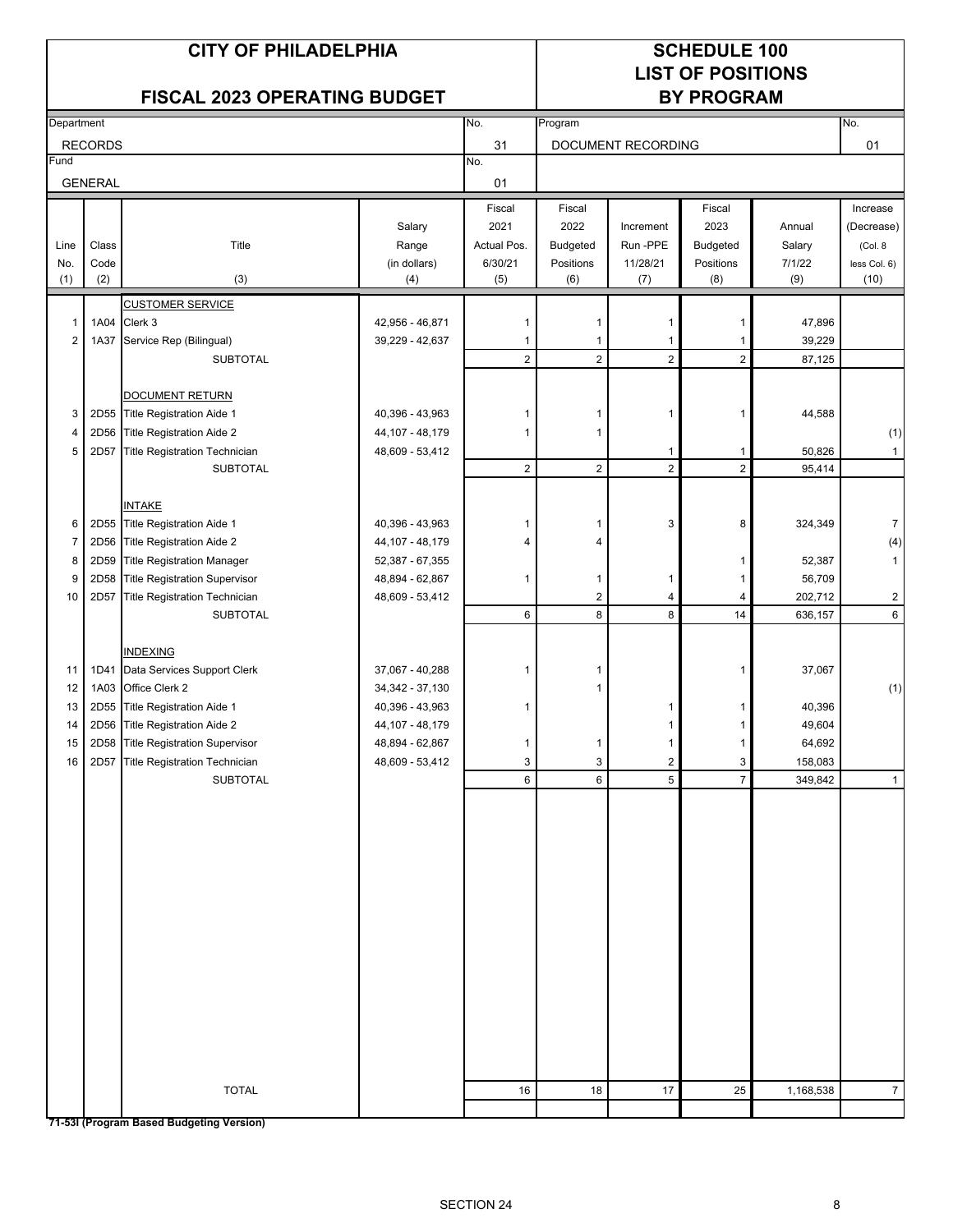|                    | <b>CITY OF PHILADELPHIA</b><br><b>FISCAL 2023 OPERATING BUDGET</b> |                                 |           |                             |                                        |                                                 |                                                       |                                          | <b>SCHEDULE 100</b><br><b>LIST OF POSITIONS</b><br><b>BY PROGRAM</b> |                                   |                                                   |
|--------------------|--------------------------------------------------------------------|---------------------------------|-----------|-----------------------------|----------------------------------------|-------------------------------------------------|-------------------------------------------------------|------------------------------------------|----------------------------------------------------------------------|-----------------------------------|---------------------------------------------------|
| Department         |                                                                    |                                 |           |                             | No.                                    | Program                                         |                                                       |                                          |                                                                      |                                   | No.                                               |
|                    | <b>RECORDS</b>                                                     |                                 |           |                             | 31                                     |                                                 | DOCUMENT RECORDING                                    |                                          |                                                                      |                                   | 01                                                |
| Fund               |                                                                    |                                 |           |                             | No.                                    |                                                 |                                                       |                                          |                                                                      |                                   |                                                   |
|                    | <b>GENERAL</b>                                                     |                                 |           |                             | 01                                     |                                                 |                                                       |                                          |                                                                      |                                   |                                                   |
| Line<br>No.<br>(1) | Class<br>Code<br>(2)                                               | Title<br>(3)                    |           |                             | Salary<br>Range<br>(in dollars)<br>(4) | Fiscal<br>2021<br>Actual Pos.<br>6/30/21<br>(5) | Fiscal<br>2022<br><b>Budgeted</b><br>Positions<br>(6) | Increment<br>Run -PPE<br>11/28/21<br>(7) | Fiscal<br>2023<br><b>Budgeted</b><br>Positions<br>(8)                | Annual<br>Salary<br>7/1/22<br>(9) | Inc.<br>(Dec.)<br>(Col. 8<br>less Col. 6)<br>(10) |
| 1                  |                                                                    | <b>TOTAL FULL TIME</b>          |           |                             |                                        | 16                                              | 18                                                    | 17                                       | 25                                                                   | 1,168,538                         | $\overline{7}$                                    |
| $\overline{2}$     |                                                                    | OVERTIME CIVILIAN - REGULAR     |           |                             |                                        |                                                 |                                                       |                                          |                                                                      | 3,158                             |                                                   |
|                    |                                                                    | <b>Total Gross Requirements</b> |           |                             |                                        | 16                                              | 18                                                    | 17                                       | 25                                                                   | 1,171,696                         | $\overline{7}$                                    |
|                    |                                                                    | Plus: Earned Increment          |           |                             |                                        |                                                 |                                                       |                                          |                                                                      | 5,378                             |                                                   |
|                    |                                                                    | Plus: Longevity                 |           |                             |                                        |                                                 |                                                       |                                          |                                                                      |                                   |                                                   |
|                    |                                                                    | Less: (Vacancy Allowance)       |           |                             |                                        |                                                 |                                                       |                                          |                                                                      |                                   |                                                   |
|                    |                                                                    |                                 |           | <b>Total Budget Request</b> |                                        |                                                 |                                                       |                                          |                                                                      | 1,177,074                         |                                                   |
|                    |                                                                    |                                 |           |                             | <b>Summary of Personal Services</b>    |                                                 |                                                       |                                          |                                                                      |                                   |                                                   |
| Line               |                                                                    |                                 | Actual    | Fiscal 2021<br>Actual       | <b>Budgeted</b>                        | Fiscal 2022<br>Estimated                        | Increment                                             | Budgeted                                 | Fiscal 2023<br>Department                                            | Inc. $/$ (Dec.)<br>in Require.    | Inc. / (Dec.)<br>in Bud. Pos.                     |
| No.                |                                                                    | Category                        | Positions | Obligations                 | Positions                              | Obligations                                     | Run-PPE                                               | Positions                                | Request                                                              | (Col. 9                           | (Col. 8                                           |
|                    |                                                                    |                                 | 6/30/21   |                             |                                        |                                                 | 11/28/21                                              |                                          |                                                                      | less Col. 6)                      | less Col. 5)                                      |
| (1)                |                                                                    | (2)                             | (3)       | (4)                         | (5)                                    | (6)                                             | (7)                                                   | (8)                                      | (9)                                                                  | (10)                              | (11)                                              |
| $\mathbf{1}$       | Lump Sum                                                           |                                 |           | 292                         |                                        | 16,000                                          |                                                       |                                          |                                                                      | (16,000)                          |                                                   |
| $\overline{2}$     |                                                                    | Full Time - Civilian            | 16        | 676,586                     | 18                                     | 946,420                                         | 17                                                    | 25                                       | 1,173,916                                                            | 227,496                           | $\overline{7}$                                    |
| 3                  |                                                                    | Full Time - Uniform             |           |                             |                                        |                                                 |                                                       |                                          |                                                                      |                                   |                                                   |
| 4                  |                                                                    | Bonus, Gross Adj.               |           |                             |                                        |                                                 |                                                       |                                          |                                                                      |                                   |                                                   |
| 5                  |                                                                    | PT, Temp/Seas, Bd, SCG          |           |                             |                                        |                                                 |                                                       |                                          |                                                                      |                                   |                                                   |
| 6                  |                                                                    | Overtime - Civilian             |           | 41,207                      |                                        | 83,326                                          |                                                       |                                          | 3,158                                                                | (80, 168)                         |                                                   |
| $\overline{7}$     |                                                                    | Overtime - Uniform              |           |                             |                                        |                                                 |                                                       |                                          |                                                                      |                                   |                                                   |
| 8                  |                                                                    | Unused Uniform Leave            |           |                             |                                        |                                                 |                                                       |                                          |                                                                      |                                   |                                                   |
| 9<br>$10$          | Shift/Stress                                                       | H&L, IOD, LT-Sick               |           |                             |                                        |                                                 |                                                       |                                          |                                                                      |                                   |                                                   |
| 11                 |                                                                    |                                 |           |                             |                                        |                                                 |                                                       |                                          |                                                                      |                                   |                                                   |
| 12                 |                                                                    |                                 |           |                             |                                        |                                                 |                                                       |                                          |                                                                      |                                   |                                                   |
|                    |                                                                    | Total                           | $16\,$    | 718,085                     | $18\,$                                 | 1,045,746                                       | 17                                                    | 25                                       | 1,177,074                                                            | 131,328                           | $\overline{7}$                                    |

**71-53J (Program Based Budgeting Version)**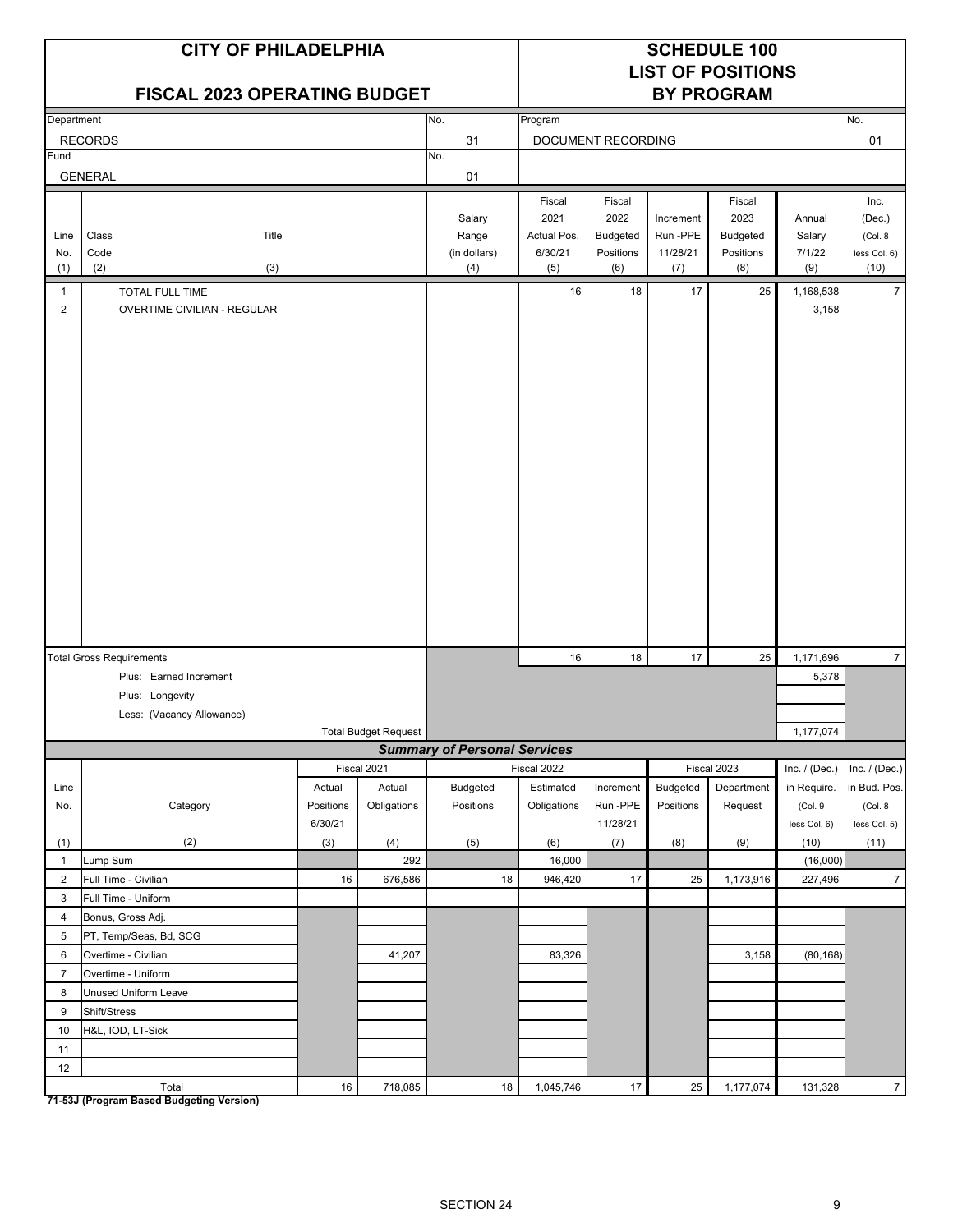## **FISCAL 2023 OPERATING BUDGET BY PROGRAM**

# **PURCHASE OF SERVICES**

| Department |                                                  | No.                                        | Program            |             |              | No.        |
|------------|--------------------------------------------------|--------------------------------------------|--------------------|-------------|--------------|------------|
|            | <b>RECORDS</b>                                   | 31                                         | DOCUMENT RECORDING |             |              | 01         |
| Fund       |                                                  | No.                                        |                    |             |              |            |
|            | <b>GENERAL</b>                                   | 01                                         |                    |             |              |            |
|            |                                                  | Fiscal 2021                                | Fiscal 2022        | Fiscal 2022 | Fiscal 2023  | Increase   |
| Code       | Description                                      | Actual                                     | Original           | Estimated   | Departmental | or         |
|            |                                                  | Obligations                                | Appropriations     | Obligations | Request      | (Decrease) |
| (1)        | (2)                                              | (3)                                        | (4)                | (5)         | (6)          | (7)        |
|            |                                                  | <b>Schedule 200 - Purchase of Services</b> |                    |             |              |            |
| 201        | Cleaning & Laundering                            |                                            |                    |             |              |            |
| 202        | <b>Janitorial Services</b>                       |                                            |                    |             |              |            |
| 205        | Refuse, Garbage, Silt and Sludge Removal         |                                            |                    |             |              |            |
| 209        | Telephone & Communication                        |                                            |                    |             |              |            |
| 210        | <b>Postal Services</b>                           |                                            | 883                | 883         | 883          |            |
| 211        | Transportation                                   |                                            | 100                | 100         | 100          |            |
| 215        | Licenses, Permits & Inspection Charges           |                                            |                    |             |              |            |
| 216        | Commercial off the Shelf Software Licenses       |                                            | 1,621              | 1,621       | 1,621        |            |
| 220        | <b>Electric Current</b>                          |                                            |                    |             |              |            |
| 221        | <b>Gas Services</b>                              |                                            |                    |             |              |            |
| 222        | Steam for Heating                                |                                            |                    |             |              |            |
| 230        | Meals (non-travel) & Official Entertaining       |                                            |                    |             |              |            |
| 231        | Overtime Meals                                   |                                            |                    |             |              |            |
| 240        | <b>Advertising &amp; Promotional Activities</b>  |                                            |                    |             |              |            |
| 250        | <b>Professional Services</b>                     | 74,789                                     | 181,511            | 181,511     | 181,511      |            |
| 251        | Professional Svcs. - Information Technology      |                                            |                    |             |              |            |
| 252        | <b>Accounting &amp; Auditing Services</b>        |                                            |                    |             |              |            |
| 253        | <b>Legal Services</b>                            |                                            |                    |             |              |            |
| 254        | Mental Health & Intellectual Disability Services |                                            |                    |             |              |            |
| 255        | <b>Dues</b>                                      |                                            | 1,135              | 1,135       | 1,135        |            |
| 256        | Seminar & Training Sessions                      |                                            |                    |             |              |            |
| 257        | Architectural & Engineering Services             |                                            |                    |             |              |            |
| 258        | <b>Court Reporters</b>                           |                                            |                    |             |              |            |
| 259        | <b>Arbitration Fees</b>                          |                                            |                    |             |              |            |
| 260        | Repair & Maintenance Charges                     | 6,043                                      | 6,228              | 6,228       | 6,228        |            |
| 261        | Repaving, Repairing & Resurfacing Streets        |                                            |                    |             |              |            |
| 262        | Demolition of Buildings                          |                                            |                    |             |              |            |
| 264        | Abatement of Nuisances                           |                                            |                    |             |              |            |
| 265        | Rehabilitation of Property                       |                                            |                    |             |              |            |
| 266        | Maint. & Support - Comp. Hardware & Software     |                                            | 390                | 390         | 390          |            |
| 275        | Juror Fees                                       |                                            |                    |             |              |            |
| 276        | Juror Expenses                                   |                                            |                    |             |              |            |
| 277        | <b>Witness Fees</b>                              |                                            |                    |             |              |            |
| 280        | Insurance & Official Bonds                       |                                            |                    |             |              |            |
| 282        | Lease Purchase - Computer Systems                |                                            |                    |             |              |            |
| 283        | Lease Purchase - Vehicles                        |                                            |                    |             |              |            |
| 284        | Ground & Building Rental                         |                                            |                    |             |              |            |
| 285        | Rents - Other                                    |                                            | 675                | 675         | 675          |            |
| 286        | Rental of Parking Spaces                         |                                            |                    |             |              |            |
| 290        | Payments for Care of Individuals                 |                                            |                    |             |              |            |
| 295        | <b>Imprest Advances</b>                          |                                            |                    |             |              |            |
| 298        | Payments for Burials & Graves                    |                                            |                    |             |              |            |
| 299        | Other Expenses (not otherwise classified)        | 2,418                                      |                    |             |              |            |
|            |                                                  |                                            |                    |             |              |            |
|            |                                                  |                                            |                    |             |              |            |
|            |                                                  |                                            |                    |             |              |            |
|            | Total                                            | 83,250                                     | 192,543            | 192,543     | 192,543      |            |

**71-53K (Program Based Budgeting Version)**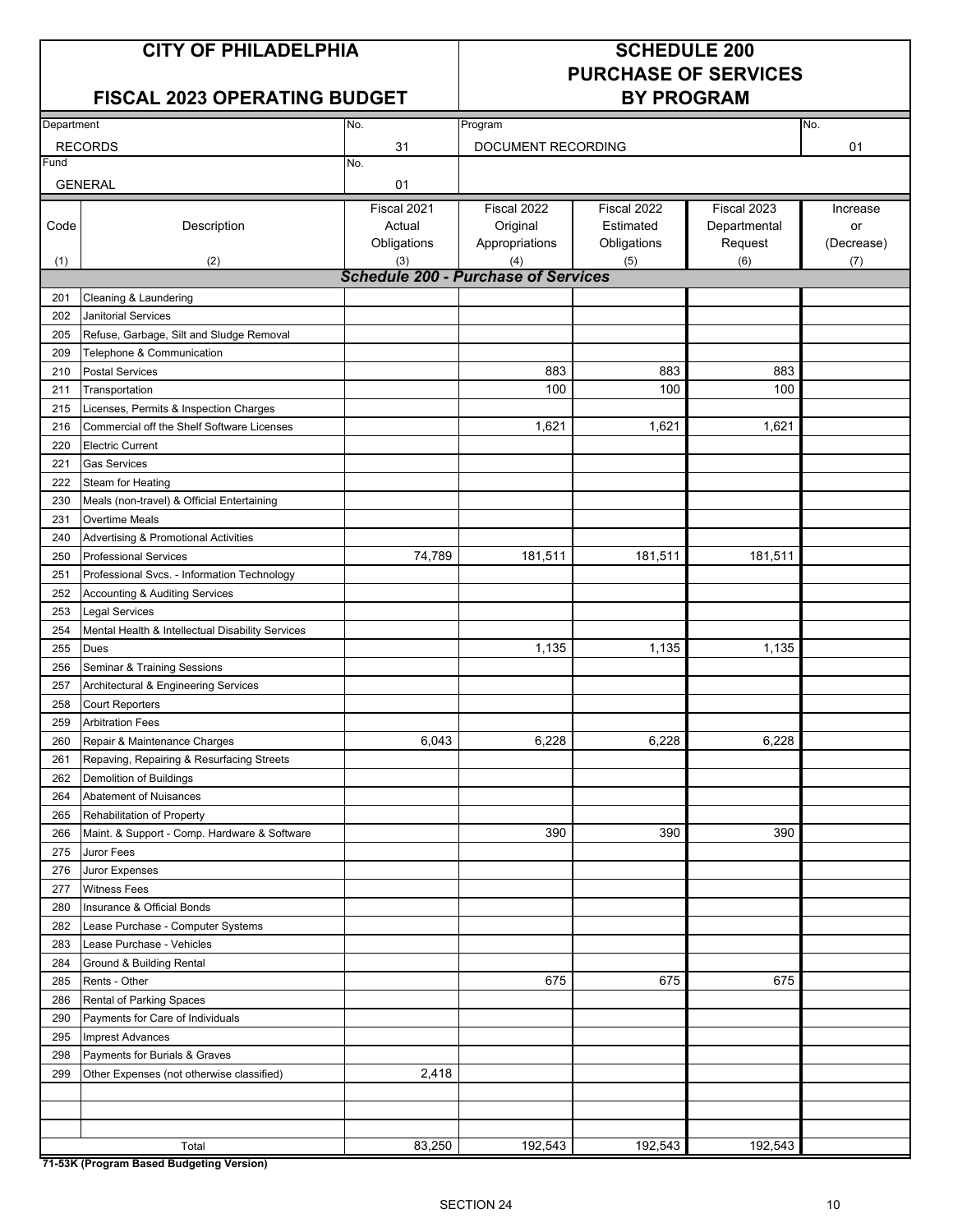### FISCAL 2023 OPERATING BUDGET | BY PROGRAM

## **CITY OF PHILADELPHIA SCHEDULE 300 - 400 MATERIALS, SUPPLIES & EQUIPMENT**

| Department |                                                       |                                                |                                 |             |              |            |
|------------|-------------------------------------------------------|------------------------------------------------|---------------------------------|-------------|--------------|------------|
|            |                                                       | No.                                            | Program                         |             |              | No.        |
|            | <b>RECORDS</b>                                        | 31                                             | DOCUMENT RECORDING              |             |              | 01         |
| Fund       |                                                       | No.                                            |                                 |             |              |            |
|            | <b>GENERAL</b>                                        | 01                                             |                                 |             |              |            |
|            |                                                       | Fiscal 2021                                    | Fiscal 2022                     | Fiscal 2022 | Fiscal 2023  | Increase   |
| Code       | Description                                           | Actual                                         | Original                        | Estimated   | Departmental | or         |
|            |                                                       | Obligations                                    | Appropriations                  | Obligations | Request      | (Decrease) |
| (1)        | (2)                                                   | (3)                                            | (4)                             | (5)         | (6)          | (7)        |
|            |                                                       | <b>Schedule 300 - Materials &amp; Supplies</b> |                                 |             |              |            |
| 301        | Agricultural & Botanical                              |                                                |                                 |             |              |            |
| 302        | Animal, Livestock & Marine                            |                                                |                                 |             |              |            |
| 303        | Bakeshop, Dining Room & Kitchen                       |                                                |                                 |             |              |            |
| 304        | Books & Other Publications                            |                                                | 313                             | 313         | 313          |            |
| 305        | <b>Building &amp; Construction</b>                    |                                                |                                 |             |              |            |
| 306        |                                                       |                                                |                                 |             |              |            |
| 307        | Library Materials                                     |                                                |                                 |             |              |            |
|            | <b>Chemicals &amp; Gases</b>                          |                                                |                                 |             |              |            |
| 308        | Dry Goods, Notions & Wearing Apparel                  | 608                                            | 810                             | 810         | 810          |            |
| 309        | Cordage & Fibers                                      |                                                |                                 |             |              |            |
| 310        | Electrical & Communication                            |                                                |                                 |             |              |            |
| 311        | General Equipment & Machinery                         |                                                |                                 |             |              |            |
| 312        | Fire Fighting & Safety                                |                                                |                                 |             |              |            |
| 313        | Food                                                  |                                                |                                 |             |              |            |
| 314        | Fuel - Heating & Cooling                              |                                                |                                 |             |              |            |
| 316        | General Hardware & Minor Tools                        |                                                |                                 |             |              |            |
| 317        | Hospital & Laboratory                                 |                                                |                                 |             |              |            |
| 318        | Janitorial, Laundry & Household                       | 1,228                                          | 915                             | 915         | 915          |            |
| 320        | Office Materials & Supplies                           | 7,787                                          | 15,251                          | 15,251      | 15,251       |            |
| 322        | Small Power Tools & Hand Tools                        |                                                |                                 |             |              |            |
| 323        | Plumbing, AC & Space Heating                          |                                                |                                 |             |              |            |
| 324        | Precision, Photographic & Artists                     | 4,442                                          |                                 |             |              |            |
| 325        | Printing                                              | 3,840                                          | 4,000                           | 4,000       | 4,000        |            |
| 326        | Recreational & Educational                            |                                                |                                 |             |              |            |
| 328        | Vehicle Parts & Accessories                           |                                                |                                 |             |              |            |
| 335        | Lubricants                                            |                                                |                                 |             |              |            |
| 340        | #2 Diesel Fuel                                        |                                                |                                 |             |              |            |
| 341        | Compressed Natural Gas (CNG)                          |                                                |                                 |             |              |            |
| 342        | Liquid Propane Gas (LPG)                              |                                                |                                 |             |              |            |
| 345        | Gasoline                                              |                                                |                                 |             |              |            |
| 399        | Other Materials & Supplies (not otherwise classified) |                                                |                                 |             |              |            |
|            |                                                       |                                                |                                 |             |              |            |
|            | Total                                                 | 17,905                                         | 21,289                          | 21,289      | 21,289       |            |
|            |                                                       |                                                | <b>Schedule 400 - Equipment</b> |             |              |            |
| 405        | Construction, Dredging & Conveying                    |                                                |                                 |             |              |            |
| 410        | Electrical, Lighting & Communications                 |                                                |                                 |             |              |            |
| 411        | General Equipment & Machinery                         |                                                |                                 |             |              |            |
| 412        | Fire Fighting & Emergency                             |                                                |                                 |             |              |            |
| 417        | Hospital & Laboratory                                 |                                                |                                 |             |              |            |
| 420        | Office Equipment                                      | 12,450                                         | 30,238                          | 30,238      | 30,238       |            |
| 423        | Plumbing, AC & Space Heating                          |                                                |                                 |             |              |            |
| 424        | Precision, Photographic & Artists                     |                                                |                                 |             |              |            |
|            | Recreational & Educational                            |                                                |                                 |             |              |            |
| 426        |                                                       |                                                | 4,391                           | 4,391       | 4,391        |            |
| 427        | Computer Equipment & Peripherals                      |                                                |                                 |             |              |            |
| 428        | Vehicles                                              |                                                |                                 |             |              |            |
| 430        | Furniture & Furnishings                               |                                                | 2,541                           | 2,541       | 2,541        |            |
| 499        | Other Equipment (not otherwise classified)            | 392                                            |                                 |             |              |            |
|            |                                                       |                                                |                                 |             |              |            |
|            | Total                                                 | 12,842                                         | 37,170                          | 37,170      | 37,170       |            |

**71-53L (Program Based Budgeting Version)**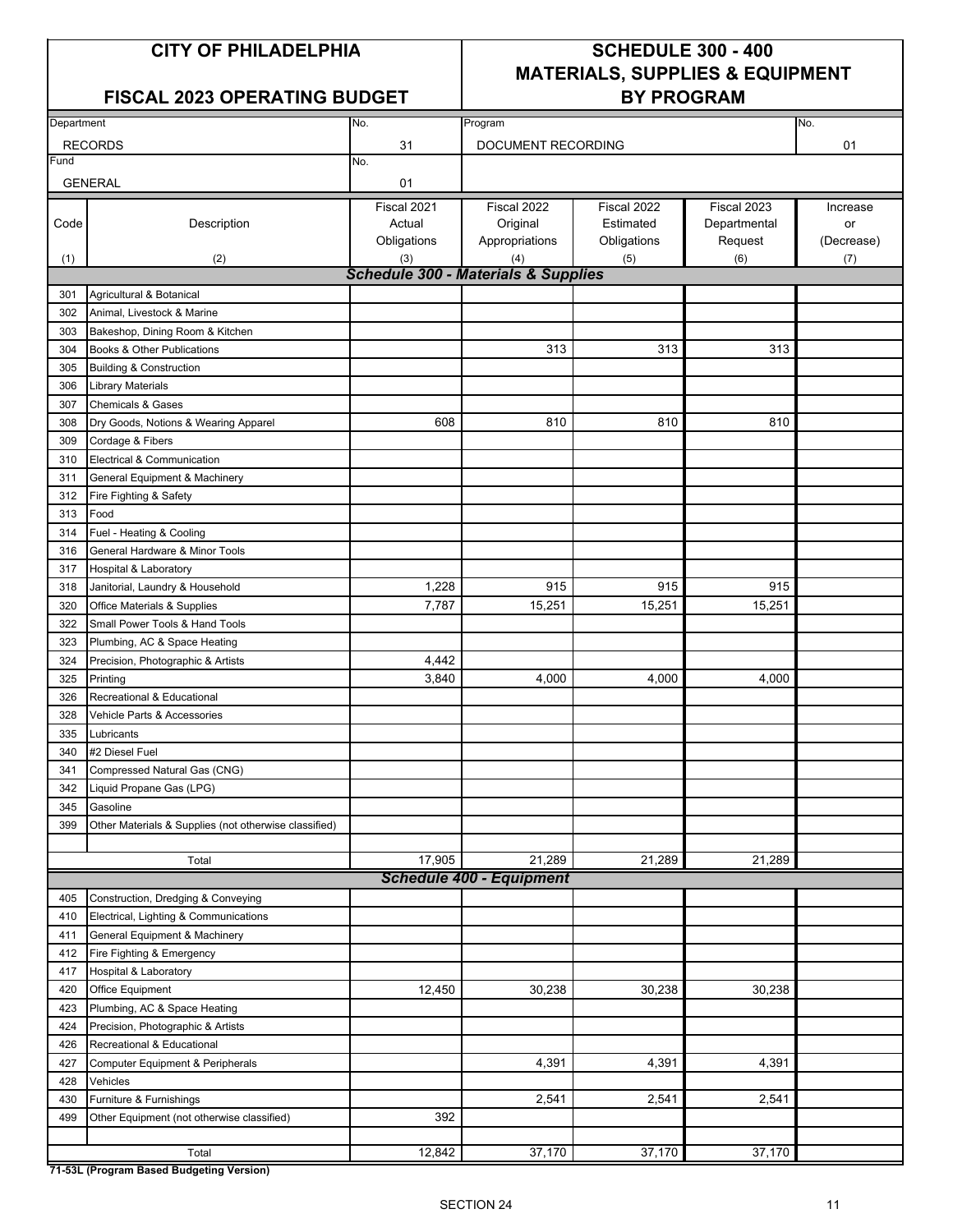|              | <b>CITY OF PHILADELPHIA</b>              |                                     | <b>SUPPORTING DETAIL:</b><br><b>PROFESSIONAL SERVICES AND</b> |                      |                    |                                                                       |                   |
|--------------|------------------------------------------|-------------------------------------|---------------------------------------------------------------|----------------------|--------------------|-----------------------------------------------------------------------|-------------------|
|              |                                          | <b>FISCAL 2023 OPERATING BUDGET</b> |                                                               |                      |                    | <b>CARE OF INDIVIDUALS, BY PROGRAM</b>                                |                   |
| Department   |                                          |                                     | No.                                                           | Program              |                    |                                                                       | No.               |
|              | <b>RECORDS</b>                           |                                     | 31                                                            | DOCUMENT RECORDING   |                    |                                                                       | 01                |
| Fund         | <b>GENERAL</b>                           |                                     | No.<br>01                                                     |                      |                    |                                                                       |                   |
|              |                                          |                                     | Fiscal 2021                                                   | Fiscal 2022          | Fiscal 2022        | Fiscal 2023                                                           | Increase          |
|              |                                          |                                     | Actual                                                        | Original             | Estimated          | Department                                                            | or                |
| Class<br>(1) | Description<br>(2)                       |                                     | Obligations<br>(3)                                            | Appropriation<br>(4) | Obligations<br>(5) | Request<br>(6)                                                        | (Decrease)<br>(7) |
| 250s         | Professional Services (250-254, 257-259) |                                     | 74,789                                                        | 181,511              | 181,511            | 181,511                                                               |                   |
| 290          | Payments for Care of Individuals         |                                     |                                                               |                      |                    |                                                                       |                   |
| Minor        | Name of Contractor                       | Fiscal 2021                         | Fiscal 2022                                                   | Fiscal 2022          | Fiscal 2023        | Describe purpose or scope of                                          |                   |
| Object       | or Provider                              | Actual                              | Original                                                      | Estimated            | Department         | service provided. Include, if                                         |                   |
| Code         |                                          | Obligations                         | Appropriation                                                 | Obligations          | Request            | applicable, unit cost of service.                                     |                   |
| 250          | <b>VITAL RECORDS</b>                     | 3,100                               | 3,100                                                         | 3,100                | 3,100              | Storage pick up and delivery of<br>records items.                     |                   |
| 250          | 1 SOURCE SAFETY & HEALTH, INC.           | 5,000                               | 5,000                                                         | 5,000                |                    | 5,000 Review and assist in updating                                   |                   |
|              |                                          |                                     |                                                               |                      |                    | existing safety manual and hold                                       |                   |
| 250          | COURT RECORD & DATA MANAGEMENT           | 64,385                              | 43,538                                                        | 43,538               |                    | trainings on safety.<br>43,538 Conservation of documents to           |                   |
|              |                                          |                                     |                                                               |                      |                    | microfilm.                                                            |                   |
| 250          | <b>IRON MOUNTAIN</b>                     |                                     | 29,873                                                        | 29,873               |                    | 29,873 Microfilm storage and conversion<br>of documents to microfilm. |                   |
| 250          | <b>ROSALES LLC</b>                       |                                     | 100,000                                                       | 100,000              |                    | 100,000 Deed Fraud Prevention                                         |                   |
| 250          | <b>INFORMATION SERVICES PARTNERS</b>     | 2,304                               |                                                               |                      |                    | System maintenance                                                    |                   |
|              | TOTAL 250                                | 74,789                              | 181,511                                                       | 181,511              | 181,511            |                                                                       |                   |
|              |                                          |                                     |                                                               |                      |                    |                                                                       |                   |
|              |                                          |                                     |                                                               |                      |                    |                                                                       |                   |
|              |                                          |                                     |                                                               |                      |                    |                                                                       |                   |
|              |                                          |                                     |                                                               |                      |                    |                                                                       |                   |
|              |                                          |                                     |                                                               |                      |                    |                                                                       |                   |
|              |                                          |                                     |                                                               |                      |                    |                                                                       |                   |
|              |                                          |                                     |                                                               |                      |                    |                                                                       |                   |
|              |                                          |                                     |                                                               |                      |                    |                                                                       |                   |
|              | <b>TOTAL</b>                             | 74,789                              | 181,511                                                       | 181,511              | 181,511            |                                                                       |                   |
|              |                                          |                                     |                                                               |                      |                    |                                                                       |                   |
|              |                                          |                                     |                                                               |                      |                    |                                                                       |                   |
|              |                                          |                                     |                                                               |                      |                    |                                                                       |                   |
|              |                                          |                                     |                                                               |                      |                    |                                                                       |                   |
|              |                                          |                                     |                                                               |                      |                    |                                                                       |                   |
|              |                                          |                                     |                                                               |                      |                    |                                                                       |                   |
|              |                                          |                                     |                                                               |                      |                    |                                                                       |                   |
|              |                                          |                                     |                                                               |                      |                    |                                                                       |                   |
|              |                                          |                                     |                                                               |                      |                    |                                                                       |                   |
|              |                                          |                                     |                                                               |                      |                    |                                                                       |                   |
|              |                                          |                                     |                                                               |                      |                    |                                                                       |                   |
|              |                                          |                                     |                                                               |                      |                    |                                                                       |                   |

**71-53N (Program Based Budgeting Version)**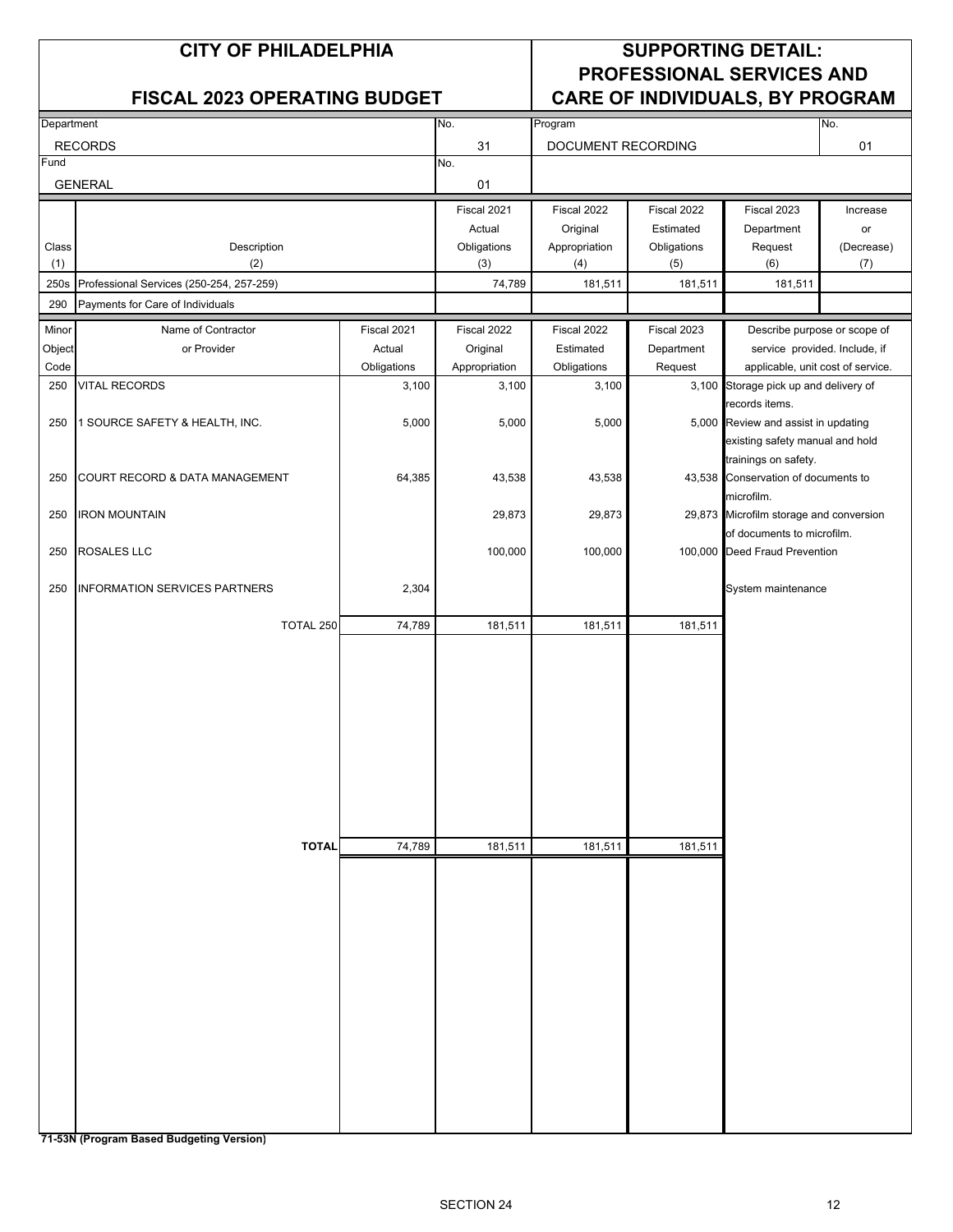| <b>CITY OF PHILADELPHIA</b>                                                                                                                                                                                                                                                                                                    |     |                             |                             |             |             |
|--------------------------------------------------------------------------------------------------------------------------------------------------------------------------------------------------------------------------------------------------------------------------------------------------------------------------------|-----|-----------------------------|-----------------------------|-------------|-------------|
| <b>FISCAL 2023 OPERATING BUDGET</b>                                                                                                                                                                                                                                                                                            |     |                             | <b>PERFORMANCE MEASURES</b> |             |             |
| Department                                                                                                                                                                                                                                                                                                                     | No. | Program                     |                             |             | No.         |
| Records                                                                                                                                                                                                                                                                                                                        |     | 31 Records Management       |                             |             | 02          |
|                                                                                                                                                                                                                                                                                                                                |     | <b>Program Description</b>  |                             |             |             |
| This program consists of the management and operation of the City's Records Storage Center (RSC), which contains the inactive physical<br>records of all City departments, offices, boards and commissions, City Council, and Court system.                                                                                    |     |                             |                             |             |             |
|                                                                                                                                                                                                                                                                                                                                |     | <b>Program Objectives</b>   |                             |             |             |
| Reduce the Records Storage Center inventory by three percent, through a combination of recycling expired records and working with<br>departments to digitize records.<br>DOR will collaborate with departments to review retention schedules and make revisions to align with current mission and operations of<br>departments |     |                             |                             |             |             |
|                                                                                                                                                                                                                                                                                                                                |     | <b>Performance Measures</b> |                             |             |             |
|                                                                                                                                                                                                                                                                                                                                |     | Fiscal 2021                 | Fiscal 2022                 | Fiscal 2022 | Fiscal 2023 |
| Description                                                                                                                                                                                                                                                                                                                    |     | Year-End                    | Year-to-Date                | Target      | Target      |
|                                                                                                                                                                                                                                                                                                                                |     |                             | $(Q1 + Q2)$                 |             |             |
| (1)<br>Number of boxes containing expired records                                                                                                                                                                                                                                                                              |     | (2)                         | (3)                         | (4)         | (5)         |
| recycled                                                                                                                                                                                                                                                                                                                       |     | 8.924                       | 768                         | 4,500       | 4,500       |
| FY21 year-end data is higher than the FY22 and FY23 target due to a spike in records recyled. FY20 had zero boxes containing expired records<br>Comments:<br>recyled and was pushed in FY21.                                                                                                                                   |     |                             |                             |             |             |
|                                                                                                                                                                                                                                                                                                                                |     |                             |                             |             |             |
| Comments:                                                                                                                                                                                                                                                                                                                      |     |                             |                             |             |             |
|                                                                                                                                                                                                                                                                                                                                |     |                             |                             |             |             |
| Comments:                                                                                                                                                                                                                                                                                                                      |     |                             |                             |             |             |
|                                                                                                                                                                                                                                                                                                                                |     |                             |                             |             |             |
| Comments:                                                                                                                                                                                                                                                                                                                      |     |                             |                             |             |             |

**71-53EZ (Program Based Budgeting Version)**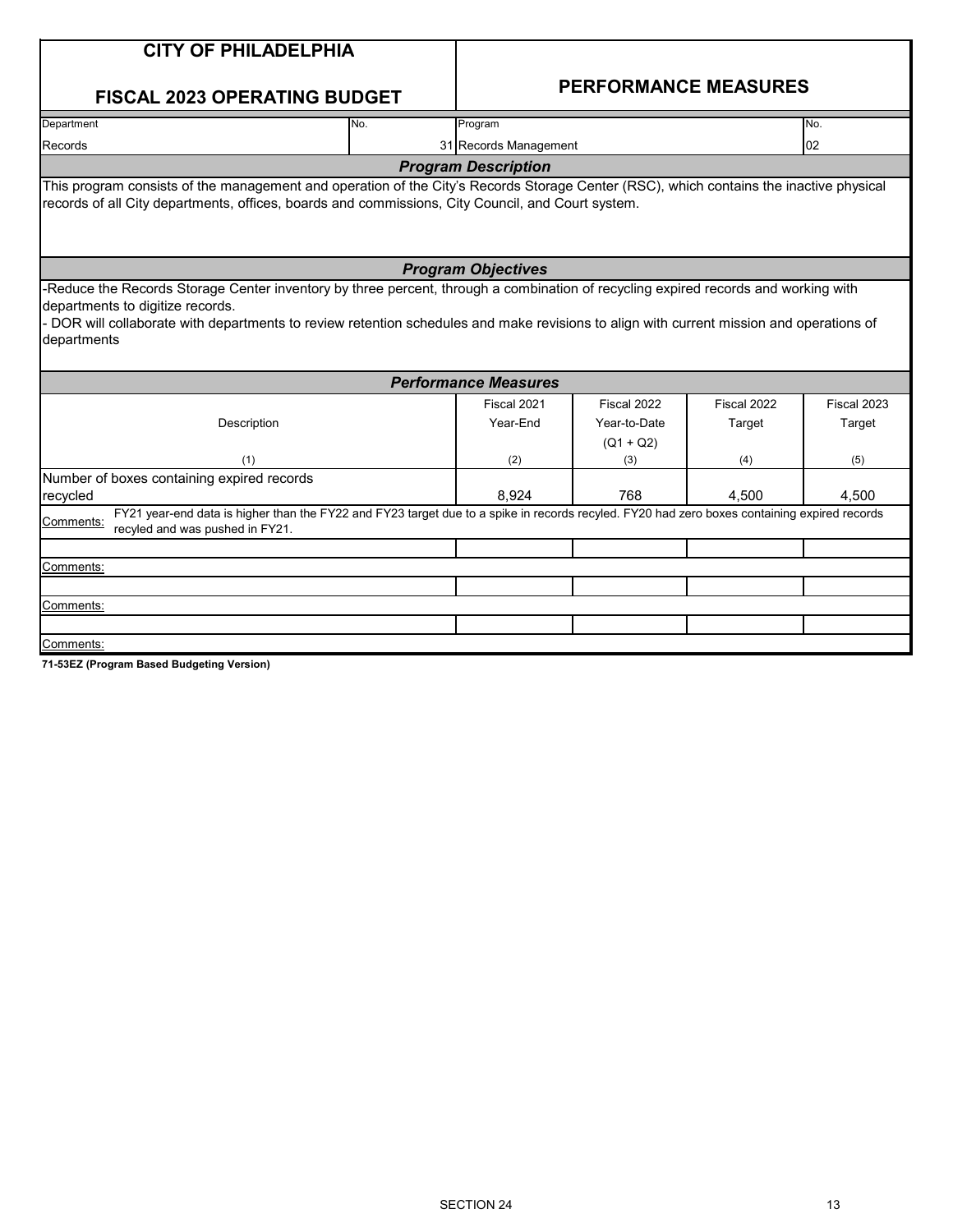## **CITY OF PHILADELPHIA**

## **PROGRAM SUMMARY - ALL FUNDS**

## **FISCAL 2023 OPERATING BUDGET**

| Department     |                              | No.                     | Program                                       |                     |                 |                     |  |  |  |
|----------------|------------------------------|-------------------------|-----------------------------------------------|---------------------|-----------------|---------------------|--|--|--|
|                |                              |                         |                                               |                     |                 | No.                 |  |  |  |
| <b>RECORDS</b> |                              | 31                      | RECORDS MANAGEMENT                            |                     |                 | 02                  |  |  |  |
|                |                              |                         | <b>Summary by Fund</b>                        |                     |                 |                     |  |  |  |
|                |                              | Fiscal 2021             | Fiscal 2022                                   | Fiscal 2022         | Fiscal 2023     | Increase            |  |  |  |
| Fund           | Fund                         | Actual                  | Original                                      | Estimated           | Proposed        | or                  |  |  |  |
| No.            |                              | Obligations             | Appropriations                                | Obligations         | <b>Budget</b>   | (Decrease)          |  |  |  |
| (1)            | (2)                          | (3)                     | (4)                                           | (5)                 | (6)             | (7)                 |  |  |  |
| 01             | <b>GENERAL</b>               | 248,714                 | 283,748                                       | 295,408             | 296,642         | 1,234               |  |  |  |
|                |                              |                         |                                               |                     |                 |                     |  |  |  |
|                |                              |                         |                                               |                     |                 |                     |  |  |  |
|                |                              |                         |                                               |                     |                 |                     |  |  |  |
|                |                              |                         |                                               |                     |                 |                     |  |  |  |
|                | Total                        | 248,714                 | 283,748                                       | 295,408             | 296,642         | 1,234               |  |  |  |
|                |                              |                         | <b>Summary of Full Time Positions by Fund</b> |                     |                 |                     |  |  |  |
| Fund           |                              | <b>Actual Positions</b> | Fiscal 2022                                   | Fiscal 2022         | Fiscal 2023     | Inc. $/$ (Dec.)     |  |  |  |
|                |                              |                         |                                               |                     |                 |                     |  |  |  |
| No.            | Fund                         | 6/30/21                 | <b>Budgeted</b>                               | PPE 11/28/21        | <b>Budgeted</b> | (Col. 6 less 4)     |  |  |  |
| (1)            | (2)                          | (3)                     | (4)                                           | (5)                 | (6)             | (7)                 |  |  |  |
| 01             | <b>GENERAL</b>               | 3                       | 4                                             | $\overline{4}$      | 4               |                     |  |  |  |
|                |                              |                         |                                               |                     |                 |                     |  |  |  |
|                |                              |                         |                                               |                     |                 |                     |  |  |  |
|                |                              |                         |                                               |                     |                 |                     |  |  |  |
|                |                              |                         |                                               |                     |                 |                     |  |  |  |
|                | <b>Total Full Time</b>       | 3                       | 4                                             | 4                   | 4               |                     |  |  |  |
|                |                              |                         | <b>Summary of Non-Tax Revenues by Fund</b>    |                     |                 |                     |  |  |  |
|                |                              | Fiscal 2021             | Fiscal 2022                                   | Fiscal 2022         | Fiscal 2023     | Increase            |  |  |  |
| Fund           | Fund                         | Actual                  | Original                                      | Estimated           | Proposed        | or                  |  |  |  |
| No.            |                              | Revenues                | <b>Budget</b>                                 | Obligations         | <b>Budget</b>   | (Decrease)          |  |  |  |
| (1)            | (2)                          | (3)                     | (4)                                           | (5)                 | (6)             | (7)                 |  |  |  |
|                |                              |                         |                                               |                     |                 |                     |  |  |  |
|                |                              |                         |                                               |                     |                 |                     |  |  |  |
|                |                              |                         |                                               |                     |                 |                     |  |  |  |
|                |                              |                         |                                               |                     |                 |                     |  |  |  |
|                |                              |                         |                                               |                     |                 |                     |  |  |  |
|                |                              |                         |                                               |                     |                 |                     |  |  |  |
|                | Total                        |                         |                                               |                     |                 |                     |  |  |  |
|                |                              |                         | <b>Selected Associated Capital Projects</b>   |                     |                 |                     |  |  |  |
| Dept.          |                              | Carry                   | Fiscal 2022                                   | Fiscal 2022         | Fiscal 2023     | Fiscal 2023         |  |  |  |
| Where          | Description                  | Forward                 | Original Approp.                              | Original Approp.    | Proposed Budget | Proposed Bdgt       |  |  |  |
| Appropriated   |                              |                         | (GO Only)                                     | (All Other Sources) | (GO Only)       | (All Other Sources) |  |  |  |
| (1)            | (2)                          | (3)                     | (4)                                           | (5)                 | (6)             | (7)                 |  |  |  |
|                |                              |                         |                                               |                     |                 |                     |  |  |  |
|                |                              |                         |                                               |                     |                 |                     |  |  |  |
|                |                              |                         |                                               |                     |                 |                     |  |  |  |
|                |                              |                         |                                               |                     |                 |                     |  |  |  |
|                |                              |                         |                                               |                     |                 |                     |  |  |  |
|                | Total                        |                         |                                               |                     |                 |                     |  |  |  |
|                |                              |                         | <b>Selected Associated Operating Costs</b>    |                     |                 |                     |  |  |  |
|                |                              |                         |                                               |                     |                 |                     |  |  |  |
| Dept.          |                              | Fiscal 2021             | Fiscal 2022                                   | Fiscal 2022         | Fiscal 2023     | Increase            |  |  |  |
| Where          | Description                  | Calculated              | Calculated                                    | Calculated          | Calculated      | or                  |  |  |  |
| Appropriated   |                              | Obligations             | Appropriations                                | Obligations         | <b>Budget</b>   | (Decrease)          |  |  |  |
| (1)            | (2)                          | (3)                     | (4)                                           | (5)                 | (6)             | (7)                 |  |  |  |
| Finance        | Employee Benefits - Civilian | 47,542                  | 63,251                                        | 69,346              | 69,833          | 487                 |  |  |  |
| Finance        | Employee Benefits - Uniform  |                         |                                               |                     |                 |                     |  |  |  |
|                | Total                        | 47,542                  | 63,251                                        | 69,346              | 69,833          |                     |  |  |  |

**71-53E (Program Based Budgeting Version)**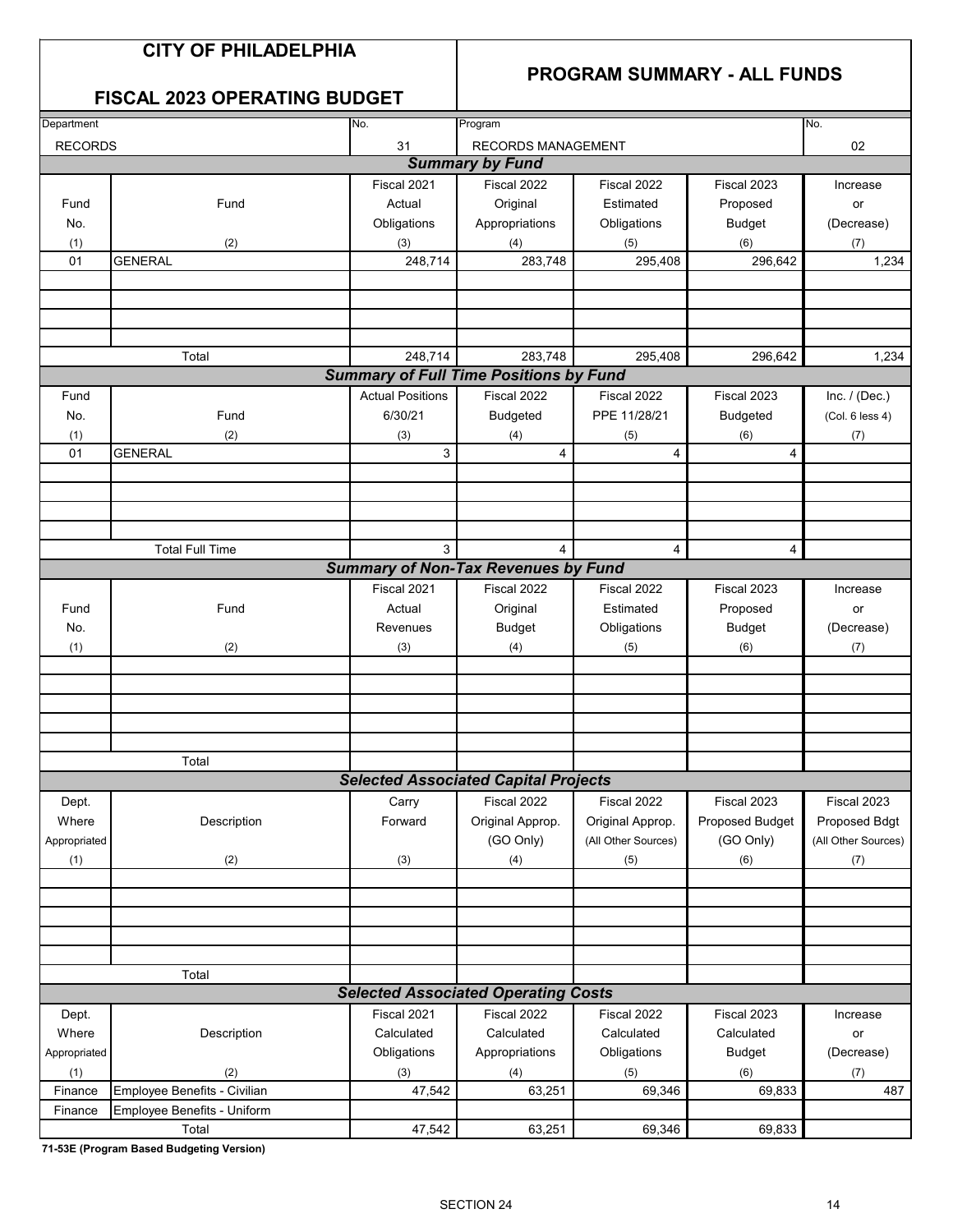|                | <b>CITY OF PHILADELPHIA</b><br><b>FISCAL 2023 OPERATING BUDGET</b> |                                                     |                             |                | <b>PROGRAM SUMMARY</b> |            |
|----------------|--------------------------------------------------------------------|-----------------------------------------------------|-----------------------------|----------------|------------------------|------------|
| Department     |                                                                    | No.                                                 | Program                     |                |                        | No.        |
| <b>RECORDS</b> |                                                                    | 31                                                  | <b>RECORDS MANAGEMENT</b>   |                |                        | 02         |
| Fund           |                                                                    | No.                                                 |                             |                |                        |            |
| <b>GENERAL</b> |                                                                    | 01                                                  |                             |                |                        |            |
|                |                                                                    |                                                     | <b>Summary by Class</b>     |                |                        |            |
|                |                                                                    | Fiscal 2021                                         | Fiscal 2022                 | Fiscal 2022    | Fiscal 2023            | Increase   |
| Class          | Description                                                        | Actual                                              | Original                    | Estimated      | Proposed               | or         |
|                |                                                                    | Obligations                                         | Appropriations              | Obligations    | <b>Budget</b>          | (Decrease) |
| (1)            | (2)                                                                | (3)                                                 | (4)                         | (5)            | (6)                    | (7)        |
| 100            | <b>Employee Compensation</b>                                       |                                                     |                             |                |                        |            |
| a)             | <b>Personal Services</b>                                           | 120,390                                             | 163,943                     | 175,603        | 176,837                | 1,234      |
| b)             | <b>Employee Benefits</b>                                           |                                                     |                             |                |                        |            |
| 200            | Purchase of Services                                               | 121,243                                             | 104,513                     | 104,513        | 104,513                |            |
| 300            | Materials and Supplies                                             | 766                                                 | 5,736                       | 5,736          | 5,736                  |            |
| 400            | Equipment                                                          | 6,315                                               | 9,556                       | 9,556          | 9,556                  |            |
| 500            | Contributions, Indemnities and Taxes                               |                                                     |                             |                |                        |            |
| 700            | <b>Debt Service</b>                                                |                                                     |                             |                |                        |            |
| 800            | Payments to Other Funds                                            |                                                     |                             |                |                        |            |
| 900            | Advances and Misc. Payments                                        |                                                     |                             |                |                        |            |
|                | Total                                                              | 248,714                                             | 283,748                     | 295,408        | 296,642                | 1,234      |
|                |                                                                    |                                                     | <b>Summary of Positions</b> |                |                        |            |
|                |                                                                    | Actual                                              | Fiscal 2022                 | Increment      | Fiscal 2023            | Increase   |
|                |                                                                    | Positions                                           | <b>Budgeted</b>             | Run            | <b>Budgeted</b>        | or         |
| Code           | Category                                                           | 6/30/21                                             | Positions                   | PPE 11/28/21   | Positions              | (Decrease) |
| (1)            | (2)                                                                | (3)                                                 | (4)                         | (5)            | (6)                    | (7)        |
| 101            | Full Time - Civilian                                               | 3                                                   | 4                           | 4              | 4                      |            |
| 105            | Full Time - Uniform                                                |                                                     |                             |                |                        |            |
|                | Total                                                              | 3                                                   | $\overline{4}$              | $\overline{4}$ | 4                      |            |
|                |                                                                    | <b>Selected Associated Non-Tax Revenues by Type</b> |                             |                |                        |            |
|                |                                                                    | Fiscal 2021                                         | Fiscal 2022                 | Fiscal 2022    | Fiscal 2023            | Increase   |
|                | Description                                                        | Actual                                              | Original                    | Estimate       | Proposed               | or         |
|                |                                                                    | Revenues                                            | <b>Budget</b>               | Obligations    | <b>Budget</b>          | (Decrease) |
|                | (1)                                                                | (2)                                                 | $(3)$                       | (4)            | (5)                    | (6)        |
|                | Local (Non-Governmental)                                           |                                                     |                             |                |                        |            |
| Federal        |                                                                    |                                                     |                             |                |                        |            |
| State          |                                                                    |                                                     |                             |                |                        |            |
|                | <b>Other Governments</b>                                           |                                                     |                             |                |                        |            |
|                | Other Funds of the City<br>Total                                   |                                                     |                             |                |                        |            |

**71-53F (Program Based Budgeting Version)**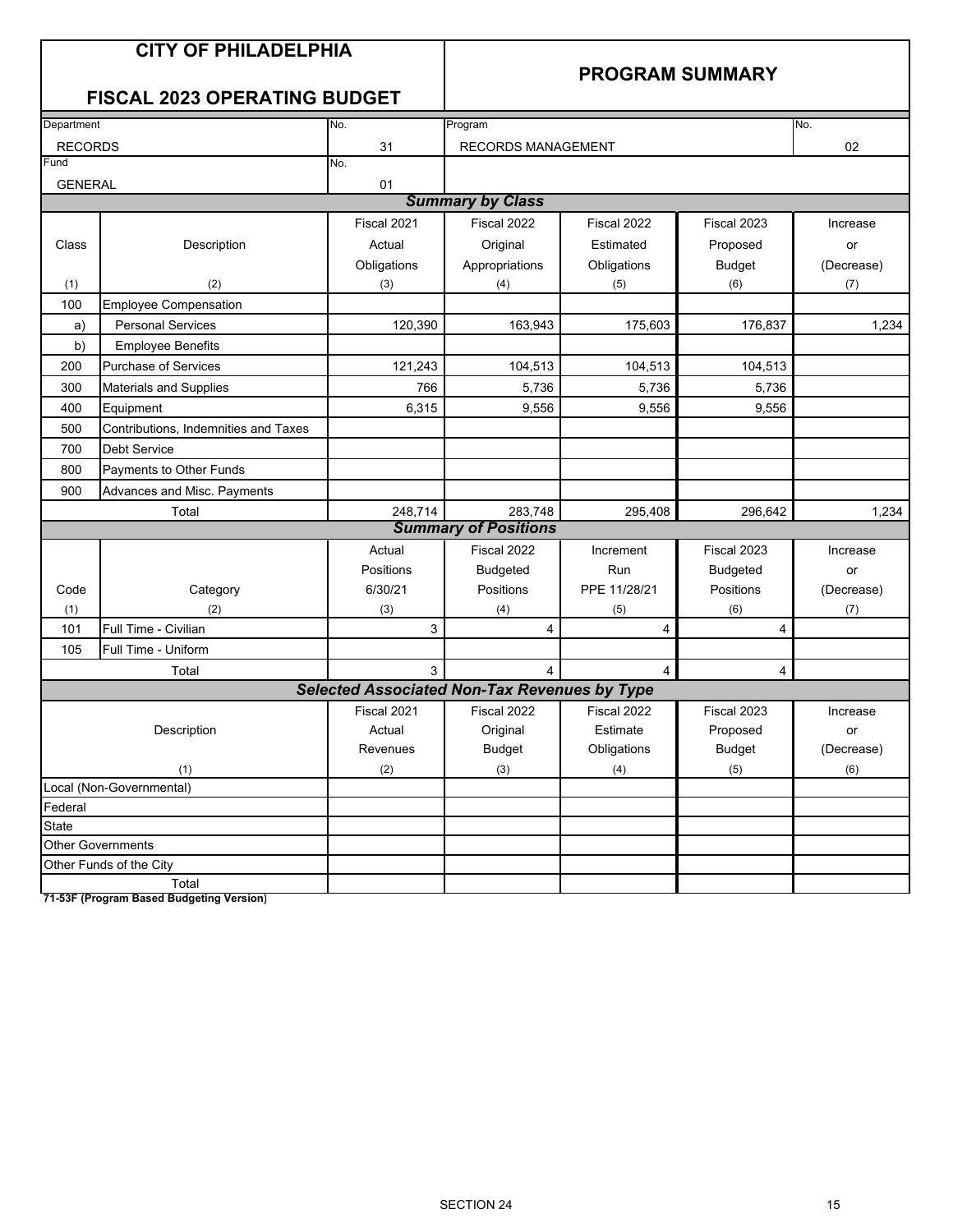| <b>LIST OF POSITIONS</b><br>FISCAL 2023 OPERATING BUDGET<br><b>BY PROGRAM</b><br>No.<br>No.<br>Department<br>Program<br>31<br>02<br><b>RECORDS</b><br>RECORDS MANAGEMENT<br>Fund<br>No.<br><b>GENERAL</b><br>01<br>Fiscal<br>Fiscal<br>Fiscal<br>2021<br>2022<br>2023<br>Salary<br>Increment<br>Annual<br>Title<br>Range<br>Actual Pos.<br>Budgeted<br>Run -PPE<br>Budgeted<br>Salary<br>Line<br>Class<br>6/30/21<br>Positions<br>Code<br>(in dollars)<br>Positions<br>11/28/21<br>7/1/22<br>No.<br>(2)<br>(3)<br>(4)<br>(6)<br>(8)<br>(9)<br>(10)<br>(1)<br>(5)<br>(7)<br><b>RECORDS STORAGE</b><br>7A06 Labor Crew Chief 1<br>47,693<br>45,263 - 49,515<br>1<br>$\mathbf 1$<br>$\mathbf{1}$<br>1<br>1<br>$\overline{2}$<br>7A03 Semiskilled Laborer<br>$\mathbf{3}$<br>$\mathbf{3}$<br>3<br>126,913<br>39,229 - 42,637<br>$\overline{2}$<br>$\overline{3}$<br>$\overline{4}$<br>$\overline{4}$<br>$\overline{4}$<br><b>SUBTOTAL</b><br>174,606<br><b>TOTAL</b><br>3<br>174,606<br>4<br>4<br>4 |  | <b>CITY OF PHILADELPHIA</b> | <b>SCHEDULE 100</b> |  |  |  |  |              |
|-------------------------------------------------------------------------------------------------------------------------------------------------------------------------------------------------------------------------------------------------------------------------------------------------------------------------------------------------------------------------------------------------------------------------------------------------------------------------------------------------------------------------------------------------------------------------------------------------------------------------------------------------------------------------------------------------------------------------------------------------------------------------------------------------------------------------------------------------------------------------------------------------------------------------------------------------------------------------------------------------|--|-----------------------------|---------------------|--|--|--|--|--------------|
|                                                                                                                                                                                                                                                                                                                                                                                                                                                                                                                                                                                                                                                                                                                                                                                                                                                                                                                                                                                                 |  |                             |                     |  |  |  |  |              |
|                                                                                                                                                                                                                                                                                                                                                                                                                                                                                                                                                                                                                                                                                                                                                                                                                                                                                                                                                                                                 |  |                             |                     |  |  |  |  |              |
|                                                                                                                                                                                                                                                                                                                                                                                                                                                                                                                                                                                                                                                                                                                                                                                                                                                                                                                                                                                                 |  |                             |                     |  |  |  |  |              |
|                                                                                                                                                                                                                                                                                                                                                                                                                                                                                                                                                                                                                                                                                                                                                                                                                                                                                                                                                                                                 |  |                             |                     |  |  |  |  |              |
|                                                                                                                                                                                                                                                                                                                                                                                                                                                                                                                                                                                                                                                                                                                                                                                                                                                                                                                                                                                                 |  |                             |                     |  |  |  |  |              |
|                                                                                                                                                                                                                                                                                                                                                                                                                                                                                                                                                                                                                                                                                                                                                                                                                                                                                                                                                                                                 |  |                             |                     |  |  |  |  | Increase     |
|                                                                                                                                                                                                                                                                                                                                                                                                                                                                                                                                                                                                                                                                                                                                                                                                                                                                                                                                                                                                 |  |                             |                     |  |  |  |  | (Decrease)   |
|                                                                                                                                                                                                                                                                                                                                                                                                                                                                                                                                                                                                                                                                                                                                                                                                                                                                                                                                                                                                 |  |                             |                     |  |  |  |  | (Col. 8      |
|                                                                                                                                                                                                                                                                                                                                                                                                                                                                                                                                                                                                                                                                                                                                                                                                                                                                                                                                                                                                 |  |                             |                     |  |  |  |  | less Col. 6) |
|                                                                                                                                                                                                                                                                                                                                                                                                                                                                                                                                                                                                                                                                                                                                                                                                                                                                                                                                                                                                 |  |                             |                     |  |  |  |  |              |
|                                                                                                                                                                                                                                                                                                                                                                                                                                                                                                                                                                                                                                                                                                                                                                                                                                                                                                                                                                                                 |  |                             |                     |  |  |  |  |              |
|                                                                                                                                                                                                                                                                                                                                                                                                                                                                                                                                                                                                                                                                                                                                                                                                                                                                                                                                                                                                 |  |                             |                     |  |  |  |  |              |
|                                                                                                                                                                                                                                                                                                                                                                                                                                                                                                                                                                                                                                                                                                                                                                                                                                                                                                                                                                                                 |  |                             |                     |  |  |  |  |              |
|                                                                                                                                                                                                                                                                                                                                                                                                                                                                                                                                                                                                                                                                                                                                                                                                                                                                                                                                                                                                 |  |                             |                     |  |  |  |  |              |
|                                                                                                                                                                                                                                                                                                                                                                                                                                                                                                                                                                                                                                                                                                                                                                                                                                                                                                                                                                                                 |  |                             |                     |  |  |  |  |              |
|                                                                                                                                                                                                                                                                                                                                                                                                                                                                                                                                                                                                                                                                                                                                                                                                                                                                                                                                                                                                 |  |                             |                     |  |  |  |  |              |
|                                                                                                                                                                                                                                                                                                                                                                                                                                                                                                                                                                                                                                                                                                                                                                                                                                                                                                                                                                                                 |  |                             |                     |  |  |  |  |              |
|                                                                                                                                                                                                                                                                                                                                                                                                                                                                                                                                                                                                                                                                                                                                                                                                                                                                                                                                                                                                 |  |                             |                     |  |  |  |  |              |
|                                                                                                                                                                                                                                                                                                                                                                                                                                                                                                                                                                                                                                                                                                                                                                                                                                                                                                                                                                                                 |  |                             |                     |  |  |  |  |              |
|                                                                                                                                                                                                                                                                                                                                                                                                                                                                                                                                                                                                                                                                                                                                                                                                                                                                                                                                                                                                 |  |                             |                     |  |  |  |  |              |
|                                                                                                                                                                                                                                                                                                                                                                                                                                                                                                                                                                                                                                                                                                                                                                                                                                                                                                                                                                                                 |  |                             |                     |  |  |  |  |              |
|                                                                                                                                                                                                                                                                                                                                                                                                                                                                                                                                                                                                                                                                                                                                                                                                                                                                                                                                                                                                 |  |                             |                     |  |  |  |  |              |
|                                                                                                                                                                                                                                                                                                                                                                                                                                                                                                                                                                                                                                                                                                                                                                                                                                                                                                                                                                                                 |  |                             |                     |  |  |  |  |              |
|                                                                                                                                                                                                                                                                                                                                                                                                                                                                                                                                                                                                                                                                                                                                                                                                                                                                                                                                                                                                 |  |                             |                     |  |  |  |  |              |
|                                                                                                                                                                                                                                                                                                                                                                                                                                                                                                                                                                                                                                                                                                                                                                                                                                                                                                                                                                                                 |  |                             |                     |  |  |  |  |              |
|                                                                                                                                                                                                                                                                                                                                                                                                                                                                                                                                                                                                                                                                                                                                                                                                                                                                                                                                                                                                 |  |                             |                     |  |  |  |  |              |
|                                                                                                                                                                                                                                                                                                                                                                                                                                                                                                                                                                                                                                                                                                                                                                                                                                                                                                                                                                                                 |  |                             |                     |  |  |  |  |              |
|                                                                                                                                                                                                                                                                                                                                                                                                                                                                                                                                                                                                                                                                                                                                                                                                                                                                                                                                                                                                 |  |                             |                     |  |  |  |  |              |
|                                                                                                                                                                                                                                                                                                                                                                                                                                                                                                                                                                                                                                                                                                                                                                                                                                                                                                                                                                                                 |  |                             |                     |  |  |  |  |              |
|                                                                                                                                                                                                                                                                                                                                                                                                                                                                                                                                                                                                                                                                                                                                                                                                                                                                                                                                                                                                 |  |                             |                     |  |  |  |  |              |
|                                                                                                                                                                                                                                                                                                                                                                                                                                                                                                                                                                                                                                                                                                                                                                                                                                                                                                                                                                                                 |  |                             |                     |  |  |  |  |              |
|                                                                                                                                                                                                                                                                                                                                                                                                                                                                                                                                                                                                                                                                                                                                                                                                                                                                                                                                                                                                 |  |                             |                     |  |  |  |  |              |
|                                                                                                                                                                                                                                                                                                                                                                                                                                                                                                                                                                                                                                                                                                                                                                                                                                                                                                                                                                                                 |  |                             |                     |  |  |  |  |              |
|                                                                                                                                                                                                                                                                                                                                                                                                                                                                                                                                                                                                                                                                                                                                                                                                                                                                                                                                                                                                 |  |                             |                     |  |  |  |  |              |
|                                                                                                                                                                                                                                                                                                                                                                                                                                                                                                                                                                                                                                                                                                                                                                                                                                                                                                                                                                                                 |  |                             |                     |  |  |  |  |              |
|                                                                                                                                                                                                                                                                                                                                                                                                                                                                                                                                                                                                                                                                                                                                                                                                                                                                                                                                                                                                 |  |                             |                     |  |  |  |  |              |
|                                                                                                                                                                                                                                                                                                                                                                                                                                                                                                                                                                                                                                                                                                                                                                                                                                                                                                                                                                                                 |  |                             |                     |  |  |  |  |              |
|                                                                                                                                                                                                                                                                                                                                                                                                                                                                                                                                                                                                                                                                                                                                                                                                                                                                                                                                                                                                 |  |                             |                     |  |  |  |  |              |
|                                                                                                                                                                                                                                                                                                                                                                                                                                                                                                                                                                                                                                                                                                                                                                                                                                                                                                                                                                                                 |  |                             |                     |  |  |  |  |              |
|                                                                                                                                                                                                                                                                                                                                                                                                                                                                                                                                                                                                                                                                                                                                                                                                                                                                                                                                                                                                 |  |                             |                     |  |  |  |  |              |
|                                                                                                                                                                                                                                                                                                                                                                                                                                                                                                                                                                                                                                                                                                                                                                                                                                                                                                                                                                                                 |  |                             |                     |  |  |  |  |              |
|                                                                                                                                                                                                                                                                                                                                                                                                                                                                                                                                                                                                                                                                                                                                                                                                                                                                                                                                                                                                 |  |                             |                     |  |  |  |  |              |
|                                                                                                                                                                                                                                                                                                                                                                                                                                                                                                                                                                                                                                                                                                                                                                                                                                                                                                                                                                                                 |  |                             |                     |  |  |  |  |              |
|                                                                                                                                                                                                                                                                                                                                                                                                                                                                                                                                                                                                                                                                                                                                                                                                                                                                                                                                                                                                 |  |                             |                     |  |  |  |  |              |
|                                                                                                                                                                                                                                                                                                                                                                                                                                                                                                                                                                                                                                                                                                                                                                                                                                                                                                                                                                                                 |  |                             |                     |  |  |  |  |              |
|                                                                                                                                                                                                                                                                                                                                                                                                                                                                                                                                                                                                                                                                                                                                                                                                                                                                                                                                                                                                 |  |                             |                     |  |  |  |  |              |
|                                                                                                                                                                                                                                                                                                                                                                                                                                                                                                                                                                                                                                                                                                                                                                                                                                                                                                                                                                                                 |  |                             |                     |  |  |  |  |              |
|                                                                                                                                                                                                                                                                                                                                                                                                                                                                                                                                                                                                                                                                                                                                                                                                                                                                                                                                                                                                 |  |                             |                     |  |  |  |  |              |

**71-53I (Program Based Budgeting Version)**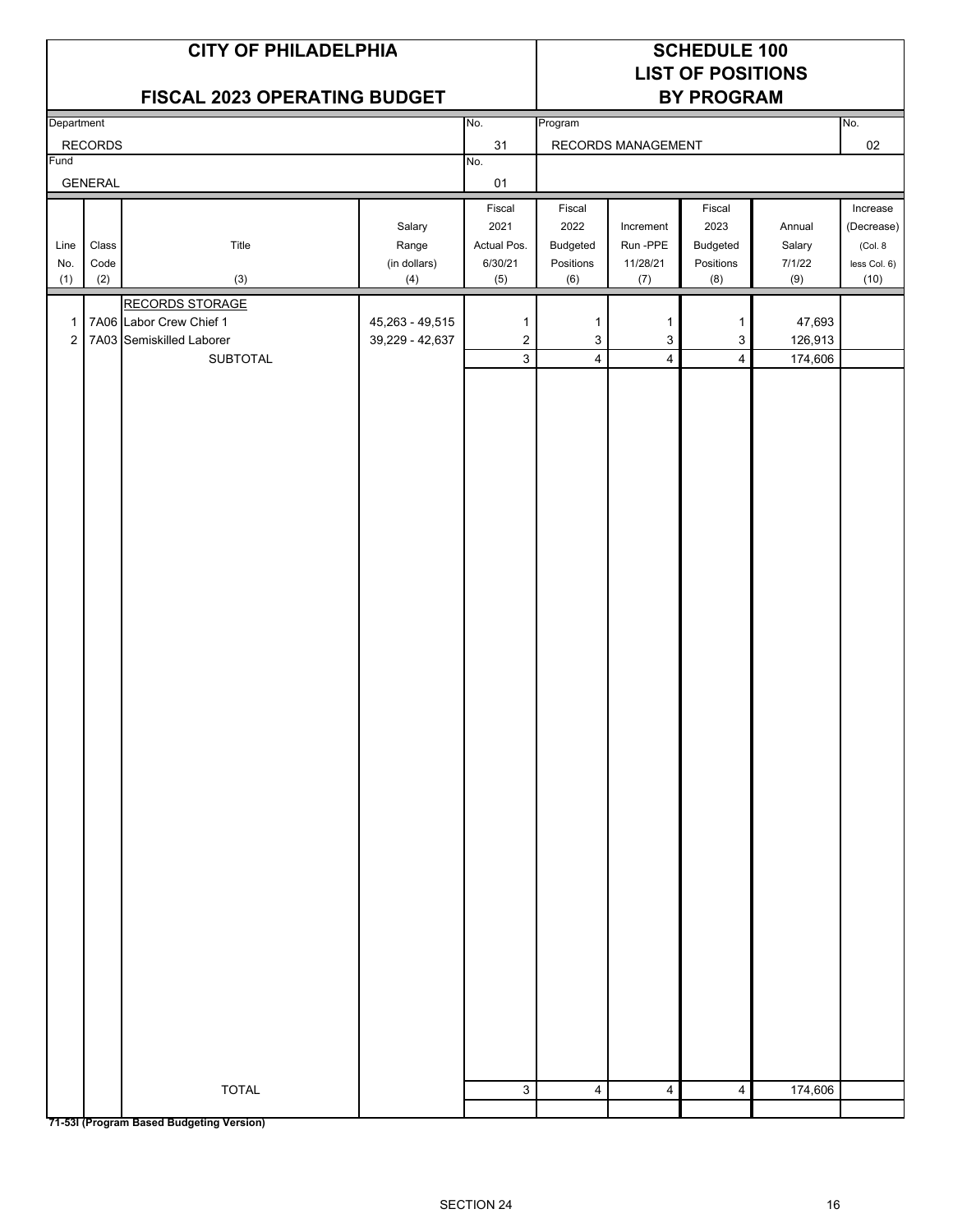| Program<br>Department<br>No.<br>No.<br>02<br><b>RECORDS</b><br>31<br>RECORDS MANAGEMENT<br>Fund<br>No.<br><b>GENERAL</b><br>01<br>Fiscal<br>Fiscal<br>Fiscal<br>Inc.<br>2022<br>2021<br>2023<br>Salary<br>(Dec.)<br>Increment<br>Annual<br>Range<br>Budgeted<br>Run -PPE<br>Budgeted<br>Class<br>Title<br>Actual Pos.<br>Salary<br>(Col. 8)<br>Line<br>Code<br>(in dollars)<br>6/30/21<br>Positions<br>11/28/21<br>Positions<br>7/1/22<br>No.<br>(2)<br>(6)<br>(8)<br>(10)<br>(1)<br>(3)<br>(4)<br>(5)<br>(7)<br>(9)<br><b>TOTAL FULL TIME</b><br>3<br>174,606<br>$\overline{4}$<br>$\overline{4}$<br>4<br>$\mathbf{1}$<br>$\overline{2}$<br><b>OVERTIME</b><br>3<br>4<br>$\overline{4}$<br>174,606<br><b>Total Gross Requirements</b><br>4<br>Plus: Earned Increment<br>2,231<br>Plus: Longevity<br>Less: (Vacancy Allowance)<br>Total Budget Request<br>176,837<br><b>Summary of Personal Services</b><br>Fiscal 2021<br>Fiscal 2022<br>Fiscal 2023<br>Inc. $/$ (Dec.)<br><b>Budgeted</b><br>Estimated<br>Budgeted<br>Actual<br>Actual<br>Increment<br>Department<br>in Require.<br>Line<br>Category<br>Obligations<br>Positions<br>Run-PPE<br>Positions<br>No.<br>Positions<br>Obligations<br>Request<br>(Col. 9<br>(Col. 8<br>6/30/21<br>11/28/21<br>less Col. 5)<br>less Col. 6)<br>(2)<br>(3)<br>(5)<br>(7)<br>(8)<br>(10)<br>(11)<br>(1)<br>(4)<br>(6)<br>(9)<br>Lump Sum<br>$\mathbf{1}$<br>Full Time - Civilian<br>$\overline{2}$<br>3<br>120,390<br>$\overline{4}$<br>175,603<br>4<br>$\overline{4}$<br>176,837<br>1,234<br>Full Time - Uniform<br>3<br>$\overline{4}$<br>Bonus, Gross Adj.<br>PT, Temp/Seas, Bd, SCG<br>5<br>6<br>Overtime - Civilian<br>Overtime - Uniform<br>$\overline{7}$<br>8<br>Unused Uniform Leave<br>9<br>Shift/Stress<br>$10$<br>H&L, IOD, LT-Sick<br>11<br>$12\,$ |  | <b>CITY OF PHILADELPHIA</b><br><b>FISCAL 2023 OPERATING BUDGET</b> |  |  |  | <b>SCHEDULE 100</b><br><b>LIST OF POSITIONS</b><br><b>BY PROGRAM</b> |                 |
|---------------------------------------------------------------------------------------------------------------------------------------------------------------------------------------------------------------------------------------------------------------------------------------------------------------------------------------------------------------------------------------------------------------------------------------------------------------------------------------------------------------------------------------------------------------------------------------------------------------------------------------------------------------------------------------------------------------------------------------------------------------------------------------------------------------------------------------------------------------------------------------------------------------------------------------------------------------------------------------------------------------------------------------------------------------------------------------------------------------------------------------------------------------------------------------------------------------------------------------------------------------------------------------------------------------------------------------------------------------------------------------------------------------------------------------------------------------------------------------------------------------------------------------------------------------------------------------------------------------------------------------------------------------------------------------------------------------------------------------------------------------------------------------------------------|--|--------------------------------------------------------------------|--|--|--|----------------------------------------------------------------------|-----------------|
|                                                                                                                                                                                                                                                                                                                                                                                                                                                                                                                                                                                                                                                                                                                                                                                                                                                                                                                                                                                                                                                                                                                                                                                                                                                                                                                                                                                                                                                                                                                                                                                                                                                                                                                                                                                                         |  |                                                                    |  |  |  |                                                                      |                 |
|                                                                                                                                                                                                                                                                                                                                                                                                                                                                                                                                                                                                                                                                                                                                                                                                                                                                                                                                                                                                                                                                                                                                                                                                                                                                                                                                                                                                                                                                                                                                                                                                                                                                                                                                                                                                         |  |                                                                    |  |  |  |                                                                      |                 |
|                                                                                                                                                                                                                                                                                                                                                                                                                                                                                                                                                                                                                                                                                                                                                                                                                                                                                                                                                                                                                                                                                                                                                                                                                                                                                                                                                                                                                                                                                                                                                                                                                                                                                                                                                                                                         |  |                                                                    |  |  |  |                                                                      |                 |
|                                                                                                                                                                                                                                                                                                                                                                                                                                                                                                                                                                                                                                                                                                                                                                                                                                                                                                                                                                                                                                                                                                                                                                                                                                                                                                                                                                                                                                                                                                                                                                                                                                                                                                                                                                                                         |  |                                                                    |  |  |  |                                                                      |                 |
|                                                                                                                                                                                                                                                                                                                                                                                                                                                                                                                                                                                                                                                                                                                                                                                                                                                                                                                                                                                                                                                                                                                                                                                                                                                                                                                                                                                                                                                                                                                                                                                                                                                                                                                                                                                                         |  |                                                                    |  |  |  |                                                                      | less Col. 6)    |
|                                                                                                                                                                                                                                                                                                                                                                                                                                                                                                                                                                                                                                                                                                                                                                                                                                                                                                                                                                                                                                                                                                                                                                                                                                                                                                                                                                                                                                                                                                                                                                                                                                                                                                                                                                                                         |  |                                                                    |  |  |  |                                                                      |                 |
|                                                                                                                                                                                                                                                                                                                                                                                                                                                                                                                                                                                                                                                                                                                                                                                                                                                                                                                                                                                                                                                                                                                                                                                                                                                                                                                                                                                                                                                                                                                                                                                                                                                                                                                                                                                                         |  |                                                                    |  |  |  |                                                                      |                 |
|                                                                                                                                                                                                                                                                                                                                                                                                                                                                                                                                                                                                                                                                                                                                                                                                                                                                                                                                                                                                                                                                                                                                                                                                                                                                                                                                                                                                                                                                                                                                                                                                                                                                                                                                                                                                         |  |                                                                    |  |  |  |                                                                      |                 |
|                                                                                                                                                                                                                                                                                                                                                                                                                                                                                                                                                                                                                                                                                                                                                                                                                                                                                                                                                                                                                                                                                                                                                                                                                                                                                                                                                                                                                                                                                                                                                                                                                                                                                                                                                                                                         |  |                                                                    |  |  |  |                                                                      |                 |
|                                                                                                                                                                                                                                                                                                                                                                                                                                                                                                                                                                                                                                                                                                                                                                                                                                                                                                                                                                                                                                                                                                                                                                                                                                                                                                                                                                                                                                                                                                                                                                                                                                                                                                                                                                                                         |  |                                                                    |  |  |  |                                                                      |                 |
|                                                                                                                                                                                                                                                                                                                                                                                                                                                                                                                                                                                                                                                                                                                                                                                                                                                                                                                                                                                                                                                                                                                                                                                                                                                                                                                                                                                                                                                                                                                                                                                                                                                                                                                                                                                                         |  |                                                                    |  |  |  |                                                                      |                 |
|                                                                                                                                                                                                                                                                                                                                                                                                                                                                                                                                                                                                                                                                                                                                                                                                                                                                                                                                                                                                                                                                                                                                                                                                                                                                                                                                                                                                                                                                                                                                                                                                                                                                                                                                                                                                         |  |                                                                    |  |  |  |                                                                      |                 |
|                                                                                                                                                                                                                                                                                                                                                                                                                                                                                                                                                                                                                                                                                                                                                                                                                                                                                                                                                                                                                                                                                                                                                                                                                                                                                                                                                                                                                                                                                                                                                                                                                                                                                                                                                                                                         |  |                                                                    |  |  |  |                                                                      |                 |
|                                                                                                                                                                                                                                                                                                                                                                                                                                                                                                                                                                                                                                                                                                                                                                                                                                                                                                                                                                                                                                                                                                                                                                                                                                                                                                                                                                                                                                                                                                                                                                                                                                                                                                                                                                                                         |  |                                                                    |  |  |  |                                                                      | Inc. $/$ (Dec.) |
|                                                                                                                                                                                                                                                                                                                                                                                                                                                                                                                                                                                                                                                                                                                                                                                                                                                                                                                                                                                                                                                                                                                                                                                                                                                                                                                                                                                                                                                                                                                                                                                                                                                                                                                                                                                                         |  |                                                                    |  |  |  |                                                                      | in Bud. Pos.    |
|                                                                                                                                                                                                                                                                                                                                                                                                                                                                                                                                                                                                                                                                                                                                                                                                                                                                                                                                                                                                                                                                                                                                                                                                                                                                                                                                                                                                                                                                                                                                                                                                                                                                                                                                                                                                         |  |                                                                    |  |  |  |                                                                      |                 |
|                                                                                                                                                                                                                                                                                                                                                                                                                                                                                                                                                                                                                                                                                                                                                                                                                                                                                                                                                                                                                                                                                                                                                                                                                                                                                                                                                                                                                                                                                                                                                                                                                                                                                                                                                                                                         |  |                                                                    |  |  |  |                                                                      |                 |
|                                                                                                                                                                                                                                                                                                                                                                                                                                                                                                                                                                                                                                                                                                                                                                                                                                                                                                                                                                                                                                                                                                                                                                                                                                                                                                                                                                                                                                                                                                                                                                                                                                                                                                                                                                                                         |  |                                                                    |  |  |  |                                                                      |                 |
|                                                                                                                                                                                                                                                                                                                                                                                                                                                                                                                                                                                                                                                                                                                                                                                                                                                                                                                                                                                                                                                                                                                                                                                                                                                                                                                                                                                                                                                                                                                                                                                                                                                                                                                                                                                                         |  |                                                                    |  |  |  |                                                                      |                 |
|                                                                                                                                                                                                                                                                                                                                                                                                                                                                                                                                                                                                                                                                                                                                                                                                                                                                                                                                                                                                                                                                                                                                                                                                                                                                                                                                                                                                                                                                                                                                                                                                                                                                                                                                                                                                         |  |                                                                    |  |  |  |                                                                      |                 |
|                                                                                                                                                                                                                                                                                                                                                                                                                                                                                                                                                                                                                                                                                                                                                                                                                                                                                                                                                                                                                                                                                                                                                                                                                                                                                                                                                                                                                                                                                                                                                                                                                                                                                                                                                                                                         |  |                                                                    |  |  |  |                                                                      |                 |
|                                                                                                                                                                                                                                                                                                                                                                                                                                                                                                                                                                                                                                                                                                                                                                                                                                                                                                                                                                                                                                                                                                                                                                                                                                                                                                                                                                                                                                                                                                                                                                                                                                                                                                                                                                                                         |  |                                                                    |  |  |  |                                                                      |                 |
|                                                                                                                                                                                                                                                                                                                                                                                                                                                                                                                                                                                                                                                                                                                                                                                                                                                                                                                                                                                                                                                                                                                                                                                                                                                                                                                                                                                                                                                                                                                                                                                                                                                                                                                                                                                                         |  |                                                                    |  |  |  |                                                                      |                 |
|                                                                                                                                                                                                                                                                                                                                                                                                                                                                                                                                                                                                                                                                                                                                                                                                                                                                                                                                                                                                                                                                                                                                                                                                                                                                                                                                                                                                                                                                                                                                                                                                                                                                                                                                                                                                         |  |                                                                    |  |  |  |                                                                      |                 |
|                                                                                                                                                                                                                                                                                                                                                                                                                                                                                                                                                                                                                                                                                                                                                                                                                                                                                                                                                                                                                                                                                                                                                                                                                                                                                                                                                                                                                                                                                                                                                                                                                                                                                                                                                                                                         |  |                                                                    |  |  |  |                                                                      |                 |
|                                                                                                                                                                                                                                                                                                                                                                                                                                                                                                                                                                                                                                                                                                                                                                                                                                                                                                                                                                                                                                                                                                                                                                                                                                                                                                                                                                                                                                                                                                                                                                                                                                                                                                                                                                                                         |  |                                                                    |  |  |  |                                                                      |                 |
|                                                                                                                                                                                                                                                                                                                                                                                                                                                                                                                                                                                                                                                                                                                                                                                                                                                                                                                                                                                                                                                                                                                                                                                                                                                                                                                                                                                                                                                                                                                                                                                                                                                                                                                                                                                                         |  |                                                                    |  |  |  |                                                                      |                 |
|                                                                                                                                                                                                                                                                                                                                                                                                                                                                                                                                                                                                                                                                                                                                                                                                                                                                                                                                                                                                                                                                                                                                                                                                                                                                                                                                                                                                                                                                                                                                                                                                                                                                                                                                                                                                         |  |                                                                    |  |  |  |                                                                      |                 |
| $\mathsf 3$<br>$\overline{4}$<br>$\overline{4}$<br>Total<br>120,390<br>175,603<br>$\overline{4}$<br>176,837<br>1,234                                                                                                                                                                                                                                                                                                                                                                                                                                                                                                                                                                                                                                                                                                                                                                                                                                                                                                                                                                                                                                                                                                                                                                                                                                                                                                                                                                                                                                                                                                                                                                                                                                                                                    |  |                                                                    |  |  |  |                                                                      |                 |

**71-53J (Program Based Budgeting Version)**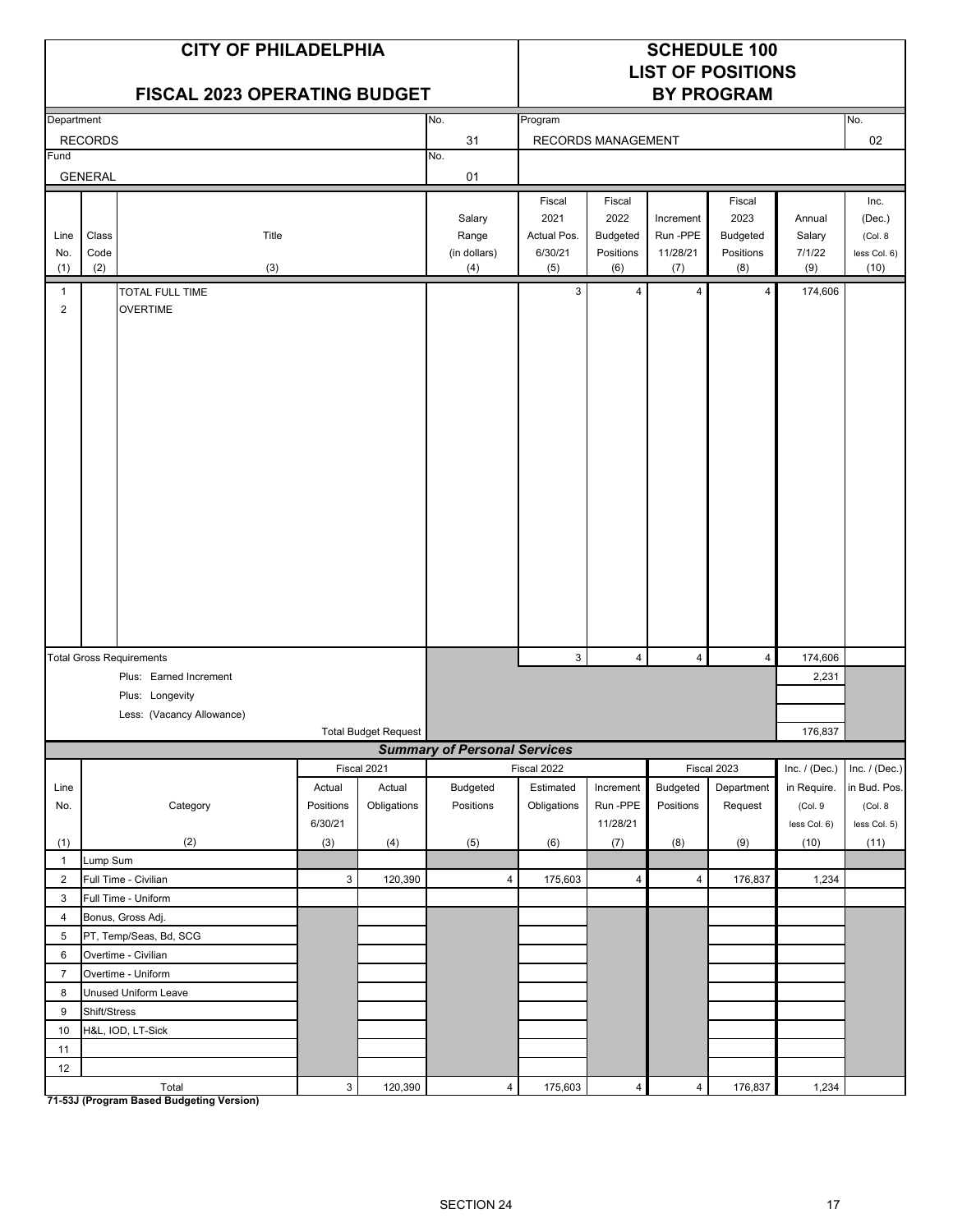## **FISCAL 2023 OPERATING BUDGET BY PROGRAM**

# **PURCHASE OF SERVICES**

| Department |                                                  | No.                                        | Program                 |                          |                             | No.            |  |  |  |
|------------|--------------------------------------------------|--------------------------------------------|-------------------------|--------------------------|-----------------------------|----------------|--|--|--|
|            | <b>RECORDS</b>                                   | 31                                         | RECORDS MANAGEMENT      |                          |                             | 02             |  |  |  |
| Fund       |                                                  | No.                                        |                         |                          |                             |                |  |  |  |
|            | <b>GENERAL</b>                                   | 01                                         |                         |                          |                             |                |  |  |  |
| Code       | Description                                      | Fiscal 2021<br>Actual                      | Fiscal 2022<br>Original | Fiscal 2022<br>Estimated | Fiscal 2023<br>Departmental | Increase<br>or |  |  |  |
|            |                                                  | Obligations                                | Appropriations          | Obligations              | Request                     | (Decrease)     |  |  |  |
| (1)        | (2)                                              | (3)                                        | (4)                     | (5)                      | (6)                         | (7)            |  |  |  |
|            |                                                  | <b>Schedule 200 - Purchase of Services</b> |                         |                          |                             |                |  |  |  |
| 201        | Cleaning & Laundering                            |                                            |                         |                          |                             |                |  |  |  |
| 202        | <b>Janitorial Services</b>                       |                                            |                         |                          |                             |                |  |  |  |
| 205        | Refuse, Garbage, Silt and Sludge Removal         |                                            |                         |                          |                             |                |  |  |  |
| 209        | Telephone & Communication                        | 374                                        |                         |                          |                             |                |  |  |  |
| 210        | <b>Postal Services</b>                           |                                            |                         |                          |                             |                |  |  |  |
| 211        | Transportation                                   |                                            |                         |                          |                             |                |  |  |  |
| 215        | Licenses, Permits & Inspection Charges           |                                            |                         |                          |                             |                |  |  |  |
| 216        | Commercial off the Shelf Software Licenses       |                                            | 4,013                   | 4,013                    | 4,013                       |                |  |  |  |
| 220        | <b>Electric Current</b>                          |                                            |                         |                          |                             |                |  |  |  |
| 221        | <b>Gas Services</b>                              |                                            |                         |                          |                             |                |  |  |  |
| 222        | Steam for Heating                                |                                            |                         |                          |                             |                |  |  |  |
| 230        | Meals (non-travel) & Official Entertaining       |                                            |                         |                          |                             |                |  |  |  |
| 231        | <b>Overtime Meals</b>                            |                                            |                         |                          |                             |                |  |  |  |
| 240        | Advertising & Promotional Activities             |                                            |                         |                          |                             |                |  |  |  |
| 250        | <b>Professional Services</b>                     | 75,400                                     | 75,500                  | 75,500                   | 75,500                      |                |  |  |  |
| 251        | Professional Svcs. - Information Technology      | 33,637                                     |                         |                          |                             |                |  |  |  |
| 252        | <b>Accounting &amp; Auditing Services</b>        |                                            |                         |                          |                             |                |  |  |  |
| 253        | Legal Services                                   |                                            |                         |                          |                             |                |  |  |  |
| 254        | Mental Health & Intellectual Disability Services |                                            |                         |                          |                             |                |  |  |  |
| 255        | Dues                                             |                                            |                         |                          |                             |                |  |  |  |
| 256        | Seminar & Training Sessions                      | 1,140                                      |                         |                          |                             |                |  |  |  |
| 257        | Architectural & Engineering Services             |                                            |                         |                          |                             |                |  |  |  |
| 258        | <b>Court Reporters</b>                           |                                            |                         |                          |                             |                |  |  |  |
| 259        | <b>Arbitration Fees</b>                          |                                            |                         |                          |                             |                |  |  |  |
| 260        | Repair & Maintenance Charges                     | 10,692                                     | 25,000                  | 25,000                   | 25,000                      |                |  |  |  |
| 261        | Repaving, Repairing & Resurfacing Streets        |                                            |                         |                          |                             |                |  |  |  |
| 262        | Demolition of Buildings                          |                                            |                         |                          |                             |                |  |  |  |
| 264        | Abatement of Nuisances                           |                                            |                         |                          |                             |                |  |  |  |
| 265        | Rehabilitation of Property                       |                                            |                         |                          |                             |                |  |  |  |
| 266        | Maint. & Support - Comp. Hardware & Software     |                                            |                         |                          |                             |                |  |  |  |
| 275        | Juror Fees                                       |                                            |                         |                          |                             |                |  |  |  |
| 276        | Juror Expenses                                   |                                            |                         |                          |                             |                |  |  |  |
| 277        | <b>Witness Fees</b>                              |                                            |                         |                          |                             |                |  |  |  |
| 280        | Insurance & Official Bonds                       |                                            |                         |                          |                             |                |  |  |  |
| 282        | Lease Purchase - Computer Systems                |                                            |                         |                          |                             |                |  |  |  |
| 283        | Lease Purchase - Vehicles                        |                                            |                         |                          |                             |                |  |  |  |
| 284        | Ground & Building Rental                         |                                            |                         |                          |                             |                |  |  |  |
| 285        | Rents - Other                                    |                                            |                         |                          |                             |                |  |  |  |
| 286        | Rental of Parking Spaces                         |                                            |                         |                          |                             |                |  |  |  |
| 290        | Payments for Care of Individuals                 |                                            |                         |                          |                             |                |  |  |  |
| 295        | <b>Imprest Advances</b>                          |                                            |                         |                          |                             |                |  |  |  |
| 298        | Payments for Burials & Graves                    |                                            |                         |                          |                             |                |  |  |  |
| 299        | Other Expenses (not otherwise classified)        |                                            |                         |                          |                             |                |  |  |  |
|            |                                                  |                                            |                         |                          |                             |                |  |  |  |
|            |                                                  |                                            |                         |                          |                             |                |  |  |  |
|            | Total                                            | 121,243                                    | 104,513                 | 104,513                  | 104,513                     |                |  |  |  |

**71-53K (Program Based Budgeting Version)**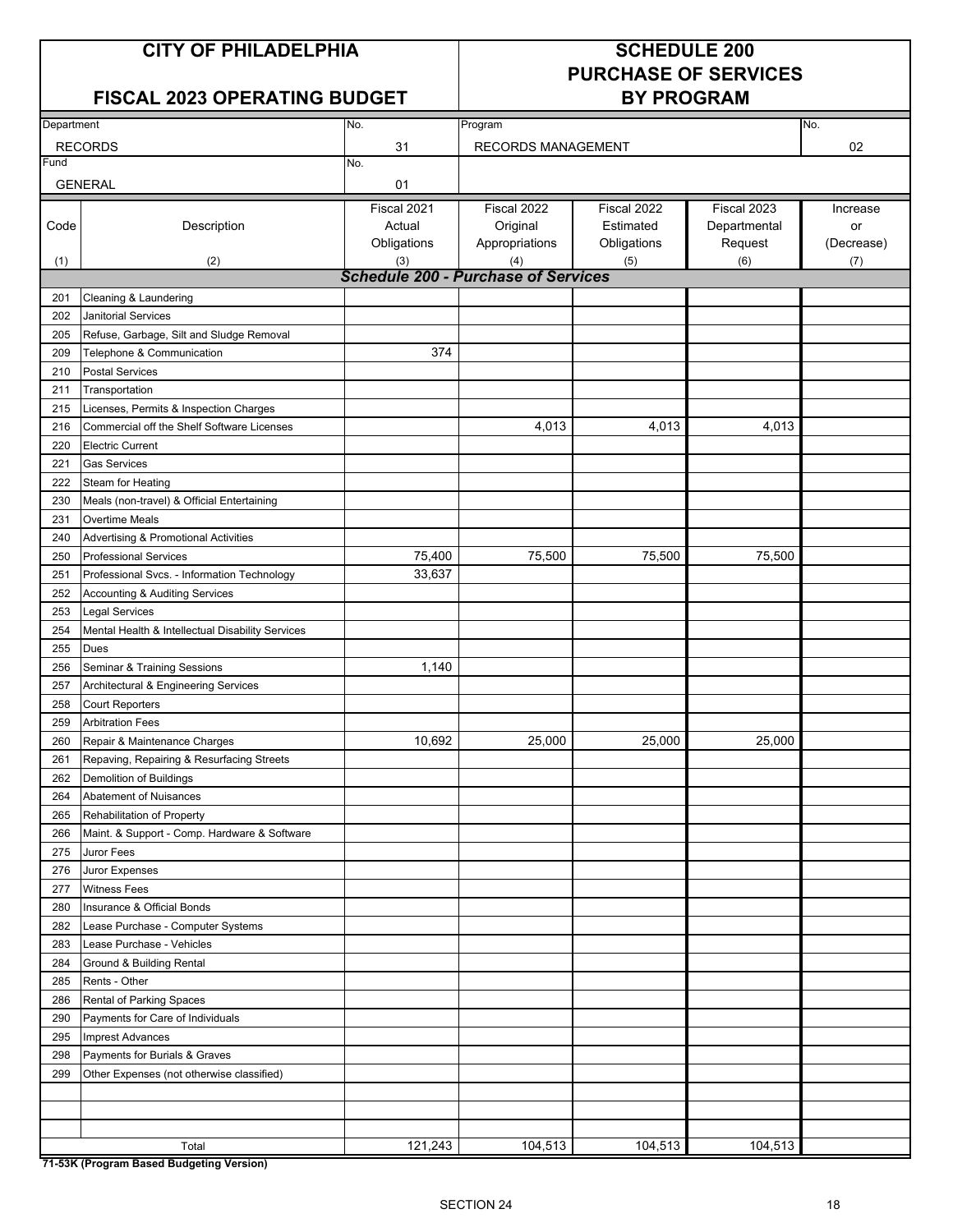### FISCAL 2023 OPERATING BUDGET | BY PROGRAM

## **CITY OF PHILADELPHIA SCHEDULE 300 - 400 MATERIALS, SUPPLIES & EQUIPMENT**

| Department |                                                         | No.                                            | Program                         |             |              | No.        |
|------------|---------------------------------------------------------|------------------------------------------------|---------------------------------|-------------|--------------|------------|
|            | <b>RECORDS</b>                                          | 31                                             | RECORDS MANAGEMENT              |             |              | 02         |
| Fund       |                                                         | No.                                            |                                 |             |              |            |
|            | <b>GENERAL</b>                                          | 01                                             |                                 |             |              |            |
|            |                                                         | Fiscal 2021                                    | Fiscal 2022                     | Fiscal 2022 | Fiscal 2023  | Increase   |
| Code       | Description                                             | Actual                                         | Original                        | Estimated   | Departmental | or         |
|            |                                                         | Obligations                                    | Appropriations                  | Obligations | Request      | (Decrease) |
| (1)        | (2)                                                     | (3)                                            | (4)                             | (5)         | (6)          | (7)        |
|            |                                                         | <b>Schedule 300 - Materials &amp; Supplies</b> |                                 |             |              |            |
| 301        | Agricultural & Botanical                                |                                                |                                 |             |              |            |
| 302        | Animal, Livestock & Marine                              |                                                |                                 |             |              |            |
| 303        | Bakeshop, Dining Room & Kitchen                         |                                                |                                 |             |              |            |
| 304        | Books & Other Publications                              |                                                |                                 |             |              |            |
| 305        | <b>Building &amp; Construction</b>                      |                                                |                                 |             |              |            |
| 306        | <b>Library Materials</b>                                |                                                |                                 |             |              |            |
| 307        | <b>Chemicals &amp; Gases</b>                            |                                                |                                 |             |              |            |
| 308        | Dry Goods, Notions & Wearing Apparel                    |                                                |                                 |             |              |            |
| 309        | Cordage & Fibers                                        |                                                |                                 |             |              |            |
| 310        | Electrical & Communication                              |                                                |                                 |             |              |            |
| 311        |                                                         |                                                |                                 |             |              |            |
| 312        | General Equipment & Machinery<br>Fire Fighting & Safety | 290                                            |                                 |             |              |            |
|            | Food                                                    |                                                |                                 |             |              |            |
| 313        |                                                         |                                                |                                 |             |              |            |
| 314        | Fuel - Heating & Cooling                                |                                                |                                 |             |              |            |
| 316        | General Hardware & Minor Tools                          |                                                |                                 |             |              |            |
| 317        | Hospital & Laboratory                                   |                                                |                                 |             |              |            |
| 318        | Janitorial, Laundry & Household                         |                                                |                                 |             |              |            |
| 320        | Office Materials & Supplies                             | 476                                            | 5,736                           | 5,736       | 5,736        |            |
| 322        | Small Power Tools & Hand Tools                          |                                                |                                 |             |              |            |
| 323        | Plumbing, AC & Space Heating                            |                                                |                                 |             |              |            |
| 324        | Precision, Photographic & Artists                       |                                                |                                 |             |              |            |
| 325        | Printing                                                |                                                |                                 |             |              |            |
| 326        | Recreational & Educational                              |                                                |                                 |             |              |            |
| 328        | Vehicle Parts & Accessories                             |                                                |                                 |             |              |            |
| 335        | Lubricants                                              |                                                |                                 |             |              |            |
| 340        | #2 Diesel Fuel                                          |                                                |                                 |             |              |            |
| 341        | Compressed Natural Gas (CNG)                            |                                                |                                 |             |              |            |
| 342        | Liquid Propane Gas (LPG)                                |                                                |                                 |             |              |            |
| 345        | Gasoline                                                |                                                |                                 |             |              |            |
| 399        | Other Materials & Supplies (not otherwise classified)   |                                                |                                 |             |              |            |
|            |                                                         |                                                |                                 |             |              |            |
|            | Total                                                   | 766                                            | 5,736                           | 5,736       | 5,736        |            |
|            |                                                         |                                                | <b>Schedule 400 - Equipment</b> |             |              |            |
| 405        | Construction, Dredging & Conveying                      |                                                |                                 |             |              |            |
| 410        | Electrical, Lighting & Communications                   |                                                |                                 |             |              |            |
| 411        | General Equipment & Machinery                           |                                                |                                 |             |              |            |
| 412        | Fire Fighting & Emergency                               |                                                |                                 |             |              |            |
| 417        | Hospital & Laboratory                                   |                                                |                                 |             |              |            |
| 420        | Office Equipment                                        | 5,700                                          | 9,556                           | 9,556       | 9,556        |            |
| 423        | Plumbing, AC & Space Heating                            |                                                |                                 |             |              |            |
| 424        | Precision, Photographic & Artists                       |                                                |                                 |             |              |            |
| 426        | Recreational & Educational                              |                                                |                                 |             |              |            |
| 427        | Computer Equipment & Peripherals                        |                                                |                                 |             |              |            |
| 428        | Vehicles                                                |                                                |                                 |             |              |            |
| 430        | Furniture & Furnishings                                 |                                                |                                 |             |              |            |
| 499        | Other Equipment (not otherwise classified)              | 615                                            |                                 |             |              |            |
|            |                                                         |                                                |                                 |             |              |            |
|            | Total                                                   | 6,315                                          | 9,556                           | 9,556       | 9,556        |            |
|            |                                                         |                                                |                                 |             |              |            |

**71-53L (Program Based Budgeting Version)**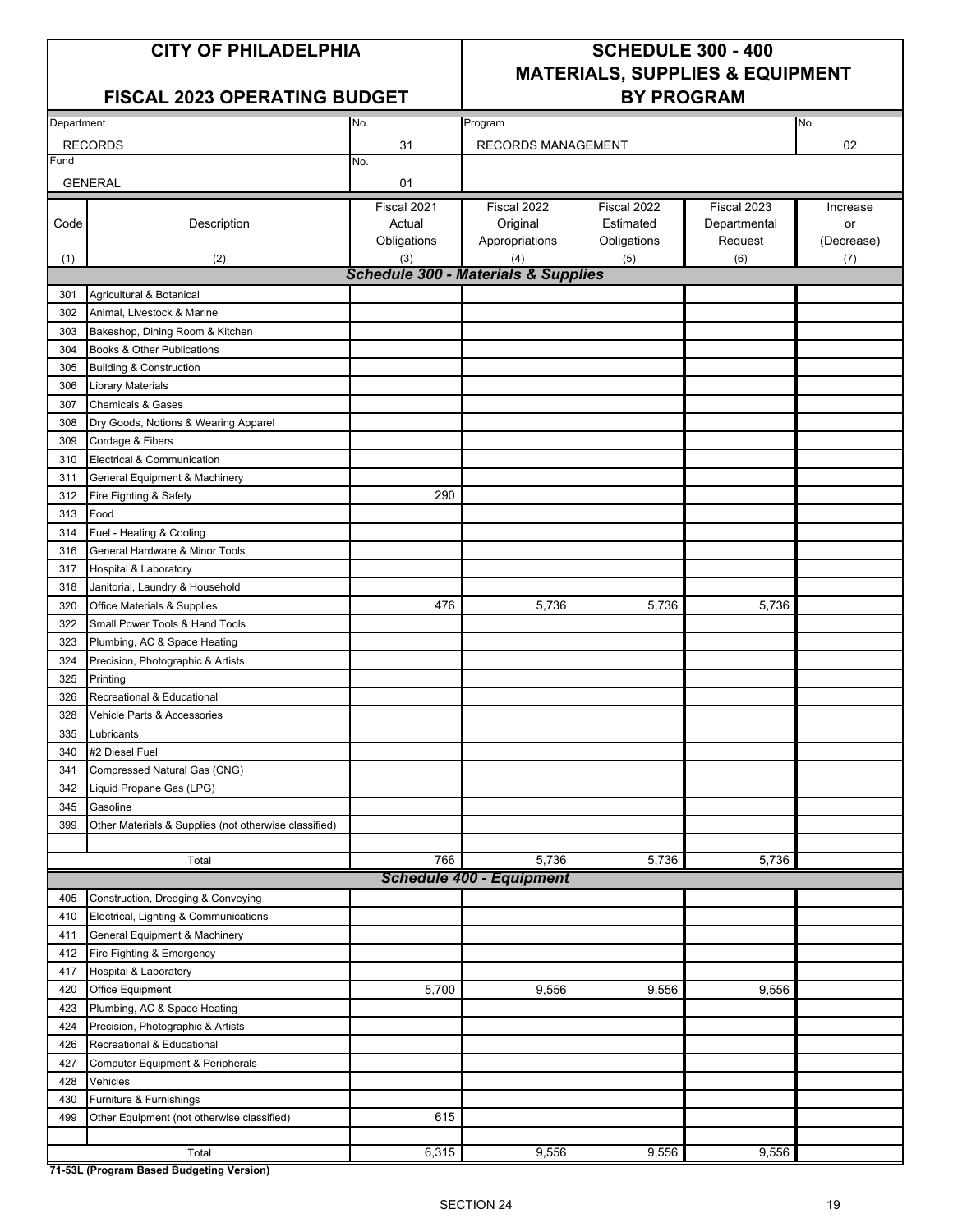|              | <b>CITY OF PHILADELPHIA</b><br><b>FISCAL 2023 OPERATING BUDGET</b> |             |                    |                      |                    | <b>SUPPORTING DETAIL:</b><br><b>PROFESSIONAL SERVICES AND</b><br><b>CARE OF INDIVIDUALS, BY PROGRAM</b> |                   |
|--------------|--------------------------------------------------------------------|-------------|--------------------|----------------------|--------------------|---------------------------------------------------------------------------------------------------------|-------------------|
| Department   |                                                                    |             | No.                | Program              |                    |                                                                                                         | No.               |
|              | <b>RECORDS</b>                                                     |             | 31                 | RECORDS MANAGEMENT   |                    |                                                                                                         | 02                |
| Fund         |                                                                    |             | No.                |                      |                    |                                                                                                         |                   |
|              | <b>GENERAL</b>                                                     |             | 01                 |                      |                    |                                                                                                         |                   |
|              |                                                                    |             | Fiscal 2021        | Fiscal 2022          | Fiscal 2022        | Fiscal 2023                                                                                             | Increase          |
|              |                                                                    |             | Actual             | Original             | Estimated          | Department                                                                                              | or                |
| Class<br>(1) | Description<br>(2)                                                 |             | Obligations<br>(3) | Appropriation<br>(4) | Obligations<br>(5) | Request<br>(6)                                                                                          | (Decrease)<br>(7) |
|              | 250s Professional Services (250-254, 257-259)                      |             | 109,037            | 75,500               | 75,500             | 75,500                                                                                                  |                   |
| 290          | Payments for Care of Individuals                                   |             |                    |                      |                    |                                                                                                         |                   |
| Minor        | Name of Contractor                                                 | Fiscal 2021 | Fiscal 2022        | Fiscal 2022          | Fiscal 2023        | Describe purpose or scope of                                                                            |                   |
| Object       | or Provider                                                        | Actual      | Original           | Estimated            | Department         | service provided. Include, if                                                                           |                   |
| Code         |                                                                    | Obligations | Appropriation      | Obligations          | Request            | applicable, unit cost of service.                                                                       |                   |
| 250          | LRW SOLUTIONS, INC.                                                | 75,000      | 75,000             | 75,000               |                    | 75,000 Records Management                                                                               |                   |
| 250          | J J CLARK, INC.                                                    | 400         |                    |                      |                    | Order Picker repairs                                                                                    |                   |
| 250          | <b>STERLING</b>                                                    |             | 500                | 500                  |                    | 500 Background check                                                                                    |                   |
|              | TOTAL 250                                                          | 75,400      | 75,500             | 75,500               | 75,500             |                                                                                                         |                   |
| 251          | <b>OIT STAFF AUG</b>                                               | 33,575      |                    |                      |                    | Parcel Cleanup                                                                                          |                   |
| 251          | <b>ASSETWORKS INC</b>                                              | 62          |                    |                      |                    | GPS system on truck                                                                                     |                   |
|              | TOTAL 251                                                          | 33,637      |                    |                      |                    |                                                                                                         |                   |
|              |                                                                    |             |                    |                      |                    |                                                                                                         |                   |
|              | <b>TOTAL</b>                                                       | 109,037     | 75,500             | 75,500               | 75,500             |                                                                                                         |                   |
|              |                                                                    |             |                    |                      |                    |                                                                                                         |                   |

**71-53N (Program Based Budgeting Version)**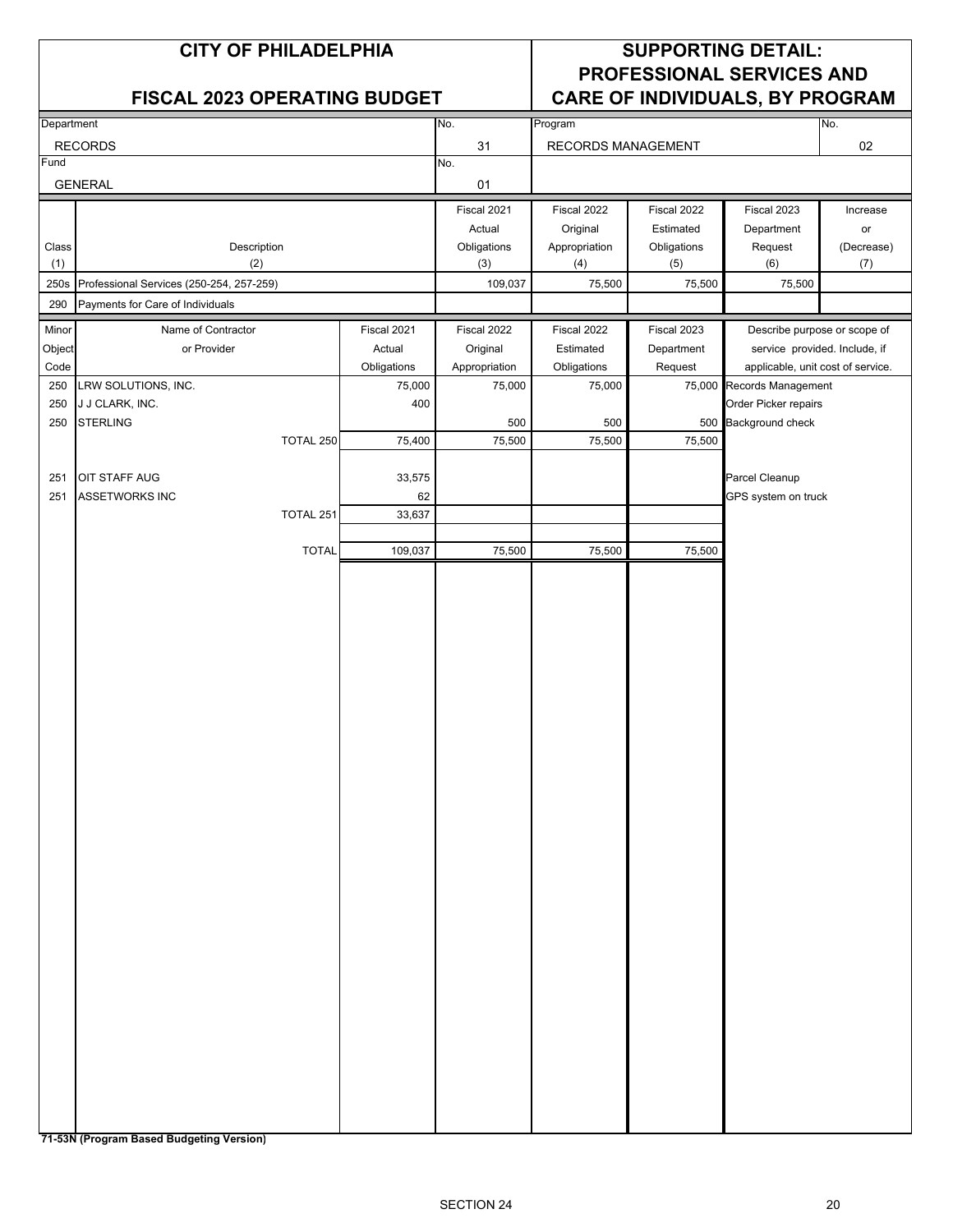|                                                                                                                                                                                               | <b>CITY OF PHILADELPHIA</b>                                                                                                                                                                                                                                       |                             |              |              |              |  |  |  |
|-----------------------------------------------------------------------------------------------------------------------------------------------------------------------------------------------|-------------------------------------------------------------------------------------------------------------------------------------------------------------------------------------------------------------------------------------------------------------------|-----------------------------|--------------|--------------|--------------|--|--|--|
|                                                                                                                                                                                               | <b>FISCAL 2023 OPERATING BUDGET</b>                                                                                                                                                                                                                               | <b>PERFORMANCE MEASURES</b> |              |              |              |  |  |  |
| Department                                                                                                                                                                                    | No.                                                                                                                                                                                                                                                               | Program                     |              |              | No.          |  |  |  |
| <b>Records</b>                                                                                                                                                                                | 31                                                                                                                                                                                                                                                                | Imaging                     |              |              | 03           |  |  |  |
|                                                                                                                                                                                               |                                                                                                                                                                                                                                                                   | <b>Program Description</b>  |              |              |              |  |  |  |
| photographer is available to all City agencies for events and for photographing conditions of City property for departments such as Water,<br>Streets, and the Department of Public Property. |                                                                                                                                                                                                                                                                   |                             |              |              |              |  |  |  |
|                                                                                                                                                                                               |                                                                                                                                                                                                                                                                   |                             |              |              |              |  |  |  |
|                                                                                                                                                                                               |                                                                                                                                                                                                                                                                   | <b>Program Objectives</b>   |              |              |              |  |  |  |
| new Central Duplication workflow management system.                                                                                                                                           | -Monitor Central Duplication performance using new workflow management system and set appropriate performance measures.<br>Identify departments that may be candidates to reduce the amount of paper copies ordered and convert to digital by using data from the |                             |              |              |              |  |  |  |
|                                                                                                                                                                                               |                                                                                                                                                                                                                                                                   | <b>Performance Measures</b> |              |              |              |  |  |  |
|                                                                                                                                                                                               |                                                                                                                                                                                                                                                                   | Fiscal 2021                 | Fiscal 2022  | Fiscal 2022  | Fiscal 2023  |  |  |  |
|                                                                                                                                                                                               | Description                                                                                                                                                                                                                                                       | Year-End                    | Year-to-Date | Target       | Target       |  |  |  |
|                                                                                                                                                                                               |                                                                                                                                                                                                                                                                   |                             | $(Q1 + Q2)$  |              |              |  |  |  |
|                                                                                                                                                                                               | (1)<br>Percentage of print jobs completed within customer deadline                                                                                                                                                                                                | (2)<br>99.8%                | (3)<br>98.5% | (4)<br>95.0% | (5)<br>95.0% |  |  |  |

Comments:

Comments:

Comments:

Comments:

**71-53EZ (Program Based Budgeting Version)**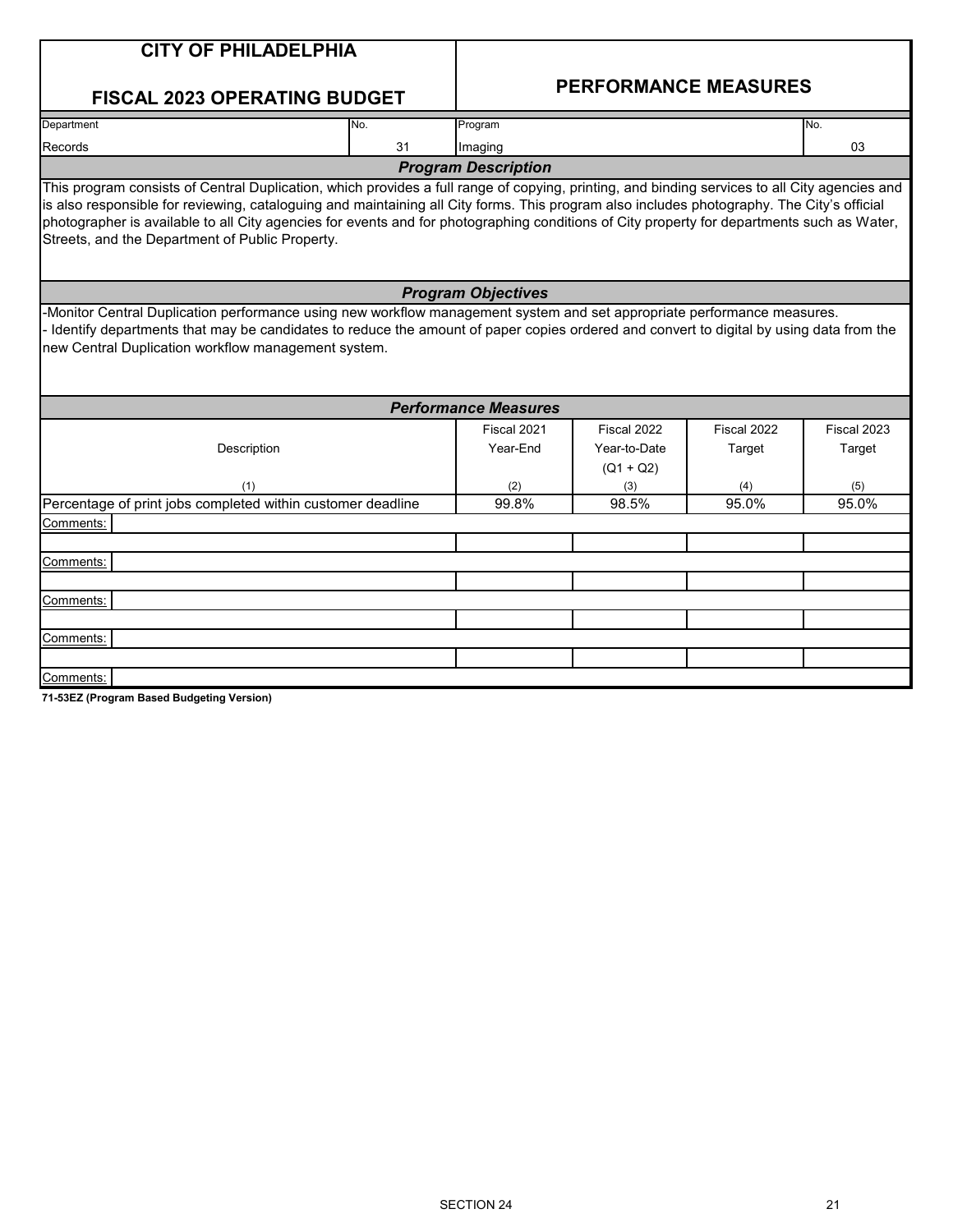## **CITY OF PHILADELPHIA**

## **PROGRAM SUMMARY - ALL FUNDS**

## **FISCAL 2023 OPERATING BUDGET**

| Department     |                              | No.<br>Program          |                                               | No.                 |                 |                     |
|----------------|------------------------------|-------------------------|-----------------------------------------------|---------------------|-----------------|---------------------|
| <b>RECORDS</b> |                              | 31                      | <b>IMAGING</b>                                |                     |                 | 03                  |
|                |                              |                         | <b>Summary by Fund</b>                        |                     |                 |                     |
|                |                              | Fiscal 2021             | Fiscal 2022                                   | Fiscal 2022         | Fiscal 2023     | Increase            |
| Fund           | Fund                         | Actual                  | Original                                      | Estimated           | Proposed        | or                  |
| No.            |                              | Obligations             | Appropriations                                | Obligations         | <b>Budget</b>   | (Decrease)          |
| (1)            | (2)                          | (3)                     | (4)                                           | (5)                 | (6)             | (7)                 |
| 01             | <b>GENERAL</b>               | 644,932                 | 673,513                                       | 680,516             | 681,590         | 1,074               |
|                |                              |                         |                                               |                     |                 |                     |
|                |                              |                         |                                               |                     |                 |                     |
|                |                              |                         |                                               |                     |                 |                     |
|                |                              |                         |                                               |                     |                 |                     |
|                | Total                        | 644,932                 | 673,513                                       | 680,516             | 681,590         | 1,074               |
|                |                              |                         | <b>Summary of Full Time Positions by Fund</b> |                     |                 |                     |
| Fund           |                              | <b>Actual Positions</b> | Fiscal 2022                                   | Fiscal 2022         | Fiscal 2023     | Inc. $/$ (Dec.)     |
| No.            | Fund                         | 6/30/21                 | <b>Budgeted</b>                               | PPE 11/28/21        | <b>Budgeted</b> | (Col. 6 less 4)     |
|                | (2)                          |                         |                                               |                     |                 |                     |
| (1)<br>01      | <b>GENERAL</b>               | (3)<br>6                | (4)<br>6                                      | (5)<br>6            | (6)<br>6        | (7)                 |
|                |                              |                         |                                               |                     |                 |                     |
|                |                              |                         |                                               |                     |                 |                     |
|                |                              |                         |                                               |                     |                 |                     |
|                |                              |                         |                                               |                     |                 |                     |
|                | <b>Total Full Time</b>       | 6                       | 6                                             | 6                   |                 |                     |
|                |                              |                         | <b>Summary of Non-Tax Revenues by Fund</b>    |                     | 6               |                     |
|                |                              |                         |                                               |                     |                 |                     |
|                |                              | Fiscal 2021             | Fiscal 2022                                   | Fiscal 2022         | Fiscal 2023     | Increase            |
| Fund           | Fund                         | Actual                  | Original                                      | Estimated           | Proposed        | or                  |
| No.            |                              | Revenues                | <b>Budget</b>                                 | Obligations         | <b>Budget</b>   | (Decrease)          |
| (1)            | (2)                          | (3)                     | (4)                                           | (5)                 | (6)             | (7)                 |
|                |                              |                         |                                               |                     |                 |                     |
|                |                              |                         |                                               |                     |                 |                     |
|                |                              |                         |                                               |                     |                 |                     |
|                |                              |                         |                                               |                     |                 |                     |
|                |                              |                         |                                               |                     |                 |                     |
|                | Total                        |                         |                                               |                     |                 |                     |
|                |                              |                         | <b>Selected Associated Capital Projects</b>   |                     |                 |                     |
| Dept.          |                              | Carry                   | Fiscal 2022                                   | Fiscal 2022         | Fiscal 2023     | Fiscal 2023         |
| Where          | Description                  | Forward                 | Original Approp.                              | Original Approp.    | Proposed Budget | Proposed Bdgt       |
| Appropriated   |                              |                         | (GO Only)                                     | (All Other Sources) | (GO Only)       | (All Other Sources) |
| (1)            | (2)                          | (3)                     | (4)                                           | (5)                 | (6)             | (7)                 |
|                |                              |                         |                                               |                     |                 |                     |
|                |                              |                         |                                               |                     |                 |                     |
|                |                              |                         |                                               |                     |                 |                     |
|                |                              |                         |                                               |                     |                 |                     |
|                |                              |                         |                                               |                     |                 |                     |
|                | Total                        |                         |                                               |                     |                 |                     |
|                |                              |                         | <b>Selected Associated Operating Costs</b>    |                     |                 |                     |
| Dept.          |                              | Fiscal 2021             | Fiscal 2022                                   | Fiscal 2022         | Fiscal 2023     | Increase            |
| Where          | Description                  | Calculated              | Calculated                                    | Calculated          | Calculated      | or                  |
| Appropriated   |                              | Obligations             | Appropriations                                | Obligations         | <b>Budget</b>   | (Decrease)          |
| (1)            | (2)                          | (3)                     | (4)                                           | (5)                 | (6)             | (7)                 |
| Finance        | Employee Benefits - Civilian | 111,653                 | 119,406                                       | 121,719             | 122,596         | 877                 |
| Finance        | Employee Benefits - Uniform  |                         |                                               |                     |                 |                     |
|                | Total                        | 111,653                 | 119,406                                       | 121,719             | 122,596         |                     |

**71-53E (Program Based Budgeting Version)**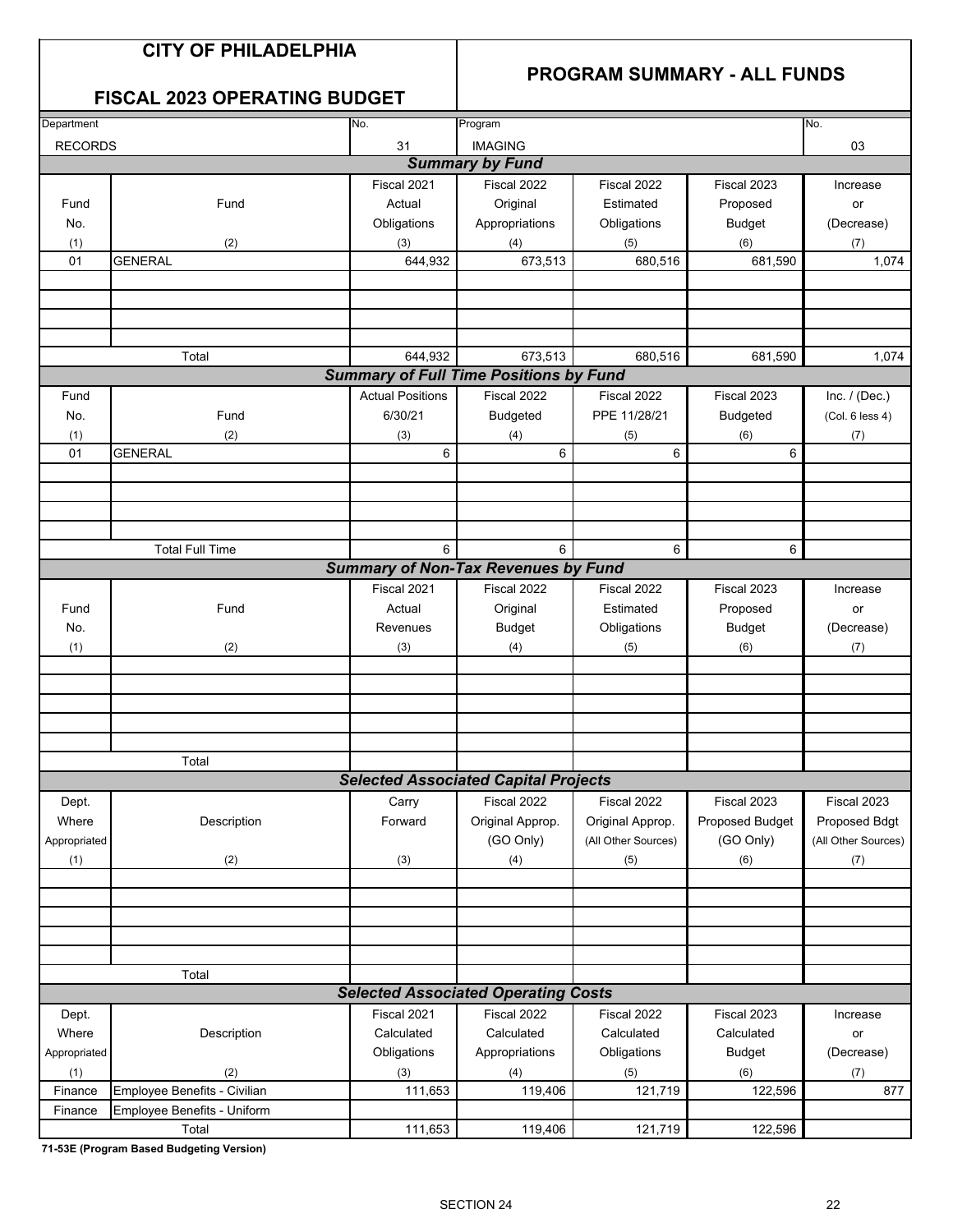## **CITY OF PHILADELPHIA**

## **PROGRAM SUMMARY**

## **FISCAL 2023 OPERATING BUDGET**

| Department     |                                      | No.                                                 | Program                     |              |                 | No.        |
|----------------|--------------------------------------|-----------------------------------------------------|-----------------------------|--------------|-----------------|------------|
| <b>RECORDS</b> |                                      | 31                                                  | <b>IMAGING</b>              |              |                 | 03         |
| Fund           |                                      | No.                                                 |                             |              |                 |            |
| <b>GENERAL</b> |                                      | 01                                                  |                             |              |                 |            |
|                |                                      |                                                     | <b>Summary by Class</b>     |              |                 |            |
|                |                                      | Fiscal 2021                                         | Fiscal 2022                 | Fiscal 2022  | Fiscal 2023     | Increase   |
| Class          | Description                          | Actual                                              | Original                    | Estimated    | Proposed        | or         |
|                |                                      | Obligations                                         | Appropriations              | Obligations  | <b>Budget</b>   | (Decrease) |
| (1)            | (2)                                  | (3)                                                 | (4)                         | (5)          | (6)             | (7)        |
| 100            | <b>Employee Compensation</b>         |                                                     |                             |              |                 |            |
| a)             | <b>Personal Services</b>             | 283,356                                             | 304,736                     | 311,739      | 312,813         | 1,074      |
| b)             | <b>Employee Benefits</b>             |                                                     |                             |              |                 |            |
| 200            | <b>Purchase of Services</b>          | 338,865                                             | 309,777                     | 309,777      | 309,777         |            |
| 300            | <b>Materials and Supplies</b>        | 22,711                                              | 59,000                      | 59,000       | 59,000          |            |
| 400            | Equipment                            |                                                     |                             |              |                 |            |
| 500            | Contributions, Indemnities and Taxes |                                                     |                             |              |                 |            |
| 700            | <b>Debt Service</b>                  |                                                     |                             |              |                 |            |
| 800            | Payments to Other Funds              |                                                     |                             |              |                 |            |
| 900            | Advances and Misc. Payments          |                                                     |                             |              |                 |            |
|                | Total                                | 644,932                                             | 673,513                     | 680,516      | 681,590         | 1,074      |
|                |                                      |                                                     | <b>Summary of Positions</b> |              |                 |            |
|                |                                      | Actual                                              | Fiscal 2022                 | Increment    | Fiscal 2023     | Increase   |
|                |                                      | Positions                                           | <b>Budgeted</b>             | Run          | <b>Budgeted</b> | or         |
| Code           | Category                             | 6/30/21                                             | Positions                   | PPE 11/28/21 | Positions       | (Decrease) |
| (1)            | (2)                                  | (3)                                                 | (4)                         | (5)          | (6)             | (7)        |
| 101            | Full Time - Civilian                 | $6\phantom{1}$                                      | 6                           | 6            | 6               |            |
| 105            | Full Time - Uniform                  |                                                     |                             |              |                 |            |
|                | Total                                | 6                                                   | 6                           | 6            | 6               |            |
|                |                                      | <b>Selected Associated Non-Tax Revenues by Type</b> |                             |              |                 |            |
|                |                                      | Fiscal 2021                                         | Fiscal 2022                 | Fiscal 2022  | Fiscal 2023     | Increase   |
|                | Description                          | Actual                                              | Original                    | Estimate     | Proposed        | or         |
|                |                                      | Revenues                                            | <b>Budget</b>               | Obligations  | <b>Budget</b>   | (Decrease) |
|                | (1)                                  | (2)                                                 | (3)                         | (4)          | (5)             | (6)        |
|                | Local (Non-Governmental)             |                                                     |                             |              |                 |            |
| Federal        |                                      |                                                     |                             |              |                 |            |
| <b>State</b>   |                                      |                                                     |                             |              |                 |            |
|                | <b>Other Governments</b>             |                                                     |                             |              |                 |            |
|                | Other Funds of the City              |                                                     |                             |              |                 |            |
|                | Total                                |                                                     |                             |              |                 |            |

**71-53F (Program Based Budgeting Version)**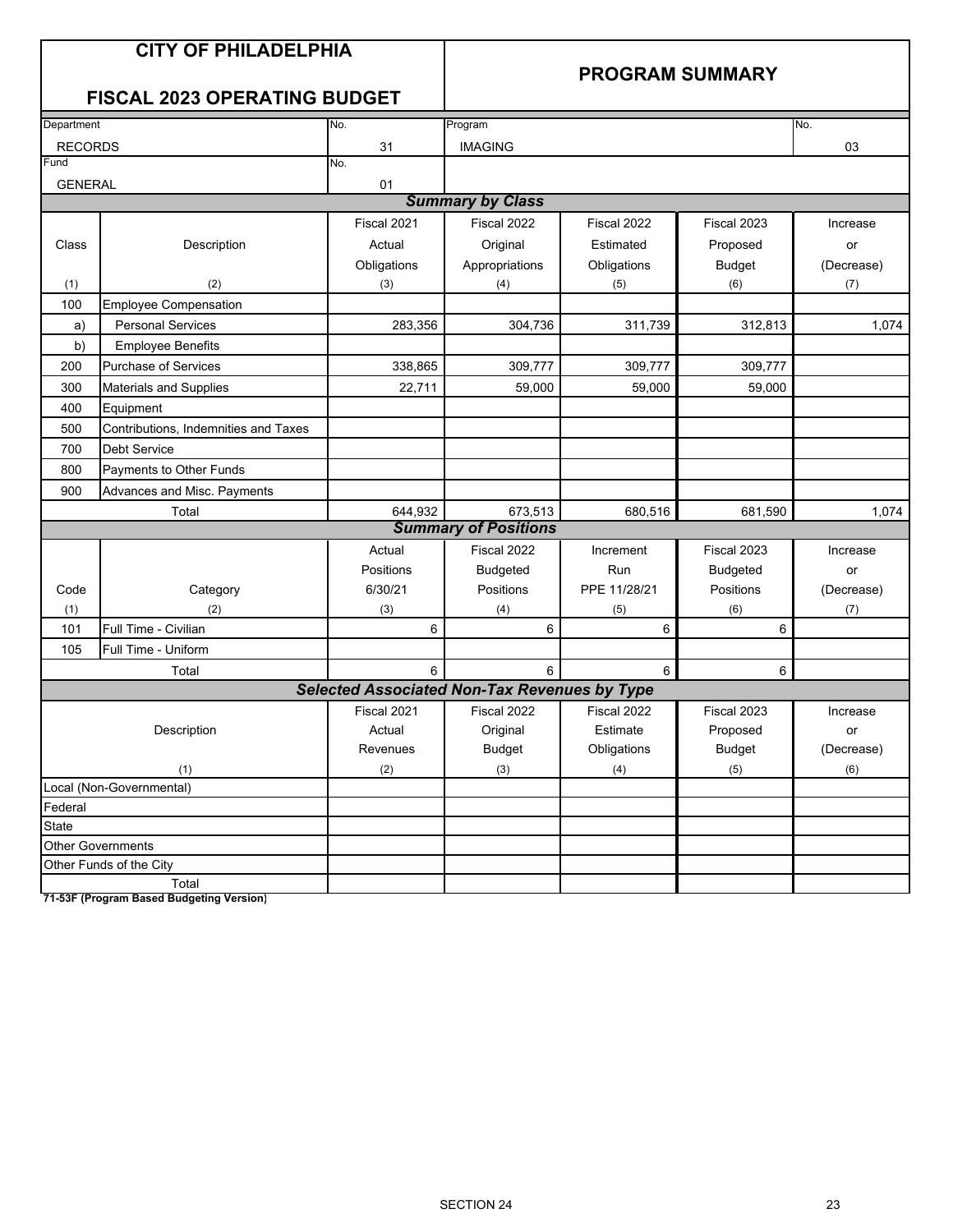# **LIST OF POSITIONS**

|                         |                  | FISCAL 2023 OPERATING BUDGET               |                   | <b>BY PROGRAM</b>            |                              |                              |                              |                  |              |
|-------------------------|------------------|--------------------------------------------|-------------------|------------------------------|------------------------------|------------------------------|------------------------------|------------------|--------------|
| Department              |                  |                                            |                   | No.                          | Program                      |                              |                              |                  | No.          |
|                         | <b>RECORDS</b>   |                                            |                   | 31                           | <b>IMAGING</b>               |                              |                              |                  | 03           |
| Fund                    |                  |                                            |                   | No.                          |                              |                              |                              |                  |              |
|                         | <b>GENERAL</b>   |                                            |                   | 01                           |                              |                              |                              |                  |              |
|                         |                  |                                            |                   | Fiscal                       | Fiscal                       |                              | Fiscal                       |                  | Increase     |
|                         |                  |                                            | Salary            | 2021                         | 2022                         | Increment                    | 2023                         | Annual           | (Decrease)   |
| Line                    | $\textsf{Class}$ | Title                                      | Range             | Actual Pos.                  | Budgeted                     | Run-PPE                      | Budgeted                     | Salary           | (Col. 8      |
| No.                     | Code             |                                            | (in dollars)      | 6/30/21                      | Positions                    | 11/28/21                     | Positions                    | 7/1/22           | less Col. 6) |
| (1)                     | (2)              | $(3)$                                      | (4)               | (5)                          | (6)                          | (7)                          | (8)                          | (9)              | (10)         |
|                         |                  | <b>GRAPHICS</b>                            |                   |                              |                              |                              |                              |                  |              |
| $\mathbf{1}$            |                  | 1A04 Clerk 3                               | 42,956 - 46,871   | 1                            | 1                            | $\mathbf{1}$                 | 1                            | 48,096           |              |
| $\overline{\mathbf{c}}$ | 7M07             | Office Machinery Equipment Operator 1      | $41,675 - 45,417$ | 1                            | 1                            | 1                            | 1                            | 44,796           |              |
| 3                       |                  | 7M08 Office Machinery Equipment Operator 2 | 45,263 - 49,515   | 1                            | 1                            | 1                            | 1                            | 50,740           |              |
| 4                       | 7M09             | Office Machinery Equipment Operator 3      | 47,448 - 52,069   | $\mathbf{1}$                 | $\mathbf{1}$                 | $\mathbf{1}$                 | 1                            | 53,094           |              |
| 5                       |                  | 7M26 Printing Services Supervisor          | 52,692 - 58,077   | $\mathbf{1}$                 | $\mathbf{1}$                 | 1                            | 1                            | 60,102           |              |
|                         |                  | SUBTOTAL                                   |                   | $5\overline{)}$              | $\,$ 5 $\,$                  | $5\overline{)}$              | $\overline{5}$               | 256,828          |              |
|                         |                  |                                            |                   |                              |                              |                              |                              |                  |              |
| 6                       |                  | PHOTOGRAPHY<br>7L12 Senior Photographer    |                   |                              |                              |                              |                              |                  |              |
|                         |                  | SUBTOTAL                                   | 47,448 - 52,069   | $\mathbf{1}$<br>$\mathbf{1}$ | $\mathbf{1}$<br>$\mathbf{1}$ | $\mathbf{1}$<br>$\mathbf{1}$ | $\mathbf{1}$<br>$\mathbf{1}$ | 52,894<br>52,894 |              |
|                         |                  |                                            |                   |                              |                              |                              |                              |                  |              |
|                         |                  |                                            |                   |                              |                              |                              |                              |                  |              |
|                         |                  |                                            |                   |                              |                              |                              |                              |                  |              |
|                         |                  |                                            |                   |                              |                              |                              |                              |                  |              |
|                         |                  |                                            |                   |                              |                              |                              |                              |                  |              |
|                         |                  |                                            |                   |                              |                              |                              |                              |                  |              |
|                         |                  |                                            |                   |                              |                              |                              |                              |                  |              |
|                         |                  |                                            |                   |                              |                              |                              |                              |                  |              |
|                         |                  |                                            |                   |                              |                              |                              |                              |                  |              |
|                         |                  |                                            |                   |                              |                              |                              |                              |                  |              |
|                         |                  |                                            |                   |                              |                              |                              |                              |                  |              |
|                         |                  |                                            |                   |                              |                              |                              |                              |                  |              |
|                         |                  |                                            |                   |                              |                              |                              |                              |                  |              |
|                         |                  |                                            |                   |                              |                              |                              |                              |                  |              |
|                         |                  |                                            |                   |                              |                              |                              |                              |                  |              |
|                         |                  |                                            |                   |                              |                              |                              |                              |                  |              |
|                         |                  |                                            |                   |                              |                              |                              |                              |                  |              |
|                         |                  |                                            |                   |                              |                              |                              |                              |                  |              |
|                         |                  |                                            |                   |                              |                              |                              |                              |                  |              |
|                         |                  |                                            |                   |                              |                              |                              |                              |                  |              |
|                         |                  |                                            |                   |                              |                              |                              |                              |                  |              |
|                         |                  |                                            |                   |                              |                              |                              |                              |                  |              |
|                         |                  |                                            |                   |                              |                              |                              |                              |                  |              |
|                         |                  |                                            |                   |                              |                              |                              |                              |                  |              |
|                         |                  |                                            |                   |                              |                              |                              |                              |                  |              |
|                         |                  |                                            |                   |                              |                              |                              |                              |                  |              |
|                         |                  |                                            |                   |                              |                              |                              |                              |                  |              |
|                         |                  |                                            |                   |                              |                              |                              |                              |                  |              |
|                         |                  |                                            |                   |                              |                              |                              |                              |                  |              |
|                         |                  |                                            |                   |                              |                              |                              |                              |                  |              |
|                         |                  | <b>TOTAL</b>                               |                   | $\,6$                        | $\,6\,$                      | $\,6\,$                      | 6                            | 309,722          |              |
|                         |                  |                                            |                   |                              |                              |                              |                              |                  |              |
|                         |                  |                                            |                   |                              |                              |                              |                              |                  |              |

**71-53I (Program Based Budgeting Version)**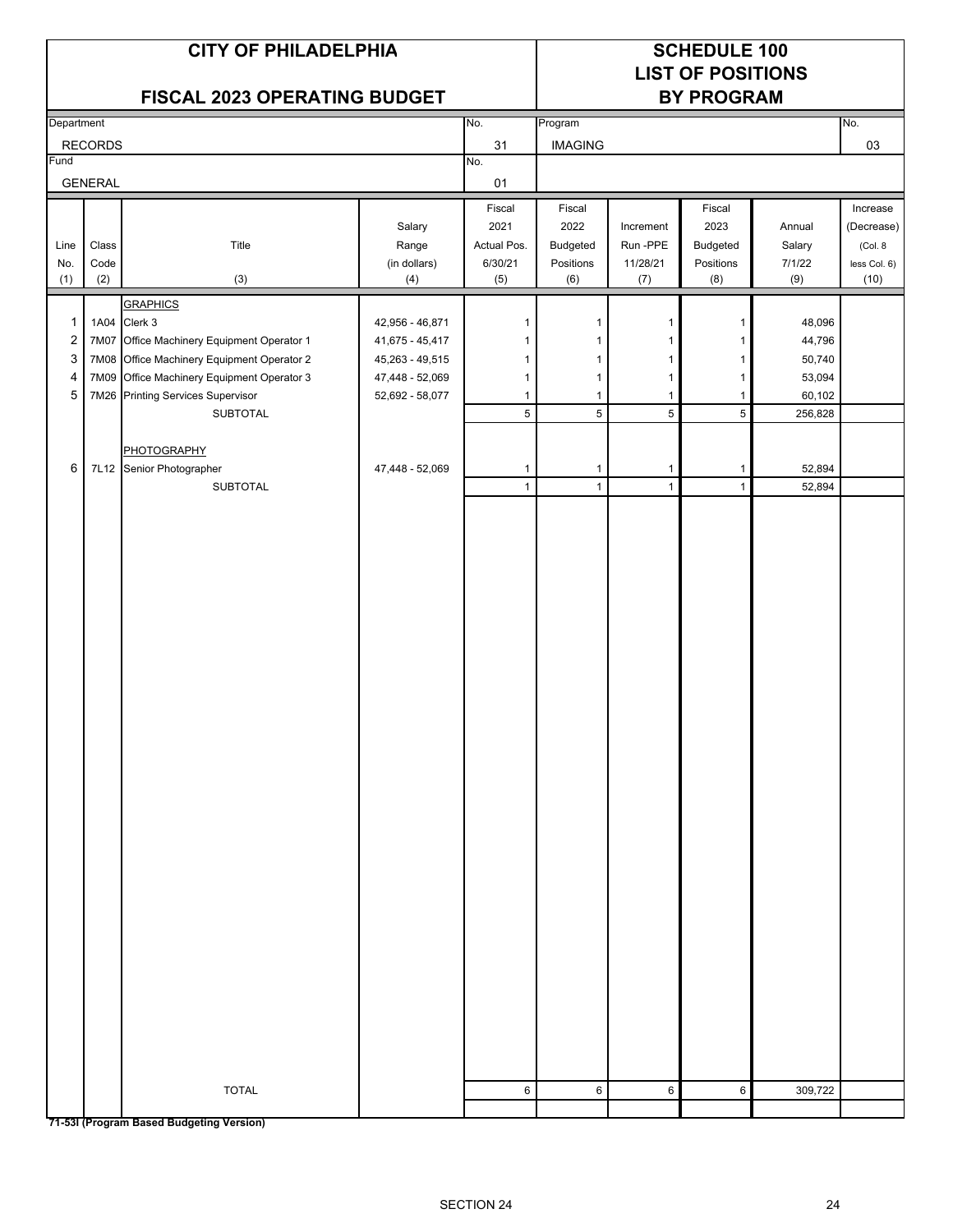|                     |                                                                              | <b>CITY OF PHILADELPHIA</b><br><b>FISCAL 2023 OPERATING BUDGET</b> |                      |                             |                                        |                                                       |                                                |                                          | <b>SCHEDULE 100</b><br><b>LIST OF POSITIONS</b><br><b>BY PROGRAM</b> |                                   |                                                    |
|---------------------|------------------------------------------------------------------------------|--------------------------------------------------------------------|----------------------|-----------------------------|----------------------------------------|-------------------------------------------------------|------------------------------------------------|------------------------------------------|----------------------------------------------------------------------|-----------------------------------|----------------------------------------------------|
| Department          |                                                                              |                                                                    |                      |                             | No.                                    | Program                                               |                                                |                                          |                                                                      |                                   | No.                                                |
|                     | <b>RECORDS</b>                                                               |                                                                    |                      |                             | 31                                     | <b>IMAGING</b>                                        |                                                |                                          |                                                                      |                                   | 03                                                 |
| Fund                | <b>GENERAL</b>                                                               |                                                                    |                      |                             | No.<br>01                              |                                                       |                                                |                                          |                                                                      |                                   |                                                    |
| Line<br>No.<br>(1)  | Class<br>Code<br>(2)                                                         | Title<br>(3)                                                       |                      |                             | Salary<br>Range<br>(in dollars)<br>(4) | Fiscal<br>2021<br><b>Actual Pos</b><br>6/30/21<br>(5) | Fiscal<br>2022<br>Budgeted<br>Positions<br>(6) | Increment<br>Run -PPE<br>11/28/21<br>(7) | Fiscal<br>2023<br><b>Budgeted</b><br>Positions<br>(8)                | Annual<br>Salary<br>7/1/22<br>(9) | Inc.<br>(Dec.)<br>(Col. 8)<br>less Col. 6)<br>(10) |
| 1<br>$\overline{2}$ | <b>TOTAL FULL TIME</b><br><b>OVERTIME</b><br><b>Total Gross Requirements</b> |                                                                    |                      |                             |                                        | 6                                                     | 6                                              | 6                                        | 6                                                                    | 309,722<br>2,365                  |                                                    |
|                     |                                                                              |                                                                    |                      |                             |                                        | 6                                                     | 6                                              | 6                                        | 6                                                                    | 312,087                           |                                                    |
|                     |                                                                              | Plus: Earned Increment                                             |                      |                             |                                        |                                                       |                                                |                                          |                                                                      | 726                               |                                                    |
|                     |                                                                              | Plus: Longevity                                                    |                      |                             |                                        |                                                       |                                                |                                          |                                                                      |                                   |                                                    |
|                     |                                                                              | Less: (Vacancy Allowance)                                          |                      |                             |                                        |                                                       |                                                |                                          |                                                                      |                                   |                                                    |
|                     |                                                                              |                                                                    |                      | <b>Total Budget Request</b> | <b>Summary of Personal Services</b>    |                                                       |                                                |                                          |                                                                      | 312,813                           |                                                    |
|                     |                                                                              |                                                                    |                      | Fiscal 2021                 |                                        | Fiscal 2022                                           |                                                |                                          | Fiscal 2023                                                          | Inc. $/$ (Dec.)                   | Inc. / (Dec.)                                      |
| Line                |                                                                              |                                                                    | Actual               | Actual                      | Budgeted                               | Estimated                                             | Increment                                      | Budgeted                                 | Department                                                           | in Require.                       | in Bud. Pos.                                       |
| No.                 |                                                                              | Category                                                           | Positions<br>6/30/21 | Obligations                 | Positions                              | Obligations                                           | Run-PPE<br>11/28/21                            | Positions                                | Request                                                              | (Col. 9<br>less Col. 6)           | (Col. 8<br>less Col. 5)                            |
| (1)                 |                                                                              | (2)                                                                | (3)                  | (4)                         | (5)                                    | (6)                                                   | (7)                                            | (8)                                      | (9)                                                                  | (10)                              | (11)                                               |
| $\mathbf{1}$        | Lump Sum                                                                     |                                                                    |                      |                             |                                        |                                                       |                                                |                                          |                                                                      |                                   |                                                    |
| $\overline{2}$      |                                                                              | Full Time - Civilian                                               | 6                    | 282,738                     | 6                                      | 308,228                                               | $\,6$                                          | 6                                        | 310,448                                                              | 2,220                             |                                                    |
| 3                   |                                                                              | Full Time - Uniform                                                |                      |                             |                                        |                                                       |                                                |                                          |                                                                      |                                   |                                                    |
| $\overline{4}$      |                                                                              | Bonus, Gross Adj.                                                  |                      |                             |                                        |                                                       |                                                |                                          |                                                                      |                                   |                                                    |
| 5<br>6              |                                                                              | PT, Temp/Seas, Bd, SCG<br>Overtime - Civilian                      |                      | 618                         |                                        | 3,511                                                 |                                                |                                          | 2,365                                                                | (1, 146)                          |                                                    |
| $\overline{7}$      |                                                                              | Overtime - Uniform                                                 |                      |                             |                                        |                                                       |                                                |                                          |                                                                      |                                   |                                                    |
| 8                   |                                                                              | Unused Uniform Leave                                               |                      |                             |                                        |                                                       |                                                |                                          |                                                                      |                                   |                                                    |
| 9                   | Shift/Stress                                                                 |                                                                    |                      |                             |                                        |                                                       |                                                |                                          |                                                                      |                                   |                                                    |
| 10                  |                                                                              | H&L, IOD, LT-Sick                                                  |                      |                             |                                        |                                                       |                                                |                                          |                                                                      |                                   |                                                    |
| 11                  |                                                                              |                                                                    |                      |                             |                                        |                                                       |                                                |                                          |                                                                      |                                   |                                                    |
| 12                  |                                                                              |                                                                    |                      |                             |                                        |                                                       |                                                |                                          |                                                                      |                                   |                                                    |
|                     |                                                                              | Total                                                              | $\,6\,$              | 283,356                     | $\,$ 6 $\,$                            | 311,739                                               | $\,6\,$                                        | $6\phantom{.0}$                          | 312,813                                                              | 1,074                             |                                                    |

**71-53J (Program Based Budgeting Version)**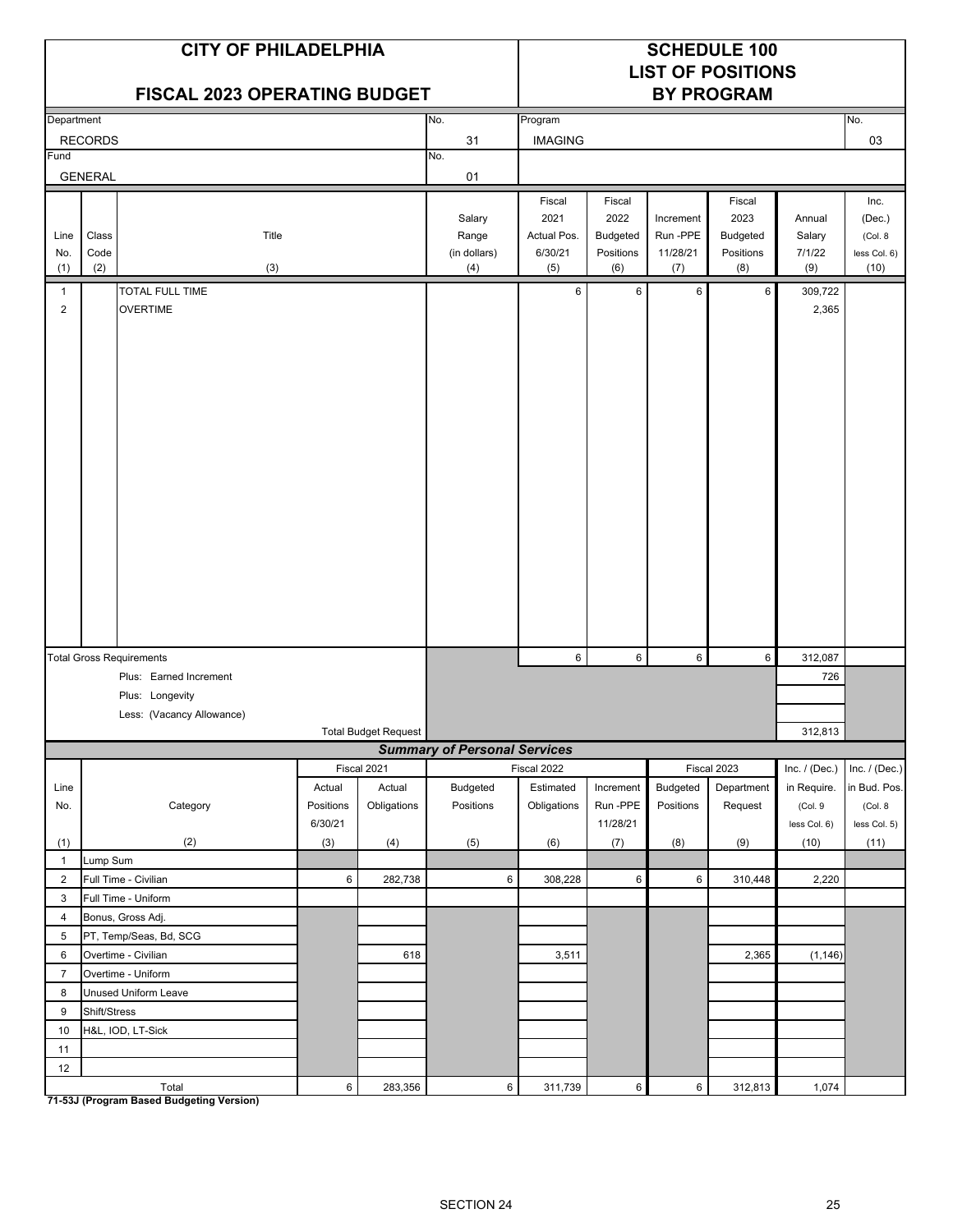# **PURCHASE OF SERVICES**

## **FISCAL 2023 OPERATING BUDGET BY PROGRAM**

| Department |                                                    | No.                                        | Program        |             |              | No.        |
|------------|----------------------------------------------------|--------------------------------------------|----------------|-------------|--------------|------------|
|            | <b>RECORDS</b>                                     | 31                                         | <b>IMAGING</b> |             |              | 03         |
| Fund       |                                                    | No.                                        |                |             |              |            |
|            | <b>GENERAL</b>                                     | 01                                         |                |             |              |            |
|            |                                                    | Fiscal 2021                                | Fiscal 2022    | Fiscal 2022 | Fiscal 2023  | Increase   |
| Code       | Description                                        | Actual                                     | Original       | Estimated   | Departmental | or         |
|            |                                                    | Obligations                                | Appropriations | Obligations | Request      | (Decrease) |
| (1)        | (2)                                                | (3)                                        | (4)            | (5)         | (6)          | (7)        |
|            |                                                    | <b>Schedule 200 - Purchase of Services</b> |                |             |              |            |
| 201        | Cleaning & Laundering                              |                                            |                |             |              |            |
| 202        | <b>Janitorial Services</b>                         |                                            |                |             |              |            |
| 205        | Refuse, Garbage, Silt and Sludge Removal           |                                            |                |             |              |            |
| 209        | Telephone & Communication                          |                                            |                |             |              |            |
| 210        | <b>Postal Services</b>                             |                                            |                |             |              |            |
| 211        | Transportation                                     |                                            |                |             |              |            |
| 215        | Licenses, Permits & Inspection Charges             |                                            |                |             |              |            |
| 216        | Commercial off the Shelf Software Licenses         | 5,474                                      | 2,000          | 2,000       | 2,000        |            |
| 220        | <b>Electric Current</b>                            |                                            |                |             |              |            |
| 221        | <b>Gas Services</b>                                |                                            |                |             |              |            |
| 222        | <b>Steam for Heating</b>                           |                                            |                |             |              |            |
| 230        | Meals (non-travel) & Official Entertaining         |                                            |                |             |              |            |
| 231        | <b>Overtime Meals</b>                              |                                            |                |             |              |            |
| 240        | Advertising & Promotional Activities               |                                            |                |             |              |            |
| 250        | <b>Professional Services</b>                       | 3,796                                      |                |             |              |            |
| 251        | Professional Svcs. - Information Technology        |                                            |                |             |              |            |
| 252        | Accounting & Auditing Services                     |                                            |                |             |              |            |
| 253        | <b>Legal Services</b>                              |                                            |                |             |              |            |
| 254        | Mental Health & Intellectual Disability Services   |                                            |                |             |              |            |
| 255        | <b>Dues</b>                                        |                                            |                |             |              |            |
| 256        | Seminar & Training Sessions                        |                                            |                |             |              |            |
| 257        | Architectural & Engineering Services               |                                            |                |             |              |            |
| 258        | <b>Court Reporters</b>                             |                                            |                |             |              |            |
| 259        | <b>Arbitration Fees</b>                            |                                            |                |             |              |            |
| 260        | Repair & Maintenance Charges                       | 329,595                                    | 307,077        | 307,077     | 307,077      |            |
| 261        | Repaving, Repairing & Resurfacing Streets          |                                            |                |             |              |            |
| 262        | <b>Demolition of Buildings</b>                     |                                            |                |             |              |            |
| 264        | Abatement of Nuisances                             |                                            |                |             |              |            |
| 265        | Rehabilitation of Property                         |                                            |                |             |              |            |
| 266        | Maint. & Support - Comp. Hardware & Software       |                                            | 700            | 700         | 700          |            |
| 275        | Juror Fees                                         |                                            |                |             |              |            |
| 276        | Juror Expenses                                     |                                            |                |             |              |            |
| 277        | <b>Witness Fees</b>                                |                                            |                |             |              |            |
| 280        | Insurance & Official Bonds                         |                                            |                |             |              |            |
| 282        | Lease Purchase - Computer Systems                  |                                            |                |             |              |            |
| 283        | Lease Purchase - Vehicles                          |                                            |                |             |              |            |
| 284        | Ground & Building Rental                           |                                            |                |             |              |            |
| 285        | Rents - Other                                      |                                            |                |             |              |            |
| 286        | Rental of Parking Spaces                           |                                            |                |             |              |            |
| 290        | Payments for Care of Individuals                   |                                            |                |             |              |            |
| 295        | <b>Imprest Advances</b>                            |                                            |                |             |              |            |
| 298        | Payments for Burials & Graves                      |                                            |                |             |              |            |
| 299        | Other Expenses (not otherwise classified)          |                                            |                |             |              |            |
|            |                                                    |                                            |                |             |              |            |
|            |                                                    |                                            |                |             |              |            |
|            |                                                    |                                            |                |             |              |            |
|            | Total<br>74 E2K (Drogram Depart Dudgeting Varaion) | 338,865                                    | 309,777        | 309,777     | 309,777      |            |

**71-53K (Program Based Budgeting Version)**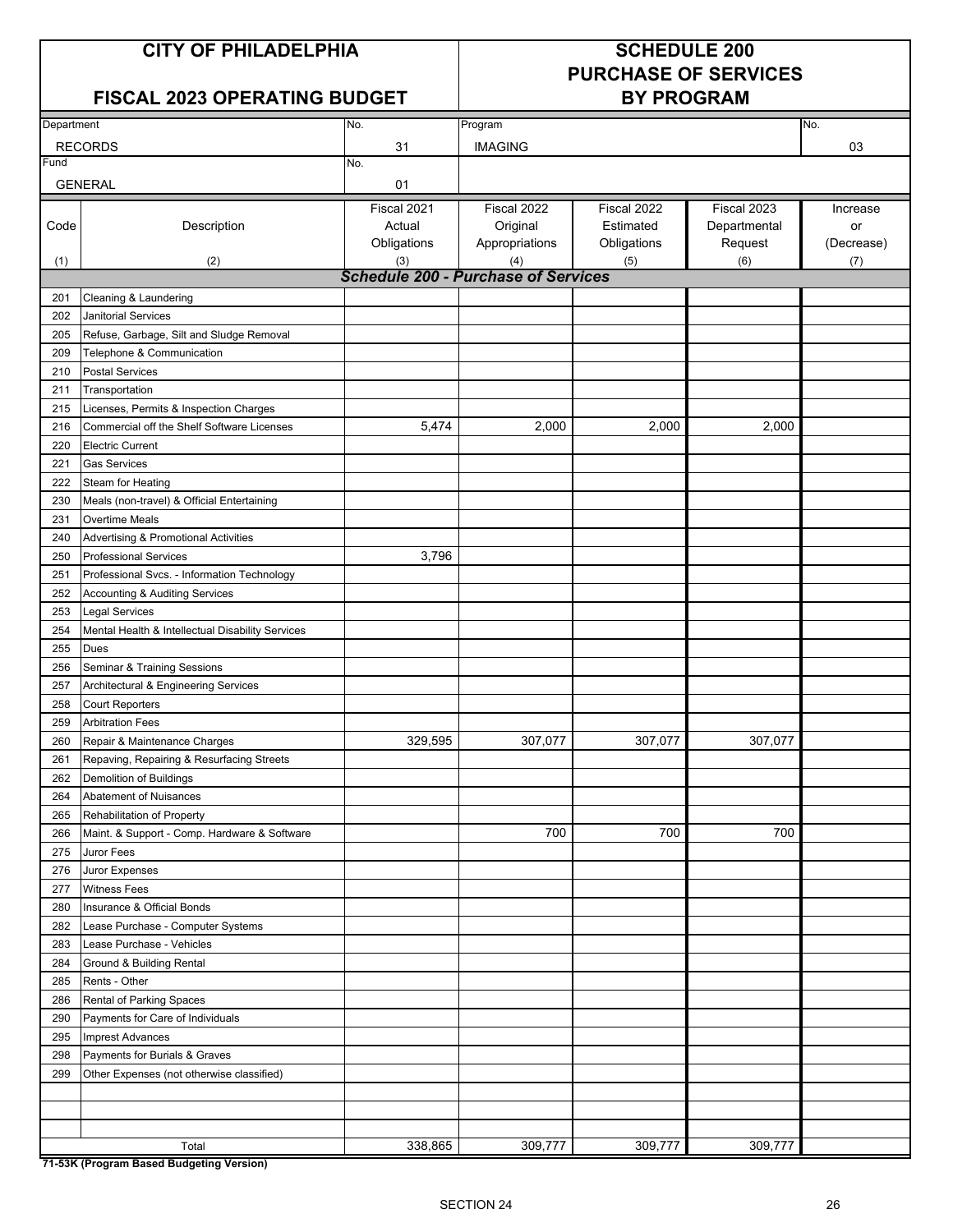### FISCAL 2023 OPERATING BUDGET | BY PROGRAM

## **CITY OF PHILADELPHIA SCHEDULE 300 - 400 MATERIALS, SUPPLIES & EQUIPMENT**

| Department |                                                       | No.                                            | Program                         |             |              | No.        |
|------------|-------------------------------------------------------|------------------------------------------------|---------------------------------|-------------|--------------|------------|
|            | <b>RECORDS</b>                                        | 31                                             | <b>IMAGING</b>                  |             |              | 03         |
| Fund       |                                                       | No.                                            |                                 |             |              |            |
|            | <b>GENERAL</b>                                        | 01                                             |                                 |             |              |            |
|            |                                                       | Fiscal 2021                                    | Fiscal 2022                     | Fiscal 2022 | Fiscal 2023  | Increase   |
| Code       | Description                                           | Actual                                         | Original                        | Estimated   | Departmental | or         |
|            |                                                       | Obligations                                    | Appropriations                  | Obligations | Request      | (Decrease) |
| (1)        | (2)                                                   | (3)                                            | (4)                             | (5)         | (6)          | (7)        |
|            |                                                       | <b>Schedule 300 - Materials &amp; Supplies</b> |                                 |             |              |            |
| 301        | Agricultural & Botanical                              |                                                |                                 |             |              |            |
| 302        | Animal, Livestock & Marine                            |                                                |                                 |             |              |            |
|            |                                                       |                                                |                                 |             |              |            |
| 303        | Bakeshop, Dining Room & Kitchen                       |                                                |                                 |             |              |            |
| 304        | Books & Other Publications                            |                                                |                                 |             |              |            |
| 305        | <b>Building &amp; Construction</b>                    |                                                |                                 |             |              |            |
| 306        | Library Materials                                     |                                                |                                 |             |              |            |
| 307        | <b>Chemicals &amp; Gases</b>                          |                                                |                                 |             |              |            |
| 308        | Dry Goods, Notions & Wearing Apparel                  |                                                |                                 |             |              |            |
| 309        | Cordage & Fibers                                      |                                                |                                 |             |              |            |
| 310        | Electrical & Communication                            |                                                |                                 |             |              |            |
| 311        | General Equipment & Machinery                         |                                                |                                 |             |              |            |
| 312        | Fire Fighting & Safety                                |                                                |                                 |             |              |            |
| 313        | Food                                                  |                                                |                                 |             |              |            |
| 314        | Fuel - Heating & Cooling                              |                                                |                                 |             |              |            |
| 316        | General Hardware & Minor Tools                        |                                                |                                 |             |              |            |
| 317        | Hospital & Laboratory                                 |                                                |                                 |             |              |            |
| 318        | Janitorial, Laundry & Household                       |                                                |                                 |             |              |            |
| 320        | Office Materials & Supplies                           | 22,671                                         | 50,000                          | 50,000      | 50,000       |            |
| 322        | Small Power Tools & Hand Tools                        |                                                |                                 |             |              |            |
|            |                                                       |                                                |                                 |             |              |            |
| 323        | Plumbing, AC & Space Heating                          |                                                |                                 |             |              |            |
| 324        | Precision, Photographic & Artists                     | 40                                             | 5,000                           | 5,000       | 5,000        |            |
| 325        | Printing                                              |                                                | 4,000                           | 4,000       | 4,000        |            |
| 326        | Recreational & Educational                            |                                                |                                 |             |              |            |
| 328        | Vehicle Parts & Accessories                           |                                                |                                 |             |              |            |
| 335        | Lubricants                                            |                                                |                                 |             |              |            |
| 340        | #2 Diesel Fuel                                        |                                                |                                 |             |              |            |
| 341        | Compressed Natural Gas (CNG)                          |                                                |                                 |             |              |            |
| 342        | Liquid Propane Gas (LPG)                              |                                                |                                 |             |              |            |
| 345        | Gasoline                                              |                                                |                                 |             |              |            |
| 399        | Other Materials & Supplies (not otherwise classified) |                                                |                                 |             |              |            |
|            |                                                       |                                                |                                 |             |              |            |
|            | Total                                                 | 22,711                                         | 59,000                          | 59,000      | 59,000       |            |
|            |                                                       |                                                | <b>Schedule 400 - Equipment</b> |             |              |            |
| 405        | Construction, Dredging & Conveying                    |                                                |                                 |             |              |            |
| 410        | Electrical, Lighting & Communications                 |                                                |                                 |             |              |            |
| 411        | General Equipment & Machinery                         |                                                |                                 |             |              |            |
| 412        | Fire Fighting & Emergency                             |                                                |                                 |             |              |            |
| 417        | <b>Hospital &amp; Laboratory</b>                      |                                                |                                 |             |              |            |
| 420        | Office Equipment                                      |                                                |                                 |             |              |            |
| 423        | Plumbing, AC & Space Heating                          |                                                |                                 |             |              |            |
|            | Precision, Photographic & Artists                     |                                                |                                 |             |              |            |
| 424        |                                                       |                                                |                                 |             |              |            |
| 426        | Recreational & Educational                            |                                                |                                 |             |              |            |
| 427        | Computer Equipment & Peripherals                      |                                                |                                 |             |              |            |
| 428        | Vehicles                                              |                                                |                                 |             |              |            |
| 430        | Furniture & Furnishings                               |                                                |                                 |             |              |            |
| 499        | Other Equipment (not otherwise classified)            |                                                |                                 |             |              |            |
|            |                                                       |                                                |                                 |             |              |            |
|            | Total                                                 |                                                |                                 |             |              |            |

**71-53L (Program Based Budgeting Version)**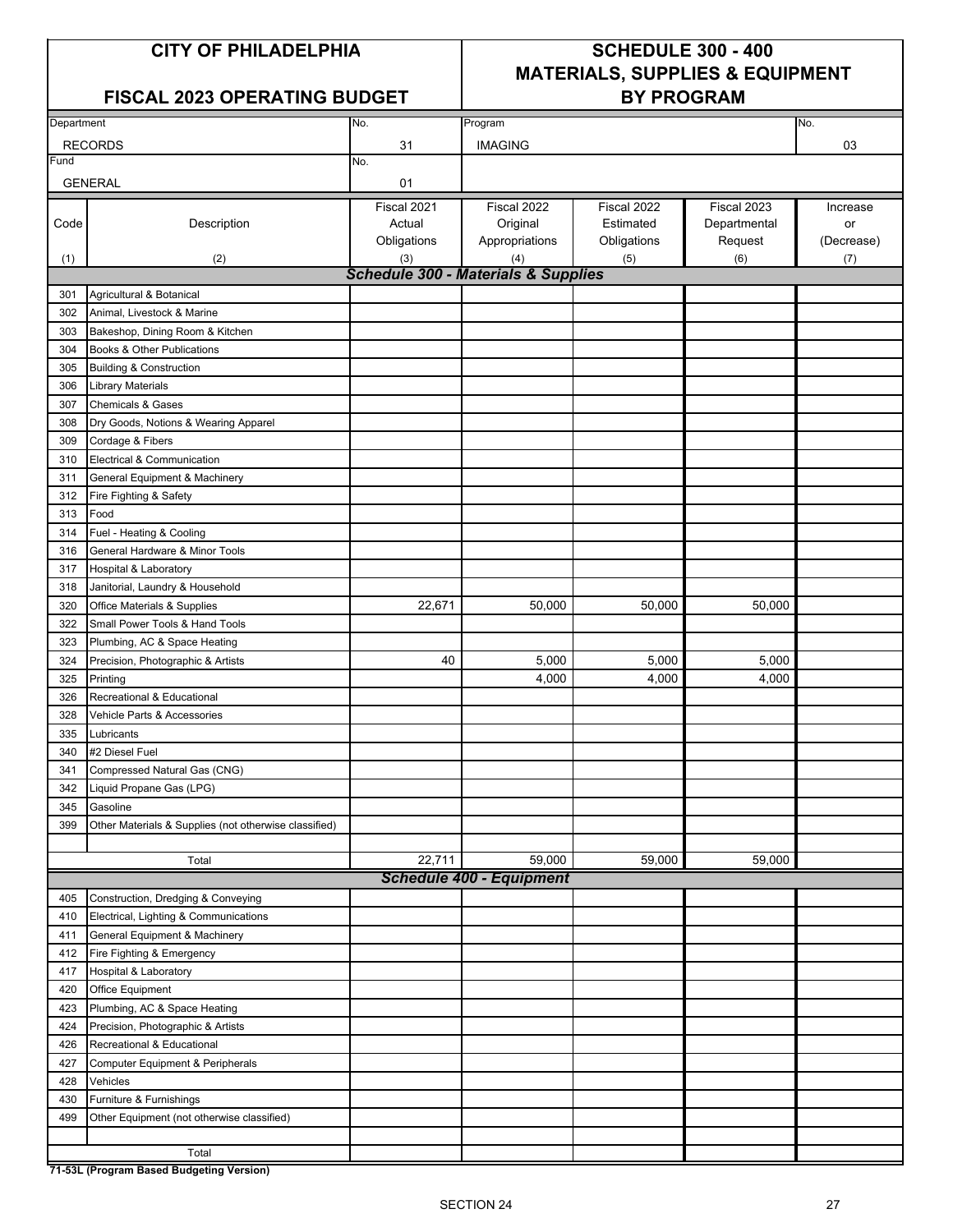| <b>CITY OF PHILADELPHIA</b><br><b>FISCAL 2023 OPERATING BUDGET</b>                                     | <b>SUPPORTING DETAIL:</b><br><b>PROFESSIONAL SERVICES AND</b><br>CARE OF INDIVIDUALS, BY PROGRAM |  |  |  |  |
|--------------------------------------------------------------------------------------------------------|--------------------------------------------------------------------------------------------------|--|--|--|--|
|                                                                                                        |                                                                                                  |  |  |  |  |
| No.<br>Department<br>Program                                                                           | No.                                                                                              |  |  |  |  |
| <b>IMAGING</b><br><b>RECORDS</b><br>31<br>Fund<br>No.                                                  | 03                                                                                               |  |  |  |  |
| <b>GENERAL</b><br>01                                                                                   |                                                                                                  |  |  |  |  |
| Fiscal 2021<br>Fiscal 2022<br>Fiscal 2022                                                              | Fiscal 2023<br>Increase                                                                          |  |  |  |  |
| Original<br>Estimated<br>Actual                                                                        | Department<br>or                                                                                 |  |  |  |  |
| Description<br>Appropriation<br>Obligations<br>Class<br>Obligations<br>(1)<br>(2)<br>(3)<br>(4)<br>(5) | Request<br>(Decrease)<br>(6)<br>(7)                                                              |  |  |  |  |
| 250s<br>Professional Services (250-254, 257-259)<br>3,796                                              |                                                                                                  |  |  |  |  |
| Payments for Care of Individuals<br>290                                                                |                                                                                                  |  |  |  |  |
| Minor<br>Name of Contractor<br>Fiscal 2021<br>Fiscal 2022<br>Fiscal 2022<br>Fiscal 2023                | Describe purpose or scope of                                                                     |  |  |  |  |
| Object<br>or Provider<br>Actual<br>Original<br>Estimated<br>Department                                 | service provided. Include, if                                                                    |  |  |  |  |
| Code<br>Appropriation<br>Obligations<br>Obligations<br>Request                                         | applicable, unit cost of service.                                                                |  |  |  |  |
| JONES LANG LASALLE AMERICAS, INC<br>3,796<br>250                                                       | Electrical work for new copier                                                                   |  |  |  |  |
| <b>TOTAL</b><br>3,796                                                                                  |                                                                                                  |  |  |  |  |
|                                                                                                        |                                                                                                  |  |  |  |  |
|                                                                                                        |                                                                                                  |  |  |  |  |
|                                                                                                        |                                                                                                  |  |  |  |  |
|                                                                                                        |                                                                                                  |  |  |  |  |
|                                                                                                        |                                                                                                  |  |  |  |  |
|                                                                                                        |                                                                                                  |  |  |  |  |
|                                                                                                        |                                                                                                  |  |  |  |  |
|                                                                                                        |                                                                                                  |  |  |  |  |
|                                                                                                        |                                                                                                  |  |  |  |  |
|                                                                                                        |                                                                                                  |  |  |  |  |
|                                                                                                        |                                                                                                  |  |  |  |  |
|                                                                                                        |                                                                                                  |  |  |  |  |
|                                                                                                        |                                                                                                  |  |  |  |  |
|                                                                                                        |                                                                                                  |  |  |  |  |
|                                                                                                        |                                                                                                  |  |  |  |  |
|                                                                                                        |                                                                                                  |  |  |  |  |
|                                                                                                        |                                                                                                  |  |  |  |  |
|                                                                                                        |                                                                                                  |  |  |  |  |
|                                                                                                        |                                                                                                  |  |  |  |  |
|                                                                                                        |                                                                                                  |  |  |  |  |
|                                                                                                        |                                                                                                  |  |  |  |  |
|                                                                                                        |                                                                                                  |  |  |  |  |
|                                                                                                        |                                                                                                  |  |  |  |  |
|                                                                                                        |                                                                                                  |  |  |  |  |
|                                                                                                        |                                                                                                  |  |  |  |  |
|                                                                                                        |                                                                                                  |  |  |  |  |
|                                                                                                        |                                                                                                  |  |  |  |  |
|                                                                                                        |                                                                                                  |  |  |  |  |
|                                                                                                        |                                                                                                  |  |  |  |  |
|                                                                                                        |                                                                                                  |  |  |  |  |
|                                                                                                        |                                                                                                  |  |  |  |  |
|                                                                                                        |                                                                                                  |  |  |  |  |

**71-53N (Program Based Budgeting Version)**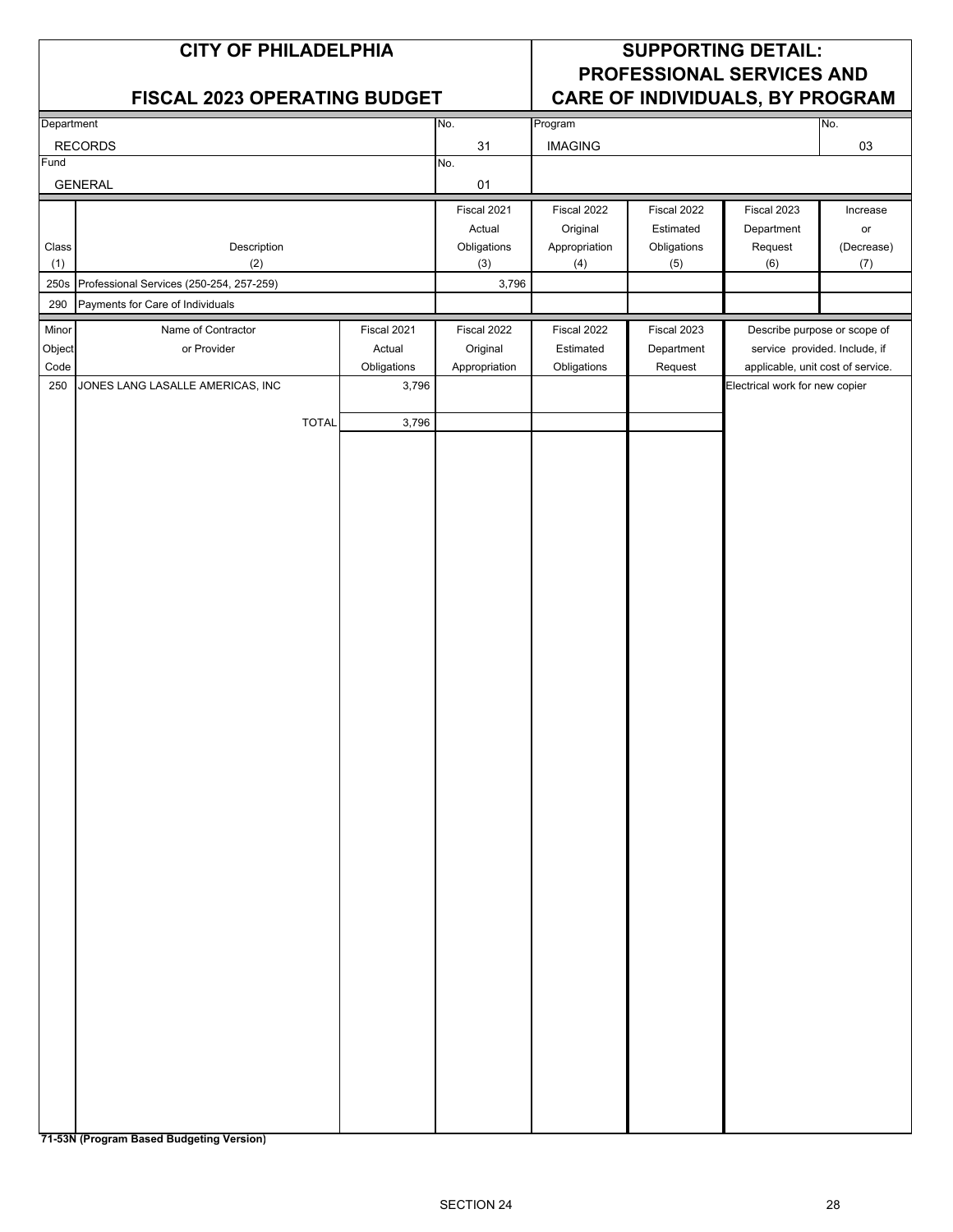## **FISCAL 2023 OPERATING BUDGET 250s AND 290, BY PROGRAM**

## **CITY OF PHILADELPHIA SUPPORTING DETAIL: CLASSES OTHER THAN**

| Department |                                 |             | No.           | Program        |             | No.                                         |
|------------|---------------------------------|-------------|---------------|----------------|-------------|---------------------------------------------|
|            | <b>RECORDS</b>                  |             | 31            | <b>IMAGING</b> |             | 03                                          |
| Fund       |                                 |             | No.           |                |             |                                             |
|            | <b>GENERAL</b>                  |             | 01            |                |             |                                             |
| Minor      | Name of Contractor              | Fiscal 2021 | Fiscal 2022   | Fiscal 2022    | Fiscal 2023 | Describe purpose or scope of                |
| Object     | or Provider                     | Actual      | Original      | Estimated      | Department  | service provided. Include, if               |
| Code       |                                 | Obligations | Appropriation | Obligations    | Request     | applicable, unit cost of service.           |
| 260        | XEROX CORPORATION               | 329,595     | 307,077       | 307,077        |             | 307,077 Maintenance for Central Duplicating |
|            |                                 |             |               |                |             | equipment.                                  |
|            |                                 |             |               |                |             |                                             |
|            |                                 |             |               |                |             |                                             |
| 320        | PAPER MART INCORPORATE          | 19,014      |               |                |             | Office materials and supplies               |
| 320        | HPI INTERNATIONAL INC           | 3,588       |               |                |             | Office materials and supplies               |
| 320        | VARIOUS/VENDOR TO BE DETERMINED | 69          | 50,000        | 50,000         |             | 50,000 Office materials and supplies        |
|            | TOTAL 320                       | 22,671      | 50,000        | 50,000         | 50,000      |                                             |
|            |                                 |             |               |                |             |                                             |
|            |                                 |             |               |                |             |                                             |
|            |                                 |             |               |                |             |                                             |
|            |                                 |             |               |                |             |                                             |
|            |                                 |             |               |                |             |                                             |
|            |                                 |             |               |                |             |                                             |
|            |                                 |             |               |                |             |                                             |
|            |                                 |             |               |                |             |                                             |
|            |                                 |             |               |                |             |                                             |
|            |                                 |             |               |                |             |                                             |
|            |                                 |             |               |                |             |                                             |
|            |                                 |             |               |                |             |                                             |
|            |                                 |             |               |                |             |                                             |
|            |                                 |             |               |                |             |                                             |
|            |                                 |             |               |                |             |                                             |
|            |                                 |             |               |                |             |                                             |
|            |                                 |             |               |                |             |                                             |
|            |                                 |             |               |                |             |                                             |
|            |                                 |             |               |                |             |                                             |
|            |                                 |             |               |                |             |                                             |
|            |                                 |             |               |                |             |                                             |
|            |                                 |             |               |                |             |                                             |
|            |                                 |             |               |                |             |                                             |
|            |                                 |             |               |                |             |                                             |
|            |                                 |             |               |                |             |                                             |
|            |                                 |             |               |                |             |                                             |
|            |                                 |             |               |                |             |                                             |
|            |                                 |             |               |                |             |                                             |
|            |                                 |             |               |                |             |                                             |
|            |                                 |             |               |                |             |                                             |
|            |                                 |             |               |                |             |                                             |
|            |                                 |             |               |                |             |                                             |
|            |                                 |             |               |                |             |                                             |
|            |                                 |             |               |                |             |                                             |

**71-53O (Program Based Budgeting Version)**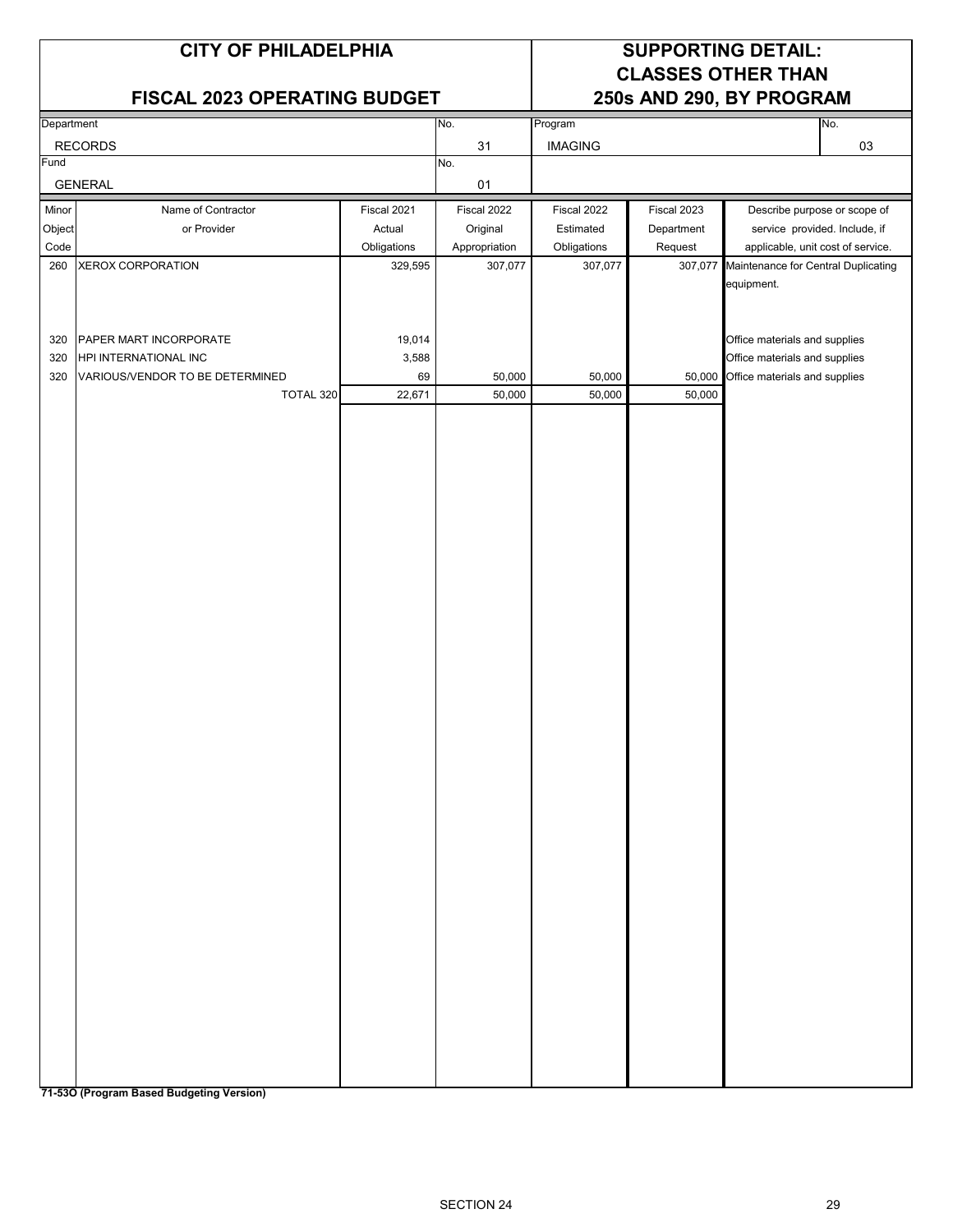| <b>CITY OF PHILADELPHIA</b>                                                                                                                                                                                                                                             |     |                             |                                                   |                              |                              |  |  |  |
|-------------------------------------------------------------------------------------------------------------------------------------------------------------------------------------------------------------------------------------------------------------------------|-----|-----------------------------|---------------------------------------------------|------------------------------|------------------------------|--|--|--|
| <b>FISCAL 2023 OPERATING BUDGET</b>                                                                                                                                                                                                                                     |     | <b>PERFORMANCE MEASURES</b> |                                                   |                              |                              |  |  |  |
| Department                                                                                                                                                                                                                                                              | No. | Program                     |                                                   |                              | No.                          |  |  |  |
| Records                                                                                                                                                                                                                                                                 |     | 31 Administration           |                                                   |                              | 04                           |  |  |  |
|                                                                                                                                                                                                                                                                         |     | <b>Program Description</b>  |                                                   |                              |                              |  |  |  |
| This program reflects the day-to-day operational management of all DOR programs. It includes the Department's executive office, which<br>consists of the Commissioner, Deputy Commissioner, Budget Officer, Records Operations Manager, and other administrative staff. |     |                             |                                                   |                              |                              |  |  |  |
| <b>Program Objectives</b>                                                                                                                                                                                                                                               |     |                             |                                                   |                              |                              |  |  |  |
| deposit of revenues and free up administrative resources.                                                                                                                                                                                                               |     |                             |                                                   |                              |                              |  |  |  |
|                                                                                                                                                                                                                                                                         |     | <b>Performance Measures</b> |                                                   |                              |                              |  |  |  |
| Description<br>(1)                                                                                                                                                                                                                                                      |     | Year-End<br>(2)             | Fiscal 2022<br>Year-to-Date<br>$(Q1 + Q2)$<br>(3) | Fiscal 2022<br>Target<br>(4) | Fiscal 2023<br>Target<br>(5) |  |  |  |
| Percentage of contracts conformed within 60 days after<br>contract start date                                                                                                                                                                                           |     | 80.0%                       | 66.7%                                             | 80.0%                        | 80.0%                        |  |  |  |
| Comments:                                                                                                                                                                                                                                                               |     |                             |                                                   |                              |                              |  |  |  |
|                                                                                                                                                                                                                                                                         |     |                             |                                                   |                              |                              |  |  |  |
| Comments:                                                                                                                                                                                                                                                               |     |                             |                                                   |                              |                              |  |  |  |
|                                                                                                                                                                                                                                                                         |     |                             |                                                   |                              |                              |  |  |  |
| Comments:                                                                                                                                                                                                                                                               |     |                             |                                                   |                              |                              |  |  |  |
|                                                                                                                                                                                                                                                                         |     |                             |                                                   |                              |                              |  |  |  |
| Comments:                                                                                                                                                                                                                                                               |     |                             |                                                   |                              |                              |  |  |  |

**71-53EZ (Program Based Budgeting Version)**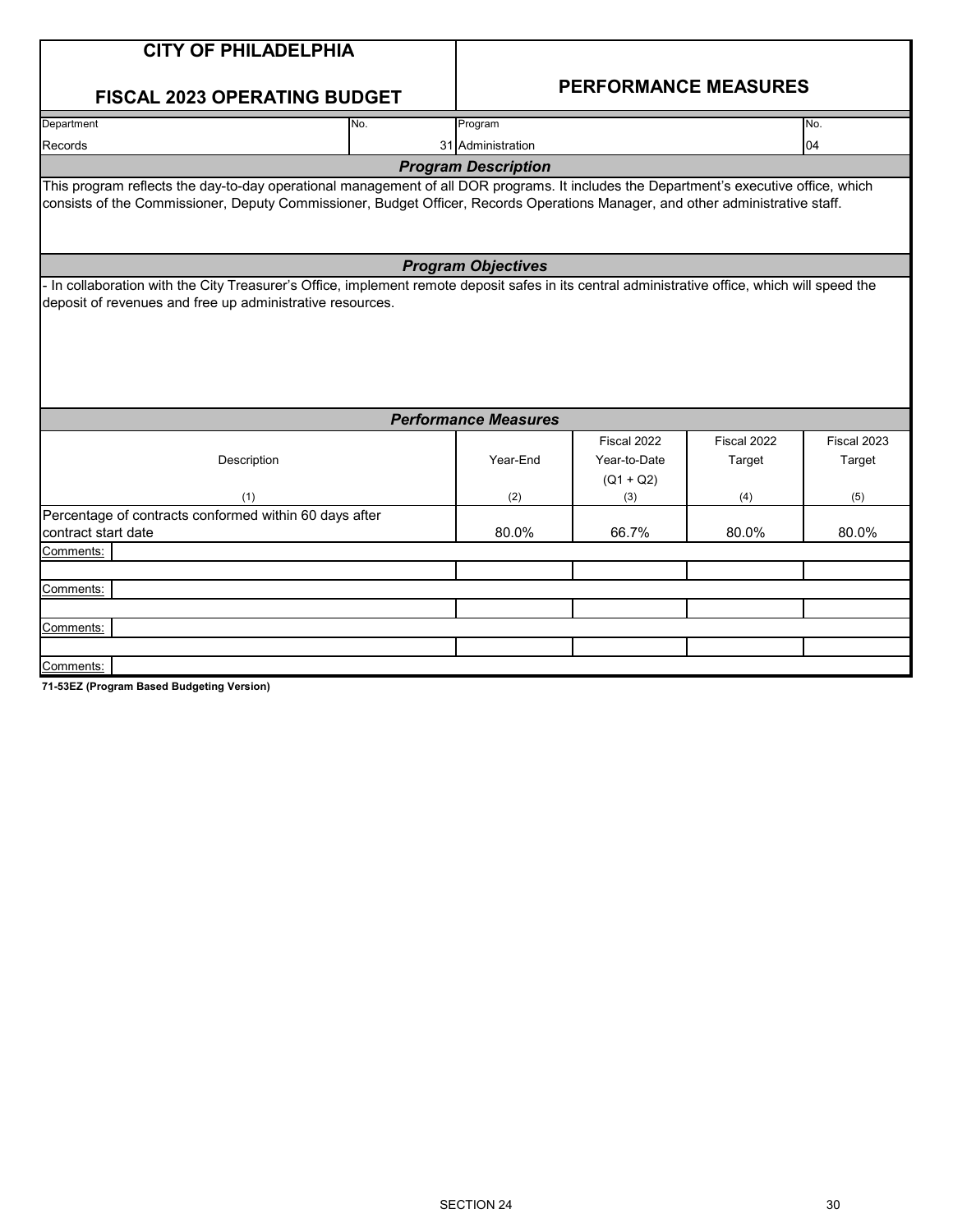## **CITY OF PHILADELPHIA**

## **PROGRAM SUMMARY - ALL FUNDS**

## **FISCAL 2023 OPERATING BUDGET**

| Department<br>No.<br>No.<br>Program        |                                     |                         |                                               |                     |                 |                     |  |  |
|--------------------------------------------|-------------------------------------|-------------------------|-----------------------------------------------|---------------------|-----------------|---------------------|--|--|
| <b>RECORDS</b>                             |                                     | 31                      | <b>ADMINISTRATION</b>                         |                     |                 | 04                  |  |  |
|                                            |                                     |                         | <b>Summary by Fund</b>                        |                     |                 |                     |  |  |
|                                            |                                     | Fiscal 2021             | Fiscal 2022                                   | Fiscal 2022         | Fiscal 2023     | Increase            |  |  |
| Fund                                       | Fund                                | Actual                  | Original                                      | Estimated           | Proposed        | or                  |  |  |
| No.                                        |                                     | Obligations             | Appropriations                                | Obligations         | <b>Budget</b>   | (Decrease)          |  |  |
| (1)                                        | (2)                                 | (3)                     | (4)                                           | (5)                 | (6)             | (7)                 |  |  |
| 01                                         | <b>GENERAL</b>                      | 734,676                 | 747,360                                       | 767,062             | 784,802         | 17,740              |  |  |
|                                            |                                     |                         |                                               |                     |                 |                     |  |  |
|                                            |                                     |                         |                                               |                     |                 |                     |  |  |
|                                            |                                     |                         |                                               |                     |                 |                     |  |  |
|                                            |                                     |                         |                                               |                     |                 |                     |  |  |
|                                            | Total                               | 734,676                 | 747,360                                       | 767,062             | 784,802         | 17,740              |  |  |
|                                            |                                     |                         | <b>Summary of Full Time Positions by Fund</b> |                     |                 |                     |  |  |
| Fund                                       |                                     | <b>Actual Positions</b> | Fiscal 2022                                   | Fiscal 2022         | Fiscal 2023     | Inc. $/$ (Dec.)     |  |  |
| No.                                        | Fund                                | 6/30/21                 | <b>Budgeted</b>                               | PPE 11/28/21        | <b>Budgeted</b> | (Col. 6 less 4)     |  |  |
| (1)                                        | (2)                                 | (3)                     | (4)                                           | (5)                 | (6)             | (7)                 |  |  |
| 01                                         | <b>GENERAL</b>                      | 9                       | 9                                             | 8                   | 9               |                     |  |  |
|                                            |                                     |                         |                                               |                     |                 |                     |  |  |
|                                            |                                     |                         |                                               |                     |                 |                     |  |  |
|                                            |                                     |                         |                                               |                     |                 |                     |  |  |
|                                            |                                     |                         |                                               |                     |                 |                     |  |  |
|                                            | <b>Total Full Time</b>              | 9                       | 9                                             | 8                   | 9               |                     |  |  |
| <b>Summary of Non-Tax Revenues by Fund</b> |                                     |                         |                                               |                     |                 |                     |  |  |
|                                            |                                     | Fiscal 2021             | Fiscal 2022                                   | Fiscal 2022         | Fiscal 2023     | Increase            |  |  |
| Fund                                       | Fund                                | Actual                  | Original                                      | Estimated           | Proposed        | or                  |  |  |
| No.                                        |                                     | Revenues                | <b>Budget</b>                                 | Obligations         | <b>Budget</b>   | (Decrease)          |  |  |
| (1)                                        | (2)                                 | (3)                     | (4)                                           | (5)                 | (6)             | (7)                 |  |  |
|                                            |                                     |                         |                                               |                     |                 |                     |  |  |
|                                            |                                     |                         |                                               |                     |                 |                     |  |  |
|                                            |                                     |                         |                                               |                     |                 |                     |  |  |
|                                            |                                     |                         |                                               |                     |                 |                     |  |  |
|                                            |                                     |                         |                                               |                     |                 |                     |  |  |
|                                            | Total                               |                         |                                               |                     |                 |                     |  |  |
|                                            |                                     |                         | <b>Selected Associated Capital Projects</b>   |                     |                 |                     |  |  |
| Dept.                                      |                                     | Carry                   | Fiscal 2022                                   | Fiscal 2022         | Fiscal 2023     | Fiscal 2023         |  |  |
| Where                                      | Description                         | Forward                 | Original Approp.                              | Original Approp.    | Proposed Budget | Proposed Bdgt       |  |  |
| Appropriated                               |                                     |                         | (GO Only)                                     | (All Other Sources) | (GO Only)       | (All Other Sources) |  |  |
| (1)                                        | (2)                                 | (3)                     | (4)                                           | (5)                 | (6)             | (7)                 |  |  |
|                                            |                                     |                         |                                               |                     |                 |                     |  |  |
|                                            |                                     |                         |                                               |                     |                 |                     |  |  |
|                                            |                                     |                         |                                               |                     |                 |                     |  |  |
|                                            |                                     |                         |                                               |                     |                 |                     |  |  |
|                                            | Total                               |                         |                                               |                     |                 |                     |  |  |
|                                            |                                     |                         | <b>Selected Associated Operating Costs</b>    |                     |                 |                     |  |  |
|                                            |                                     | Fiscal 2021             | Fiscal 2022                                   |                     |                 |                     |  |  |
| Dept.                                      |                                     |                         | Calculated                                    | Fiscal 2022         | Fiscal 2023     | Increase            |  |  |
| Where                                      | Description                         | Calculated              |                                               | Calculated          | Calculated      | or                  |  |  |
| Appropriated                               |                                     | Obligations             | Appropriations                                | Obligations         | <b>Budget</b>   | (Decrease)          |  |  |
| (1)<br>Finance                             | (2)<br>Employee Benefits - Civilian | (3)                     | (4)                                           | (5)                 | (6)             | (7)                 |  |  |
|                                            | Employee Benefits - Uniform         | 285,585                 | 289,219                                       | 297,558             | 304,525         | 6,967               |  |  |
| Finance                                    | Total                               | 285,585                 | 289,219                                       | 297,558             | 304,525         |                     |  |  |
|                                            |                                     |                         |                                               |                     |                 |                     |  |  |

**71-53E (Program Based Budgeting Version)**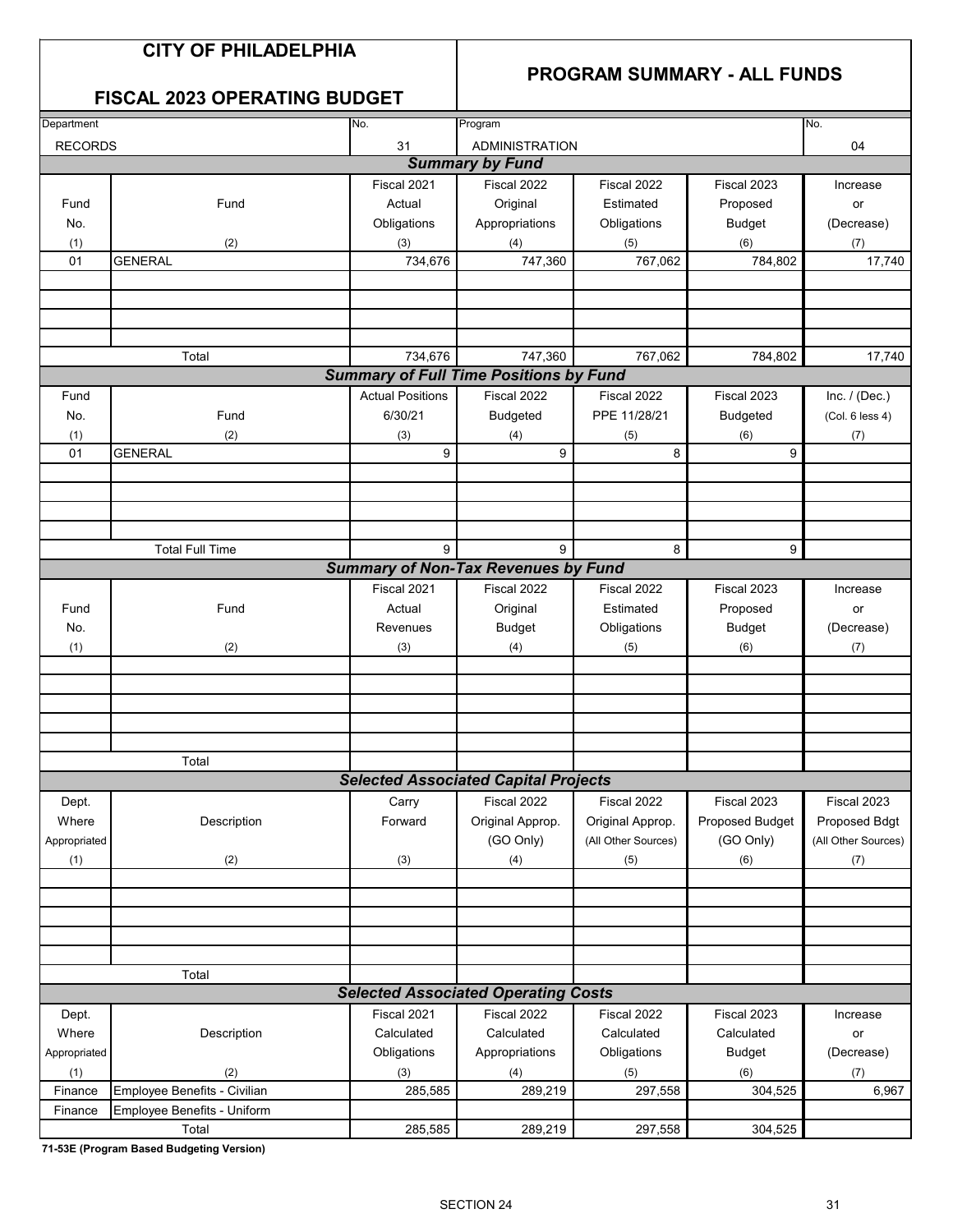## **CITY OF PHILADELPHIA**

## **PROGRAM SUMMARY**

## **FISCAL 2023 OPERATING BUDGET**

| Department     |                                      | No.                                                 | Program                     |              |                 | No.        |
|----------------|--------------------------------------|-----------------------------------------------------|-----------------------------|--------------|-----------------|------------|
| <b>RECORDS</b> |                                      | 31                                                  | ADMINISTRATION              |              |                 | 04         |
| Fund           |                                      | No.                                                 |                             |              |                 |            |
| <b>GENERAL</b> |                                      | 01                                                  |                             |              |                 |            |
|                |                                      |                                                     | <b>Summary by Class</b>     |              |                 |            |
|                |                                      | Fiscal 2021                                         | Fiscal 2022                 | Fiscal 2022  | Fiscal 2023     | Increase   |
| Class          | Description                          | Actual                                              | Original                    | Estimated    | Proposed        | or         |
|                |                                      | Obligations                                         | Appropriations              | Obligations  | <b>Budget</b>   | (Decrease) |
| (1)            | (2)                                  | (3)                                                 | (4)                         | (5)          | (6)             | (7)        |
| 100            | <b>Employee Compensation</b>         |                                                     |                             |              |                 |            |
| a)             | <b>Personal Services</b>             | 723,266                                             | 733,702                     | 753,404      | 771,144         | 17,740     |
| b)             | <b>Employee Benefits</b>             |                                                     |                             |              |                 |            |
| 200            | <b>Purchase of Services</b>          | 7,864                                               | 9,051                       | 9,051        | 9,051           |            |
| 300            | <b>Materials and Supplies</b>        | 3,546                                               | 4,607                       | 4,607        | 4,607           |            |
| 400            | Equipment                            |                                                     |                             |              |                 |            |
| 500            | Contributions, Indemnities and Taxes |                                                     |                             |              |                 |            |
| 700            | <b>Debt Service</b>                  |                                                     |                             |              |                 |            |
| 800            | Payments to Other Funds              |                                                     |                             |              |                 |            |
| 900            | Advances and Misc. Payments          |                                                     |                             |              |                 |            |
|                | Total                                | 734,676                                             | 747,360                     | 767,062      | 784,802         | 17,740     |
|                |                                      |                                                     | <b>Summary of Positions</b> |              |                 |            |
|                |                                      | Actual                                              | Fiscal 2022                 | Increment    | Fiscal 2023     | Increase   |
|                |                                      | Positions                                           | <b>Budgeted</b>             | Run          | <b>Budgeted</b> | or         |
| Code           | Category                             | 6/30/21                                             | Positions                   | PPE 11/28/21 | Positions       | (Decrease) |
| (1)            | (2)                                  | (3)                                                 | (4)                         | (5)          | (6)             | (7)        |
| 101            | Full Time - Civilian                 | 9                                                   | 9                           | 8            | 9               |            |
| 105            | Full Time - Uniform                  |                                                     |                             |              |                 |            |
|                | Total                                | 9                                                   | 9                           | 8            | 9               |            |
|                |                                      | <b>Selected Associated Non-Tax Revenues by Type</b> |                             |              |                 |            |
|                |                                      | Fiscal 2021                                         | Fiscal 2022                 | Fiscal 2022  | Fiscal 2023     | Increase   |
|                | Description                          | Actual                                              | Original                    | Estimate     | Proposed        | or         |
|                |                                      | Revenues                                            | <b>Budget</b>               | Obligations  | <b>Budget</b>   | (Decrease) |
|                | (1)                                  | (2)                                                 | (3)                         | (4)          | (5)             | (6)        |
|                | Local (Non-Governmental)             |                                                     |                             |              |                 |            |
| Federal        |                                      |                                                     |                             |              |                 |            |
| State          |                                      |                                                     |                             |              |                 |            |
|                | <b>Other Governments</b>             |                                                     |                             |              |                 |            |
|                | Other Funds of the City              |                                                     |                             |              |                 |            |
|                | Total                                |                                                     |                             |              |                 |            |

**71-53F (Program Based Budgeting Version)**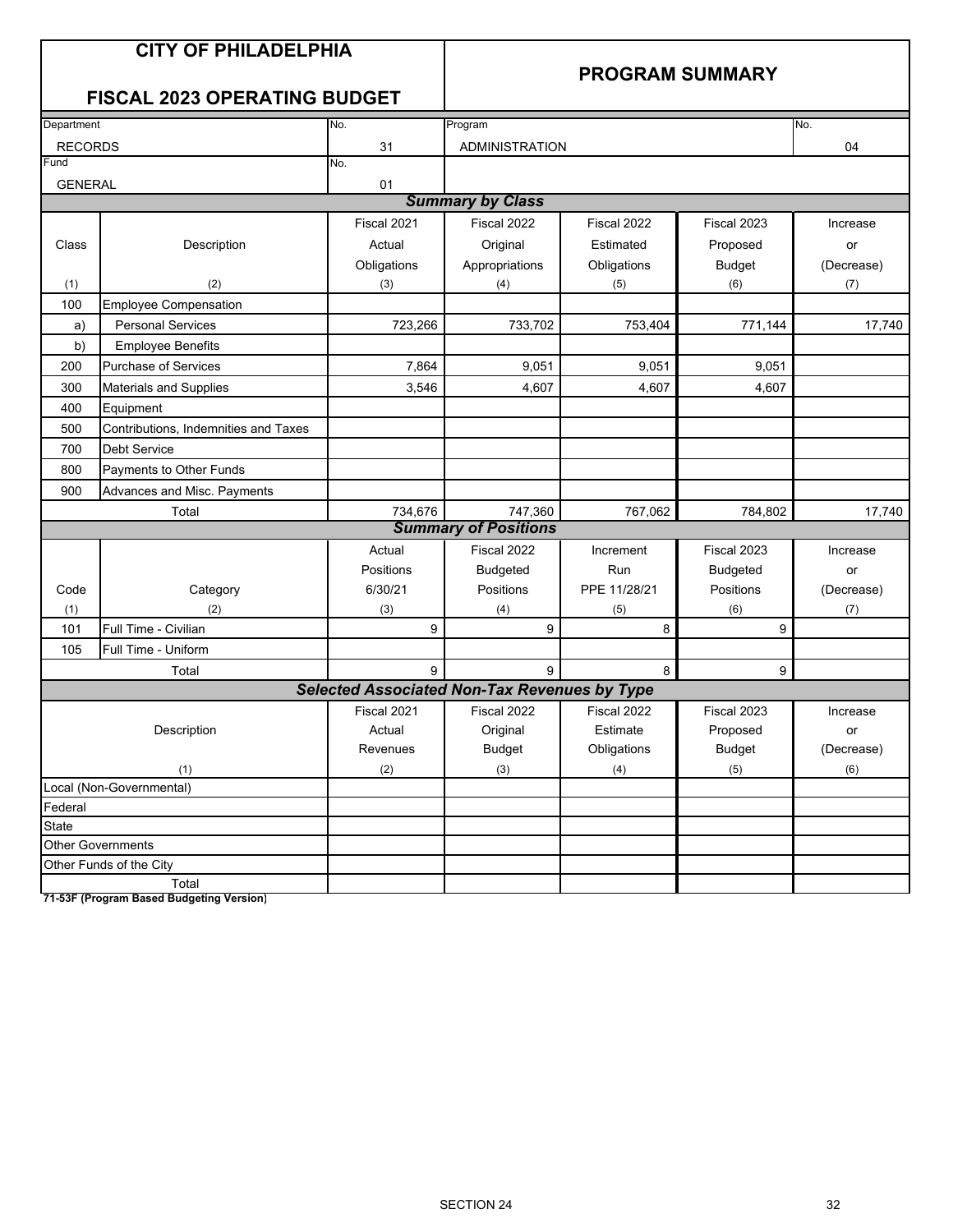## **LIST OF POSITIONS FISCAL 2023 OPERATING BUDGET BY PROGRAM**

|                |                | <b>FISCAL 2023 OPERATING BUDGET</b>                |                   |                | <b>BY PROGRAM</b>     |                         |                |         |                       |
|----------------|----------------|----------------------------------------------------|-------------------|----------------|-----------------------|-------------------------|----------------|---------|-----------------------|
| Department     |                |                                                    |                   | No.            | Program               |                         |                |         | No.                   |
|                | <b>RECORDS</b> |                                                    |                   | 31             | <b>ADMINISTRATION</b> |                         |                |         | 04                    |
| Fund           |                |                                                    |                   | No.            |                       |                         |                |         |                       |
|                | <b>GENERAL</b> |                                                    |                   | $01\,$         |                       |                         |                |         |                       |
|                |                |                                                    |                   | Fiscal         | Fiscal                |                         | Fiscal         |         | Increase              |
|                |                |                                                    | Salary            | 2021           | 2022                  | Increment               | 2023           | Annual  |                       |
| Line           | Class          | Title                                              | Range             | Actual Pos.    | Budgeted              | Run-PPE                 | Budgeted       | Salary  | (Decrease)<br>(Col. 8 |
| No.            | Code           |                                                    | (in dollars)      | 6/30/21        | Positions             | 11/28/21                | Positions      | 7/1/22  | less Col. 6)          |
| (1)            | (2)            | $(3)$                                              | (4)               | (5)            | (6)                   | (7)                     | (8)            | (9)     | (10)                  |
|                |                |                                                    |                   |                |                       |                         |                |         |                       |
| $\mathbf{1}$   | 2L01           | <b>ADMINISTRATIVE</b><br>Administrative Technician | 39,063 - 50,233   | $\overline{c}$ | $\sqrt{2}$            | $\overline{\mathbf{c}}$ | $\overline{2}$ | 102,316 |                       |
| $\overline{c}$ |                | 2C06 Budget Officer 2                              | 73,456 - 94,445   | $\mathbf{1}$   | $\mathbf{1}$          | $\mathbf{1}$            | $\mathbf{1}$   | 95,670  |                       |
| 3              |                | C358 Commissioner                                  | 133,000           | $\mathbf{1}$   | $\mathbf{1}$          | 1                       | 1              | 133,000 |                       |
|                |                |                                                    |                   |                |                       |                         |                |         |                       |
| $\overline{4}$ | D250           | Deputy Commissioner                                | 108,974           | $\mathbf{1}$   | $\mathbf{1}$          | 1                       | 1              | 108,974 |                       |
| 5              | 1D55           | Network Support Specialist                         | $51,852 - 66,647$ | $\mathbf{1}$   | $\mathbf{1}$          | 1                       | 1              | 67,272  |                       |
| 6              | 1E78           | Programmer Analyst Project Leader                  | 71,667 - 92,141   | $\mathbf{1}$   | $\mathbf 1$           | 1                       | $\mathbf{1}$   | 94,366  |                       |
| $\overline{7}$ | 2M80           | Records Operations Manager                         | 84,044 - 108,065  | $\mathbf{1}$   | 1                     | 1                       | 1              | 109,490 |                       |
| 8              |                | 2D56 Title Registration Aide 2                     | 44,107 - 48,179   | $\mathbf{1}$   | $\mathbf{1}$          |                         |                |         | (1)                   |
| 9              | 2L17           | Administrative Specialist 2 Confidential           | 56,074 - 72,092   |                |                       |                         | 1              | 56,074  | $\mathbf{1}$          |
|                |                | SUBTOTAL                                           |                   | 9              | $\boldsymbol{9}$      | 8                       | 9              | 767,162 |                       |
|                |                |                                                    |                   |                |                       |                         |                |         |                       |
|                |                |                                                    |                   |                |                       |                         |                |         |                       |
|                |                |                                                    |                   |                |                       |                         |                |         |                       |
|                |                |                                                    |                   |                |                       |                         |                |         |                       |
|                |                |                                                    |                   |                |                       |                         |                |         |                       |
|                |                |                                                    |                   |                |                       |                         |                |         |                       |
|                |                |                                                    |                   |                |                       |                         |                |         |                       |
|                |                |                                                    |                   |                |                       |                         |                |         |                       |
|                |                |                                                    |                   |                |                       |                         |                |         |                       |
|                |                |                                                    |                   |                |                       |                         |                |         |                       |
|                |                |                                                    |                   |                |                       |                         |                |         |                       |
|                |                |                                                    |                   |                |                       |                         |                |         |                       |
|                |                |                                                    |                   |                |                       |                         |                |         |                       |
|                |                |                                                    |                   |                |                       |                         |                |         |                       |
|                |                |                                                    |                   |                |                       |                         |                |         |                       |
|                |                |                                                    |                   |                |                       |                         |                |         |                       |
|                |                |                                                    |                   |                |                       |                         |                |         |                       |
|                |                |                                                    |                   |                |                       |                         |                |         |                       |
|                |                |                                                    |                   |                |                       |                         |                |         |                       |
|                |                | <b>TOTAL</b>                                       |                   | 9              | 9                     | 8                       | 9              | 767,162 |                       |
|                |                |                                                    |                   |                |                       |                         |                |         |                       |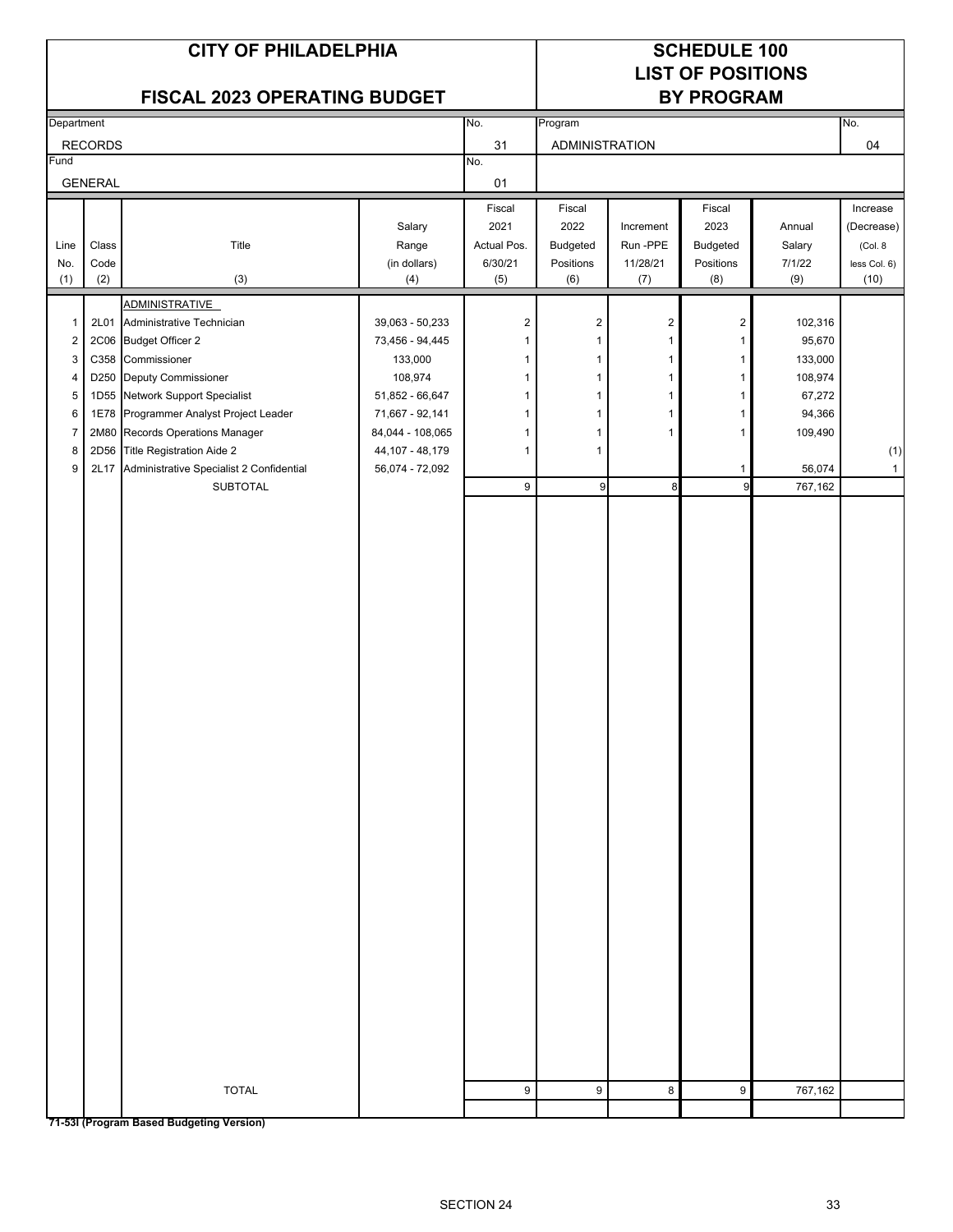|                     |                      | <b>CITY OF PHILADELPHIA</b><br><b>FISCAL 2023 OPERATING BUDGET</b> |                      |                       |                                        | <b>SCHEDULE 100</b><br><b>LIST OF POSITIONS</b><br><b>BY PROGRAM</b> |                                                |                                          |                                                |                                   |                                                    |
|---------------------|----------------------|--------------------------------------------------------------------|----------------------|-----------------------|----------------------------------------|----------------------------------------------------------------------|------------------------------------------------|------------------------------------------|------------------------------------------------|-----------------------------------|----------------------------------------------------|
| Department          |                      |                                                                    |                      |                       | No.                                    | Program                                                              |                                                |                                          |                                                |                                   | No.                                                |
|                     | <b>RECORDS</b>       |                                                                    |                      |                       | 31                                     | ADMINISTRATION                                                       |                                                |                                          |                                                |                                   | 04                                                 |
| Fund                |                      |                                                                    |                      |                       | No.                                    |                                                                      |                                                |                                          |                                                |                                   |                                                    |
|                     | <b>GENERAL</b>       |                                                                    |                      |                       | 01                                     |                                                                      |                                                |                                          |                                                |                                   |                                                    |
| Line<br>No.<br>(1)  | Class<br>Code<br>(2) | Title<br>(3)                                                       |                      |                       | Salary<br>Range<br>(in dollars)<br>(4) | Fiscal<br>2021<br>Actual Pos.<br>6/30/21<br>(5)                      | Fiscal<br>2022<br>Budgeted<br>Positions<br>(6) | Increment<br>Run -PPE<br>11/28/21<br>(7) | Fiscal<br>2023<br>Budgeted<br>Positions<br>(8) | Annual<br>Salary<br>7/1/22<br>(9) | Inc.<br>(Dec.)<br>(Col. 8)<br>less Col. 6)<br>(10) |
| $\mathbf{1}$        |                      | <b>TOTAL FULL TIME</b>                                             |                      |                       |                                        | 9                                                                    | 9                                              | 8                                        | 9                                              | 767,162                           |                                                    |
| $\overline{2}$      |                      | <b>EXEMPT PAY INCREASES</b>                                        |                      |                       |                                        |                                                                      |                                                |                                          |                                                | 3,982                             |                                                    |
|                     |                      | <b>Total Gross Requirements</b>                                    |                      |                       |                                        | 9                                                                    | 9                                              | 8                                        | $\boldsymbol{9}$                               | 771,144                           |                                                    |
|                     |                      | Plus: Earned Increment                                             |                      |                       |                                        |                                                                      |                                                |                                          |                                                |                                   |                                                    |
|                     |                      | Plus: Longevity                                                    |                      |                       |                                        |                                                                      |                                                |                                          |                                                |                                   |                                                    |
|                     |                      | Less: (Vacancy Allowance)                                          |                      |                       |                                        |                                                                      |                                                |                                          |                                                |                                   |                                                    |
|                     |                      |                                                                    |                      | Total Budget Request  |                                        |                                                                      |                                                |                                          |                                                | 771,144                           |                                                    |
|                     |                      |                                                                    |                      |                       | <b>Summary of Personal Services</b>    |                                                                      |                                                |                                          |                                                |                                   |                                                    |
| Line                |                      |                                                                    | Actual               | Fiscal 2021<br>Actual | <b>Budgeted</b>                        | Fiscal 2022<br>Estimated                                             | Increment                                      | Budgeted                                 | Fiscal 2023<br>Department                      | Inc. $/$ (Dec.)<br>in Require.    | Inc. $/$ (Dec.)<br>in Bud. Pos.                    |
| No.                 |                      | Category                                                           | Positions<br>6/30/21 | Obligations           | Positions                              | Obligations                                                          | Run-PPE<br>11/28/21                            | Positions                                | Request                                        | (Col. 9<br>less Col. 6)           | (Col. 8<br>less Col. 5)                            |
| (1)                 |                      | (2)                                                                | (3)                  | (4)                   | (5)                                    | (6)                                                                  | (7)                                            | (8)                                      | (9)                                            | (10)                              | (11)                                               |
| $\mathbf{1}$        | Lump Sum             |                                                                    |                      |                       |                                        |                                                                      |                                                |                                          |                                                |                                   |                                                    |
| $\overline{2}$      |                      | Full Time - Civilian                                               | 9                    | 723,184               | 9                                      | 753,502                                                              | 8                                              | 9                                        | 771,144                                        | 17,642                            |                                                    |
| 3                   |                      | Full Time - Uniform                                                |                      |                       |                                        |                                                                      |                                                |                                          |                                                |                                   |                                                    |
| $\overline{4}$      |                      | Bonus, Gross Adj.                                                  |                      | (415)                 |                                        | (1, 305)                                                             |                                                |                                          |                                                | 1,305                             |                                                    |
| 5                   |                      | PT, Temp/Seas, Bd, SCG                                             |                      |                       |                                        |                                                                      |                                                |                                          |                                                |                                   |                                                    |
| 6<br>$\overline{7}$ |                      | Overtime - Civilian<br>Overtime - Uniform                          |                      | 497                   |                                        | 1,207                                                                |                                                |                                          |                                                | (1, 207)                          |                                                    |
| 8                   |                      | Unused Uniform Leave                                               |                      |                       |                                        |                                                                      |                                                |                                          |                                                |                                   |                                                    |
| 9                   | Shift/Stress         |                                                                    |                      |                       |                                        |                                                                      |                                                |                                          |                                                |                                   |                                                    |
| $10$                |                      | H&L, IOD, LT-Sick                                                  |                      |                       |                                        |                                                                      |                                                |                                          |                                                |                                   |                                                    |
| 11                  |                      |                                                                    |                      |                       |                                        |                                                                      |                                                |                                          |                                                |                                   |                                                    |
| 12                  |                      |                                                                    |                      |                       |                                        |                                                                      |                                                |                                          |                                                |                                   |                                                    |
|                     |                      | Total                                                              | $\boldsymbol{9}$     | 723,266               | $\boldsymbol{9}$                       | 753,404                                                              | $\bf 8$                                        | $\boldsymbol{9}$                         | 771,144                                        | 17,740                            |                                                    |

**71-53J (Program Based Budgeting Version)**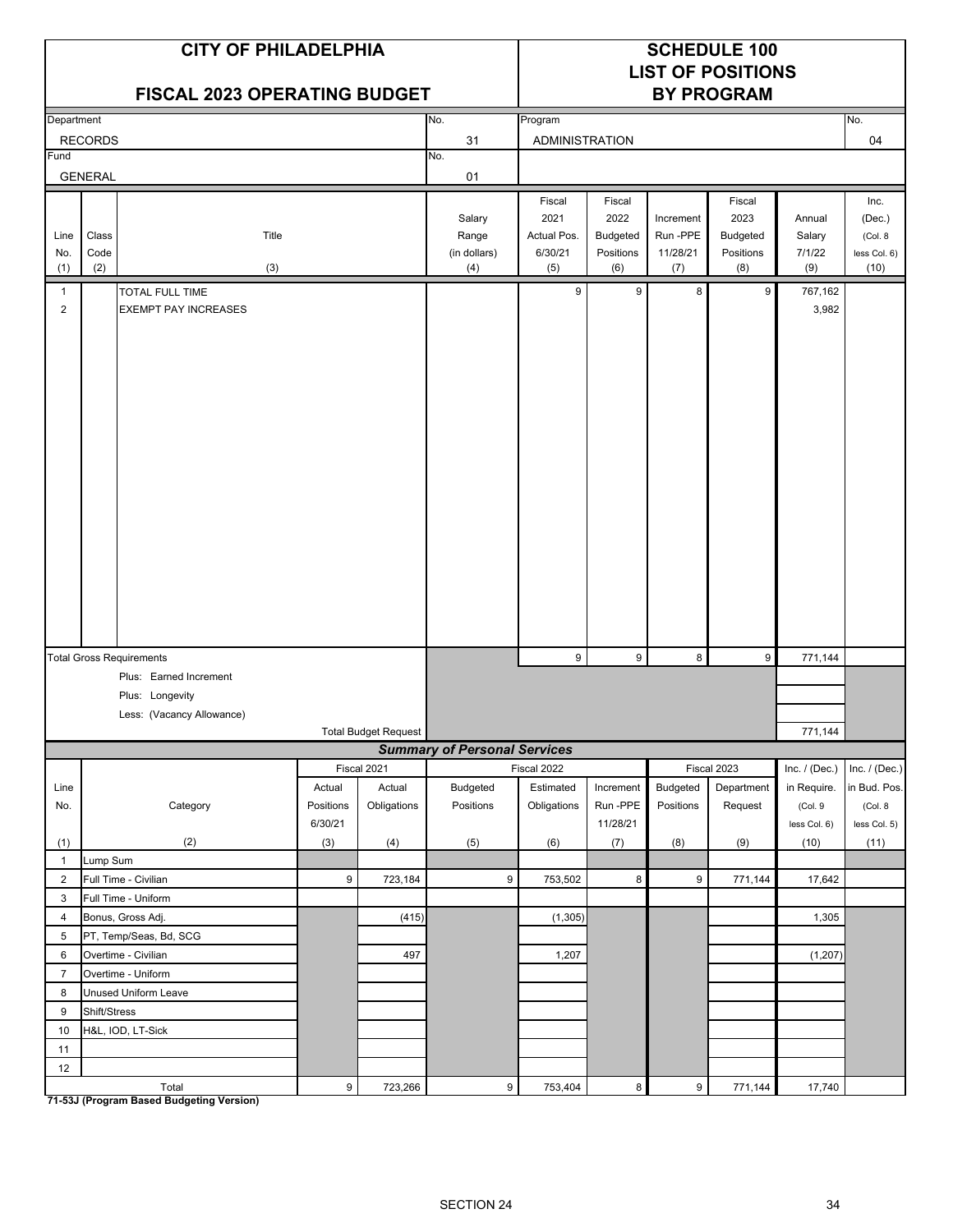## **FISCAL 2023 OPERATING BUDGET BY PROGRAM**

# **PURCHASE OF SERVICES**

| Department |                                                  | No.                                        | Program               |             |              | No.        |
|------------|--------------------------------------------------|--------------------------------------------|-----------------------|-------------|--------------|------------|
|            | <b>RECORDS</b>                                   | 31                                         | <b>ADMINISTRATION</b> |             |              | 04         |
| Fund       |                                                  | No.                                        |                       |             |              |            |
|            | <b>GENERAL</b>                                   | 01                                         |                       |             |              |            |
|            |                                                  | Fiscal 2021                                | Fiscal 2022           | Fiscal 2022 | Fiscal 2023  | Increase   |
| Code       | Description                                      | Actual                                     | Original              | Estimated   | Departmental | or         |
|            |                                                  | Obligations                                | Appropriations        | Obligations | Request      | (Decrease) |
| (1)        | (2)                                              | (3)                                        | (4)                   | (5)         | (6)          | (7)        |
|            |                                                  | <b>Schedule 200 - Purchase of Services</b> |                       |             |              |            |
| 201        | Cleaning & Laundering                            |                                            |                       |             |              |            |
| 202        | <b>Janitorial Services</b>                       |                                            |                       |             |              |            |
| 205        | Refuse, Garbage, Silt and Sludge Removal         |                                            |                       |             |              |            |
| 209        | Telephone & Communication                        |                                            |                       |             |              |            |
| 210        | <b>Postal Services</b>                           | 220                                        | 259                   | 259         | 259          |            |
| 211        | Transportation                                   |                                            | 120                   | 120         | 120          |            |
| 215        | Licenses, Permits & Inspection Charges           |                                            |                       |             |              |            |
| 216        | Commercial off the Shelf Software Licenses       |                                            |                       |             |              |            |
| 220        | <b>Electric Current</b>                          |                                            |                       |             |              |            |
| 221        | <b>Gas Services</b>                              |                                            |                       |             |              |            |
| 222        | Steam for Heating                                |                                            |                       |             |              |            |
| 230        | Meals (non-travel) & Official Entertaining       |                                            |                       |             |              |            |
| 231        | Overtime Meals                                   |                                            |                       |             |              |            |
| 240        | <b>Advertising &amp; Promotional Activities</b>  |                                            |                       |             |              |            |
| 250        | <b>Professional Services</b>                     | 5,717                                      | 4,945                 | 4,945       | 4,945        |            |
| 251        | Professional Svcs. - Information Technology      |                                            |                       |             |              |            |
| 252        | Accounting & Auditing Services                   |                                            |                       |             |              |            |
| 253        | <b>Legal Services</b>                            |                                            |                       |             |              |            |
| 254        | Mental Health & Intellectual Disability Services |                                            |                       |             |              |            |
| 255        | Dues                                             | 1,445                                      |                       |             |              |            |
| 256        | Seminar & Training Sessions                      |                                            |                       |             |              |            |
| 257        | Architectural & Engineering Services             |                                            |                       |             |              |            |
| 258        | <b>Court Reporters</b>                           |                                            |                       |             |              |            |
| 259        | <b>Arbitration Fees</b>                          |                                            |                       |             |              |            |
| 260        | Repair & Maintenance Charges                     | 332                                        | 409                   | 409         | 409          |            |
| 261        | Repaving, Repairing & Resurfacing Streets        |                                            |                       |             |              |            |
| 262        | Demolition of Buildings                          |                                            |                       |             |              |            |
| 264        | Abatement of Nuisances                           |                                            |                       |             |              |            |
| 265        | Rehabilitation of Property                       |                                            |                       |             |              |            |
| 266        | Maint. & Support - Comp. Hardware & Software     |                                            |                       |             |              |            |
| 275        | Juror Fees                                       |                                            |                       |             |              |            |
| 276        | Juror Expenses                                   |                                            |                       |             |              |            |
| 277        | <b>Witness Fees</b>                              |                                            |                       |             |              |            |
| 280        | Insurance & Official Bonds                       |                                            |                       |             |              |            |
| 282        | Lease Purchase - Computer Systems                |                                            |                       |             |              |            |
| 283        | Lease Purchase - Vehicles                        |                                            |                       |             |              |            |
| 284        | Ground & Building Rental                         |                                            |                       |             |              |            |
| 285        | Rents - Other                                    |                                            | 631                   | 631         | 631          |            |
| 286        | Rental of Parking Spaces                         |                                            |                       |             |              |            |
| 290        | Payments for Care of Individuals                 |                                            |                       |             |              |            |
| 295        | Imprest Advances                                 | 150                                        | 2,687                 | 2,687       | 2,687        |            |
| 298        | Payments for Burials & Graves                    |                                            |                       |             |              |            |
| 299        | Other Expenses (not otherwise classified)        |                                            |                       |             |              |            |
|            |                                                  |                                            |                       |             |              |            |
|            |                                                  |                                            |                       |             |              |            |
|            | Total                                            | 7,864                                      | 9,051                 | 9,051       | 9,051        |            |
|            |                                                  |                                            |                       |             |              |            |

**71-53K (Program Based Budgeting Version)**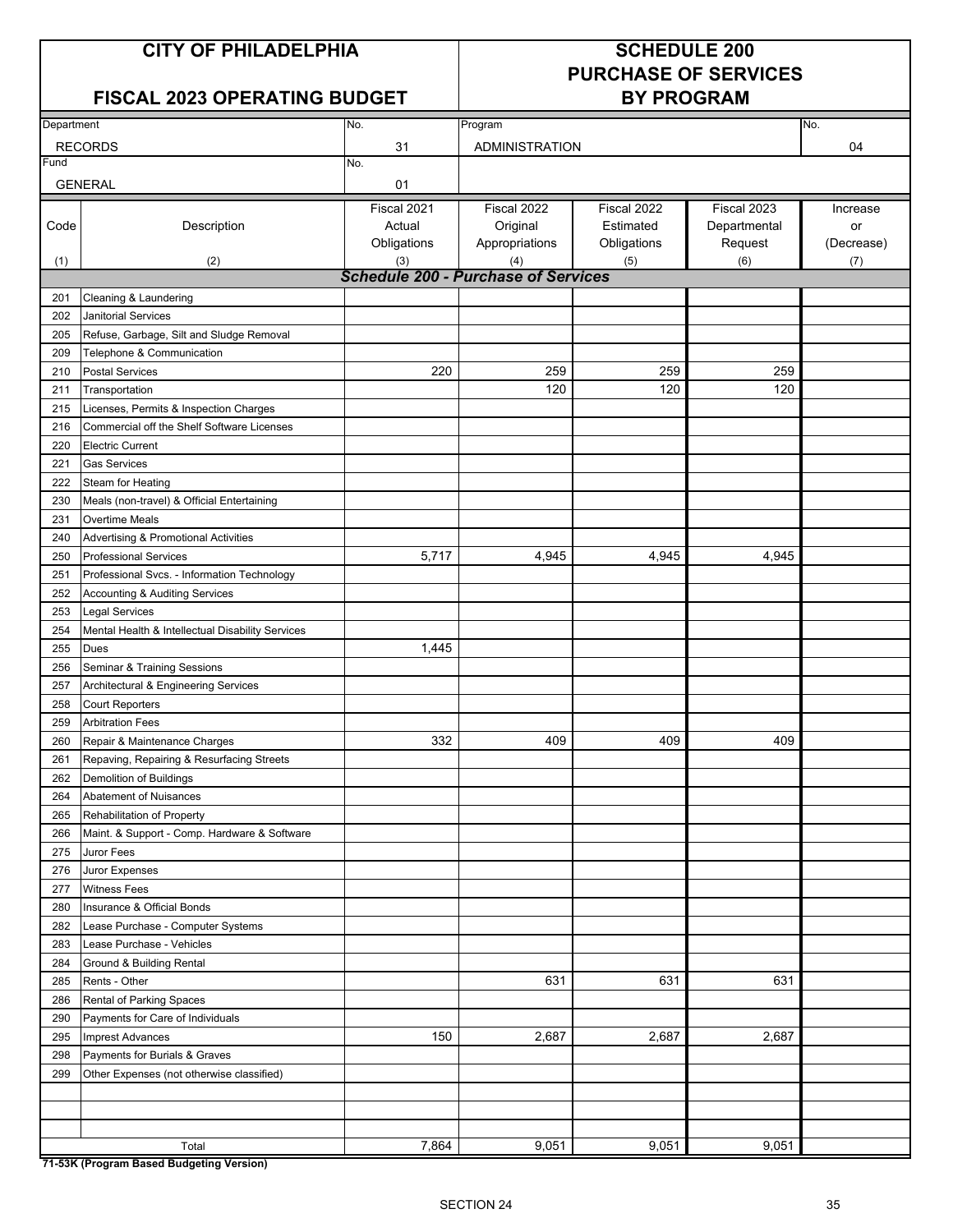### FISCAL 2023 OPERATING BUDGET | BY PROGRAM

## **CITY OF PHILADELPHIA SCHEDULE 300 - 400 MATERIALS, SUPPLIES & EQUIPMENT**

| Department |                                                       | No.                                            | Program                         |             |              | No.        |
|------------|-------------------------------------------------------|------------------------------------------------|---------------------------------|-------------|--------------|------------|
|            |                                                       |                                                |                                 |             |              |            |
|            | <b>RECORDS</b>                                        | 31                                             | <b>ADMINISTRATION</b>           |             |              | 04         |
| Fund       |                                                       | No.                                            |                                 |             |              |            |
|            | <b>GENERAL</b>                                        | 01                                             |                                 |             |              |            |
|            |                                                       | Fiscal 2021                                    | Fiscal 2022                     | Fiscal 2022 | Fiscal 2023  | Increase   |
| Code       | Description                                           | Actual                                         | Original                        | Estimated   | Departmental | or         |
|            |                                                       | Obligations                                    | Appropriations                  | Obligations | Request      | (Decrease) |
| (1)        | (2)                                                   | (3)                                            | (4)                             | (5)         | (6)          | (7)        |
|            |                                                       | <b>Schedule 300 - Materials &amp; Supplies</b> |                                 |             |              |            |
| 301        | Agricultural & Botanical                              |                                                |                                 |             |              |            |
| 302        | Animal, Livestock & Marine                            |                                                |                                 |             |              |            |
| 303        | Bakeshop, Dining Room & Kitchen                       |                                                |                                 |             |              |            |
| 304        | Books & Other Publications                            |                                                |                                 |             |              |            |
| 305        | <b>Building &amp; Construction</b>                    |                                                |                                 |             |              |            |
| 306        | <b>Library Materials</b>                              |                                                |                                 |             |              |            |
| 307        | <b>Chemicals &amp; Gases</b>                          |                                                |                                 |             |              |            |
| 308        | Dry Goods, Notions & Wearing Apparel                  | 689                                            | 40                              | 40          | 40           |            |
| 309        | Cordage & Fibers                                      |                                                |                                 |             |              |            |
| 310        | Electrical & Communication                            |                                                | 10                              | 10          | 10           |            |
| 311        | General Equipment & Machinery                         |                                                |                                 |             |              |            |
| 312        | Fire Fighting & Safety                                |                                                |                                 |             |              |            |
| 313        | Food                                                  |                                                |                                 |             |              |            |
| 314        | Fuel - Heating & Cooling                              |                                                |                                 |             |              |            |
| 316        | General Hardware & Minor Tools                        |                                                |                                 |             |              |            |
| 317        | <b>Hospital &amp; Laboratory</b>                      |                                                |                                 |             |              |            |
| 318        | Janitorial, Laundry & Household                       |                                                |                                 |             |              |            |
| 320        | Office Materials & Supplies                           | 2,857                                          | 4,230                           | 4,230       | 4,230        |            |
| 322        | Small Power Tools & Hand Tools                        |                                                |                                 |             |              |            |
| 323        | Plumbing, AC & Space Heating                          |                                                |                                 |             |              |            |
| 324        | Precision, Photographic & Artists                     |                                                | 327                             | 327         | 327          |            |
| 325        | Printing                                              |                                                |                                 |             |              |            |
| 326        | Recreational & Educational                            |                                                |                                 |             |              |            |
| 328        | Vehicle Parts & Accessories                           |                                                |                                 |             |              |            |
| 335        | Lubricants                                            |                                                |                                 |             |              |            |
| 340        | #2 Diesel Fuel                                        |                                                |                                 |             |              |            |
| 341        | Compressed Natural Gas (CNG)                          |                                                |                                 |             |              |            |
| 342        | Liquid Propane Gas (LPG)                              |                                                |                                 |             |              |            |
| 345        | Gasoline                                              |                                                |                                 |             |              |            |
| 399        | Other Materials & Supplies (not otherwise classified) |                                                |                                 |             |              |            |
|            |                                                       |                                                |                                 |             |              |            |
|            | Total                                                 | 3,546                                          | 4,607                           | 4,607       | 4,607        |            |
|            |                                                       |                                                | <b>Schedule 400 - Equipment</b> |             |              |            |
| 405        | Construction, Dredging & Conveying                    |                                                |                                 |             |              |            |
| 410        | Electrical, Lighting & Communications                 |                                                |                                 |             |              |            |
| 411        | General Equipment & Machinery                         |                                                |                                 |             |              |            |
| 412        | Fire Fighting & Emergency                             |                                                |                                 |             |              |            |
| 417        | Hospital & Laboratory                                 |                                                |                                 |             |              |            |
| 420        | <b>Office Equipment</b>                               |                                                |                                 |             |              |            |
| 423        | Plumbing, AC & Space Heating                          |                                                |                                 |             |              |            |
| 424        | Precision, Photographic & Artists                     |                                                |                                 |             |              |            |
| 426        | Recreational & Educational                            |                                                |                                 |             |              |            |
| 427        | Computer Equipment & Peripherals                      |                                                |                                 |             |              |            |
| 428        | Vehicles                                              |                                                |                                 |             |              |            |
| 430        | Furniture & Furnishings                               |                                                |                                 |             |              |            |
| 499        | Other Equipment (not otherwise classified)            |                                                |                                 |             |              |            |
|            |                                                       |                                                |                                 |             |              |            |
|            | Total                                                 |                                                |                                 |             |              |            |

**71-53L (Program Based Budgeting Version)**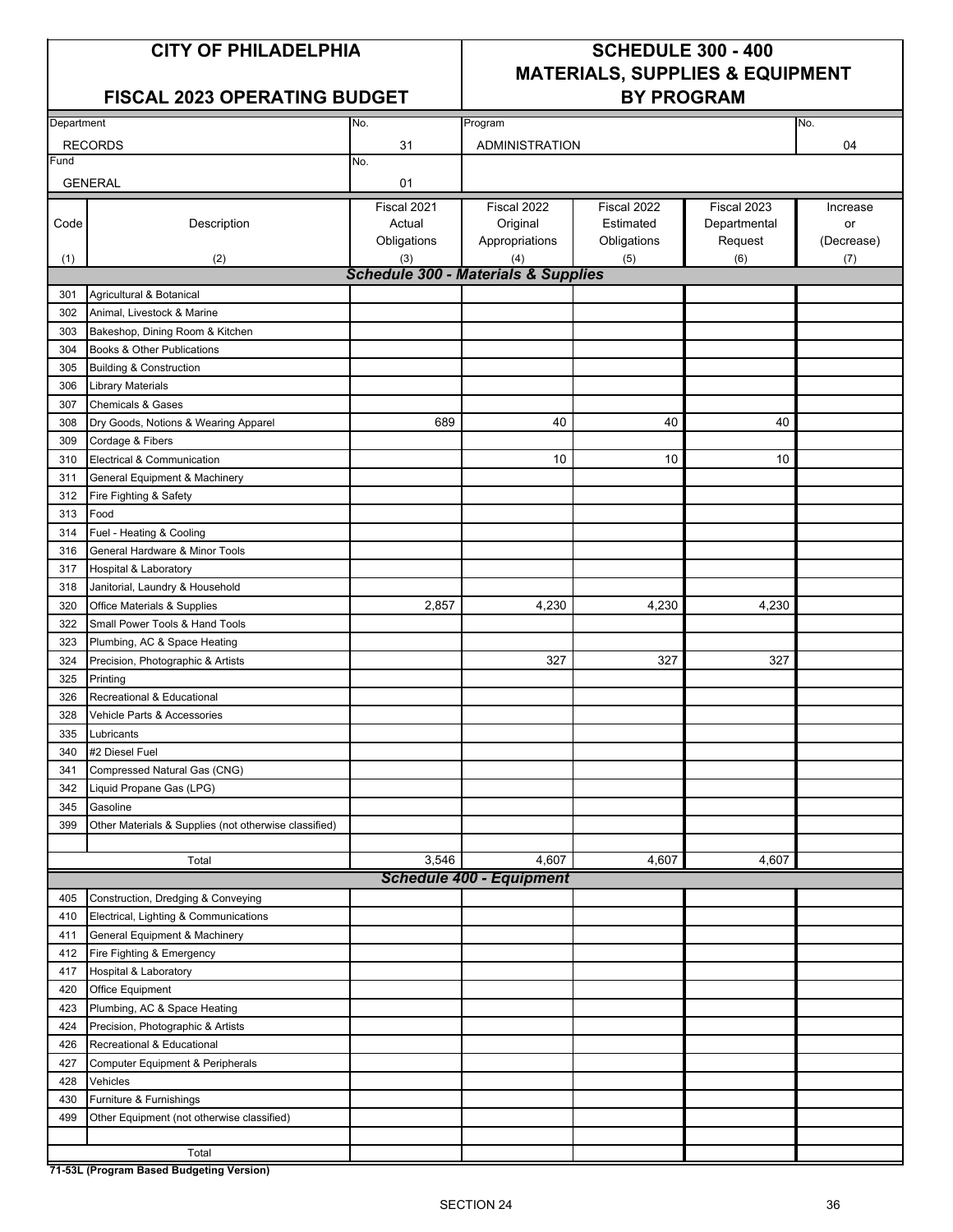|                | <b>CITY OF PHILADELPHIA</b><br><b>FISCAL 2023 OPERATING BUDGET</b> |              | <b>SUPPORTING DETAIL:</b><br><b>PROFESSIONAL SERVICES AND</b><br>CARE OF INDIVIDUALS, BY PROGRAM |                           |                          |                       |                                                                    |            |
|----------------|--------------------------------------------------------------------|--------------|--------------------------------------------------------------------------------------------------|---------------------------|--------------------------|-----------------------|--------------------------------------------------------------------|------------|
| Department     |                                                                    |              |                                                                                                  | No.                       | Program                  |                       |                                                                    | No.        |
|                | <b>RECORDS</b>                                                     |              |                                                                                                  | 31                        | <b>ADMINISTRATION</b>    |                       |                                                                    | 04         |
| Fund           |                                                                    |              |                                                                                                  | No.                       |                          |                       |                                                                    |            |
|                | <b>GENERAL</b>                                                     |              |                                                                                                  | 01                        |                          |                       |                                                                    |            |
|                |                                                                    |              |                                                                                                  | Fiscal 2021               | Fiscal 2022              | Fiscal 2022           | Fiscal 2023                                                        | Increase   |
|                |                                                                    |              |                                                                                                  | Actual                    | Original                 | Estimated             | Department                                                         | or         |
| Class          | Description                                                        |              |                                                                                                  | Obligations               | Appropriation            | Obligations           | Request                                                            | (Decrease) |
| (1)            | (2)                                                                |              |                                                                                                  | (3)                       | (4)                      | (5)                   | (6)                                                                | (7)        |
| 250s<br>290    | Professional Services (250-254, 257-259)                           |              |                                                                                                  | 5,717                     | 4,945                    | 4,945                 | 4,945                                                              |            |
|                | Payments for Care of Individuals                                   |              |                                                                                                  |                           |                          |                       |                                                                    |            |
| Minor          | Name of Contractor                                                 |              | Fiscal 2021                                                                                      | Fiscal 2022               | Fiscal 2022              | Fiscal 2023           | Describe purpose or scope of                                       |            |
| Object<br>Code | or Provider                                                        |              | Actual<br>Obligations                                                                            | Original<br>Appropriation | Estimated<br>Obligations | Department<br>Request | service provided. Include, if<br>applicable, unit cost of service. |            |
| 250            | <b>GENEVA WORLDWIDE INC</b>                                        |              | 4,000                                                                                            | 4,000                     | 4,000                    |                       | 4,000 Translation services.                                        |            |
| 250            | <b>ABSO</b>                                                        |              | 1,500                                                                                            | 945                       | 945                      |                       | 945 Background checks.                                             |            |
| 250            | <b>WILSON SAFE</b>                                                 |              | 217                                                                                              |                           |                          |                       | Maintenance for office safe                                        |            |
|                |                                                                    | <b>TOTAL</b> | 5,717                                                                                            | 4,945                     | 4,945                    | 4,945                 |                                                                    |            |
|                |                                                                    |              |                                                                                                  |                           |                          |                       |                                                                    |            |

**71-53N (Program Based Budgeting Version)**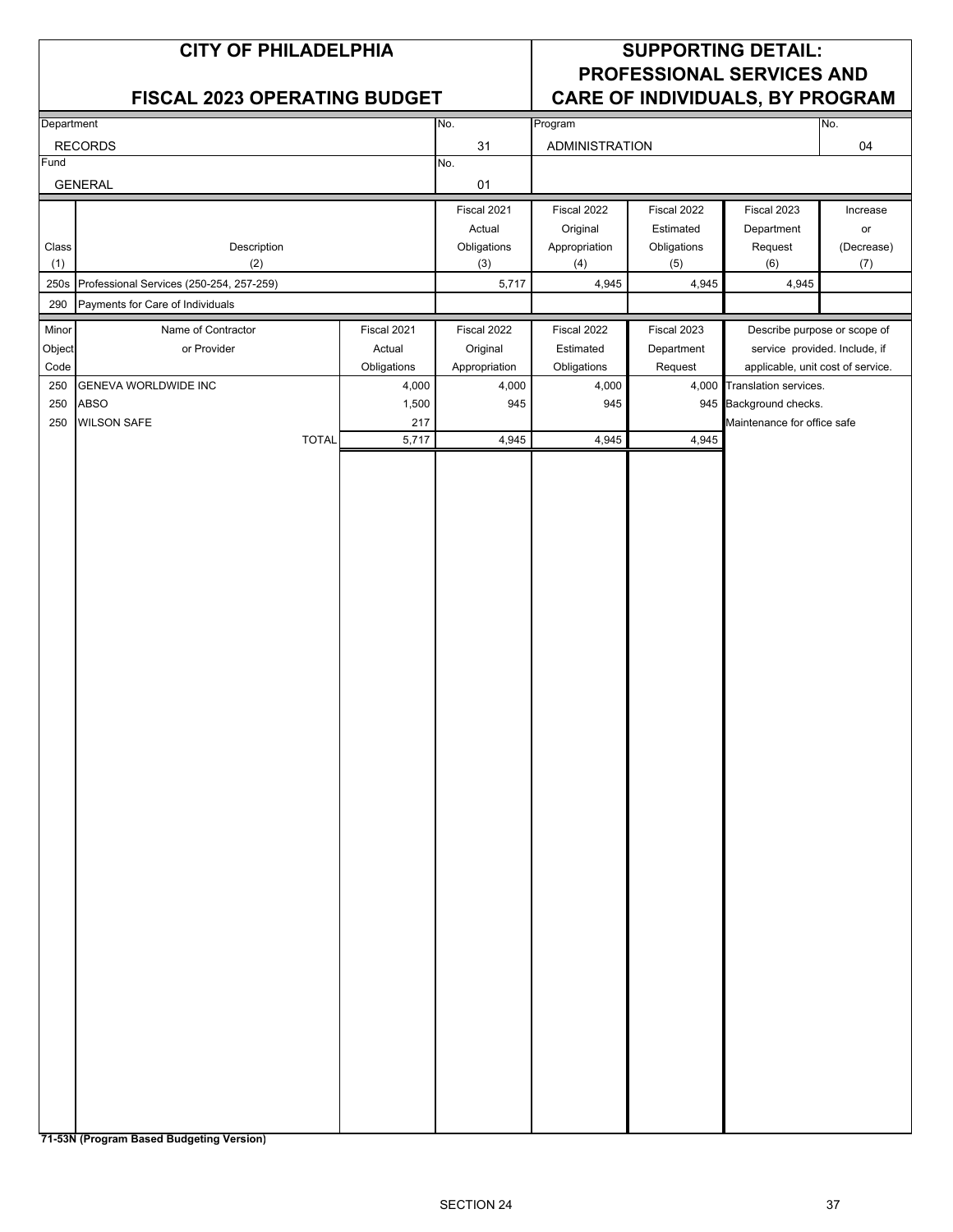| <b>CITY OF PHILADELPHIA</b> |
|-----------------------------|
|-----------------------------|

### **FISCAL 2023 OPERATING BUDGET**

### **PERFORMANCE MEASURES**

| Department | INo. | Program                     | No. |
|------------|------|-----------------------------|-----|
| Records    |      | 31 Public Access to Records | 105 |
|            |      | <b>Program Description</b>  |     |

This program includes five major activities, each of which is centered around making City records available to the public and promoting government transparency:

-FINANCIAL DISCLOSURES: As required annually by state and local law, DOR manages electronic and physical filings of City, State, and Mayoral financial disclosure forms.

-PUBLIC SAFETY REPORTS: DOR provides public safety incident reports to the public for a fee and to City agencies such as the Law Department and Risk Management.

-LAND RECORDS: DOR makes all land title records for real estate located in Philadelphia available to the public. These are available electronically, through fee-based web applications, and in hard copy in a public research room that DOR maintains. This function also includes the department's mapping unit, which ensures that legal descriptions in recorded deeds match the City's official tax records. -CITY ARCHIVES: DOR manages and preserves the City Archives, which contains millions of historical records dating back over three centuries. The Archives are open to the public and provides access to City records of historical and cultural significance that are permanently

maintained and preserved at 548 Spring Garden Street. -REGULATIONS: DOR receives and manages the public filing of all regulations proposed by City offices, departments, boards, and commissions, and all bonds required to be filed by any officer or employee of the City. DOR also is responsible for the public advertisement of proposed regulations and for receiving public requests for hearings on such regulations. DOR makes proposed regulations available for public inspection on its website and in paper form.

### *Program Objectives*

 -In FY23, DOR plans to issue and award a concession request for proposals for a vendor to digitize and maintain online records for the public approximately 11 million historical genealogical records from the City Archives. These include records such as marriage, birth and death records, among others, which have only ever been available in paper form at the City Archives.

- Subject to COVID-19 restrictions, DOR plans to restart public exhibits and events at the City Archives to engage and educate the public on issues of historical interest. The City Archives typically has 3-4 exhibits and 3-4 events per fiscal year.

- DOR will work with its partners Little Giant Creative and Mural Arts throughout FY22 to develop the Tribute to the Seventh Ward, described above. This project will occur over the course of the next two fiscal years.

- DOR will continue to digitize and make available more deeds from prior to 1974 on its online public portal PhilaDox (approximately 1-2 years worth of deeds).

|                                                                 | <b>Performance Measures</b> |              |             |             |
|-----------------------------------------------------------------|-----------------------------|--------------|-------------|-------------|
|                                                                 | Fiscal 2021                 | Fiscal 2022  | Fiscal 2022 | Fiscal 2023 |
| Description                                                     | Year-End                    | Year-to-Date | Target      | Target      |
|                                                                 |                             | $(Q1 + Q2)$  |             |             |
| (1)                                                             | (2)                         | (3)          | (4)         | (5)         |
| Percentage of financial disclosures electronically filed        | 97.4%                       | 97.4%        | 96.0%       | 96.0%       |
| Comments:                                                       |                             |              |             |             |
| Percentage of public land requests turned around within one day | 100.0%                      | 100.0%       | 100.0%      | 100.0%      |
| Comments:                                                       |                             |              |             |             |
|                                                                 |                             |              |             |             |
| Comments:                                                       |                             |              |             |             |
|                                                                 |                             |              |             |             |
| Comments:                                                       |                             |              |             |             |

**71-53EZ (Program Based Budgeting Version)**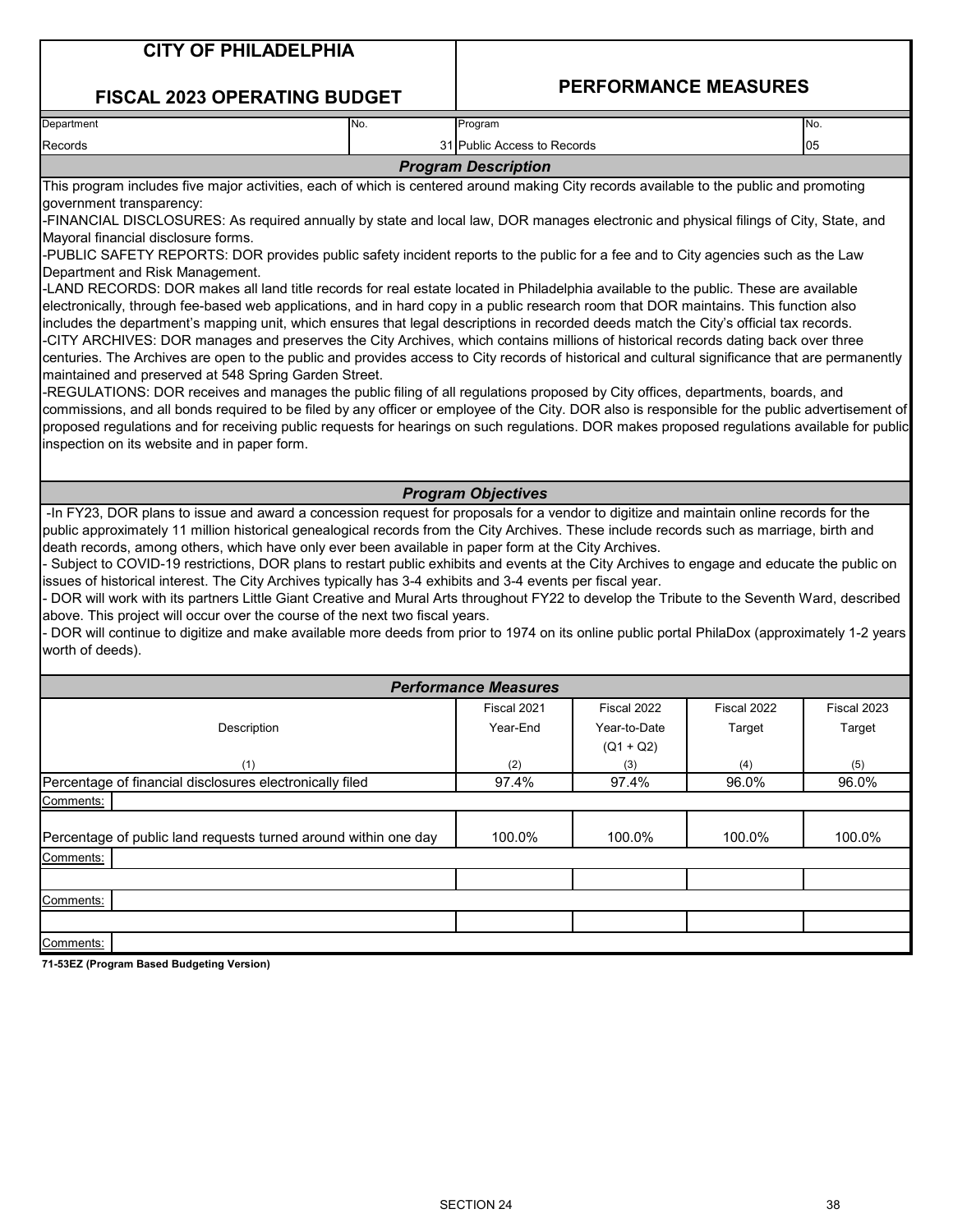## **CITY OF PHILADELPHIA**

## **PROGRAM SUMMARY - ALL FUNDS**

## **FISCAL 2023 OPERATING BUDGET**

| Department     |                              | No.                     | Program                                       |                     |                 | No.                 |
|----------------|------------------------------|-------------------------|-----------------------------------------------|---------------------|-----------------|---------------------|
| <b>RECORDS</b> |                              | 31                      | PUBLIC ACCESS TO RECORDS                      |                     |                 | 05                  |
|                |                              |                         | <b>Summary by Fund</b>                        |                     |                 |                     |
|                |                              | Fiscal 2021             | Fiscal 2022                                   | Fiscal 2022         | Fiscal 2023     | Increase            |
| Fund           | Fund                         | Actual                  | Original                                      | Estimated           | Proposed        | or                  |
| No.            |                              | Obligations             | Appropriations                                | Obligations         | <b>Budget</b>   | (Decrease)          |
| (1)            | (2)                          | (3)                     | (4)                                           | (5)                 | (6)             | (7)                 |
| 01             | <b>GENERAL</b>               | 1,211,425               | 1,098,189                                     | 1,122,759           | 1,076,055       | (46, 704)           |
|                |                              |                         |                                               |                     |                 |                     |
|                |                              |                         |                                               |                     |                 |                     |
|                |                              |                         |                                               |                     |                 |                     |
|                |                              |                         |                                               |                     |                 |                     |
|                | Total                        | 1,211,425               | 1,098,189                                     | 1,122,759           | 1,076,055       | (46, 704)           |
|                |                              |                         | <b>Summary of Full Time Positions by Fund</b> |                     |                 |                     |
| Fund           |                              | <b>Actual Positions</b> | Fiscal 2022                                   | Fiscal 2022         | Fiscal 2023     | Inc. $/$ (Dec.)     |
| No.            | Fund                         | 6/30/21                 | <b>Budgeted</b>                               | PPE 11/28/21        | <b>Budgeted</b> | (Col. 6 less 4)     |
| (1)            | (2)                          | (3)                     | (4)                                           | (5)                 | (6)             | (7)                 |
| 01             | <b>GENERAL</b>               | 17                      | 17                                            | 16                  | 16              | (1)                 |
|                |                              |                         |                                               |                     |                 |                     |
|                |                              |                         |                                               |                     |                 |                     |
|                |                              |                         |                                               |                     |                 |                     |
|                |                              |                         |                                               |                     |                 |                     |
|                | <b>Total Full Time</b>       | 17                      | 17                                            | 16                  | 16              | (1)                 |
|                |                              |                         | <b>Summary of Non-Tax Revenues by Fund</b>    |                     |                 |                     |
|                |                              | Fiscal 2021             | Fiscal 2022                                   | Fiscal 2022         | Fiscal 2023     | Increase            |
| Fund           | Fund                         | Actual                  | Original                                      | Estimated           | Proposed        | or                  |
| No.            |                              | Revenues                | <b>Budget</b>                                 | Obligations         | <b>Budget</b>   | (Decrease)          |
| (1)            | (2)                          | (3)                     | (4)                                           | (5)                 | (6)             | (7)                 |
| 01             | <b>GENERAL</b>               | 1,828,064               | 2,200,000                                     | 2,200,000           | 2,200,000       |                     |
|                |                              |                         |                                               |                     |                 |                     |
|                |                              |                         |                                               |                     |                 |                     |
|                |                              |                         |                                               |                     |                 |                     |
|                |                              |                         |                                               |                     |                 |                     |
|                | Total                        | 1,828,064               | 2,200,000                                     | 2,200,000           | 2,200,000       |                     |
|                |                              |                         | <b>Selected Associated Capital Projects</b>   |                     |                 |                     |
| Dept.          |                              | Carry                   | Fiscal 2022                                   | Fiscal 2022         | Fiscal 2023     | Fiscal 2023         |
| Where          | Description                  | Forward                 | Original Approp.                              | Original Approp.    | Proposed Budget | Proposed Bdgt       |
| Appropriated   |                              |                         | (GO Only)                                     | (All Other Sources) | (GO Only)       | (All Other Sources) |
| (1)            | (2)                          | (3)                     | (4)                                           | (5)                 | (6)             | (7)                 |
| Records        | Records Improvements         | 374,000                 |                                               |                     |                 |                     |
|                |                              |                         |                                               |                     |                 |                     |
|                |                              |                         |                                               |                     |                 |                     |
|                |                              |                         |                                               |                     |                 |                     |
|                |                              |                         |                                               |                     |                 |                     |
|                | Total                        | 374,000                 |                                               |                     |                 |                     |
|                |                              |                         | <b>Selected Associated Operating Costs</b>    |                     |                 |                     |
| Dept.          |                              | Fiscal 2021             | Fiscal 2022                                   | Fiscal 2022         | Fiscal 2023     | Increase            |
| Where          | Description                  | Calculated              | Calculated                                    | Calculated          | Calculated      | or                  |
| Appropriated   |                              | Obligations             | Appropriations                                | Obligations         | <b>Budget</b>   | (Decrease)          |
| (1)            | (2)                          | (3)                     | (4)                                           | (5)                 | (6)             | (7)                 |
| Finance        | Employee Benefits - Civilian | 365,228                 | 354,891                                       | 362,378             | 365,106         | 2,728               |
| Finance        | Employee Benefits - Uniform  |                         |                                               |                     |                 |                     |
|                | Total                        | 365,228                 | 354,891                                       | 362,378             | 365,106         |                     |

**71-53E (Program Based Budgeting Version)**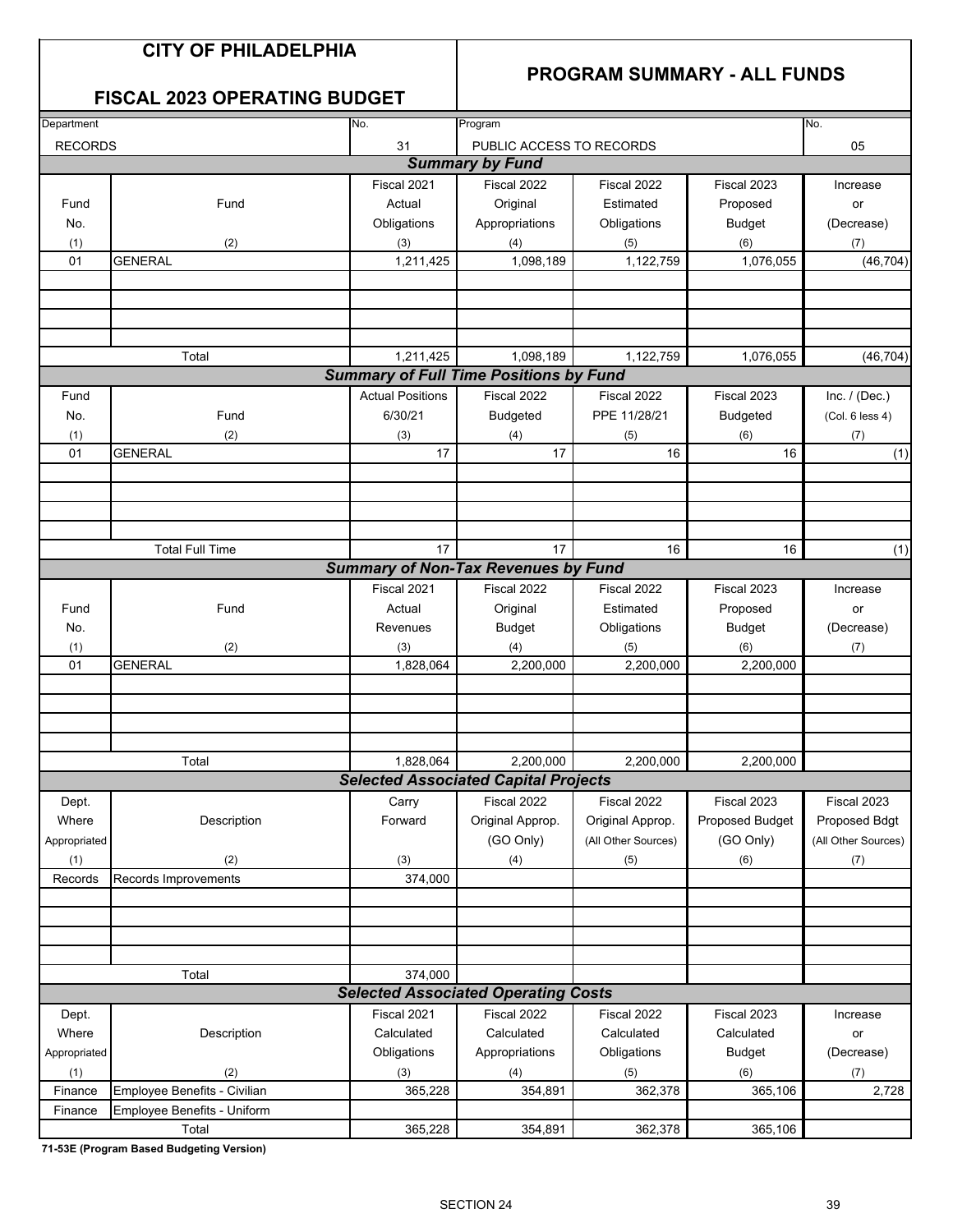|                | <b>CITY OF PHILADELPHIA</b><br><b>FISCAL 2023 OPERATING BUDGET</b> |                                                     | <b>PROGRAM SUMMARY</b>      |                  |                  |            |
|----------------|--------------------------------------------------------------------|-----------------------------------------------------|-----------------------------|------------------|------------------|------------|
| Department     |                                                                    | No.                                                 | Program                     |                  |                  | No.        |
| <b>RECORDS</b> |                                                                    | 31                                                  | PUBLIC ACCESS TO RECORDS    |                  |                  | 05         |
| Fund           |                                                                    | No.                                                 |                             |                  |                  |            |
| <b>GENERAL</b> |                                                                    | 01                                                  | <b>Summary by Class</b>     |                  |                  |            |
|                |                                                                    | Fiscal 2021                                         | Fiscal 2022                 | Fiscal 2022      | Fiscal 2023      | Increase   |
| Class          | Description                                                        | Actual                                              | Original                    | Estimated        | Proposed         | or         |
|                |                                                                    | Obligations                                         | Appropriations              | Obligations      | <b>Budget</b>    | (Decrease) |
| (1)            | (2)                                                                | (3)                                                 | (4)                         | (5)              | (6)              | (7)        |
| 100            | <b>Employee Compensation</b>                                       |                                                     |                             |                  |                  |            |
| a)             | <b>Personal Services</b>                                           | 977,924                                             | 948,688                     | 973,258          | 926,554          | (46, 704)  |
| b)             | <b>Employee Benefits</b>                                           |                                                     |                             |                  |                  |            |
| 200            | Purchase of Services                                               | 154,215                                             | 143,101                     | 143,101          | 143,101          |            |
| 300            | <b>Materials and Supplies</b>                                      | 1,513                                               | 4,400                       | 4,400            | 4,400            |            |
| 400            | Equipment                                                          | 77,773                                              | 2,000                       | 2,000            | 2,000            |            |
| 500            | Contributions, Indemnities and Taxes                               |                                                     |                             |                  |                  |            |
| 700            | <b>Debt Service</b>                                                |                                                     |                             |                  |                  |            |
| 800            | Payments to Other Funds                                            |                                                     |                             |                  |                  |            |
| 900            | Advances and Misc. Payments                                        |                                                     |                             |                  |                  |            |
|                | Total                                                              | 1,211,425                                           | 1,098,189                   | 1,122,759        | 1,076,055        | (46, 704)  |
|                |                                                                    |                                                     | <b>Summary of Positions</b> |                  |                  |            |
|                |                                                                    | Actual                                              | Fiscal 2022                 | Increment        | Fiscal 2023      | Increase   |
|                |                                                                    | Positions                                           | <b>Budgeted</b>             | Run              | <b>Budgeted</b>  | or         |
| Code           | Category                                                           | 6/30/21                                             | Positions                   | PPE 11/28/21     | Positions        | (Decrease) |
| (1)            | (2)                                                                | (3)                                                 | (4)                         | (5)              | (6)              | (7)        |
| 101            | Full Time - Civilian                                               | 17                                                  | 17                          | 16               | 16               | (1)        |
| 105            | Full Time - Uniform                                                |                                                     |                             |                  |                  |            |
|                | Total                                                              | 17                                                  | 17                          | 16               | 16               | (1)        |
|                |                                                                    | <b>Selected Associated Non-Tax Revenues by Type</b> |                             |                  |                  |            |
|                |                                                                    | Fiscal 2021                                         | Fiscal 2022                 | Fiscal 2022      | Fiscal 2023      | Increase   |
|                | Description                                                        | Actual                                              | Original                    | Estimate         | Proposed         | or         |
|                |                                                                    | Revenues                                            | <b>Budget</b>               | Obligations      | <b>Budget</b>    | (Decrease) |
|                | (1)<br>Local (Non-Governmental)                                    | (2)<br>1,828,064                                    | (3)<br>2,200,000            | (4)<br>2,200,000 | (5)<br>2,200,000 | (6)        |
| Federal        |                                                                    |                                                     |                             |                  |                  |            |
| State          |                                                                    |                                                     |                             |                  |                  |            |
|                | <b>Other Governments</b>                                           |                                                     |                             |                  |                  |            |
|                | Other Funds of the City                                            |                                                     |                             |                  |                  |            |
|                | Total                                                              | 1,828,064                                           | 2,200,000                   | 2,200,000        | 2,200,000        |            |

**71-53F (Program Based Budgeting Version)**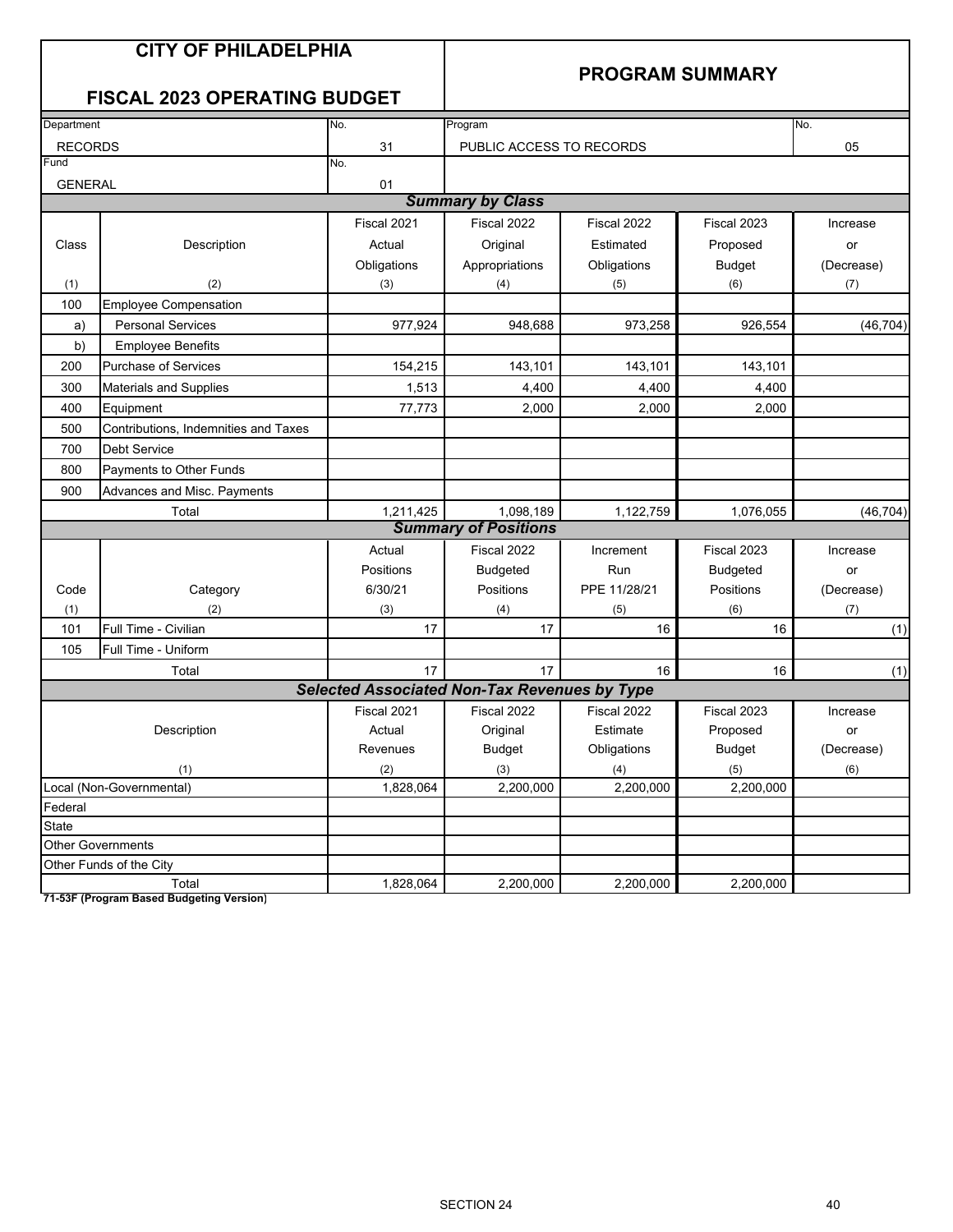# **LIST OF POSITIONS**

## FISCAL 2023 OPERATING BUDGET **BY PROGRAM**

| 31<br><b>RECORDS</b><br>05<br>PUBLIC ACCESS TO RECORDS<br>Fund<br>No.<br><b>GENERAL</b><br>01<br>Fiscal<br>Fiscal<br>Fiscal<br>Increase<br>Salary<br>2021<br>2022<br>Increment<br>2023<br>Annual<br>Class<br>Actual Pos.<br>Run-PPE<br>Budgeted<br>Title<br>Range<br><b>Budgeted</b><br>Salary<br>(Col. 8)<br>Line<br>Code<br>(in dollars)<br>6/30/21<br>11/28/21<br>Positions<br>7/1/22<br>No.<br>Positions<br>(2)<br>(1)<br>(3)<br>(5)<br>(6)<br>(7)<br>(8)<br>(9)<br>(10)<br>(4)<br><b>LAND RECORDS REGISTRATION</b><br>3E23 Geographic Information Systems Manager<br>84,044 - 108,065<br>109,090<br>$\mathbf{1}$<br>1<br>1<br>1<br>1<br>$\boldsymbol{2}$<br>$\overline{c}$<br>$\overline{2}$<br>3E21<br>Geographic Information Systems Specialist 2<br>56,480 - 72,620<br>$\overline{\mathbf{c}}$<br>2<br>138,587<br>3<br>3E22 Geographic Information Systems Specialist 3<br>67,718 - 87,064<br>1<br>1<br>2D57 Title Registration Technician<br>$\overline{2}$<br>$\overline{2}$<br>$\overline{c}$<br>$\overline{c}$<br>48,609 - 53,412<br>109,274<br>4<br>5<br>6<br>5<br><b>SUBTOTAL</b><br>6<br>356,951<br>PUBLIC SAFETY REPORTS<br>1A22 Clerical Supervisor 2<br>48,704<br>5<br>45,263 - 49,515<br>1<br>1<br>$\mathbf 1$<br>1<br>$\overline{c}$<br>$\overline{2}$<br>Office Clerk 2<br>$\overline{c}$<br>$\sqrt{2}$<br>80,240<br>6<br>1A03<br>36,345 - 39,295<br>$\mathbf{3}$<br>3<br>3<br>$\mathbf{3}$<br><b>SUBTOTAL</b><br>128,944<br><b>READING ROOM</b><br>$\overline{7}$<br>1A04 Clerk 3<br>40,589 - 44,289<br>1<br>Service Rep (Bilingual)<br>8<br>39,229<br>1A37<br>39,229 - 42,637<br>1<br>$\mathbf{1}$<br>1<br>2D56 Title Registration Aide 2<br>41,677 - 45,524<br>9<br>1<br>10<br><b>Title Registration Technician</b><br>$\overline{2}$<br>$\mathbf{1}$<br>$\overline{c}$<br>$\overline{c}$<br>2D57<br>48,609 - 53,412<br>105,063<br>3<br>3<br>$\mathbf{3}$<br>3<br><b>SUBTOTAL</b><br>144,292<br><b>ARCHIVES</b><br>2G03 Archivist 2<br>11<br>56,480 - 72,620<br>2<br>$\overline{\mathbf{c}}$<br>$\overline{\mathbf{c}}$<br>$\overline{\mathbf{c}}$<br>138,387<br>12<br>1A04 Clerk 3<br>42,956 - 46,871<br>47,896<br>1<br>$\mathbf{1}$<br>1<br>1<br>36,050<br>13<br>E695 Executive Assistant<br>36,050<br>$\mathbf{1}$<br>1<br>$\mathbf{1}$<br>1<br>67,272<br>14<br>9E03 Museum/Archives Registrar & Collection Mgr<br>51,852 - 66,647<br>$\mathbf{1}$<br>$\mathbf{1}$<br>$\mathbf{1}$<br>1<br>5<br>5<br>5<br>5<br><b>SUBTOTAL</b><br>289,605<br><b>TOTAL</b><br>17<br>17<br>16<br>16<br>919,792<br>71-531 (Program Based Budgeting Version) | Department |  | No. | Program |  | No.          |
|---------------------------------------------------------------------------------------------------------------------------------------------------------------------------------------------------------------------------------------------------------------------------------------------------------------------------------------------------------------------------------------------------------------------------------------------------------------------------------------------------------------------------------------------------------------------------------------------------------------------------------------------------------------------------------------------------------------------------------------------------------------------------------------------------------------------------------------------------------------------------------------------------------------------------------------------------------------------------------------------------------------------------------------------------------------------------------------------------------------------------------------------------------------------------------------------------------------------------------------------------------------------------------------------------------------------------------------------------------------------------------------------------------------------------------------------------------------------------------------------------------------------------------------------------------------------------------------------------------------------------------------------------------------------------------------------------------------------------------------------------------------------------------------------------------------------------------------------------------------------------------------------------------------------------------------------------------------------------------------------------------------------------------------------------------------------------------------------------------------------------------------------------------------------------------------------------------------------------------------------------------------------------------------------------------------------------------------------------------------------------------------------------------------------------------------------------------------------------------------------------------------------------------------------------------------------|------------|--|-----|---------|--|--------------|
|                                                                                                                                                                                                                                                                                                                                                                                                                                                                                                                                                                                                                                                                                                                                                                                                                                                                                                                                                                                                                                                                                                                                                                                                                                                                                                                                                                                                                                                                                                                                                                                                                                                                                                                                                                                                                                                                                                                                                                                                                                                                                                                                                                                                                                                                                                                                                                                                                                                                                                                                                                     |            |  |     |         |  |              |
|                                                                                                                                                                                                                                                                                                                                                                                                                                                                                                                                                                                                                                                                                                                                                                                                                                                                                                                                                                                                                                                                                                                                                                                                                                                                                                                                                                                                                                                                                                                                                                                                                                                                                                                                                                                                                                                                                                                                                                                                                                                                                                                                                                                                                                                                                                                                                                                                                                                                                                                                                                     |            |  |     |         |  |              |
|                                                                                                                                                                                                                                                                                                                                                                                                                                                                                                                                                                                                                                                                                                                                                                                                                                                                                                                                                                                                                                                                                                                                                                                                                                                                                                                                                                                                                                                                                                                                                                                                                                                                                                                                                                                                                                                                                                                                                                                                                                                                                                                                                                                                                                                                                                                                                                                                                                                                                                                                                                     |            |  |     |         |  |              |
|                                                                                                                                                                                                                                                                                                                                                                                                                                                                                                                                                                                                                                                                                                                                                                                                                                                                                                                                                                                                                                                                                                                                                                                                                                                                                                                                                                                                                                                                                                                                                                                                                                                                                                                                                                                                                                                                                                                                                                                                                                                                                                                                                                                                                                                                                                                                                                                                                                                                                                                                                                     |            |  |     |         |  |              |
|                                                                                                                                                                                                                                                                                                                                                                                                                                                                                                                                                                                                                                                                                                                                                                                                                                                                                                                                                                                                                                                                                                                                                                                                                                                                                                                                                                                                                                                                                                                                                                                                                                                                                                                                                                                                                                                                                                                                                                                                                                                                                                                                                                                                                                                                                                                                                                                                                                                                                                                                                                     |            |  |     |         |  | (Decrease)   |
|                                                                                                                                                                                                                                                                                                                                                                                                                                                                                                                                                                                                                                                                                                                                                                                                                                                                                                                                                                                                                                                                                                                                                                                                                                                                                                                                                                                                                                                                                                                                                                                                                                                                                                                                                                                                                                                                                                                                                                                                                                                                                                                                                                                                                                                                                                                                                                                                                                                                                                                                                                     |            |  |     |         |  |              |
|                                                                                                                                                                                                                                                                                                                                                                                                                                                                                                                                                                                                                                                                                                                                                                                                                                                                                                                                                                                                                                                                                                                                                                                                                                                                                                                                                                                                                                                                                                                                                                                                                                                                                                                                                                                                                                                                                                                                                                                                                                                                                                                                                                                                                                                                                                                                                                                                                                                                                                                                                                     |            |  |     |         |  | less Col. 6) |
|                                                                                                                                                                                                                                                                                                                                                                                                                                                                                                                                                                                                                                                                                                                                                                                                                                                                                                                                                                                                                                                                                                                                                                                                                                                                                                                                                                                                                                                                                                                                                                                                                                                                                                                                                                                                                                                                                                                                                                                                                                                                                                                                                                                                                                                                                                                                                                                                                                                                                                                                                                     |            |  |     |         |  |              |
|                                                                                                                                                                                                                                                                                                                                                                                                                                                                                                                                                                                                                                                                                                                                                                                                                                                                                                                                                                                                                                                                                                                                                                                                                                                                                                                                                                                                                                                                                                                                                                                                                                                                                                                                                                                                                                                                                                                                                                                                                                                                                                                                                                                                                                                                                                                                                                                                                                                                                                                                                                     |            |  |     |         |  |              |
|                                                                                                                                                                                                                                                                                                                                                                                                                                                                                                                                                                                                                                                                                                                                                                                                                                                                                                                                                                                                                                                                                                                                                                                                                                                                                                                                                                                                                                                                                                                                                                                                                                                                                                                                                                                                                                                                                                                                                                                                                                                                                                                                                                                                                                                                                                                                                                                                                                                                                                                                                                     |            |  |     |         |  |              |
|                                                                                                                                                                                                                                                                                                                                                                                                                                                                                                                                                                                                                                                                                                                                                                                                                                                                                                                                                                                                                                                                                                                                                                                                                                                                                                                                                                                                                                                                                                                                                                                                                                                                                                                                                                                                                                                                                                                                                                                                                                                                                                                                                                                                                                                                                                                                                                                                                                                                                                                                                                     |            |  |     |         |  |              |
|                                                                                                                                                                                                                                                                                                                                                                                                                                                                                                                                                                                                                                                                                                                                                                                                                                                                                                                                                                                                                                                                                                                                                                                                                                                                                                                                                                                                                                                                                                                                                                                                                                                                                                                                                                                                                                                                                                                                                                                                                                                                                                                                                                                                                                                                                                                                                                                                                                                                                                                                                                     |            |  |     |         |  | (1)          |
|                                                                                                                                                                                                                                                                                                                                                                                                                                                                                                                                                                                                                                                                                                                                                                                                                                                                                                                                                                                                                                                                                                                                                                                                                                                                                                                                                                                                                                                                                                                                                                                                                                                                                                                                                                                                                                                                                                                                                                                                                                                                                                                                                                                                                                                                                                                                                                                                                                                                                                                                                                     |            |  |     |         |  |              |
|                                                                                                                                                                                                                                                                                                                                                                                                                                                                                                                                                                                                                                                                                                                                                                                                                                                                                                                                                                                                                                                                                                                                                                                                                                                                                                                                                                                                                                                                                                                                                                                                                                                                                                                                                                                                                                                                                                                                                                                                                                                                                                                                                                                                                                                                                                                                                                                                                                                                                                                                                                     |            |  |     |         |  | (1)          |
|                                                                                                                                                                                                                                                                                                                                                                                                                                                                                                                                                                                                                                                                                                                                                                                                                                                                                                                                                                                                                                                                                                                                                                                                                                                                                                                                                                                                                                                                                                                                                                                                                                                                                                                                                                                                                                                                                                                                                                                                                                                                                                                                                                                                                                                                                                                                                                                                                                                                                                                                                                     |            |  |     |         |  |              |
|                                                                                                                                                                                                                                                                                                                                                                                                                                                                                                                                                                                                                                                                                                                                                                                                                                                                                                                                                                                                                                                                                                                                                                                                                                                                                                                                                                                                                                                                                                                                                                                                                                                                                                                                                                                                                                                                                                                                                                                                                                                                                                                                                                                                                                                                                                                                                                                                                                                                                                                                                                     |            |  |     |         |  |              |
|                                                                                                                                                                                                                                                                                                                                                                                                                                                                                                                                                                                                                                                                                                                                                                                                                                                                                                                                                                                                                                                                                                                                                                                                                                                                                                                                                                                                                                                                                                                                                                                                                                                                                                                                                                                                                                                                                                                                                                                                                                                                                                                                                                                                                                                                                                                                                                                                                                                                                                                                                                     |            |  |     |         |  |              |
|                                                                                                                                                                                                                                                                                                                                                                                                                                                                                                                                                                                                                                                                                                                                                                                                                                                                                                                                                                                                                                                                                                                                                                                                                                                                                                                                                                                                                                                                                                                                                                                                                                                                                                                                                                                                                                                                                                                                                                                                                                                                                                                                                                                                                                                                                                                                                                                                                                                                                                                                                                     |            |  |     |         |  |              |
|                                                                                                                                                                                                                                                                                                                                                                                                                                                                                                                                                                                                                                                                                                                                                                                                                                                                                                                                                                                                                                                                                                                                                                                                                                                                                                                                                                                                                                                                                                                                                                                                                                                                                                                                                                                                                                                                                                                                                                                                                                                                                                                                                                                                                                                                                                                                                                                                                                                                                                                                                                     |            |  |     |         |  |              |
|                                                                                                                                                                                                                                                                                                                                                                                                                                                                                                                                                                                                                                                                                                                                                                                                                                                                                                                                                                                                                                                                                                                                                                                                                                                                                                                                                                                                                                                                                                                                                                                                                                                                                                                                                                                                                                                                                                                                                                                                                                                                                                                                                                                                                                                                                                                                                                                                                                                                                                                                                                     |            |  |     |         |  |              |
|                                                                                                                                                                                                                                                                                                                                                                                                                                                                                                                                                                                                                                                                                                                                                                                                                                                                                                                                                                                                                                                                                                                                                                                                                                                                                                                                                                                                                                                                                                                                                                                                                                                                                                                                                                                                                                                                                                                                                                                                                                                                                                                                                                                                                                                                                                                                                                                                                                                                                                                                                                     |            |  |     |         |  |              |
|                                                                                                                                                                                                                                                                                                                                                                                                                                                                                                                                                                                                                                                                                                                                                                                                                                                                                                                                                                                                                                                                                                                                                                                                                                                                                                                                                                                                                                                                                                                                                                                                                                                                                                                                                                                                                                                                                                                                                                                                                                                                                                                                                                                                                                                                                                                                                                                                                                                                                                                                                                     |            |  |     |         |  | (1)          |
|                                                                                                                                                                                                                                                                                                                                                                                                                                                                                                                                                                                                                                                                                                                                                                                                                                                                                                                                                                                                                                                                                                                                                                                                                                                                                                                                                                                                                                                                                                                                                                                                                                                                                                                                                                                                                                                                                                                                                                                                                                                                                                                                                                                                                                                                                                                                                                                                                                                                                                                                                                     |            |  |     |         |  | $\mathbf{1}$ |
|                                                                                                                                                                                                                                                                                                                                                                                                                                                                                                                                                                                                                                                                                                                                                                                                                                                                                                                                                                                                                                                                                                                                                                                                                                                                                                                                                                                                                                                                                                                                                                                                                                                                                                                                                                                                                                                                                                                                                                                                                                                                                                                                                                                                                                                                                                                                                                                                                                                                                                                                                                     |            |  |     |         |  | (1)          |
|                                                                                                                                                                                                                                                                                                                                                                                                                                                                                                                                                                                                                                                                                                                                                                                                                                                                                                                                                                                                                                                                                                                                                                                                                                                                                                                                                                                                                                                                                                                                                                                                                                                                                                                                                                                                                                                                                                                                                                                                                                                                                                                                                                                                                                                                                                                                                                                                                                                                                                                                                                     |            |  |     |         |  | $\mathbf{1}$ |
|                                                                                                                                                                                                                                                                                                                                                                                                                                                                                                                                                                                                                                                                                                                                                                                                                                                                                                                                                                                                                                                                                                                                                                                                                                                                                                                                                                                                                                                                                                                                                                                                                                                                                                                                                                                                                                                                                                                                                                                                                                                                                                                                                                                                                                                                                                                                                                                                                                                                                                                                                                     |            |  |     |         |  |              |
|                                                                                                                                                                                                                                                                                                                                                                                                                                                                                                                                                                                                                                                                                                                                                                                                                                                                                                                                                                                                                                                                                                                                                                                                                                                                                                                                                                                                                                                                                                                                                                                                                                                                                                                                                                                                                                                                                                                                                                                                                                                                                                                                                                                                                                                                                                                                                                                                                                                                                                                                                                     |            |  |     |         |  |              |
|                                                                                                                                                                                                                                                                                                                                                                                                                                                                                                                                                                                                                                                                                                                                                                                                                                                                                                                                                                                                                                                                                                                                                                                                                                                                                                                                                                                                                                                                                                                                                                                                                                                                                                                                                                                                                                                                                                                                                                                                                                                                                                                                                                                                                                                                                                                                                                                                                                                                                                                                                                     |            |  |     |         |  |              |
|                                                                                                                                                                                                                                                                                                                                                                                                                                                                                                                                                                                                                                                                                                                                                                                                                                                                                                                                                                                                                                                                                                                                                                                                                                                                                                                                                                                                                                                                                                                                                                                                                                                                                                                                                                                                                                                                                                                                                                                                                                                                                                                                                                                                                                                                                                                                                                                                                                                                                                                                                                     |            |  |     |         |  |              |
|                                                                                                                                                                                                                                                                                                                                                                                                                                                                                                                                                                                                                                                                                                                                                                                                                                                                                                                                                                                                                                                                                                                                                                                                                                                                                                                                                                                                                                                                                                                                                                                                                                                                                                                                                                                                                                                                                                                                                                                                                                                                                                                                                                                                                                                                                                                                                                                                                                                                                                                                                                     |            |  |     |         |  |              |
|                                                                                                                                                                                                                                                                                                                                                                                                                                                                                                                                                                                                                                                                                                                                                                                                                                                                                                                                                                                                                                                                                                                                                                                                                                                                                                                                                                                                                                                                                                                                                                                                                                                                                                                                                                                                                                                                                                                                                                                                                                                                                                                                                                                                                                                                                                                                                                                                                                                                                                                                                                     |            |  |     |         |  |              |
|                                                                                                                                                                                                                                                                                                                                                                                                                                                                                                                                                                                                                                                                                                                                                                                                                                                                                                                                                                                                                                                                                                                                                                                                                                                                                                                                                                                                                                                                                                                                                                                                                                                                                                                                                                                                                                                                                                                                                                                                                                                                                                                                                                                                                                                                                                                                                                                                                                                                                                                                                                     |            |  |     |         |  |              |
|                                                                                                                                                                                                                                                                                                                                                                                                                                                                                                                                                                                                                                                                                                                                                                                                                                                                                                                                                                                                                                                                                                                                                                                                                                                                                                                                                                                                                                                                                                                                                                                                                                                                                                                                                                                                                                                                                                                                                                                                                                                                                                                                                                                                                                                                                                                                                                                                                                                                                                                                                                     |            |  |     |         |  |              |
|                                                                                                                                                                                                                                                                                                                                                                                                                                                                                                                                                                                                                                                                                                                                                                                                                                                                                                                                                                                                                                                                                                                                                                                                                                                                                                                                                                                                                                                                                                                                                                                                                                                                                                                                                                                                                                                                                                                                                                                                                                                                                                                                                                                                                                                                                                                                                                                                                                                                                                                                                                     |            |  |     |         |  |              |
|                                                                                                                                                                                                                                                                                                                                                                                                                                                                                                                                                                                                                                                                                                                                                                                                                                                                                                                                                                                                                                                                                                                                                                                                                                                                                                                                                                                                                                                                                                                                                                                                                                                                                                                                                                                                                                                                                                                                                                                                                                                                                                                                                                                                                                                                                                                                                                                                                                                                                                                                                                     |            |  |     |         |  |              |
|                                                                                                                                                                                                                                                                                                                                                                                                                                                                                                                                                                                                                                                                                                                                                                                                                                                                                                                                                                                                                                                                                                                                                                                                                                                                                                                                                                                                                                                                                                                                                                                                                                                                                                                                                                                                                                                                                                                                                                                                                                                                                                                                                                                                                                                                                                                                                                                                                                                                                                                                                                     |            |  |     |         |  |              |
|                                                                                                                                                                                                                                                                                                                                                                                                                                                                                                                                                                                                                                                                                                                                                                                                                                                                                                                                                                                                                                                                                                                                                                                                                                                                                                                                                                                                                                                                                                                                                                                                                                                                                                                                                                                                                                                                                                                                                                                                                                                                                                                                                                                                                                                                                                                                                                                                                                                                                                                                                                     |            |  |     |         |  |              |
|                                                                                                                                                                                                                                                                                                                                                                                                                                                                                                                                                                                                                                                                                                                                                                                                                                                                                                                                                                                                                                                                                                                                                                                                                                                                                                                                                                                                                                                                                                                                                                                                                                                                                                                                                                                                                                                                                                                                                                                                                                                                                                                                                                                                                                                                                                                                                                                                                                                                                                                                                                     |            |  |     |         |  |              |
|                                                                                                                                                                                                                                                                                                                                                                                                                                                                                                                                                                                                                                                                                                                                                                                                                                                                                                                                                                                                                                                                                                                                                                                                                                                                                                                                                                                                                                                                                                                                                                                                                                                                                                                                                                                                                                                                                                                                                                                                                                                                                                                                                                                                                                                                                                                                                                                                                                                                                                                                                                     |            |  |     |         |  |              |
|                                                                                                                                                                                                                                                                                                                                                                                                                                                                                                                                                                                                                                                                                                                                                                                                                                                                                                                                                                                                                                                                                                                                                                                                                                                                                                                                                                                                                                                                                                                                                                                                                                                                                                                                                                                                                                                                                                                                                                                                                                                                                                                                                                                                                                                                                                                                                                                                                                                                                                                                                                     |            |  |     |         |  |              |
|                                                                                                                                                                                                                                                                                                                                                                                                                                                                                                                                                                                                                                                                                                                                                                                                                                                                                                                                                                                                                                                                                                                                                                                                                                                                                                                                                                                                                                                                                                                                                                                                                                                                                                                                                                                                                                                                                                                                                                                                                                                                                                                                                                                                                                                                                                                                                                                                                                                                                                                                                                     |            |  |     |         |  |              |
|                                                                                                                                                                                                                                                                                                                                                                                                                                                                                                                                                                                                                                                                                                                                                                                                                                                                                                                                                                                                                                                                                                                                                                                                                                                                                                                                                                                                                                                                                                                                                                                                                                                                                                                                                                                                                                                                                                                                                                                                                                                                                                                                                                                                                                                                                                                                                                                                                                                                                                                                                                     |            |  |     |         |  |              |
|                                                                                                                                                                                                                                                                                                                                                                                                                                                                                                                                                                                                                                                                                                                                                                                                                                                                                                                                                                                                                                                                                                                                                                                                                                                                                                                                                                                                                                                                                                                                                                                                                                                                                                                                                                                                                                                                                                                                                                                                                                                                                                                                                                                                                                                                                                                                                                                                                                                                                                                                                                     |            |  |     |         |  |              |
|                                                                                                                                                                                                                                                                                                                                                                                                                                                                                                                                                                                                                                                                                                                                                                                                                                                                                                                                                                                                                                                                                                                                                                                                                                                                                                                                                                                                                                                                                                                                                                                                                                                                                                                                                                                                                                                                                                                                                                                                                                                                                                                                                                                                                                                                                                                                                                                                                                                                                                                                                                     |            |  |     |         |  |              |
|                                                                                                                                                                                                                                                                                                                                                                                                                                                                                                                                                                                                                                                                                                                                                                                                                                                                                                                                                                                                                                                                                                                                                                                                                                                                                                                                                                                                                                                                                                                                                                                                                                                                                                                                                                                                                                                                                                                                                                                                                                                                                                                                                                                                                                                                                                                                                                                                                                                                                                                                                                     |            |  |     |         |  |              |
|                                                                                                                                                                                                                                                                                                                                                                                                                                                                                                                                                                                                                                                                                                                                                                                                                                                                                                                                                                                                                                                                                                                                                                                                                                                                                                                                                                                                                                                                                                                                                                                                                                                                                                                                                                                                                                                                                                                                                                                                                                                                                                                                                                                                                                                                                                                                                                                                                                                                                                                                                                     |            |  |     |         |  |              |
|                                                                                                                                                                                                                                                                                                                                                                                                                                                                                                                                                                                                                                                                                                                                                                                                                                                                                                                                                                                                                                                                                                                                                                                                                                                                                                                                                                                                                                                                                                                                                                                                                                                                                                                                                                                                                                                                                                                                                                                                                                                                                                                                                                                                                                                                                                                                                                                                                                                                                                                                                                     |            |  |     |         |  |              |
|                                                                                                                                                                                                                                                                                                                                                                                                                                                                                                                                                                                                                                                                                                                                                                                                                                                                                                                                                                                                                                                                                                                                                                                                                                                                                                                                                                                                                                                                                                                                                                                                                                                                                                                                                                                                                                                                                                                                                                                                                                                                                                                                                                                                                                                                                                                                                                                                                                                                                                                                                                     |            |  |     |         |  |              |
|                                                                                                                                                                                                                                                                                                                                                                                                                                                                                                                                                                                                                                                                                                                                                                                                                                                                                                                                                                                                                                                                                                                                                                                                                                                                                                                                                                                                                                                                                                                                                                                                                                                                                                                                                                                                                                                                                                                                                                                                                                                                                                                                                                                                                                                                                                                                                                                                                                                                                                                                                                     |            |  |     |         |  |              |
|                                                                                                                                                                                                                                                                                                                                                                                                                                                                                                                                                                                                                                                                                                                                                                                                                                                                                                                                                                                                                                                                                                                                                                                                                                                                                                                                                                                                                                                                                                                                                                                                                                                                                                                                                                                                                                                                                                                                                                                                                                                                                                                                                                                                                                                                                                                                                                                                                                                                                                                                                                     |            |  |     |         |  |              |
|                                                                                                                                                                                                                                                                                                                                                                                                                                                                                                                                                                                                                                                                                                                                                                                                                                                                                                                                                                                                                                                                                                                                                                                                                                                                                                                                                                                                                                                                                                                                                                                                                                                                                                                                                                                                                                                                                                                                                                                                                                                                                                                                                                                                                                                                                                                                                                                                                                                                                                                                                                     |            |  |     |         |  |              |
|                                                                                                                                                                                                                                                                                                                                                                                                                                                                                                                                                                                                                                                                                                                                                                                                                                                                                                                                                                                                                                                                                                                                                                                                                                                                                                                                                                                                                                                                                                                                                                                                                                                                                                                                                                                                                                                                                                                                                                                                                                                                                                                                                                                                                                                                                                                                                                                                                                                                                                                                                                     |            |  |     |         |  | (1)          |
|                                                                                                                                                                                                                                                                                                                                                                                                                                                                                                                                                                                                                                                                                                                                                                                                                                                                                                                                                                                                                                                                                                                                                                                                                                                                                                                                                                                                                                                                                                                                                                                                                                                                                                                                                                                                                                                                                                                                                                                                                                                                                                                                                                                                                                                                                                                                                                                                                                                                                                                                                                     |            |  |     |         |  |              |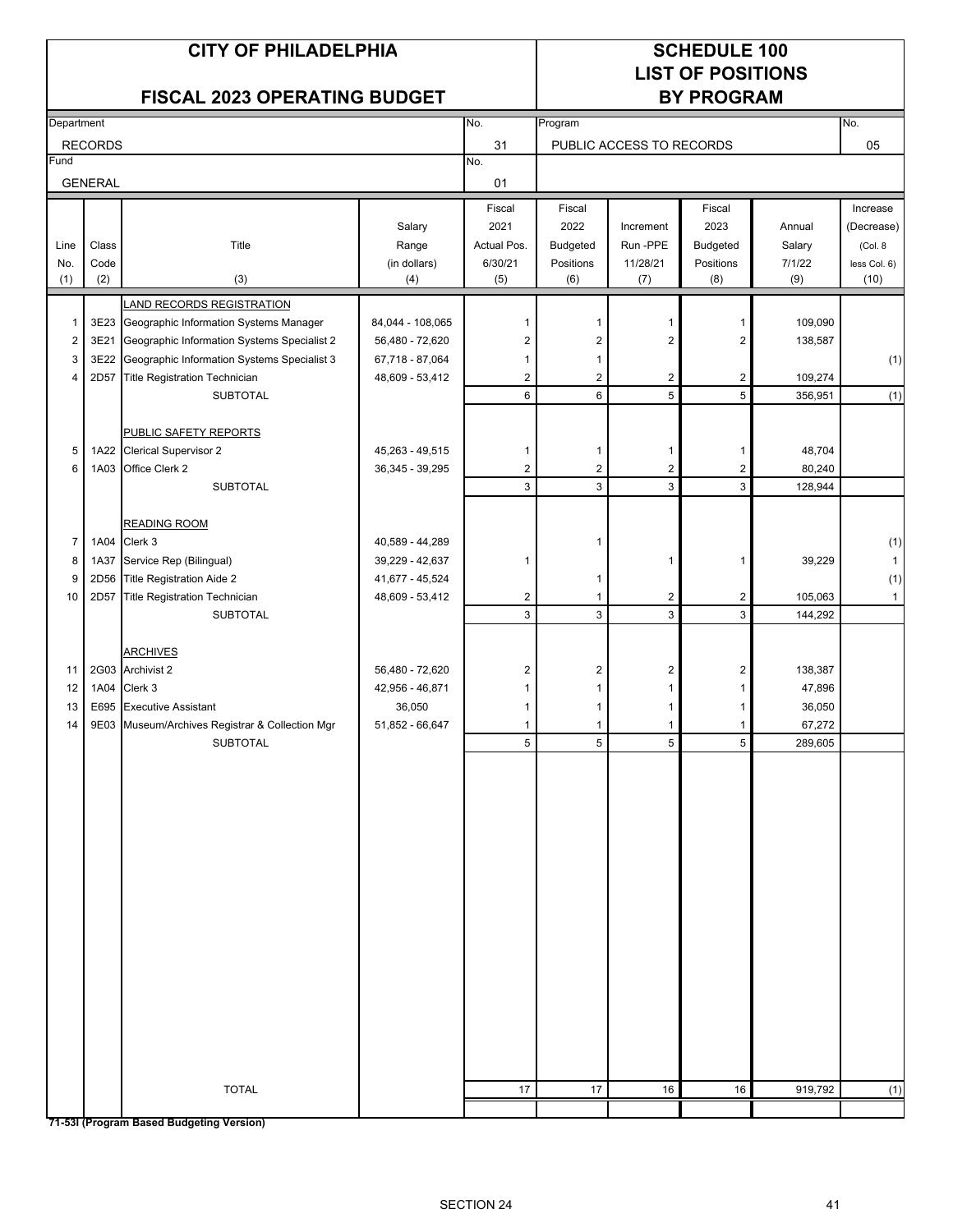|                          |                      | <b>CITY OF PHILADELPHIA</b><br><b>FISCAL 2023 OPERATING BUDGET</b> |                     |                       |                                        |                                       |                                      |                                          | <b>SCHEDULE 100</b><br><b>LIST OF POSITIONS</b><br><b>BY PROGRAM</b> |                                   |                                            |
|--------------------------|----------------------|--------------------------------------------------------------------|---------------------|-----------------------|----------------------------------------|---------------------------------------|--------------------------------------|------------------------------------------|----------------------------------------------------------------------|-----------------------------------|--------------------------------------------|
| Department               |                      |                                                                    |                     |                       | No.                                    | Program                               |                                      |                                          |                                                                      |                                   | No.                                        |
|                          | <b>RECORDS</b>       |                                                                    |                     |                       | 31                                     |                                       |                                      | PUBLIC ACCESS TO RECORDS                 |                                                                      |                                   | 05                                         |
| Fund                     | <b>GENERAL</b>       |                                                                    |                     |                       | No.<br>01                              |                                       |                                      |                                          |                                                                      |                                   |                                            |
|                          |                      |                                                                    |                     |                       |                                        | Fiscal                                | Fiscal                               |                                          | Fiscal                                                               |                                   | Inc.                                       |
| Line<br>No.<br>(1)       | Class<br>Code<br>(2) | Title<br>(3)                                                       |                     |                       | Salary<br>Range<br>(in dollars)<br>(4) | 2021<br>Actual Pos.<br>6/30/21<br>(5) | 2022<br>Budgeted<br>Positions<br>(6) | Increment<br>Run -PPE<br>11/28/21<br>(7) | 2023<br><b>Budgeted</b><br>Positions<br>(8)                          | Annual<br>Salary<br>7/1/22<br>(9) | (Dec.)<br>(Col. 8)<br>less Col. 6)<br>(10) |
| 1<br>$\overline{2}$<br>3 |                      | TOTAL FULL TIME<br><b>OVERTIME</b><br><b>EXEMPT PAY INCREASE</b>   |                     |                       |                                        | 17                                    | 17                                   | 16                                       | 16                                                                   | 919,792<br>2,000<br>596           | (1)                                        |
|                          |                      |                                                                    |                     |                       |                                        |                                       |                                      |                                          |                                                                      |                                   |                                            |
|                          |                      | <b>Total Gross Requirements</b><br>Plus: Earned Increment          |                     |                       |                                        | 17                                    | 17                                   | 16                                       | 16                                                                   | 922,388<br>4,166                  | (1)                                        |
|                          |                      | Plus: Longevity                                                    |                     |                       |                                        |                                       |                                      |                                          |                                                                      |                                   |                                            |
|                          |                      | Less: (Vacancy Allowance)                                          |                     |                       |                                        |                                       |                                      |                                          |                                                                      |                                   |                                            |
|                          |                      |                                                                    |                     | Total Budget Request  |                                        |                                       |                                      |                                          |                                                                      | 926,554                           |                                            |
|                          |                      |                                                                    |                     |                       | <b>Summary of Personal Services</b>    |                                       |                                      |                                          |                                                                      |                                   |                                            |
|                          |                      |                                                                    |                     | Fiscal 2021           |                                        | Fiscal 2022<br>Estimated              |                                      |                                          | Fiscal 2023                                                          | Inc. $/$ (Dec.)                   | Inc. / (Dec.)                              |
| Line<br>No.              |                      | Category                                                           | Actual<br>Positions | Actual<br>Obligations | <b>Budgeted</b><br>Positions           | Obligations                           | Increment<br>Run-PPE                 | Budgeted<br>Positions                    | Department<br>Request                                                | in Require.<br>(Col.9             | in Bud. Pos.<br>(Col. 8                    |
|                          |                      |                                                                    | 6/30/21             |                       |                                        |                                       | 11/28/21                             |                                          |                                                                      | less Col. 6)                      | less Col. 5)                               |
| (1)                      |                      | (2)                                                                | (3)                 | (4)                   | (5)                                    | (6)                                   | (7)                                  | (8)                                      | (9)                                                                  | (10)                              | (11)                                       |
| $\mathbf{1}$             | Lump Sum             |                                                                    |                     |                       |                                        | 10,000                                |                                      |                                          |                                                                      | (10,000)                          |                                            |
| $\overline{2}$           |                      | Full Time - Civilian                                               | 17                  | 924,862               | 17                                     | 917,646                               | 16                                   | 16                                       | 924,554                                                              | 6,908                             | (1)                                        |
| 3                        |                      | Full Time - Uniform                                                |                     |                       |                                        |                                       |                                      |                                          |                                                                      |                                   |                                            |
| 4                        |                      | Bonus, Gross Adj.                                                  |                     |                       |                                        |                                       |                                      |                                          |                                                                      |                                   |                                            |
| 5                        |                      | PT, Temp/Seas, Bd, SCG                                             |                     | 29,720                |                                        |                                       |                                      |                                          |                                                                      |                                   |                                            |
| 6                        |                      | Overtime - Civilian                                                |                     | 23,342                |                                        | 45,612                                |                                      |                                          | 2,000                                                                | (43, 612)                         |                                            |
| $\overline{7}$<br>8      |                      | Overtime - Uniform<br>Unused Uniform Leave                         |                     |                       |                                        |                                       |                                      |                                          |                                                                      |                                   |                                            |
| 9                        | Shift/Stress         |                                                                    |                     |                       |                                        |                                       |                                      |                                          |                                                                      |                                   |                                            |
| 10                       |                      | H&L, IOD, LT-Sick                                                  |                     |                       |                                        |                                       |                                      |                                          |                                                                      |                                   |                                            |
| 11                       |                      |                                                                    |                     |                       |                                        |                                       |                                      |                                          |                                                                      |                                   |                                            |
| 12                       |                      |                                                                    |                     |                       |                                        |                                       |                                      |                                          |                                                                      |                                   |                                            |
|                          |                      | Total                                                              | $17\,$              | 977,924               | $17\,$                                 | 973,258                               | $16\,$                               | $16\,$                                   | 926,554                                                              | (46, 704)                         | (1)                                        |

**71-53J (Program Based Budgeting Version)**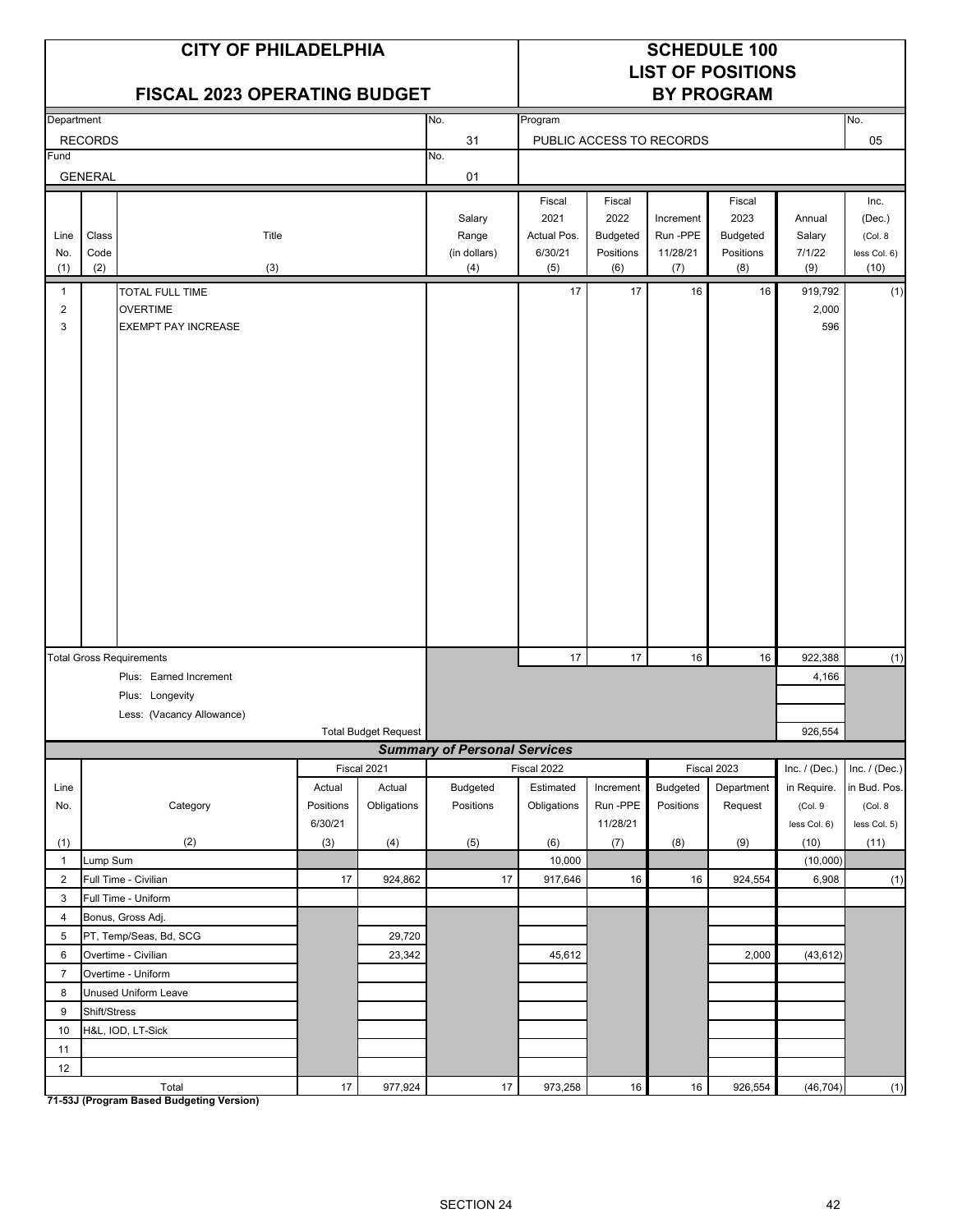## **FISCAL 2023 OPERATING BUDGET BY PROGRAM**

# **PURCHASE OF SERVICES**

| Department |                                                   | No.                                               | No.<br>Program           |             |              |            |  |
|------------|---------------------------------------------------|---------------------------------------------------|--------------------------|-------------|--------------|------------|--|
|            | <b>RECORDS</b>                                    | 31                                                | PUBLIC ACCESS TO RECORDS |             |              | 05         |  |
| Fund       |                                                   | No.                                               |                          |             |              |            |  |
|            | <b>GENERAL</b>                                    | 01                                                |                          |             |              |            |  |
|            |                                                   | Fiscal 2021                                       | Fiscal 2022              | Fiscal 2022 | Fiscal 2023  | Increase   |  |
| Code       | Description                                       | Actual                                            | Original                 | Estimated   | Departmental | or         |  |
|            |                                                   | Obligations                                       | Appropriations           | Obligations | Request      | (Decrease) |  |
| (1)        | (2)                                               | (3)<br><b>Schedule 200 - Purchase of Services</b> | (4)                      | (5)         | (6)          | (7)        |  |
| 201        | Cleaning & Laundering                             |                                                   |                          |             |              |            |  |
| 202        | <b>Janitorial Services</b>                        |                                                   |                          |             |              |            |  |
| 205        | Refuse, Garbage, Silt and Sludge Removal          |                                                   |                          |             |              |            |  |
| 209        | Telephone & Communication                         |                                                   | 80                       | 80          | 80           |            |  |
| 210        | <b>Postal Services</b>                            |                                                   |                          |             |              |            |  |
| 211        | Transportation                                    | 100                                               | 60                       | 60          | 60           |            |  |
| 215        | Licenses, Permits & Inspection Charges            |                                                   |                          |             |              |            |  |
| 216        | Commercial off the Shelf Software Licenses        |                                                   |                          |             |              |            |  |
| 220        | <b>Electric Current</b>                           |                                                   |                          |             |              |            |  |
| 221        | <b>Gas Services</b>                               |                                                   |                          |             |              |            |  |
| 222        | Steam for Heating                                 |                                                   |                          |             |              |            |  |
| 230        | Meals (non-travel) & Official Entertaining        |                                                   |                          |             |              |            |  |
| 231        | <b>Overtime Meals</b>                             |                                                   |                          |             |              |            |  |
| 240        | Advertising & Promotional Activities              |                                                   |                          |             |              |            |  |
| 250        | <b>Professional Services</b>                      | 47,973                                            | 38,000                   | 38,000      | 38,000       |            |  |
| 251        | Professional Svcs. - Information Technology       | 85,000                                            | 85,000                   | 85,000      | 85,000       |            |  |
| 252        | Accounting & Auditing Services                    |                                                   |                          |             |              |            |  |
| 253        | <b>Legal Services</b>                             |                                                   |                          |             |              |            |  |
| 254        | Mental Health & Intellectual Disability Services  |                                                   |                          |             |              |            |  |
| 255        | <b>Dues</b>                                       | 9,000                                             |                          |             |              |            |  |
| 256        | Seminar & Training Sessions                       |                                                   |                          |             |              |            |  |
| 257        | Architectural & Engineering Services              |                                                   |                          |             |              |            |  |
| 258        | <b>Court Reporters</b>                            |                                                   |                          |             |              |            |  |
| 259        | <b>Arbitration Fees</b>                           |                                                   |                          |             |              |            |  |
| 260        | Repair & Maintenance Charges                      | 12,142                                            | 18,552                   | 18,552      | 18,552       |            |  |
| 261        | Repaving, Repairing & Resurfacing Streets         |                                                   |                          |             |              |            |  |
| 262        | Demolition of Buildings                           |                                                   |                          |             |              |            |  |
| 264        | <b>Abatement of Nuisances</b>                     |                                                   |                          |             |              |            |  |
| 265        | Rehabilitation of Property                        |                                                   |                          |             |              |            |  |
| 266        | Maint. & Support - Comp. Hardware & Software      |                                                   |                          |             |              |            |  |
| 275        | Juror Fees                                        |                                                   |                          |             |              |            |  |
| 276        | Juror Expenses                                    |                                                   |                          |             |              |            |  |
| 277        | <b>Witness Fees</b><br>Insurance & Official Bonds |                                                   |                          |             |              |            |  |
| 280<br>282 | Lease Purchase - Computer Systems                 |                                                   |                          |             |              |            |  |
| 283        | Lease Purchase - Vehicles                         |                                                   |                          |             |              |            |  |
| 284        | <b>Ground &amp; Building Rental</b>               |                                                   |                          |             |              |            |  |
| 285        | Rents - Other                                     |                                                   |                          |             |              |            |  |
| 286        | Rental of Parking Spaces                          |                                                   |                          |             |              |            |  |
| 290        | Payments for Care of Individuals                  |                                                   |                          |             |              |            |  |
| 295        | <b>Imprest Advances</b>                           |                                                   |                          |             |              |            |  |
| 298        | Payments for Burials & Graves                     |                                                   |                          |             |              |            |  |
| 299        | Other Expenses (not otherwise classified)         |                                                   | 1,409                    | 1,409       | 1,409        |            |  |
|            |                                                   |                                                   |                          |             |              |            |  |
|            |                                                   |                                                   |                          |             |              |            |  |
|            |                                                   |                                                   |                          |             |              |            |  |
|            | Total                                             | 154,215                                           | 143,101                  | 143,101     | 143,101      |            |  |

**71-53K (Program Based Budgeting Version)**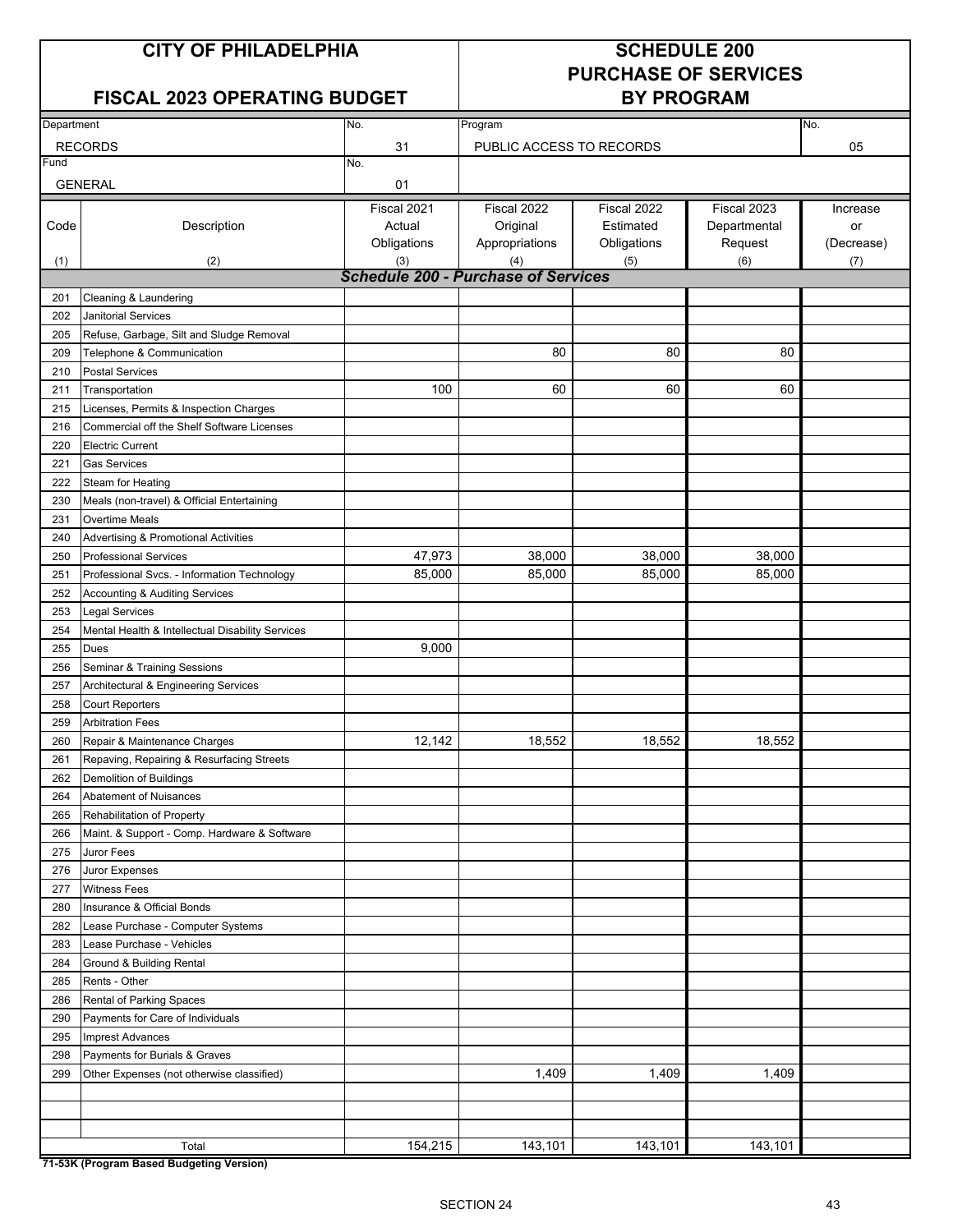## FISCAL 2023 OPERATING BUDGET **BY PROGRAM**

## **CITY OF PHILADELPHIA SCHEDULE 300 - 400 MATERIALS, SUPPLIES & EQUIPMENT**

| Department |                                                       | No.                                            | Program<br>No.                  |             |              |            |  |  |
|------------|-------------------------------------------------------|------------------------------------------------|---------------------------------|-------------|--------------|------------|--|--|
|            | <b>RECORDS</b>                                        | 31                                             | PUBLIC ACCESS TO RECORDS        |             |              | 05         |  |  |
| Fund       |                                                       | No.                                            |                                 |             |              |            |  |  |
|            | <b>GENERAL</b>                                        | 01                                             |                                 |             |              |            |  |  |
|            |                                                       | Fiscal 2021                                    | Fiscal 2022                     | Fiscal 2022 | Fiscal 2023  | Increase   |  |  |
| Code       | Description                                           | Actual                                         | Original                        | Estimated   | Departmental | or         |  |  |
|            |                                                       | Obligations                                    | Appropriations                  | Obligations | Request      | (Decrease) |  |  |
| (1)        | (2)                                                   | (3)                                            | (4)                             | (5)         | (6)          | (7)        |  |  |
|            |                                                       | <b>Schedule 300 - Materials &amp; Supplies</b> |                                 |             |              |            |  |  |
| 301        | Agricultural & Botanical                              |                                                |                                 |             |              |            |  |  |
| 302        | Animal, Livestock & Marine                            |                                                |                                 |             |              |            |  |  |
| 303        | Bakeshop, Dining Room & Kitchen                       |                                                |                                 |             |              |            |  |  |
| 304        | Books & Other Publications                            |                                                |                                 |             |              |            |  |  |
| 305        | <b>Building &amp; Construction</b>                    |                                                |                                 |             |              |            |  |  |
| 306        | <b>Library Materials</b>                              |                                                |                                 |             |              |            |  |  |
| 307        | <b>Chemicals &amp; Gases</b>                          |                                                |                                 |             |              |            |  |  |
| 308        | Dry Goods, Notions & Wearing Apparel                  |                                                | 100                             | 100         | 100          |            |  |  |
| 309        | Cordage & Fibers                                      |                                                |                                 |             |              |            |  |  |
| 310        | Electrical & Communication                            |                                                |                                 |             |              |            |  |  |
| 311        | <b>General Equipment &amp; Machinery</b>              |                                                |                                 |             |              |            |  |  |
| 312        | Fire Fighting & Safety                                |                                                |                                 |             |              |            |  |  |
| 313        | Food                                                  |                                                |                                 |             |              |            |  |  |
| 314        | Fuel - Heating & Cooling                              |                                                |                                 |             |              |            |  |  |
| 316        | General Hardware & Minor Tools                        |                                                |                                 |             |              |            |  |  |
| 317        | Hospital & Laboratory                                 |                                                |                                 |             |              |            |  |  |
| 318        | Janitorial, Laundry & Household                       |                                                |                                 |             |              |            |  |  |
| 320        | Office Materials & Supplies                           | 1,399                                          | 4,000                           | 4,000       | 4,000        |            |  |  |
| 322        | Small Power Tools & Hand Tools                        |                                                |                                 |             |              |            |  |  |
| 323        | Plumbing, AC & Space Heating                          |                                                |                                 |             |              |            |  |  |
| 324        | Precision, Photographic & Artists                     | 114                                            |                                 |             |              |            |  |  |
| 325        | Printing                                              |                                                | 300                             | 300         | 300          |            |  |  |
| 326        | Recreational & Educational                            |                                                |                                 |             |              |            |  |  |
| 328        | Vehicle Parts & Accessories                           |                                                |                                 |             |              |            |  |  |
| 335        | Lubricants                                            |                                                |                                 |             |              |            |  |  |
| 340        | #2 Diesel Fuel                                        |                                                |                                 |             |              |            |  |  |
| 341        | Compressed Natural Gas (CNG)                          |                                                |                                 |             |              |            |  |  |
| 342        | Liquid Propane Gas (LPG)                              |                                                |                                 |             |              |            |  |  |
| 345        | Gasoline                                              |                                                |                                 |             |              |            |  |  |
| 399        | Other Materials & Supplies (not otherwise classified) |                                                |                                 |             |              |            |  |  |
|            |                                                       |                                                |                                 |             |              |            |  |  |
|            | Total                                                 | 1,513                                          | 4,400                           | 4,400       | 4,400        |            |  |  |
|            |                                                       |                                                | <b>Schedule 400 - Equipment</b> |             |              |            |  |  |
| 405        | Construction, Dredging & Conveying                    |                                                |                                 |             |              |            |  |  |
| 410        | Electrical, Lighting & Communications                 | 1,154                                          |                                 |             |              |            |  |  |
| 411        | <b>General Equipment &amp; Machinery</b>              |                                                |                                 |             |              |            |  |  |
| 412        | Fire Fighting & Emergency                             |                                                |                                 |             |              |            |  |  |
| 417        | Hospital & Laboratory                                 |                                                |                                 |             |              |            |  |  |
| 420        | Office Equipment                                      |                                                |                                 |             |              |            |  |  |
| 423        | Plumbing, AC & Space Heating                          |                                                |                                 |             |              |            |  |  |
| 424        | Precision, Photographic & Artists                     |                                                |                                 |             |              |            |  |  |
| 426        | Recreational & Educational                            |                                                |                                 |             |              |            |  |  |
| 427        | Computer Equipment & Peripherals                      |                                                | 2,000                           | 2,000       | 2,000        |            |  |  |
| 428        | Vehicles                                              |                                                |                                 |             |              |            |  |  |
| 430        | Furniture & Furnishings                               | 12,800                                         |                                 |             |              |            |  |  |
| 499        | Other Equipment (not otherwise classified)            | 63,819                                         |                                 |             |              |            |  |  |
|            | Total                                                 | 77,773                                         | 2,000                           | 2,000       | 2,000        |            |  |  |
|            |                                                       |                                                |                                 |             |              |            |  |  |

**71-53L (Program Based Budgeting Version)**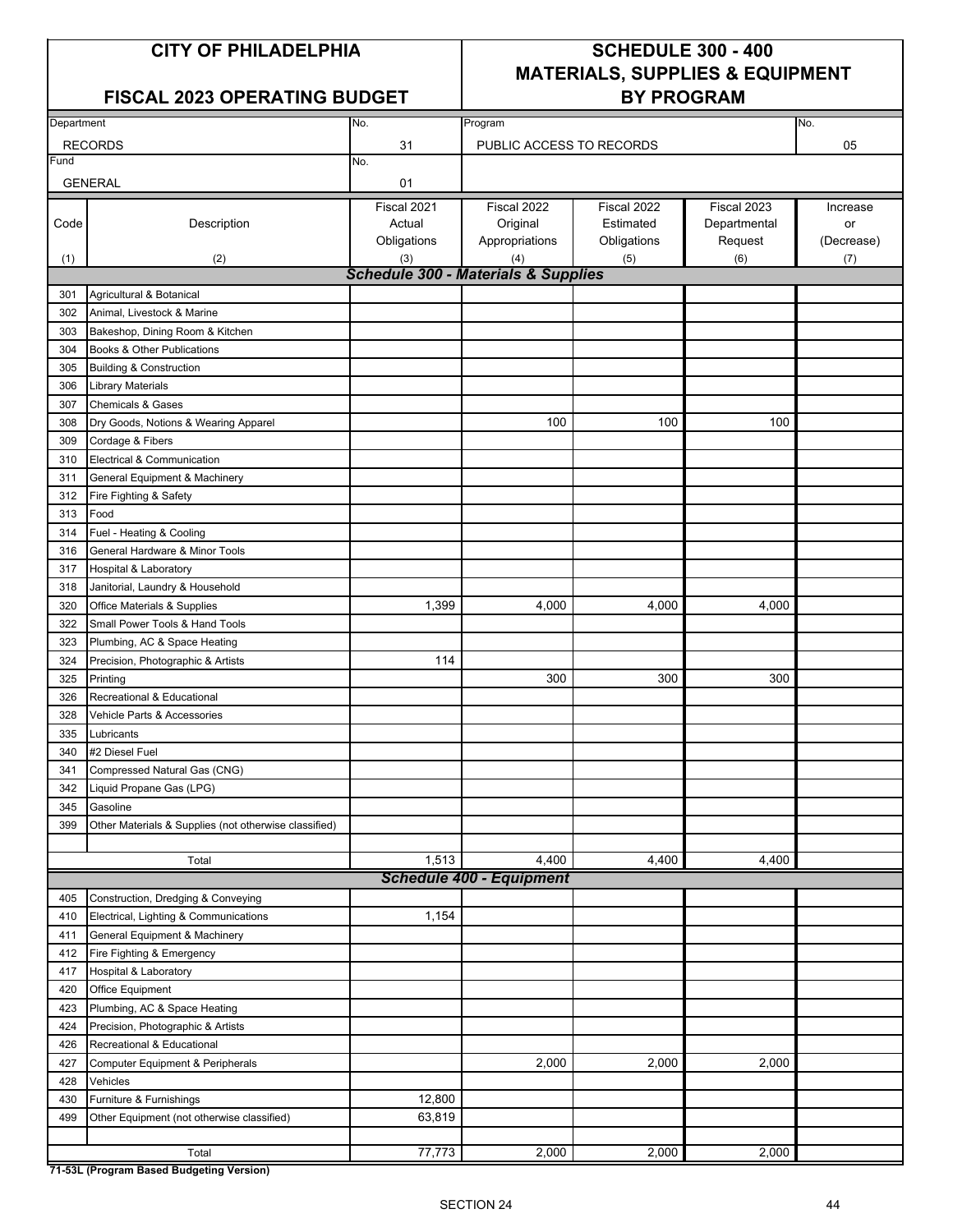|              |                                               |              | <b>CITY OF PHILADELPHIA</b> |                    |                      |                          |                                                                     |                   |
|--------------|-----------------------------------------------|--------------|-----------------------------|--------------------|----------------------|--------------------------|---------------------------------------------------------------------|-------------------|
|              | <b>FISCAL 2023 OPERATING BUDGET</b>           |              |                             |                    |                      |                          | <b>PROFESSIONAL SERVICES AND</b><br>CARE OF INDIVIDUALS, BY PROGRAM |                   |
| Department   |                                               |              |                             | No.                | Program              |                          |                                                                     | No.               |
|              | <b>RECORDS</b>                                |              |                             | 31                 |                      | PUBLIC ACCESS TO RECORDS |                                                                     | 05                |
| Fund         | <b>GENERAL</b>                                |              |                             | No.<br>01          |                      |                          |                                                                     |                   |
|              |                                               |              |                             | Fiscal 2021        | Fiscal 2022          | Fiscal 2022              | Fiscal 2023                                                         | Increase          |
|              |                                               |              |                             | Actual             | Original             | Estimated                | Department                                                          | or                |
| Class<br>(1) | Description<br>(2)                            |              |                             | Obligations<br>(3) | Appropriation<br>(4) | Obligations<br>(5)       | Request<br>(6)                                                      | (Decrease)<br>(7) |
| 250s         | Professional Services (250-254, 257-259)      |              |                             | 132,973            | 123,000              | 123,000                  | 123,000                                                             |                   |
| 290          | Payments for Care of Individuals              |              |                             |                    |                      |                          |                                                                     |                   |
| Minor        | Name of Contractor                            |              | Fiscal 2021                 | Fiscal 2022        | Fiscal 2022          | Fiscal 2023              | Describe purpose or scope of                                        |                   |
| Object       | or Provider                                   |              | Actual                      | Original           | Estimated            | Department               | service provided. Include, if                                       |                   |
| Code         |                                               |              | Obligations                 | Appropriation      | Obligations          | Request                  | applicable, unit cost of service.                                   |                   |
| 250<br>250   | AZAVEA, INC<br>SUPERIOR MOVING & STORAGE, INC |              | 36,000<br>10,230            | 36,000             | 36,000               |                          | 36,000 PhillyHistory support<br>Moving and storage services         |                   |
| 250          | VANGUARD                                      |              | 475                         |                    |                      |                          | Forms creation and printing                                         |                   |
| 250          | ROE MARKETING GROUP                           |              | 1,268                       |                    |                      |                          | Photograph captions                                                 |                   |
| 250          | <b>GENEVA WORLDWIDE</b>                       |              |                             | 2,000              | 2,000                |                          | 2.000 Translation services                                          |                   |
|              |                                               | TOTAL 250    | 47,973                      | 38,000             | 38,000               | 38,000                   |                                                                     |                   |
|              |                                               |              |                             |                    |                      |                          |                                                                     |                   |
| 251          | DATA-CORE SYSTEMS, INC                        | TOTAL 251    | 85,000<br>85,000            | 85,000<br>85,000   | 85,000<br>85,000     | 85,000                   | 85,000 Police Reports System                                        |                   |
|              |                                               |              |                             |                    |                      |                          |                                                                     |                   |
|              |                                               | <b>TOTAL</b> | 132,973                     | 123,000            | 123,000              | 123,000                  |                                                                     |                   |
|              |                                               |              |                             |                    |                      |                          |                                                                     |                   |
|              |                                               |              |                             |                    |                      |                          |                                                                     |                   |
|              |                                               |              |                             |                    |                      |                          |                                                                     |                   |
|              |                                               |              |                             |                    |                      |                          |                                                                     |                   |
|              |                                               |              |                             |                    |                      |                          |                                                                     |                   |
|              |                                               |              |                             |                    |                      |                          |                                                                     |                   |
|              |                                               |              |                             |                    |                      |                          |                                                                     |                   |
|              |                                               |              |                             |                    |                      |                          |                                                                     |                   |
|              |                                               |              |                             |                    |                      |                          |                                                                     |                   |
|              |                                               |              |                             |                    |                      |                          |                                                                     |                   |
|              |                                               |              |                             |                    |                      |                          |                                                                     |                   |
|              |                                               |              |                             |                    |                      |                          |                                                                     |                   |
|              |                                               |              |                             |                    |                      |                          |                                                                     |                   |
|              |                                               |              |                             |                    |                      |                          |                                                                     |                   |
|              |                                               |              |                             |                    |                      |                          |                                                                     |                   |
|              |                                               |              |                             |                    |                      |                          |                                                                     |                   |
|              |                                               |              |                             |                    |                      |                          |                                                                     |                   |
|              |                                               |              |                             |                    |                      |                          |                                                                     |                   |
|              |                                               |              |                             |                    |                      |                          |                                                                     |                   |
|              |                                               |              |                             |                    |                      |                          |                                                                     |                   |
|              |                                               |              |                             |                    |                      |                          |                                                                     |                   |
|              |                                               |              |                             |                    |                      |                          |                                                                     |                   |
|              |                                               |              |                             |                    |                      |                          |                                                                     |                   |
|              |                                               |              |                             |                    |                      |                          |                                                                     |                   |
|              |                                               |              |                             |                    |                      |                          |                                                                     |                   |
|              |                                               |              |                             |                    |                      |                          |                                                                     |                   |

**71-53N (Program Based Budgeting Version)**